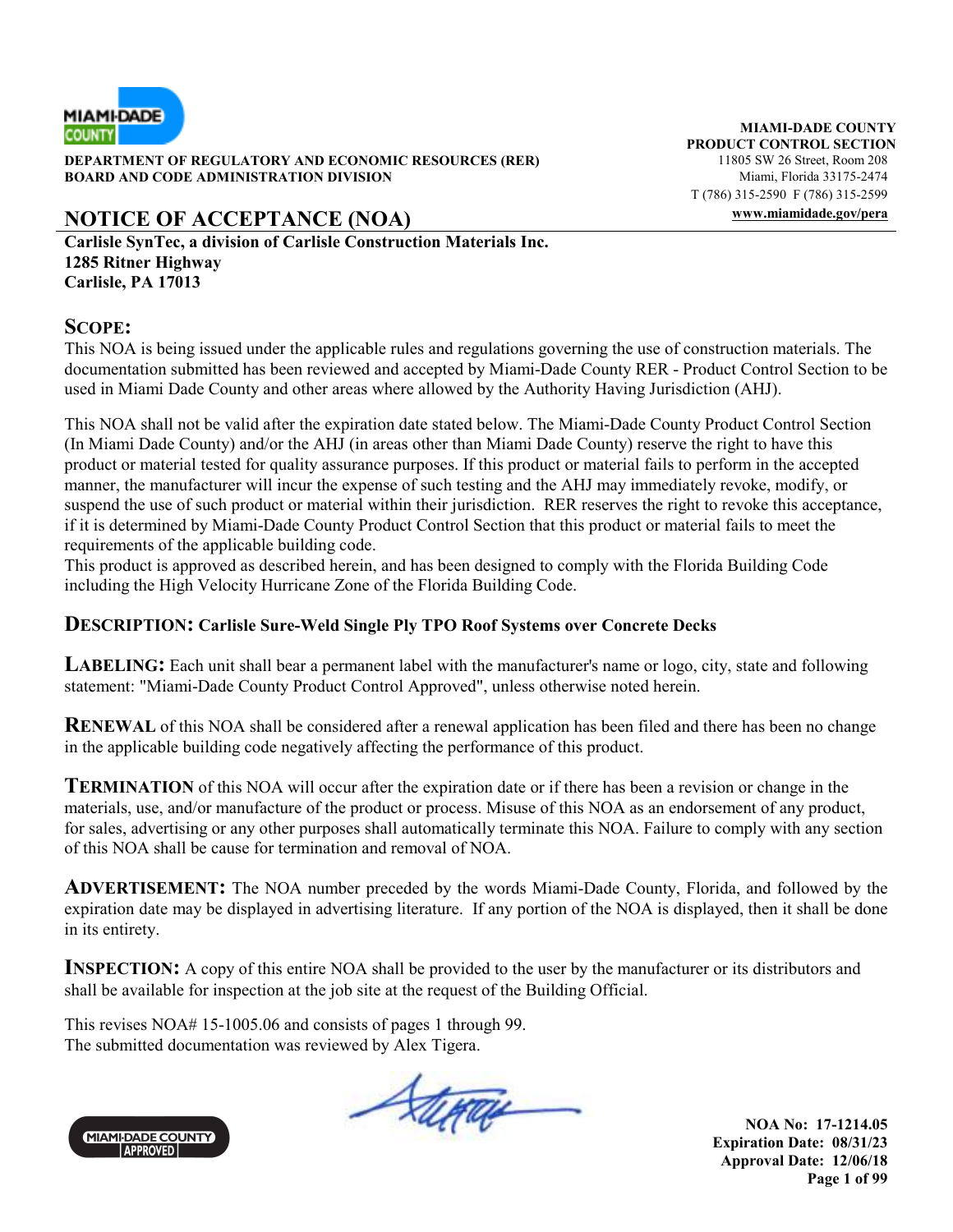### **ROOFING SYSTEM APPROVAL**

| Category:                      | Roofing                   |
|--------------------------------|---------------------------|
| <b>Sub-Category:</b>           | Single Ply                |
| <b>Material:</b>               | <b>TPO</b>                |
| <b>Deck Type:</b>              | Concrete                  |
| <b>Maximum Design Pressure</b> | $-495$ psf                |
| <b>Fire Classification:</b>    | See General Limitation #1 |

# **TRADE NAMES OF PRODUCTS MANUFACTURED OR LABELED BY APPLICANT:**

**TABLE 1** 

|                                          |                   | <b>Test</b>           |                                                                                     |
|------------------------------------------|-------------------|-----------------------|-------------------------------------------------------------------------------------|
| <b>Product Name</b>                      | <b>Dimensions</b> | <b>Specifications</b> | <b>Product Description</b>                                                          |
| Sure-Weld                                | various           | <b>TAS 131</b>        | Reinforced white or colored, 45-mil<br>or 60-mil thick, TPO membrane.               |
| Sure-Weld EXTRA                          | various           | <b>TAS 131</b>        | Reinforced white or colored, 80-mil<br>thick, TPO membrane.                         |
| Sure-Weld HS                             | various           | <b>TAS 131</b>        | Reinforced white or colored, 45-mil,<br>60-mil or 80-mil thick, TPO<br>membrane.    |
| Sure-Weld AFX 120                        | Various           | <b>TAS 131</b>        | Reinforced white or colored, 120-mil<br>thick, TPO membrane with fleece<br>backing. |
| Sure-Weld AFX 135                        | Various           | <b>TAS 131</b>        | Reinforced white or colored, 135-mil<br>thick, TPO membrane with fleece<br>backing. |
| Sure-Weld AFX 155                        | Various           | <b>TAS 131</b>        | Reinforced white or colored, 155-mil<br>thick, TPO membrane with fleece<br>backing. |
| Sure-Weld FleeceBACK 100                 | various           | <b>TAS 131</b>        | Reinforced white or colored, 100-mil<br>thick, TPO membrane with fleece<br>backing. |
| Sure-Weld FleeceBACK 115                 | various           | <b>TAS 131</b>        | Reinforced white or colored, 115-mil<br>thick, TPO membrane with fleece<br>backing. |
| Sure-Weld FleeceBACK 135                 | various           | <b>TAS 131</b>        | Reinforced white or colored, 135-mil<br>thick, TPO membrane with fleece<br>backing. |
| <b>Sure-Weld Pressure Sensitive RUSS</b> | various           | <b>TAS 131</b>        | <b>TPO Reinforced Universal</b><br>Securement Strip.                                |
| Aqua Base 120 Bonding Adhesive           | Various           | <b>TAS 110</b>        | Water-based bonding adhesive                                                        |
| Carlisle OlyBond 500 BA                  | Various           | <b>TAS 110</b>        | Two-part, low-rise polyurethane<br>adhesive                                         |

MIAMIĐAĐE COUNTY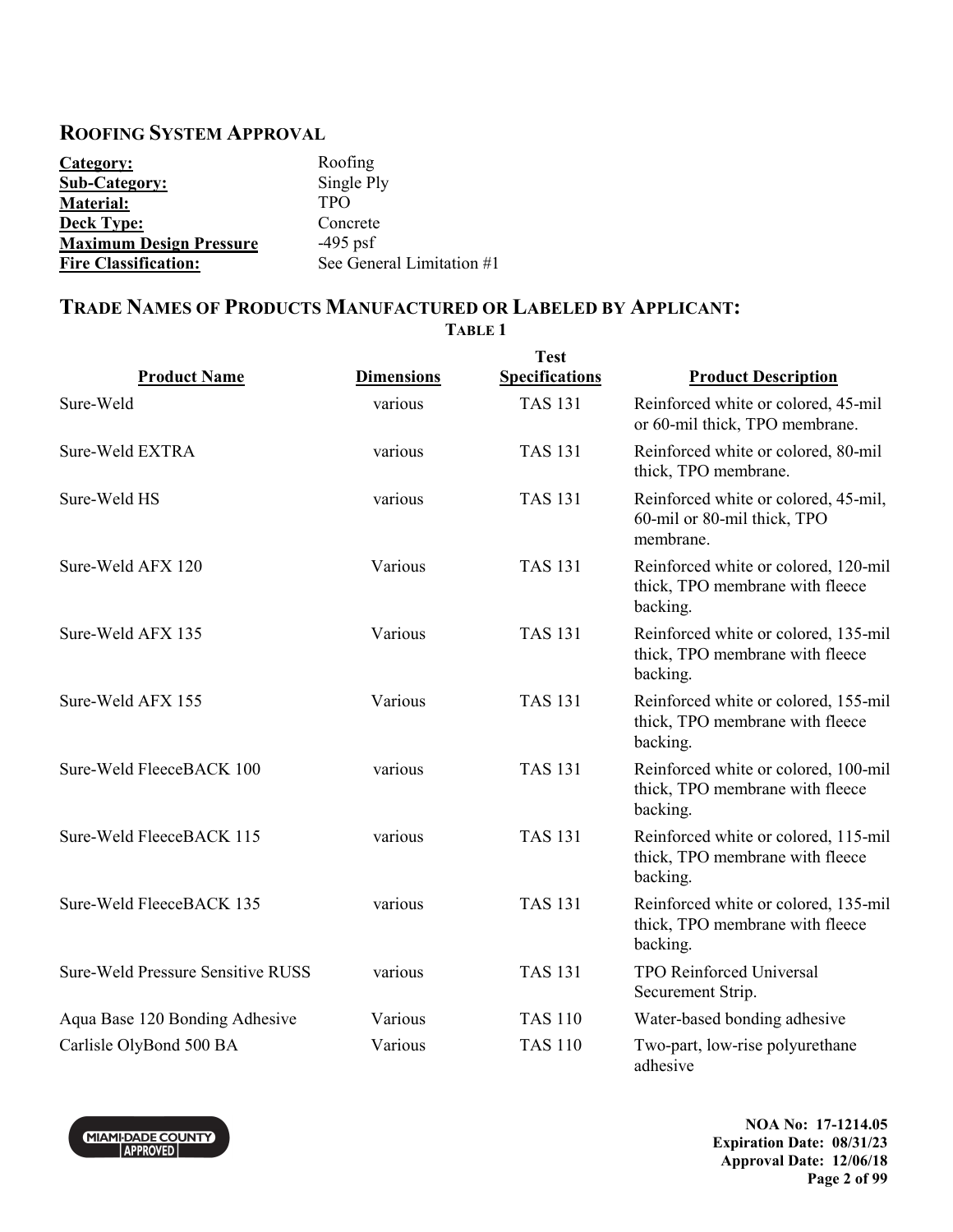### **TRADE NAMES OF PRODUCTS MANUFACTURED OR LABELED BY APPLICANT: TABLE 1**

|                                       |                                  | <b>Test</b>           |                                             |
|---------------------------------------|----------------------------------|-----------------------|---------------------------------------------|
| <b>Product Name</b>                   | <b>Dimensions</b>                | <b>Specifications</b> | <b>Product Description</b>                  |
| Cold Applied Adhesive                 | Various                          | <b>TAS 110</b>        | Asphalt-Modified Polyether<br>Adhesive      |
| FAST 100 LV Adhesive                  | 15 & 50-gal. drum                | <b>TAS 110</b>        | Two-part, low-rise polyurethane<br>adhesive |
| FAST 5 Gallon Jug Adhesive            | 5-gal. Box                       | <b>TAS 110</b>        | Two-part, low-rise polyurethane<br>adhesive |
| <b>FAST Dual Cartridge Adhesive</b>   | Per carton - 4<br>cartridge sets | <b>TAS 110</b>        | Two-part, low-rise polyurethane<br>adhesive |
| <b>FAST Dual Tank Adhesive</b>        | Per carton - 4<br>cartridge sets | <b>TAS 110</b>        | Two-part, low-rise polyurethane<br>adhesive |
| Flexible FAST Adhesive                | 15 & 50-gal. drum                | <b>TAS 110</b>        | Two-part, low-rise polyurethane<br>adhesive |
| HydroBond Adhesive                    | 5-gal. pail                      |                       | Water-based bonding adhesive                |
| Sure-Weld Bonding Adhesive            | 5-gal. pail                      | <b>TAS 110</b>        | Solvent-based bonding adhesive.             |
| Sure-Weld Low VOC Bonding<br>Adhesive | 5-gal. pail                      | <b>TAS 110</b>        | Low VOC solvent based bonding<br>adhesive   |

MIAMIĐAĐE COUNTY

**NOA No: 17-1214.05 Expiration Date: 08/31/23 Approval Date: 12/06/18 Page 3 of 99**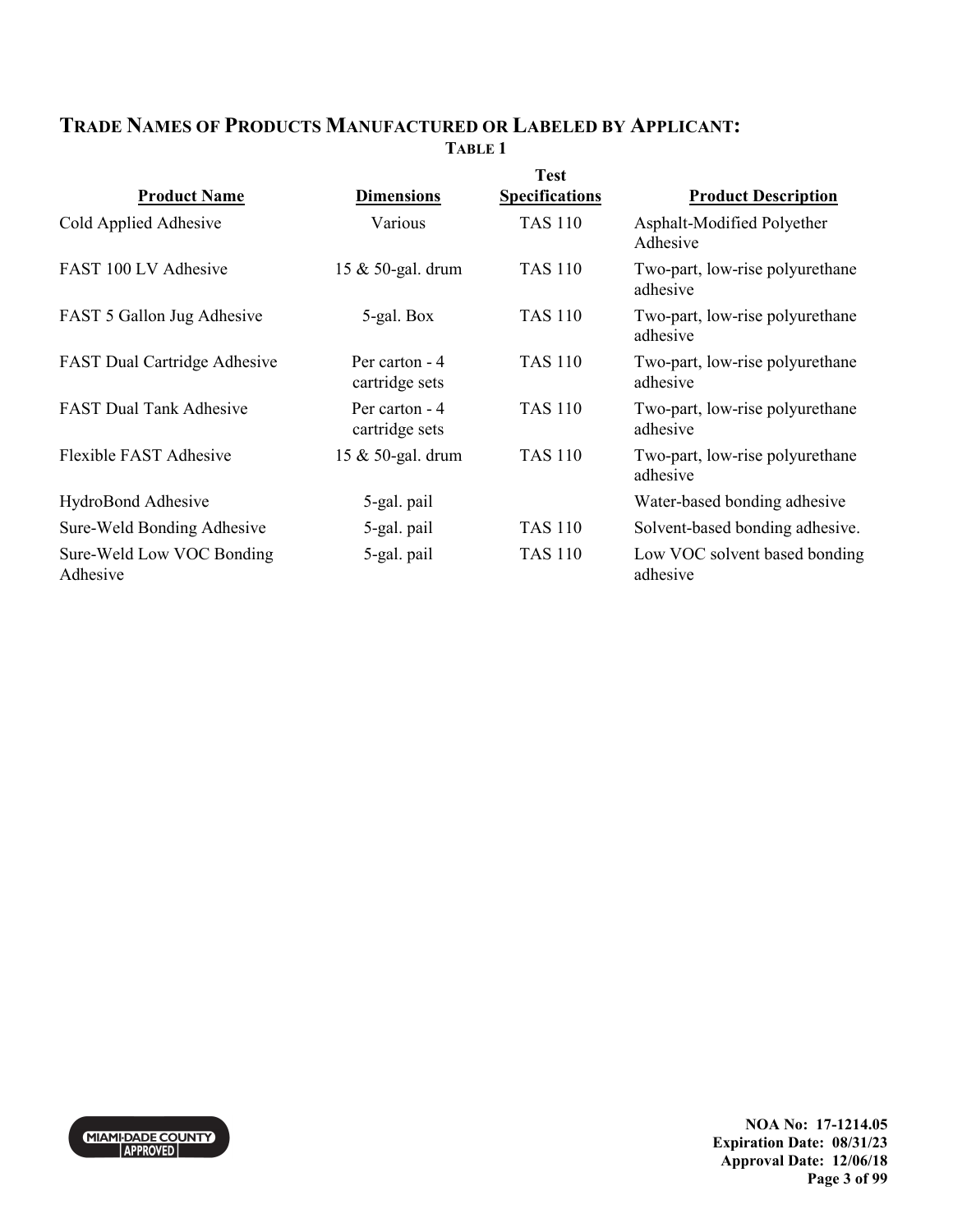### **APPROVED INSULATIONS:**

MIAMI-DADE COUNTY

### **TABLE 2**

| <b>Product Name</b>                                                 | <b>Product Description</b>                                 | Manufacturer<br>(With Current NOA)                |
|---------------------------------------------------------------------|------------------------------------------------------------|---------------------------------------------------|
| Polyisocyanurate HP-H,                                              | Polyisocyanurate roof insulation.                          | Carlisle Syntec, Inc.                             |
| Polyisocyanurate HP-HNB                                             |                                                            |                                                   |
| InsulBase                                                           | Polyisocyanurate roof insulation.                          | Carlisle Syntec, Inc.                             |
| SecurShield                                                         | Polyisocyanurate foam core with a coated glass<br>facer.   | Carlisle Syntec, Inc.                             |
| SecurShield HD                                                      | Polyisocyanurate foam core and high-density<br>cover board | Carlisle Syntec, Inc.                             |
| SecurShield HD Composite                                            | Polyisocyanurate foam core with a coated glass<br>facer.   | Carlisle Syntec, Inc.                             |
| DensDeck, DensDeck Prime                                            | Silicon treated gypsum                                     | Georgia-Pacific Gypsum,<br>LLC.                   |
| H-Shield, H-Shield NB, H-Shield CG,<br>H-Shield HD                  | Isocyanurate Insulation                                    | Hunter Panels, LLC                                |
| H-Shield HD Composite CG                                            | Polyisocyanurate foam core with a coated glass<br>facer.   | Hunter Panels, LLC                                |
| <b>Structodek High Density Fiberboard</b><br><b>Roof Insulation</b> | High Density Wood Fiber insulation board.                  | Blue Ridge Fiberboard, Inc.                       |
| Insulfoam EPS, InsulFoam SP,<br>InsulFoam R-TECH                    | Expanded polystyrene                                       | Insulfoam, a Div. of Carlisle<br>Const. Materials |
| <b>SECUROCK Gypsum-Fiber Roof</b><br>Board                          | Gypsum based board stock                                   | USG Corp.                                         |
| STYROFOAM ROOFMATE                                                  | Extruded polystryrene                                      | The Dow Chemical Co.                              |
| HP Recovery Board                                                   | High Density Wood Fiber insulation board.                  | Carlisle Syntec, Inc.                             |
| Carlisle Sure Seal EPS                                              | Expanded polystyrene                                       | Carlisle Syntec, Inc.                             |
|                                                                     |                                                            |                                                   |

**NOA No: 17-1214.05 Expiration Date: 08/31/23 Approval Date: 12/06/18 Page 4 of 99**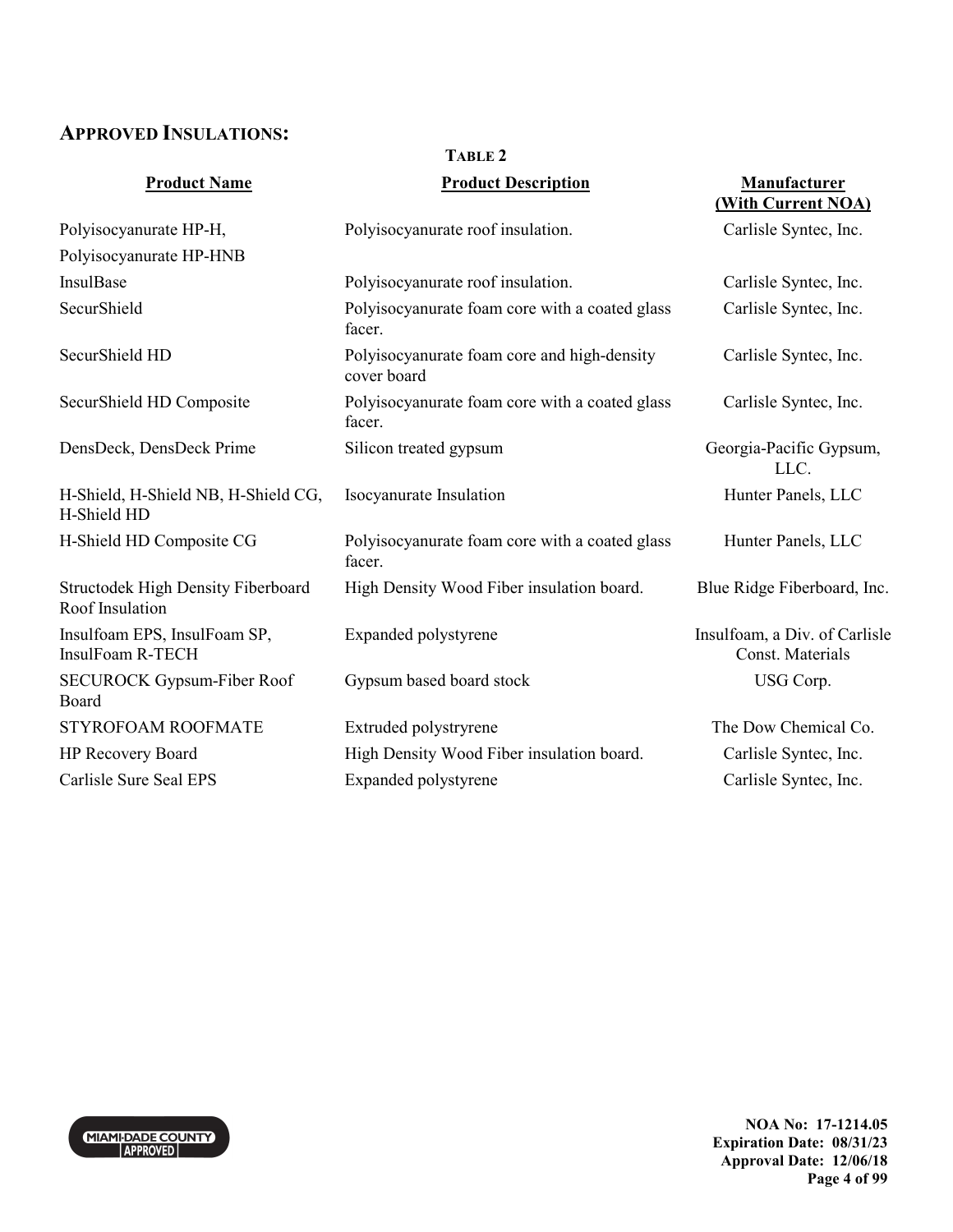# **APPROVED FASTENERS:**

**TABLE 3** 

| <b>Fastener</b><br><b>Number</b> | Product<br><b>Name</b>                                     | Product<br><b>Description</b>                                                                         | <b>Dimensions</b>         | Manufacturer<br>(With Current NOA)   |
|----------------------------------|------------------------------------------------------------|-------------------------------------------------------------------------------------------------------|---------------------------|--------------------------------------|
| 1.                               | HD 14-10 Fastener                                          | Insulation/membrane fastener for<br>concrete decks.                                                   | Various                   | Carlisle Syntec, Inc.                |
| 2.                               | HPX Fastener, HP-Xtra<br>Fastener                          | Insulation and membrane fastener                                                                      | Various                   | Carlisle Syntec, Inc.                |
| 3.                               |                                                            | Insulation Fastening Plates Metal plates used for membrane<br>securement with Sure-Seal<br>fasteners. | 3" dia                    | Carlisle Syntec, Inc.                |
| 4.                               | Plate                                                      | Piranha Plate, Piranha Xtra Metal plates used for membrane<br>securement with Sure-Seal<br>fasteners. | 2-3/8" dia                | Carlisle Syntec, Inc.                |
| 5.                               | <b>InsulFast Fastener</b>                                  | Insulation and membrane fastener                                                                      | Various                   | Carlisle Syntec, Inc.                |
| 6.                               | $CD-10$                                                    | Insulation/membrane fastener for<br>concrete decks.                                                   | Various                   | Carlisle Syntec, Inc.                |
| 7.                               | #12 Standard Roofgrip                                      | Insulation and membrane fastener                                                                      | Various                   | OMG, Inc.                            |
| 8.                               | #14 Roofgrip                                               | Insulation and membrane fastener                                                                      | Various                   | OMG, Inc.                            |
| 9.                               | Trufast #14 HD Fasteners                                   | Insulation and membrane fastener                                                                      | Various                   | Altenloh, Brinck & Co.<br>U.S., Inc. |
| 10.                              | Trufast #12 DP Fastener                                    | Insulation and membrane fastener                                                                      | Various                   | Altenloh, Brinck & Co.<br>U.S., Inc. |
| 11.                              | Plate                                                      | Trufast 3" Metal Insulation Insulation and membrane fastener                                          | Various                   | Altenloh, Brinck & Co.<br>U.S., Inc. |
| 12.                              | Trufast 2.4" Barbed Metal<br>Seam Plate (14 Barb)          | Insulation and membrane fastener                                                                      | Various                   | Altenloh, Brinck & Co.<br>U.S., Inc. |
| 13.                              | RhinoBond Insulation Plate Coated galvalume plate<br>(TPO) |                                                                                                       | 3" round                  | OMG, Inc.                            |
| 14.                              | RhinoBond TreadSafe<br>Plate (TPO)                         | Coated galvalume plate                                                                                | 3" round                  | OMG, Inc.                            |
| 15.                              | RhinoBond Insulation Plate Coated galvalume plate          |                                                                                                       | 3" round                  | Carlisle Syntec, Inc.                |
| 16.                              | OMG 3 in. Galvalume<br><b>Steel Plate</b>                  | Coated galvalume plate                                                                                | 3" round                  | OMG, Inc.                            |
| 17.                              | Dekfast DF-#12-PH3                                         | Insulation and membrane fastener                                                                      | Various                   | SFS Group USA, Inc.                  |
| 18.                              | Dekfast DF-#14-PH3                                         | Insulation and membrane fastener                                                                      | Various                   | SFS Group USA, Inc.                  |
| 19.                              | Dekfast PLT-H-2-7/8                                        | Galvalume AZ50 stress plate                                                                           | $2 - 7/8$ " x $3 - 1/4$ " | SFS Group USA, Inc.                  |
| 20.                              | Dekfast PLT-R-3                                            | Galvalume AZ50 stress plate                                                                           | 3" round                  | SFS Group USA, Inc.                  |
| 21.                              | Millennium One Step<br>Foamable Adhesive                   | A two component, low rise,<br>polyurethane foam adhesive                                              |                           | H.B. Fuller Company                  |

MIAMI-DADE COUNTY

**NOA No: 17-1214.05 Expiration Date: 08/31/23 Approval Date: 12/06/18 Page 5 of 99**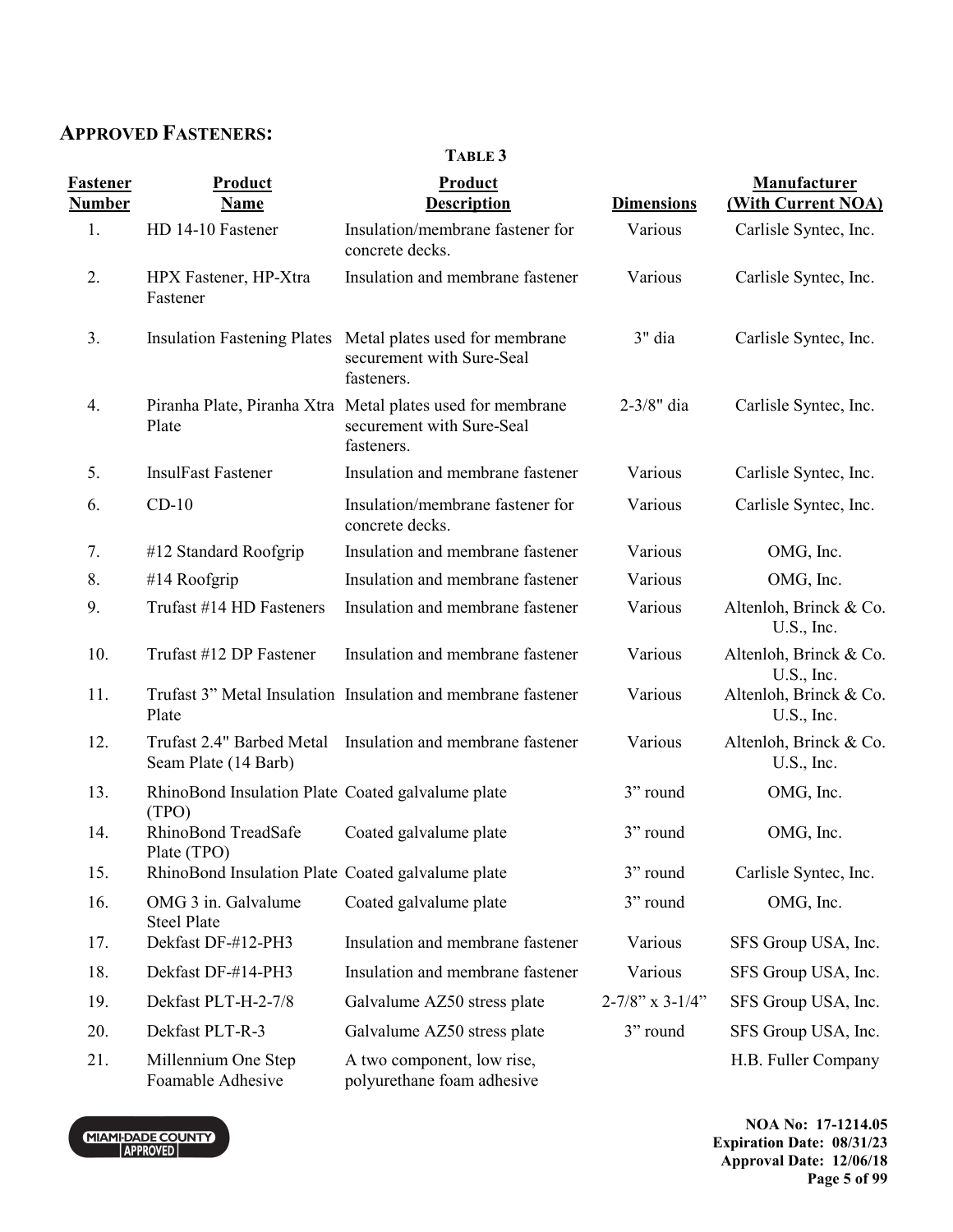### **APPROVED FASTENERS:**

**Fastener Number Product Name Product Description Dimensions Manufacturer (With Current NOA)**  22. OMG OlyBond Adhesive Two-part, low-rise polyurethane adhesive OMG, Inc. **EVIDENCE SUBMITTED: Test Agency Test Identifier Description Date** Architectural Testing Inc.  $ATI-37050.01$  Wind Uplift Classification  $03/13/00$ ATI-37490-01 Membrane Brittleness Testing 07/07/00 D7442.01-106-31 ASTM D2196 05/16/14 Factory Mutual Research Corp. 3Z9A1.AM Wind Uplift and Fire Classification 10/15/97 3001522 (Letter Report) Wind Uplift Classification 11/03/98 3003393 (Letter Report) Wind Uplift Classification 03/26/99 3001522 Wind Uplift Classification 03/26/99 3003393 Wind Uplift Classification 03/30/99 Approval Guide Excerpt Wind Uplift and Fire Listings 05/00 3007710 FM 4470 03/12/01 3008869 FM 4470 03/19/01 3006110 FM 4470 06/13/01 3011220 FM 4470 08/16/01 3011494 FM 4450 08/22/01 3011329 FM 4470 06/10/02 3012879 FM 4470 04/04/03 3013584 FM 4470 06/27/03 3014692 FM 4470 08/05/03 3014751 FM 4470 08/27/03 3016355 FM 4450 09/15/03 3016162 FM 4470 11/25/03 3012144 FM 4470 06/04/04 3019890 FM 4470 12/16/04 3017662 FM 4470 06/07/05 3023032 FM 4470 07/20/05 3022181 FM 4470 09/01/05 3022187 FM 4470 09/15/05 3019897 FM 4470 10/07/05 3020845 FM 4470 01/22/06 3021941 FM 4470 03/20/06 3023340 FM 4470 03/20/06 3023458 FM 4450 07/18/06 3026316 FM 4470 04/24/07 3021235 FM 4450 06/01/07

**TABLE 3** 

**NOA No: 17-1214.05 Expiration Date: 08/31/23 Approval Date: 12/06/18 Page 6 of 99** 

3026964 FM 4470 07/25/07

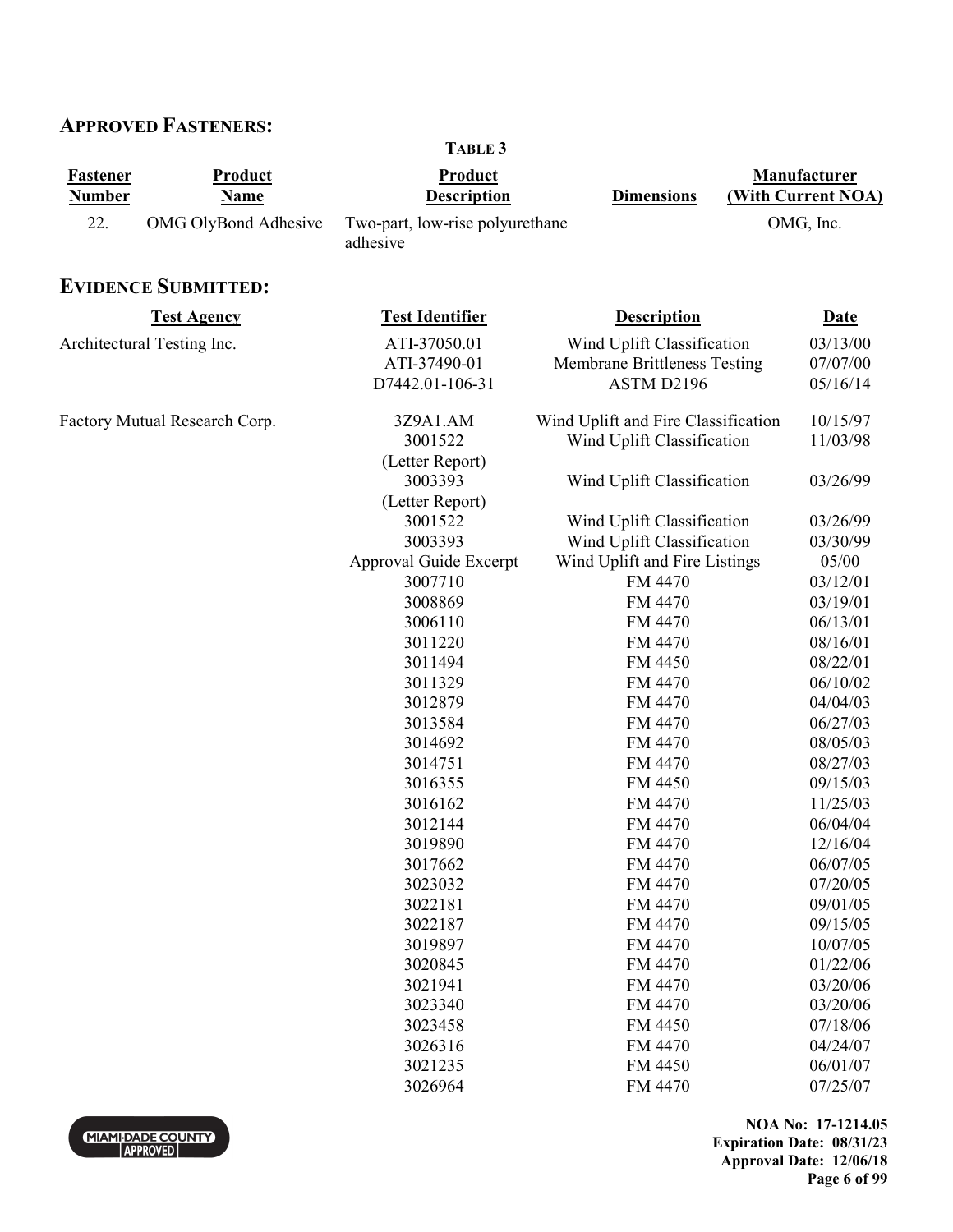### **EVIDENCE SUBMITTED:**

| <b>Test Agency</b>                          | <b>Test Identifier</b> | <b>Description</b>                    | <b>Date</b> |
|---------------------------------------------|------------------------|---------------------------------------|-------------|
|                                             | 3028438                | FM 4470                               | 08/22/07    |
|                                             | 3026951                | FM 4470                               | 01/21/08    |
|                                             | 3029840                | FM 4470                               | 09/08/08    |
|                                             | 3033217                | FM 4470                               | 12/08/08    |
|                                             | 3034776                | FM 4470                               | 08/07/09    |
|                                             | 3034297                | FM 4470                               | 11/13/09    |
|                                             | 3038140                | FM 4470                               | 08/04/10    |
|                                             | 3041797                | FM 4470                               | 10/13/11    |
|                                             | 3039073                | FM 4470                               | 11/22/11    |
|                                             | 3040260                | FM 4470                               | 02/27/12    |
|                                             | 3039762                | FM 4470                               | 09/07/12    |
|                                             | 3040006                | FM 4470                               | 09/13/12    |
|                                             | 3047327                | FM 4470                               | 09/13/12    |
|                                             | 3040639                | FM 4470                               | 09/18/12    |
|                                             | 3043858                | FM 4470                               | 09/25/12    |
|                                             | 3046083                | FM 4470                               | 03/27/14    |
|                                             | 3049189                | FM 4470                               | 03/31/15    |
|                                             | 3055462                | FM 4470                               | 11/03/15    |
|                                             | 3056745                | FM 4470                               | 09/28/16    |
| <b>Celotex Corporation Testing Services</b> | 520257                 | Membrane Physical Property<br>Testing | 4/19/00     |
| SGS U.S. Testing Company Inc.               | 131248-R2              | Membrane Ozone Testing                | 1/6/00      |
| <b>Trinity ERD</b>                          | C41040.03.12-R1        | ASTM D2196                            | 03/28/12    |
|                                             | C46470.07.14-1A        | <b>TAS 131</b>                        | 07/16/14    |
|                                             | C46470.07.14-1B        | <b>TAS 131</b>                        | 07/16/14    |
|                                             | C46470.07.14-4-R1      | <b>TAS 131</b>                        | 07/21/14    |
|                                             | C46470.07.14-2A        | <b>TAS 131</b>                        | 07/30/14    |
| Atlantic & Caribbean Roof Consulting        | <b>ACRC 10-019</b>     | <b>TAS 114</b>                        | 08/25/10    |
|                                             | <b>ACRC 10-018</b>     | <b>TAS 114</b>                        | 08/25/10    |
|                                             | <b>ACRC 15-019</b>     | <b>TAS 114</b>                        | 07/14/15    |
|                                             | <b>ACRC 15-020</b>     | <b>TAS 114</b>                        | 07/14/15    |
|                                             | <b>ACRC 15-021</b>     | <b>TAS 114</b>                        | 07/15/15    |
|                                             | <b>ACRC 15-037</b>     | <b>TAS 114</b>                        | 12/28/15    |
|                                             | <b>ACRC 15-038</b>     | <b>TAS 114</b>                        | 12/28/15    |
|                                             | <b>ACRC 15-045</b>     | <b>TAS 114</b>                        | 01/11/16    |
|                                             | <b>ACRC 15-046</b>     | <b>TAS 114</b>                        | 01/11/16    |
|                                             | <b>ACRC 15-047</b>     | <b>TAS 114</b>                        | 01/12/16    |

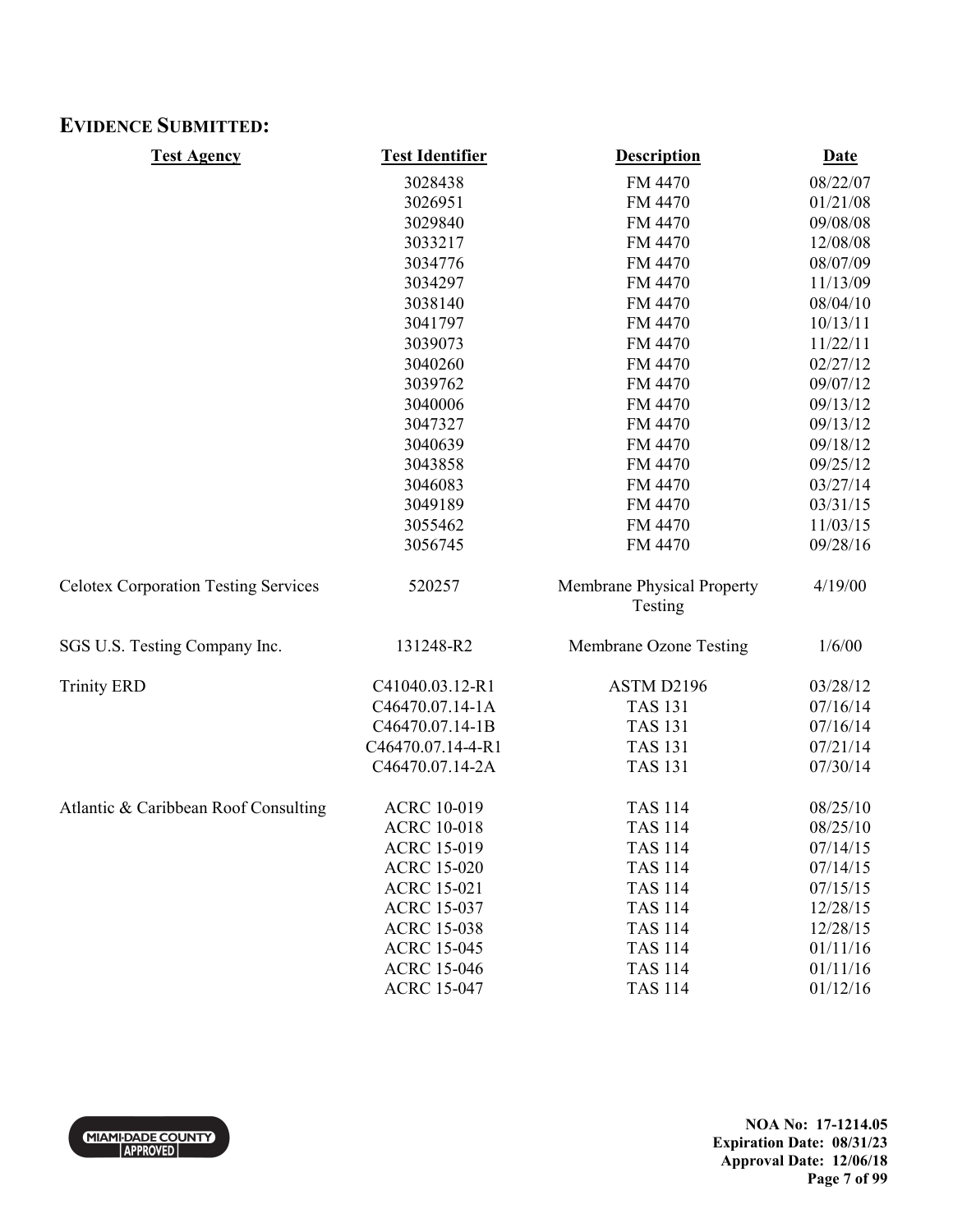### **APPROVED ASSEMBLIES**

| <b>Membrane Type:</b> Single Ply, Thermoplastic, TPO, Reinforced                                                                                                     |
|----------------------------------------------------------------------------------------------------------------------------------------------------------------------|
| <b>Deck Type 3I:</b> Concrete Decks, Insulated                                                                                                                       |
| <b>Deck Description:</b> 2500 psi structural concrete.                                                                                                               |
| <b>System Type A(1):</b> One or more layers of insulation adhered with FAST 100 LV Adhesive, Flexible FAST Adhesive<br>or FAST Dual Tank Adhesive. Membrane adhered. |

**All General and System Limitations apply. Roof accessories not listed in Table 1 of this NOA are not approved and shall not be installed unless said accessories demonstrate compliance with prescriptive Florida Building Code requirements and are field fabricated utilizing the approved membranes listed in Table 1. Vapor Retarder: (Optional)**  Any UL of FMRC approved vapor retarder applied to the roof deck.

One or more layers of any of the following insulations.

| <b>Base Insulation Layer</b>                                                                             | <b>Insulation Fasteners</b>              | Fastener                            |
|----------------------------------------------------------------------------------------------------------|------------------------------------------|-------------------------------------|
|                                                                                                          | (Table 3)                                | Density/ft <sup>2</sup>             |
| Polyisocyanurate HP-H, InsulBase, SecurShield, SecurShield HD Composite, H-Shield, H-Shield CG, H-Shield |                                          |                                     |
| <b>HD Composite CG</b>                                                                                   |                                          |                                     |
| Minimum 1.5" thick                                                                                       | N/A                                      | N/A                                 |
| (Optional) Top Insulation Layer                                                                          | <b>Insulation Fasteners</b><br>(Table 3) | Fastener<br>Density/ft <sup>2</sup> |
| <b>DensDeck, DensDeck Prime</b>                                                                          |                                          |                                     |
| Minimum $\frac{1}{4}$ " thick                                                                            | N/A                                      | N/A                                 |

**Note: All insulation shall be fully adhered to the deck with FAST 100 LV Adhesive, FAST Dual Tank Adhesive or Flexible FAST Adhesive at a rate of 1 gal./sq. Please refer to Roofing Application Standard RAS 117 for insulation attachment. Insulation listed as base layer only shall be used only as base layers with a second layer of approved top layer insulation installed as the final membrane substrate. Composite insulation panels used as a top layer shall be placed with the Polyisocyanurate side facing down.** 

**Membrane:** Sure-Weld, Sure-Weld HS or Sure-Weld EXTRA membrane fully adhered to the insulation using Aqua Base 120 Bonding Adhesive applied to the substrate and underside of the membrane at a rate of 1 gal/120 ft² (finished surface). Outside 1.5" of side laps are heat welded.

**Maximum Design Pressure:**  $-90$  psf. (See General Limitation #9)



**NOA No: 17-1214.05 Expiration Date: 08/31/23 Approval Date: 12/06/18 Page 8 of 99**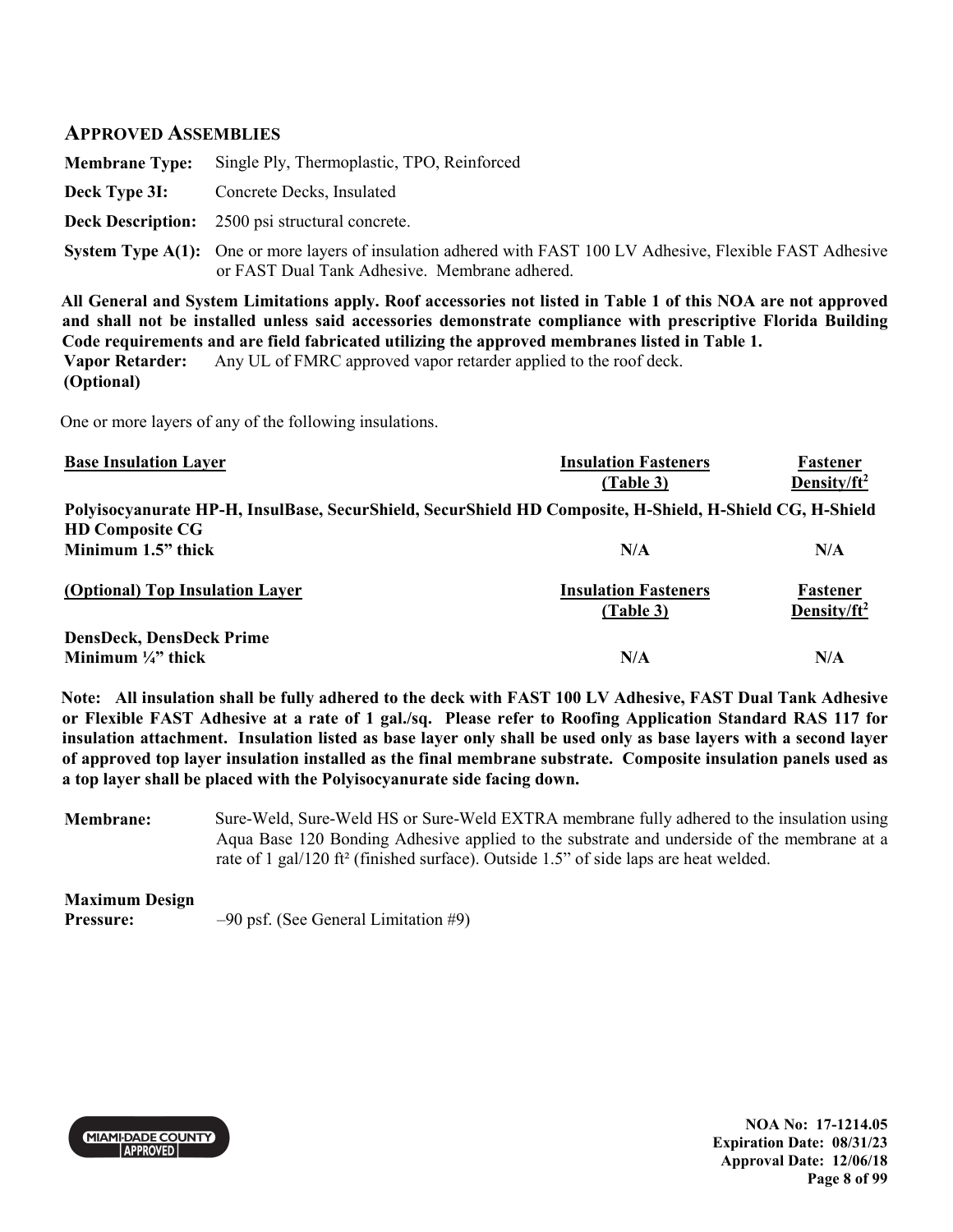|               | <b>Membrane Type:</b> Single Ply, Thermoplastic, TPO, Reinforced, FleeceBACK                               |
|---------------|------------------------------------------------------------------------------------------------------------|
| Deck Type 3I: | Concrete Decks, Insulated                                                                                  |
|               | <b>Deck Description:</b> 2500 psi structural concrete.                                                     |
|               | System Type A(2): One or more layers of insulation adhered with FAST Dual Tank Adhesive. Membrane adhered. |

One or more layers of any of the following insulations:

| <b>Insulation Layer</b> | <b>Insulation Fasteners</b> | Fastener                |
|-------------------------|-----------------------------|-------------------------|
|                         | (Table 3)                   | Density/ft <sup>2</sup> |
| <b>InsulFoam SP</b>     |                             |                         |
| Minimum 1.0" thick      | N/A                         | N/A                     |

**Note: All insulation shall be adhered to the deck in FAST Dual Tank Adhesive applied in ¾" to 1" ribbons spaced 12" o.c. Please refer to Roofing Application Standard RAS 117 for insulation attachment.** 

**Membrane:** Sure-Weld FleeceBACK 100, Sure-Weld FleeceBACK 115 or Sure-Weld FleeceBACK 135 membrane adhered to the insulation using FAST 100 LV Adhesive or Flexible FAST Adhesive applied in  $\frac{1}{2}$ " to  $\frac{3}{4}$ " ribbons spaced 12" o.c. Outside 1.5" of side laps are heat welded.

#### **Maximum Design**

**Pressure:** -112.5 psf; (See General Limitation #9)

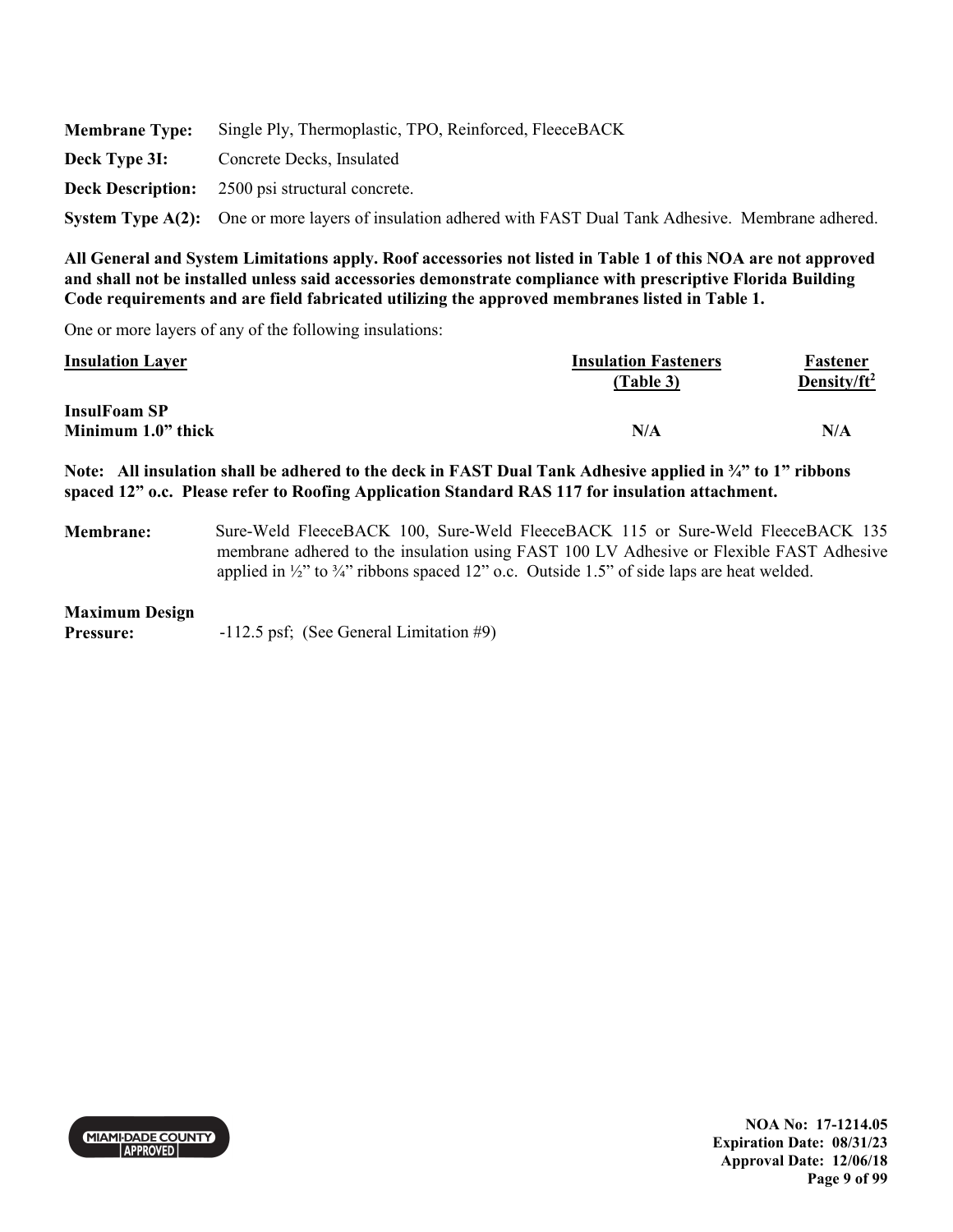|               | <b>Membrane Type:</b> Single Ply, Thermoplastic, TPO, Reinforced, FleeceBACK                               |
|---------------|------------------------------------------------------------------------------------------------------------|
| Deck Type 3I: | Concrete Decks, Insulated                                                                                  |
|               | <b>Deck Description:</b> 2500 psi structural concrete.                                                     |
|               | System Type A(3): One or more layers of insulation adhered with FAST Dual Tank Adhesive. Membrane adhered. |

One or more layers of any of the following insulations.

| <b>Insulation Layer</b>                                                                                  | <b>Insulation Fasteners</b> | Fastener        |
|----------------------------------------------------------------------------------------------------------|-----------------------------|-----------------|
|                                                                                                          | (Table 3)                   | Density/ $ft^2$ |
| Polyisocyanurate HP-H, InsulBase, SecurShield, SecurShield HD Composite, H-Shield, H-Shield CG, H-Shield |                             |                 |
| <b>HD Composite CG</b>                                                                                   |                             |                 |
| Minimum 1.0" thick                                                                                       | N/A                         | N/A             |
|                                                                                                          |                             |                 |

**Note: All insulation shall be adhered to the deck in FAST Dual Tank Adhesive applied in ¾" to 1" ribbons spaced 12" o.c. Please refer to Roofing Application Standard RAS 117 for insulation attachment.** 

**Membrane:** Sure-Weld FleeceBACK 100, Sure-Weld FleeceBACK 115 or Sure-Weld FleeceBACK 135 membrane adhered to the insulation using FAST 100 LV Adhesive or Flexible FAST Adhesive applied in  $\frac{1}{2}$ " to  $\frac{3}{4}$ " ribbons spaced 12" o.c. or FAST Dual Cartridge Adhesive or FAST 5 Gallon Jug Adhesive applied in  $\frac{3}{4}$ " to 1" ribbons spaced 12" o.c. or HydroBond Adhesive applied to the substrate  $\frac{only}{}$  at a rate 100 ft<sup>2</sup>/gal. Outside 1.5" of side laps are heat welded.

### **Maximum Design**

**Pressure:**  $-112.5$  psf. (See General Limitation #9)

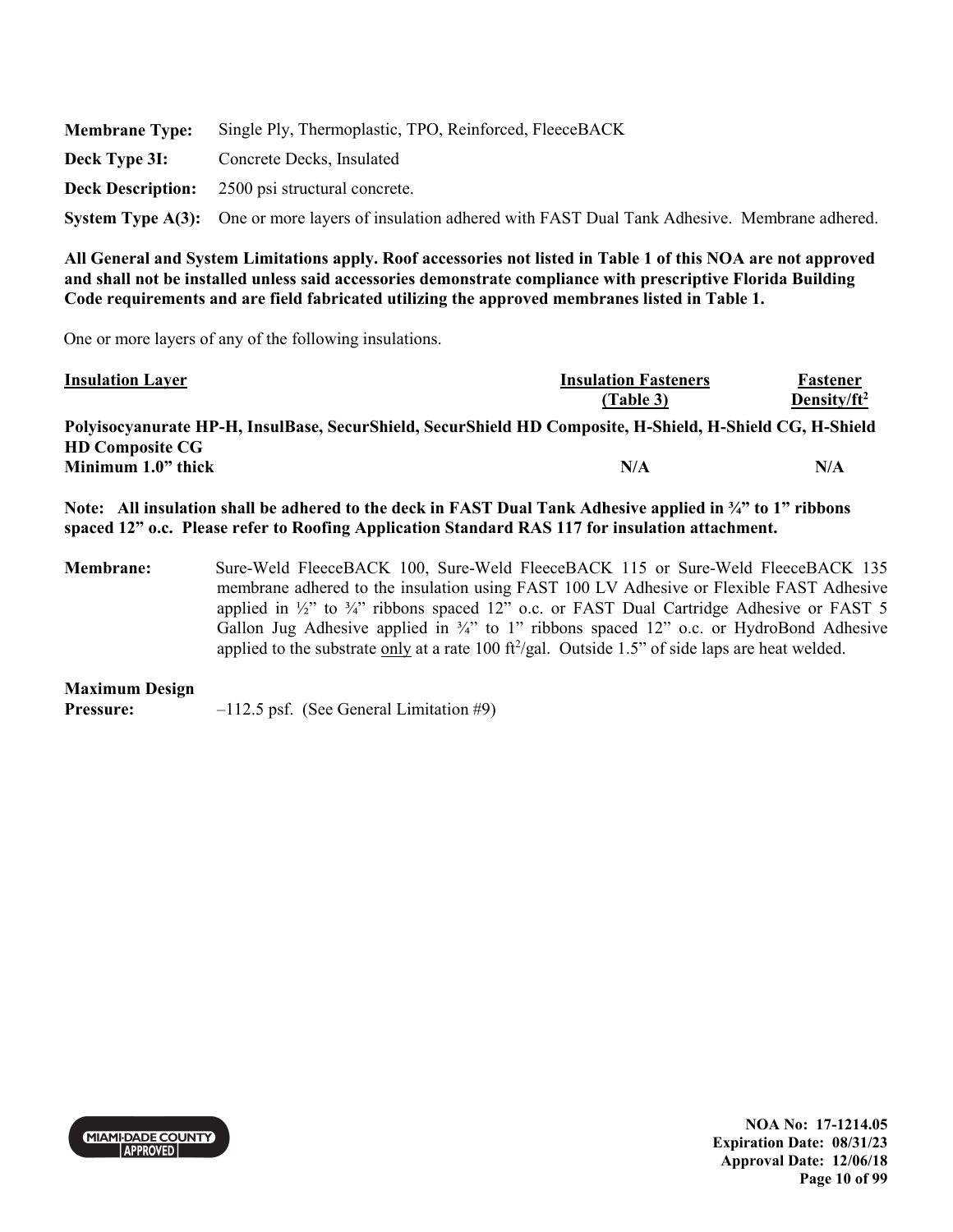|               | <b>Membrane Type:</b> Single Ply, Thermoplastic, TPO, Reinforced, FleeceBACK                               |
|---------------|------------------------------------------------------------------------------------------------------------|
| Deck Type 3I: | Concrete Decks, Insulated                                                                                  |
|               | <b>Deck Description:</b> 2500 psi structural concrete.                                                     |
|               | System Type A(4): One or more layers of insulation adhered with FAST Dual Tank Adhesive. Membrane adhered. |

One or more layers of any of the following insulations:

| <b>Insulation Layer</b>                                   | <b>Insulation Fasteners</b> | Fastener        |
|-----------------------------------------------------------|-----------------------------|-----------------|
|                                                           | (Table 3)                   | Density/ $ft^2$ |
| <b>SecurShield HD Composite, H-Shield HD Composite CG</b> |                             |                 |
| Minimum 1.5" thick                                        | N/A                         | N/A             |

**Note: All insulation shall be adhered to the primed concrete deck with FAST Dual Tank Adhesive applied in ¾" to 1" ribbons spaced 12" o.c. Please refer to Roofing Application Standard RAS 117 for insulation attachment.** 

**Membrane:** Sure-Weld FleeceBACK 100, Sure-Weld FleeceBACK 115 or Sure-Weld FleeceBACK 135 membrane fully adhered to the insulation using FAST 100 LV Adhesive or Flexible FAST Adhesive applied to the substrate at a rate of 1 gal/sq. Outside 1.5" of side laps are heat welded.

### **Maximum Design**

**Pressure:**  $-112.5 \text{ psf}$ ; (See General Limitation #9)

**MIAMI DADE COUNTY APPROVED** 

**NOA No: 17-1214.05 Expiration Date: 08/31/23 Approval Date: 12/06/18 Page 11 of 99**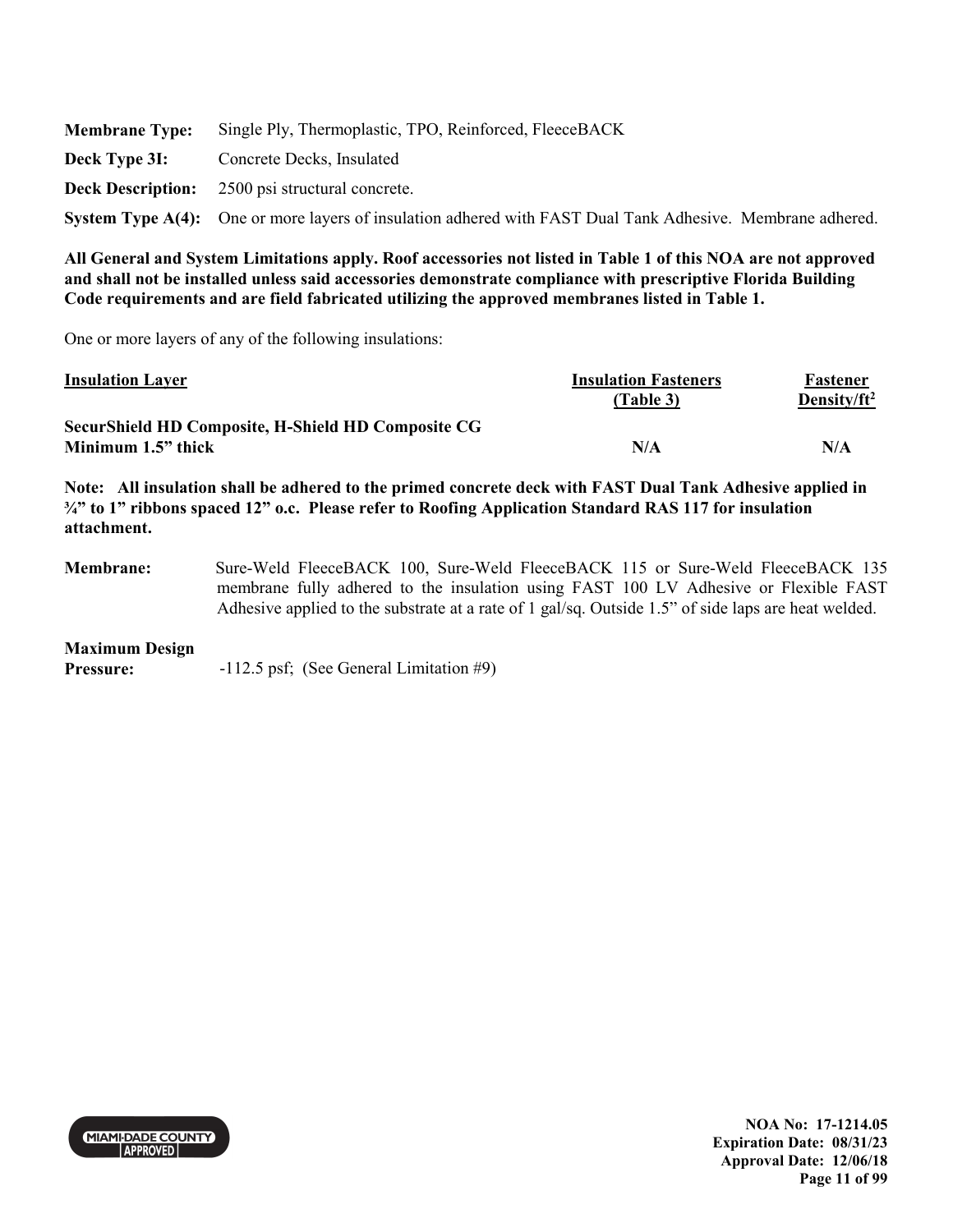| <b>Membrane Type:</b>    | Single Ply, Thermoplastic, TPO, Reinforced, FleeceBACK                                   |
|--------------------------|------------------------------------------------------------------------------------------|
| Deck Type 3I:            | Concrete Decks, Insulated                                                                |
| <b>Deck Description:</b> | 2500 psi structural concrete.                                                            |
| System Type $A(5)$ :     | One or more layers of insulation adhered with FAST Dual Tank Adhesive. Membrane adhered. |

One or more layers of any of the following insulations.

| <b>Base Insulation Layer</b>                                                                             | <b>Insulation Fasteners</b> | Fastener                |
|----------------------------------------------------------------------------------------------------------|-----------------------------|-------------------------|
|                                                                                                          | (Table 3)                   | Density/ft <sup>2</sup> |
| Polyisocyanurate HP-H, InsulBase, SecurShield, SecurShield HD Composite, H-Shield, H-Shield CG, H-Shield |                             |                         |
| <b>HD Composite CG</b>                                                                                   |                             |                         |
| Minimum 1.0" thick                                                                                       | N/A                         | N/A                     |
| <b>Top Insulation Layer</b>                                                                              | <b>Insulation Fasteners</b> | Fastener                |
|                                                                                                          | (Table 3)                   | Density/ft <sup>2</sup> |
| <b>SecurShield HD, H-Shield HD</b>                                                                       |                             |                         |
| Minimum $\frac{1}{2}$ thick                                                                              | N/A                         | N/A                     |

**Note: All insulation shall be adhered to the deck in FAST Dual Tank Adhesive applied in ¾" to 1" ribbons spaced 12" o.c. Please refer to Roofing Application Standard RAS 117 for insulation attachment. Insulation listed as base layer only shall be used only as base layers with a second layer of approved top layer insulation installed as the final membrane substrate. Composite insulation panels used as a top layer shall be placed with the Polyisocyanurate side facing down.** 

**Membrane:** Sure-Weld FleeceBACK 100, Sure-Weld FleeceBACK 115 or Sure-Weld FleeceBACK 135 membrane adhered to the insulation using FAST 100 LV Adhesive or Flexible FAST Adhesive applied in  $\frac{1}{2}$ " to  $\frac{3}{4}$ " ribbons spaced 12" o.c. or FAST Dual Cartridge Adhesive or FAST 5 Gallon Jug Adhesive applied in <sup>3</sup>/4" to 1" ribbons spaced 12" o.c. or HydroBond Adhesive applied to the substrate only at a rate 100  $\frac{\text{ft}^2}{\text{gal}}$ . Outside 1.5" of side laps are heat welded.

# **Maximum Design**

**Pressure:**  $-112.5 \text{ psf}$ ; (See General Limitation #9)



**NOA No: 17-1214.05 Expiration Date: 08/31/23 Approval Date: 12/06/18 Page 12 of 99**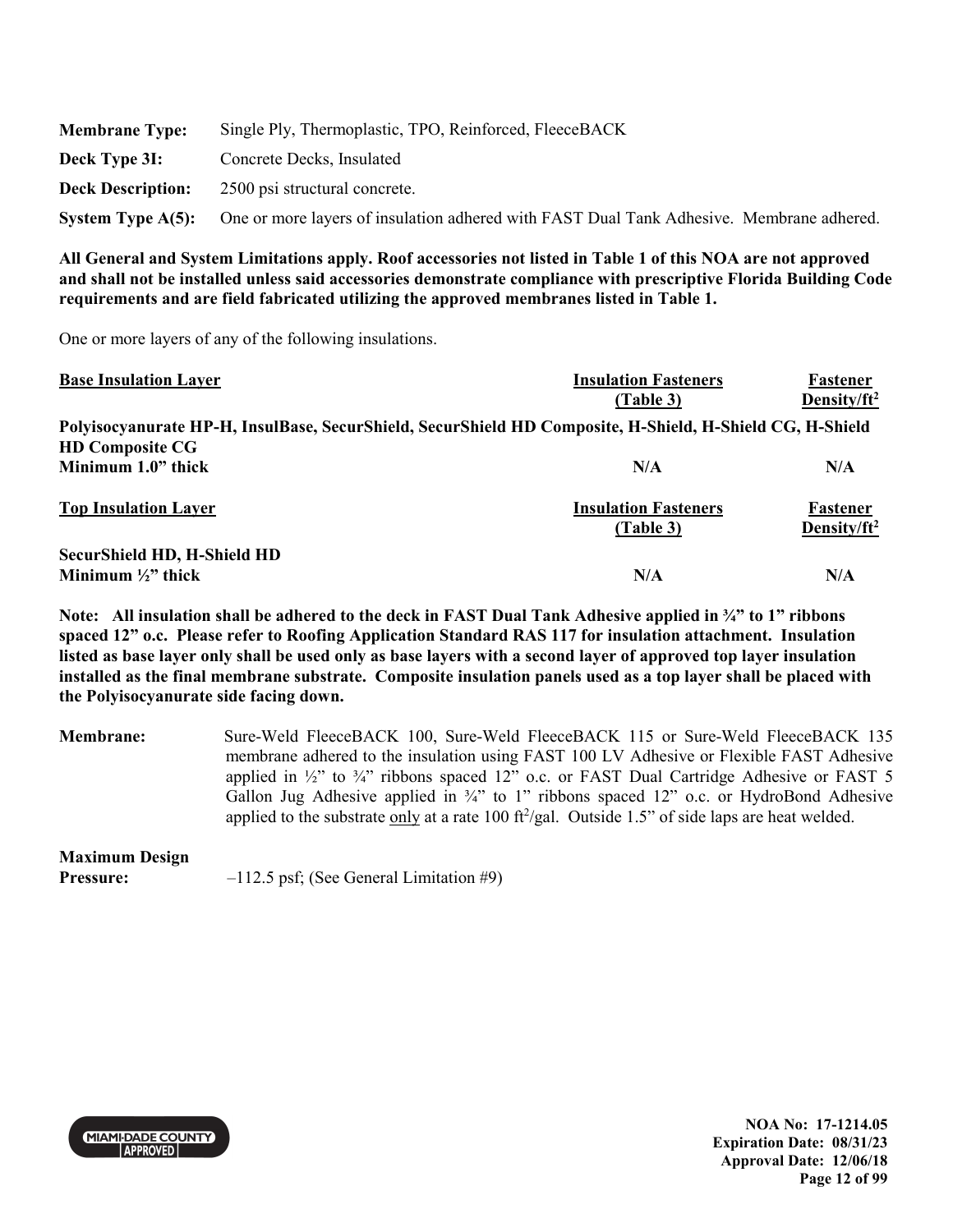|               | <b>Membrane Type:</b> Single Ply, Thermoplastic, TPO, Reinforced, FleeceBACK                               |
|---------------|------------------------------------------------------------------------------------------------------------|
| Deck Type 3I: | Concrete Decks, Insulated                                                                                  |
|               | <b>Deck Description:</b> 2500 psi structural concrete.                                                     |
|               | System Type A(6): One or more layers of insulation adhered with FAST Dual Tank Adhesive. Membrane adhered. |

One or more layers of any of the following insulations.

| <b>Base Insulation Layer</b>                                                                             | <b>Insulation Fasteners</b> | Fastener                |
|----------------------------------------------------------------------------------------------------------|-----------------------------|-------------------------|
|                                                                                                          | (Table 3)                   | Density/ft <sup>2</sup> |
| Polyisocyanurate HP-H, InsulBase, SecurShield, SecurShield HD Composite, H-Shield, H-Shield CG, H-Shield |                             |                         |
| <b>HD Composite CG</b>                                                                                   |                             |                         |
| Minimum 1.0" thick                                                                                       | N/A                         | N/A                     |
| <b>Top Insulation Layer</b>                                                                              | <b>Insulation Fasteners</b> | Fastener                |
|                                                                                                          | (Table 3)                   | Density/ft <sup>2</sup> |
| <b>SECUROCK Gypsum-Fiber Roof Board</b>                                                                  |                             |                         |
| Minimum $\frac{1}{4}$ thick                                                                              | N/A                         | N/A                     |

**Note: All insulation shall be adhered to the deck in FAST Dual Tank Adhesive applied in ¾" to 1" ribbons spaced 12" o.c. Please refer to Roofing Application Standard RAS 117 for insulation attachment. Insulation listed as base layer only shall be used only as base layers with a second layer of approved top layer insulation installed as the final membrane substrate. Composite insulation panels used as a top layer shall be placed with the Polyisocyanurate side facing down.** 

**Membrane:** Sure-Weld FleeceBACK 100, Sure-Weld FleeceBACK 115 or Sure-Weld FleeceBACK 135 membrane adhered to the insulation using FAST 100 LV Adhesive or Flexible FAST Adhesive applied in  $\frac{1}{2}$ " to  $\frac{3}{4}$ " ribbons spaced 12" o.c. or FAST Dual Cartridge Adhesive or FAST 5 Gallon Jug Adhesive applied in <sup>3</sup>/4" to 1" ribbons spaced 12" o.c. or HydroBond Adhesive applied to the substrate  $\frac{only}{}$  at a rate 100 ft<sup>2</sup>/gal. Outside 1.5" of side laps are heat welded.

### **Maximum Design**

**Pressure:**  $-112.5$  psf. (See General Limitation #9)



**NOA No: 17-1214.05 Expiration Date: 08/31/23 Approval Date: 12/06/18 Page 13 of 99**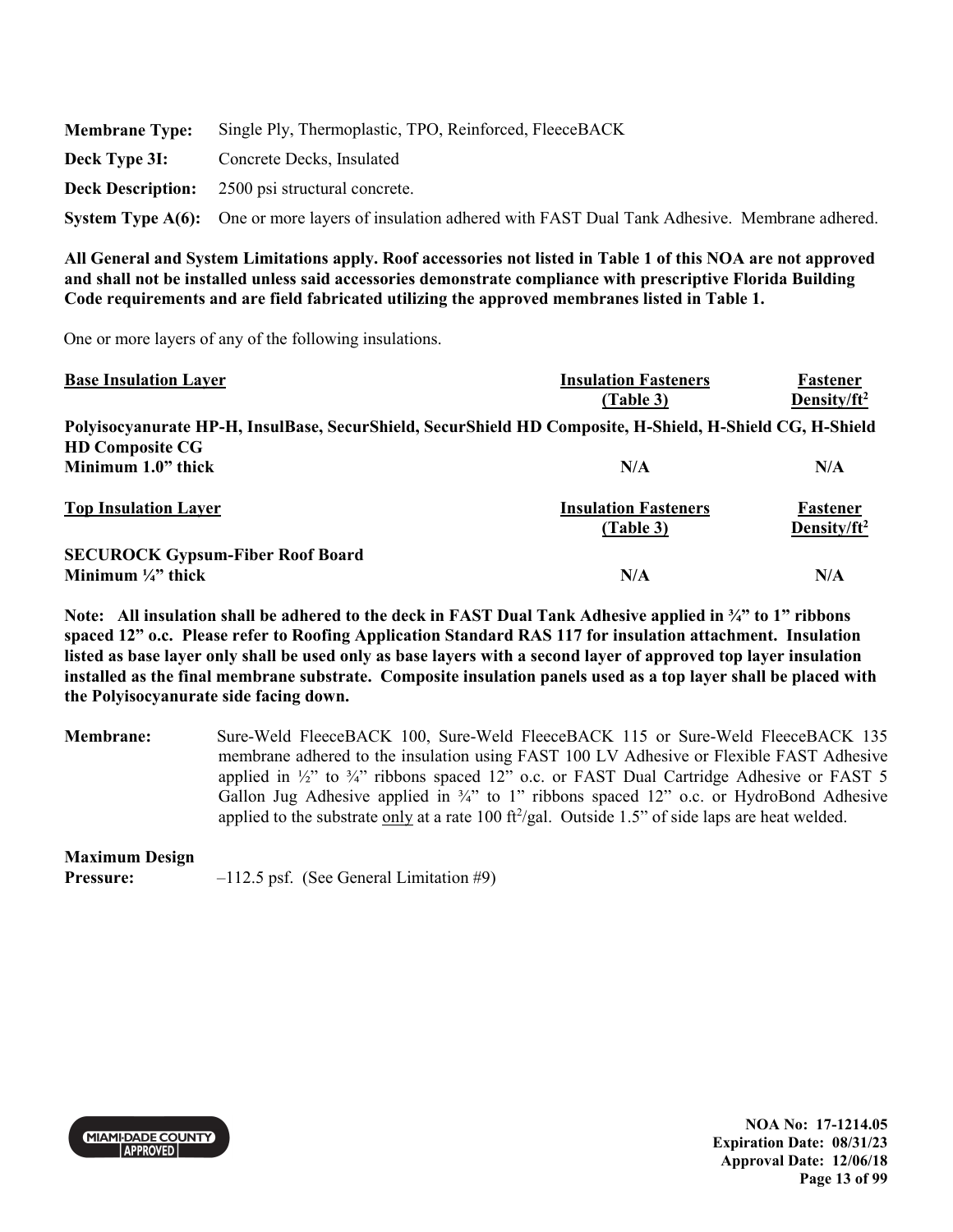| <b>Membrane Type:</b> | Single Ply, Thermoplastic, TPO, Reinforced                                                                 |
|-----------------------|------------------------------------------------------------------------------------------------------------|
| Deck Type 3I:         | Concrete Decks, Insulated                                                                                  |
|                       | <b>Deck Description:</b> 2500 psi structural concrete.                                                     |
|                       | System Type A(7): One or more layers of insulation adhered with FAST Dual Tank Adhesive. Membrane adhered. |

One or more layers of any of the following insulations.

| <b>Base Insulation Layer</b>                                                                                                       | <b>Insulation Fasteners</b>              | Fastener                    |
|------------------------------------------------------------------------------------------------------------------------------------|------------------------------------------|-----------------------------|
|                                                                                                                                    | (Table 3)                                | Density/ $ft^2$             |
| Polyisocyanurate HP-H, InsulBase, SecurShield, SecurShield HD Composite, H-Shield, H-Shield CG, H-Shield<br><b>HD Composite CG</b> |                                          |                             |
| Minimum 1.5" thick                                                                                                                 | N/A                                      | N/A                         |
| <b>Insulfoam EPS, Carlisle Sure Seal EPS</b>                                                                                       |                                          |                             |
| Minimum 1" thick                                                                                                                   | N/A                                      | N/A                         |
| <b>Top Insulation Layer</b>                                                                                                        | <b>Insulation Fasteners</b><br>(Table 3) | Fastener<br>Density/ $ft^2$ |
| <b>DensDeck Prime</b>                                                                                                              |                                          |                             |
| Minimum $\frac{1}{4}$ " thick                                                                                                      | N/A                                      | N/A                         |

**Note: All insulation shall be adhered to the deck in FAST Dual Tank Adhesive applied in ¾" to 1" ribbons spaced 12" o.c. Please refer to Roofing Application Standard RAS 117 for insulation attachment. Insulation listed as base layer only shall be used only as base layers with a second layer of approved top layer insulation installed as the final membrane substrate. Composite insulation panels used as a top layer shall be placed with the Polyisocyanurate side facing down.** 

**Membrane:** Sure-Weld, Sure-Weld HS or Sure-Weld EXTRA membrane fully adhered to the insulation using Sure-Weld Bonding Adhesive or Sure-Weld Low VOC Bonding Adhesive applied to the substrate and underside of the membrane at a rate of 1 gal/60ft<sup>2</sup> (finished surface area). Outside 1.5" of side laps are heat welded.

**Maximum Design Pressure:**  $-112.5$  psf; (See General Limitation #9)



**NOA No: 17-1214.05 Expiration Date: 08/31/23 Approval Date: 12/06/18 Page 14 of 99**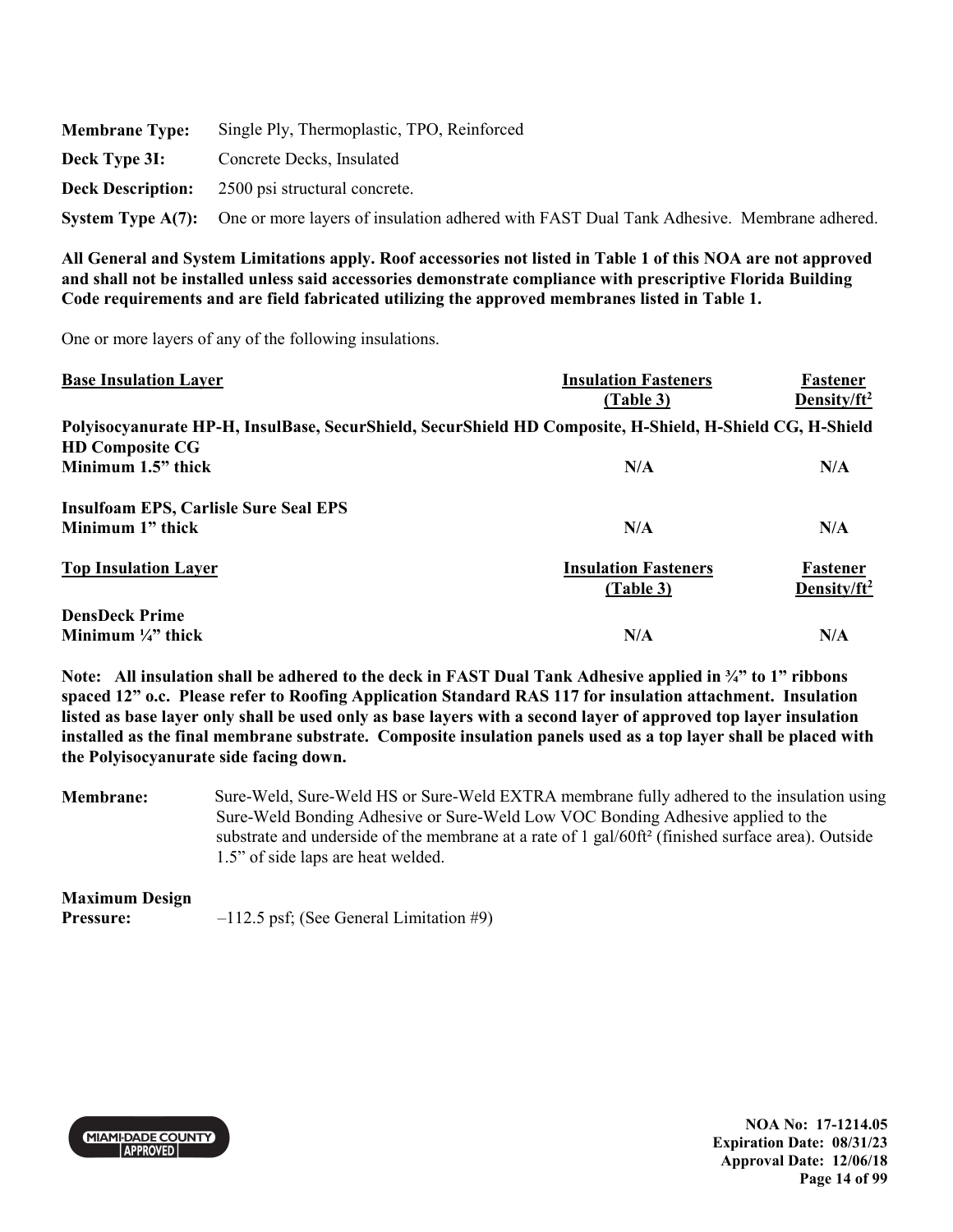| <b>Membrane Type:</b>    | Single Ply, Thermoplastic, TPO, Reinforced, FleeceBACK                                                           |
|--------------------------|------------------------------------------------------------------------------------------------------------------|
| Deck Type 3I:            | Concrete Decks, Insulated                                                                                        |
| <b>Deck Description:</b> | 2500 psi structural concrete.                                                                                    |
| System Type $A(8)$ :     | One or more layers of insulation adhered with Carlisle OlyBond 500 BA or One-Step Adhesive.<br>Membrane adhered. |

**Vapor Retarder: (Optional)**  Any UL of FMRC approved vapor retarder applied to the roof deck.

One or more layers of any of the following insulations.

| <b>Base Insulation Layer</b>                                                 | <b>Insulation Fasteners</b><br>(Table 3)                                                                 | Fastener<br>Density/ft <sup>2</sup> |
|------------------------------------------------------------------------------|----------------------------------------------------------------------------------------------------------|-------------------------------------|
|                                                                              | Polyisocyanurate HP-H, InsulBase, SecurShield, SecurShield HD Composite, H-Shield, H-Shield CG, H-Shield |                                     |
| <b>HD Composite CG</b>                                                       |                                                                                                          |                                     |
| Minimum 1.5" thick                                                           | N/A                                                                                                      | N/A                                 |
| <b>Structodek High Density Fiberboard Roof Insulation, HP Recovery Board</b> |                                                                                                          |                                     |
| Minimum $\frac{1}{2}$ thick                                                  | N/A                                                                                                      | N/A                                 |
| <b>Top Insulation Layer</b>                                                  | <b>Insulation Fasteners</b>                                                                              | Fastener                            |
|                                                                              | (Table 3)                                                                                                | Density/ft <sup>2</sup>             |
| <b>Structodek High Density Fiberboard Roof Insulation, HP Recovery Board</b> |                                                                                                          |                                     |
| Minimum $\frac{1}{2}$ " thick                                                | N/A                                                                                                      | N/A                                 |

**Note: All insulation shall be adhered with Carlisle OlyBond 500 BA applied in ¾" to 1" wide ribbons spaced 12" o.c., or Millennium One Step Foamable Adhesive applied in ½" to ¾" wide ribbons spaced 12" o.c. Please refer to Roofing Application Standard RAS 117 for insulation attachment. Insulation listed as base layer only shall be used only as base layers with a second layer of approved top layer insulation installed as the final membrane substrate. Composite insulation panels used as a top layer shall be placed with the Polyisocyanurate side facing down.** 

**Membrane:** Sure-Weld, Sure-Weld HS or Sure-Weld EXTRA membrane fully adhered to the insulation using Sure-Weld Bonding Adhesive or Sure-Weld Low VOC Bonding Adhesive applied to the substrate at a rate of 1 gal/60 ft<sup>2</sup> (finished surface) or Aqua Base 120 Bonding Adhesive applied to the substrate and underside of the membrane at a rate of 1 gal/120 ft² (finished surface). Outside 1.5" of side laps are heat welded. Or

Sure-Weld FleeceBACK 100, Sure-Weld FleeceBACK 115 or Sure-Weld FleeceBACK 135 membrane fully adhered to the insulation using FAST 100 LV Adhesive or Flexible FAST Adhesive applied to the substrate at a rate of 1 gal/sq or Aqua Base 120 Bonding Adhesive applied to the substrate only at a rate of 1 gal/120 ft<sup>2</sup>. Outside 1.5" of side laps are heat welded.



**NOA No: 17-1214.05 Expiration Date: 08/31/23 Approval Date: 12/06/18 Page 15 of 99**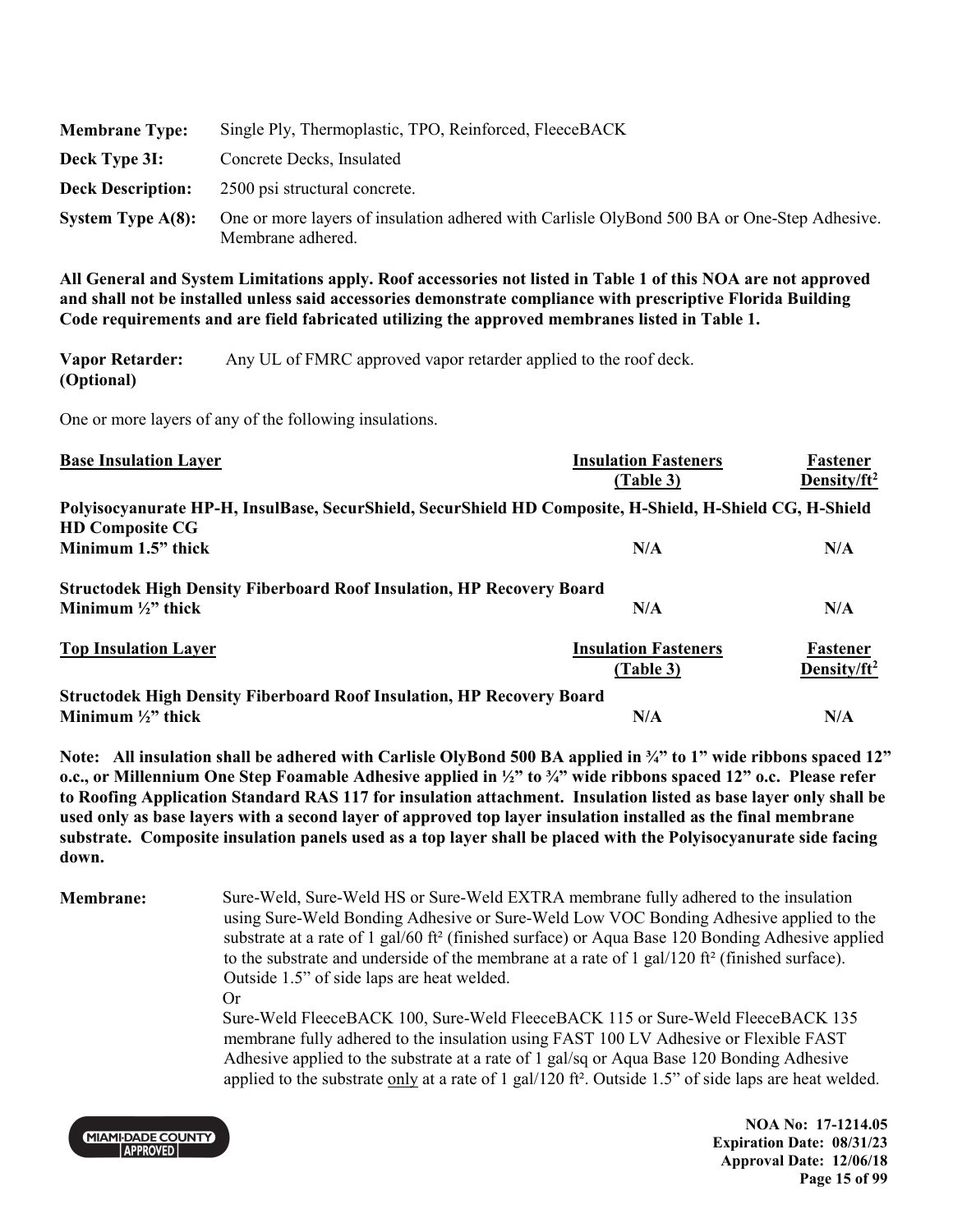Or

Sure-Weld AFX 120, Sure-Weld AFX 135 or Sure-Weld AFX 155 membrane adhered to the insulation in a full mopping of approved asphalt applied within the EVT range and at a rate of 20-25 lbs./sq or Cold Applied Adhesive applied to the substrate only at a rate of 1 gal/67 ft². Outside 1.5" of side laps are heat welded.

### **Maximum Design**

**Pressure:**  $-127.5$  psf; (See General Limitation #9)



**NOA No: 17-1214.05 Expiration Date: 08/31/23 Approval Date: 12/06/18 Page 16 of 99**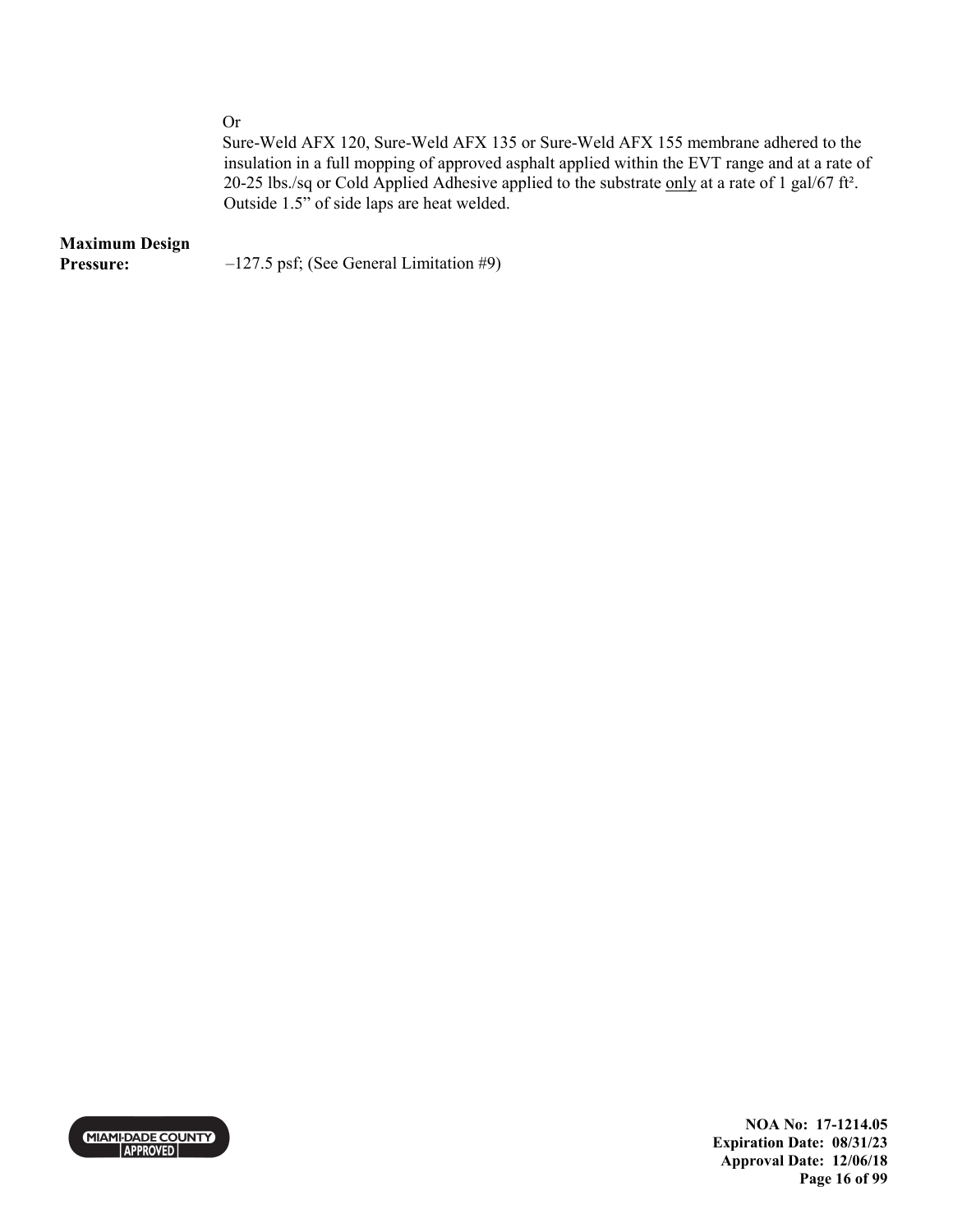| <b>Membrane Type:</b>    | Single Ply, Thermoplastic, TPO, Reinforced, FleeceBACK                                               |
|--------------------------|------------------------------------------------------------------------------------------------------|
| Deck Type 3I:            | Concrete Decks, Insulated                                                                            |
| <b>Deck Description:</b> | 2500 psi structural concrete.                                                                        |
| System Type $A(9)$ :     | One or more layers of insulation adhered with Carlisle OlyBond 500 BA Adhesive. Membrane<br>adhered. |

**Vapor Retarder: (Optional)**  Any UL of FMRC approved vapor retarder applied to the roof deck.

One or more layers of any of the following insulations.

| <b>Insulation Layer</b>                                                                                  | <b>Insulation Fasteners</b> | Fastener        |
|----------------------------------------------------------------------------------------------------------|-----------------------------|-----------------|
|                                                                                                          | (Table 3)                   | Density/ $ft^2$ |
| Polyisocyanurate HP-H, InsulBase, SecurShield, SecurShield HD Composite, H-Shield, H-Shield CG, H-Shield |                             |                 |
| <b>HD Composite CG</b>                                                                                   |                             |                 |
| Minimum 1.5" thick                                                                                       | N/A                         | N/A             |

**Note: All insulation shall be adhered with Carlisle OlyBond 500 BA applied in ¾" to 1" wide ribbons spaced 12" o.c. Please refer to Roofing Application Standard RAS 117 for insulation attachment. Insulation listed as base layer only shall be used only as base layers with a second layer of approved top layer insulation installed as the final membrane substrate. Composite insulation panels used as a top layer shall be placed with the Polyisocyanurate side facing down.** 

| <b>Membrane:</b> | Sure-Weld, Sure-Weld HS or Sure-Weld EXTRA membrane fully adhered to the insulation using<br>Sure-Weld Bonding Adhesive or Sure-Weld Low VOC Bonding Adhesive applied to the<br>substrate at a rate of 1 gal/60 ft <sup>2</sup> (finished surface) or Aqua Base 120 Bonding Adhesive applied<br>to the substrate and underside of the membrane at a rate of 1 gal/120 ft <sup>2</sup> (finished surface).<br>Outside 1.5" of side laps are heat welded.                                                                                                                              |
|------------------|--------------------------------------------------------------------------------------------------------------------------------------------------------------------------------------------------------------------------------------------------------------------------------------------------------------------------------------------------------------------------------------------------------------------------------------------------------------------------------------------------------------------------------------------------------------------------------------|
|                  | Or                                                                                                                                                                                                                                                                                                                                                                                                                                                                                                                                                                                   |
|                  | Sure-Weld FleeceBACK 100, Sure-Weld FleeceBACK 115 or Sure-Weld FleeceBACK 135<br>membrane fully adhered to the insulation using FAST 100 LV Adhesive or Flexible FAST<br>Adhesive applied to the substrate at a rate of 1 gal/sq. or Aqua Base 120 Bonding Adhesive<br>applied to the substrate only at a rate of 1 gal/120 ft <sup>2</sup> or HydroBond Adhesive applied to the<br>substrate only at a rate 100 ft <sup>2</sup> /gal. Outside 1.5" of side laps are heat welded.<br><b>Or</b><br>Sure-Weld AFX 120, Sure-Weld AFX 135 or Sure-Weld AFX 155 membrane adhered to the |
|                  | insulation in Cold Applied Adhesive applied to the substrate only at a rate of 1 gal/67 ft <sup>2</sup> . Outside<br>1.5" of side laps are heat welded.                                                                                                                                                                                                                                                                                                                                                                                                                              |
|                  |                                                                                                                                                                                                                                                                                                                                                                                                                                                                                                                                                                                      |

**Maximum Design Pressure:** –127.5 psf. (See General Limitation #9)



**NOA No: 17-1214.05 Expiration Date: 08/31/23 Approval Date: 12/06/18 Page 17 of 99**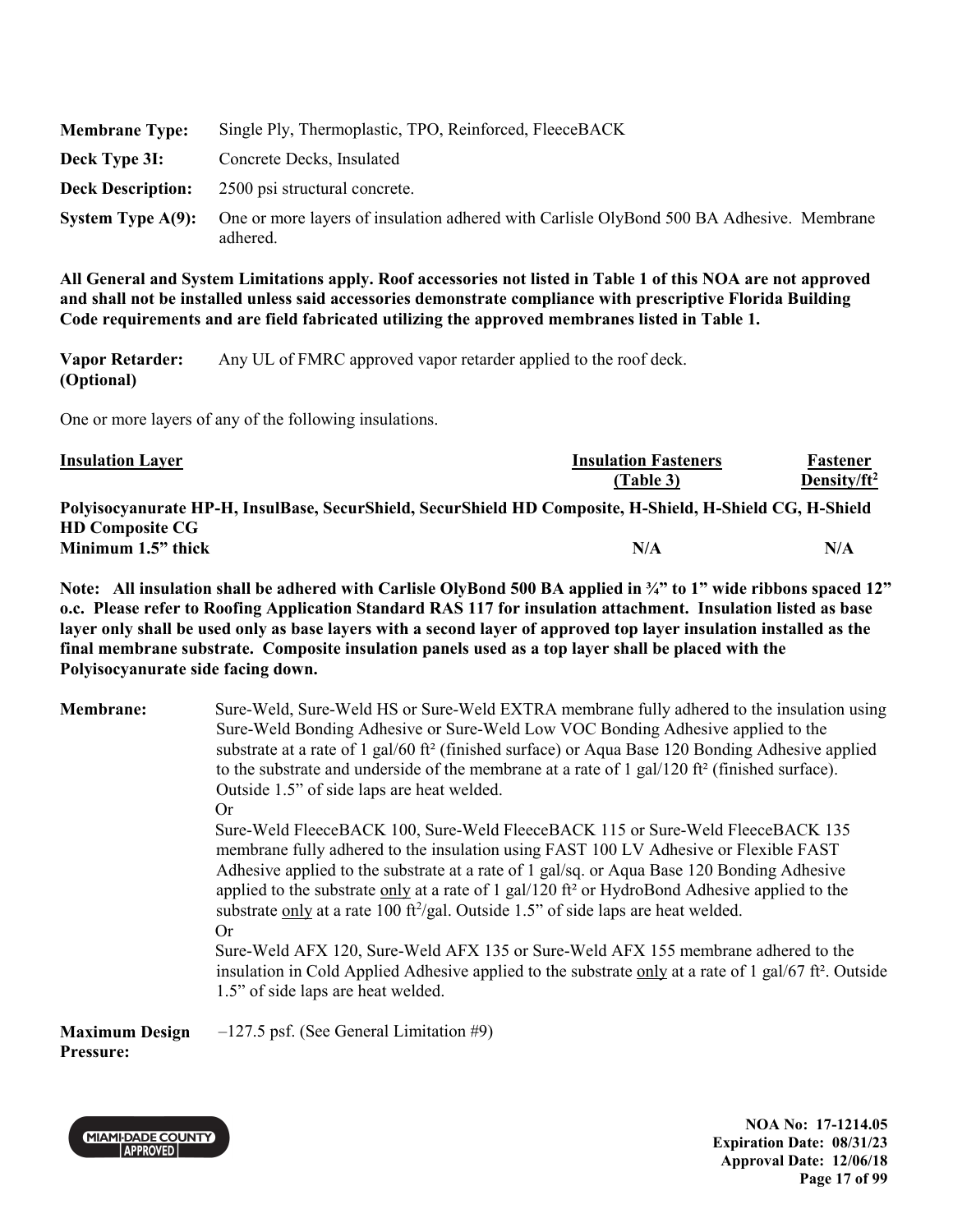| <b>Membrane Type:</b>        | Single Ply, Thermoplastic, TPO, Reinforced, FleeceBACK                                                          |
|------------------------------|-----------------------------------------------------------------------------------------------------------------|
| Deck Type 31:                | Concrete Decks, Insulated                                                                                       |
| <b>Deck Description:</b>     | 2500 psi structural concrete.                                                                                   |
| <b>System Type</b><br>A(10): | One or more layers of insulation adhered with approved asphalt or Carlisle OlyBond 500 BA.<br>Membrane adhered. |

One or more layers of any of the following insulations:

| <b>Insulation Layer</b>              | <b>Insulation Fasteners</b> | Fastener        |
|--------------------------------------|-----------------------------|-----------------|
|                                      | (Table 3)                   | Density/ $ft^2$ |
| Polyisocyanurate HP-HNB, H-Shield NB |                             |                 |
| Minimum 1.5" thick                   | N/A                         | N/A             |

**Note: All insulation shall be adhered to the deck in full mopping of approved asphalt within the EVT range and at a rate of 20-40 lbs/100 ft<sup>2</sup> , or Carlisle OlyBond 500 BA applied in ¾" to 1" wide ribbons spaced 12" o.c. Please refer to Roofing Application Standard RAS 117 for insulation attachment.** 

**Membrane:** Sure-Weld, Sure-Weld HS or Sure-Weld EXTRA membrane fully adhered to the insulation using Sure-Weld Bonding Adhesive or Sure-Weld Low VOC Bonding Adhesive applied to the substrate at a rate of 1 gal/60 ft<sup>2</sup> (finished surface) or Aqua Base 120 Bonding Adhesive applied to the substrate and underside of the membrane at a rate of 1 gal/120 ft<sup>2</sup> (finished surface). Outside 1.5" of side laps are heat welded. Or Sure-Weld FleeceBACK 100, Sure-Weld FleeceBACK 115 or Sure-Weld FleeceBACK 135 membrane fully adhered to the insulation using FAST 100 LV Adhesive or Flexible FAST Adhesive applied to the substrate at a rate of 1 gal/sq or Aqua Base 120 Bonding Adhesive

applied to the substrate  $\underline{\text{only}}$  at a rate of 1 gal/120 ft<sup>2</sup> or HydroBond Adhesive applied to the substrate only at a rate 100 ft $\frac{2}{gal}$ . Outside 1.5" of side laps are heat welded. Or

Sure-Weld AFX 120, Sure-Weld AFX 135 or Sure-Weld AFX 155 membrane adhered to the insulation in a full mopping of approved asphalt applied within the EVT range and at a rate of 20-25 lbs./sq or Cold Applied Adhesive applied to the substrate only at a rate of 1 gal/67 ft<sup>2</sup>. Outside 1.5" of side laps are heat welded.

## **Maximum Design**

**Pressure:** -150 psf; (See General Limitation #9)



**NOA No: 17-1214.05 Expiration Date: 08/31/23 Approval Date: 12/06/18 Page 18 of 99**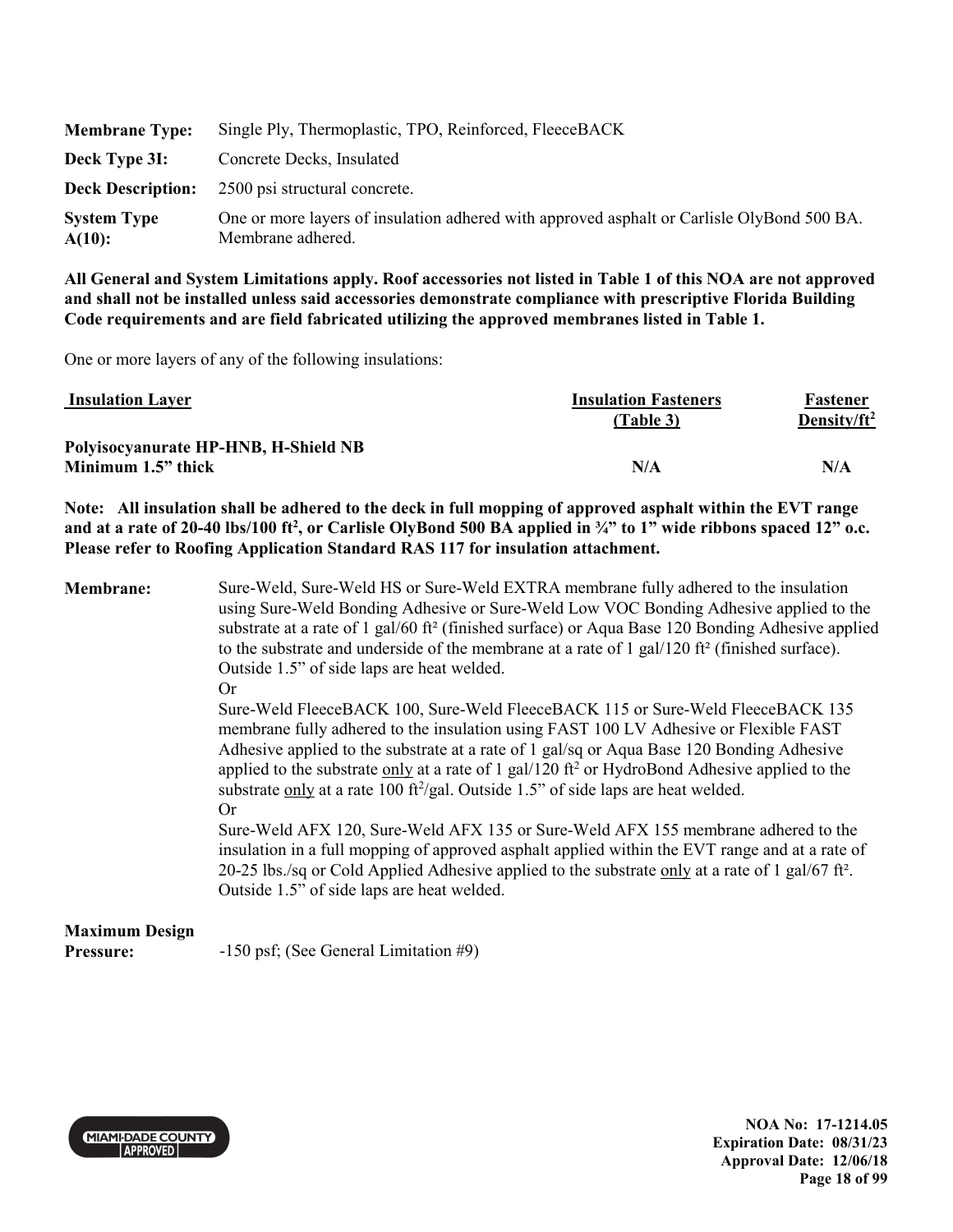| <b>Membrane Type:</b>        | Single Ply, Thermoplastic, TPO, Reinforced, FleeceBACK                                                          |
|------------------------------|-----------------------------------------------------------------------------------------------------------------|
| Deck Type 3I:                | Concrete Decks, Insulated                                                                                       |
| <b>Deck Description:</b>     | 2500 psi structural concrete.                                                                                   |
| <b>System Type</b><br>A(11): | One or more layers of insulation adhered with approved asphalt or Carlisle OlyBond 500 BA.<br>Membrane adhered. |

**Vapor Retarder: (Optional)**  Any UL of FMRC approved vapor retarder applied to the roof deck.

One or more layers of any of the following insulations.

| (Optional) Base Insulation Layer                                                                         | <b>Insulation Fasteners</b><br>(Table 3) | Fastener<br>Density/ft <sup>2</sup> |
|----------------------------------------------------------------------------------------------------------|------------------------------------------|-------------------------------------|
| Polyisocyanurate HP-H, InsulBase, SecurShield, SecurShield HD Composite, H-Shield, H-Shield CG, H-Shield |                                          |                                     |
| <b>HD Composite CG</b>                                                                                   |                                          |                                     |
| Minimum 1.5" thick                                                                                       | N/A                                      | N/A                                 |
| <b>DensDeck, DensDeck Prime</b>                                                                          |                                          |                                     |
| Minimum $\frac{1}{4}$ " thick                                                                            | N/A                                      | N/A                                 |
| <b>Top Insulation Layer</b>                                                                              | <b>Insulation Fasteners</b>              | Fastener                            |
|                                                                                                          | (Table 3)                                | Density/ft <sup>2</sup>             |
| <b>DensDeck, DensDeck Prime</b>                                                                          |                                          |                                     |
| Minimum $\frac{1}{4}$ " thick                                                                            | N/A                                      | N/A                                 |

**Note: All insulation shall be adhered to the deck in full mopping of approved asphalt within the EVT range and at a rate of 20-40 lbs/100 ft<sup>2</sup> , or Carlisle OlyBond 500BA applied in ¾" to 1" wide ribbons spaced 12" o.c. Please refer to Roofing Application Standard RAS 117 for insulation attachment. Insulation listed as base layer only shall be used only as base layers with a second layer of approved top layer insulation installed as the final membrane substrate. Composite insulation panels used as a top layer shall be placed with the Polyisocyanurate side facing down.** 

**Membrane:** Sure-Weld, Sure-Weld HS or Sure-Weld EXTRA membrane fully adhered to the insulation using Sure-Weld Bonding Adhesive or Sure-Weld Low VOC Bonding Adhesive applied to the substrate at a rate of 1 gal/60 ft<sup>2</sup> (finished surface) or Aqua Base 120 Bonding Adhesive applied to the substrate and underside of the membrane at a rate of 1 gal/120 ft² (finished surface). Outside 1.5" of side laps are heat welded. Or Sure-Weld FleeceBACK 100, Sure-Weld FleeceBACK 115 or Sure-Weld FleeceBACK 135

membrane fully adhered to the insulation using FAST 100 LV Adhesive or Flexible FAST Adhesive applied to the substrate at a rate of 1 gal/sq or Aqua Base 120 Bonding Adhesive applied to the substrate only at a rate of 1 gal/120 ft² or HydroBond Adhesive applied to the substrate only at a rate 100 ft<sup>2</sup>/gal. Outside 1.5" of side laps are heat welded.



**NOA No: 17-1214.05 Expiration Date: 08/31/23 Approval Date: 12/06/18 Page 19 of 99**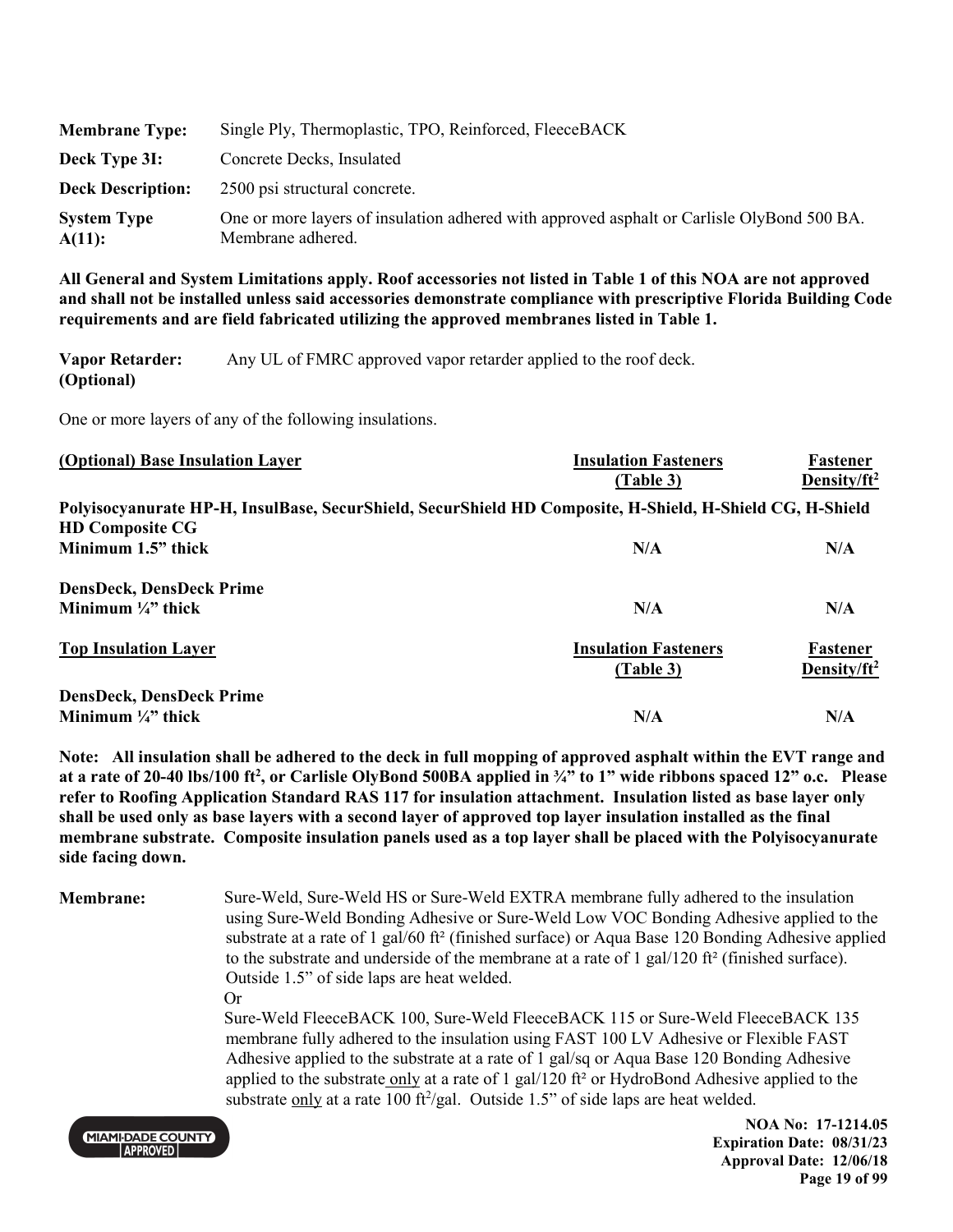Or

Sure-Weld AFX 120, Sure-Weld AFX 135 or Sure-Weld AFX 155 membrane adhered to the insulation in a full mopping of approved asphalt applied within the EVT range and at a rate of 20-25 lbs./sq or Cold Applied Adhesive applied to the substrate only at a rate of 1 gal/67 ft<sup>2</sup>. Outside 1.5" of side laps are heat welded.

# **Maximum Design**

**Pressure:**  $-150 \text{ psf}$ ; (See General Limitation #9)



**NOA No: 17-1214.05 Expiration Date: 08/31/23 Approval Date: 12/06/18 Page 20 of 99**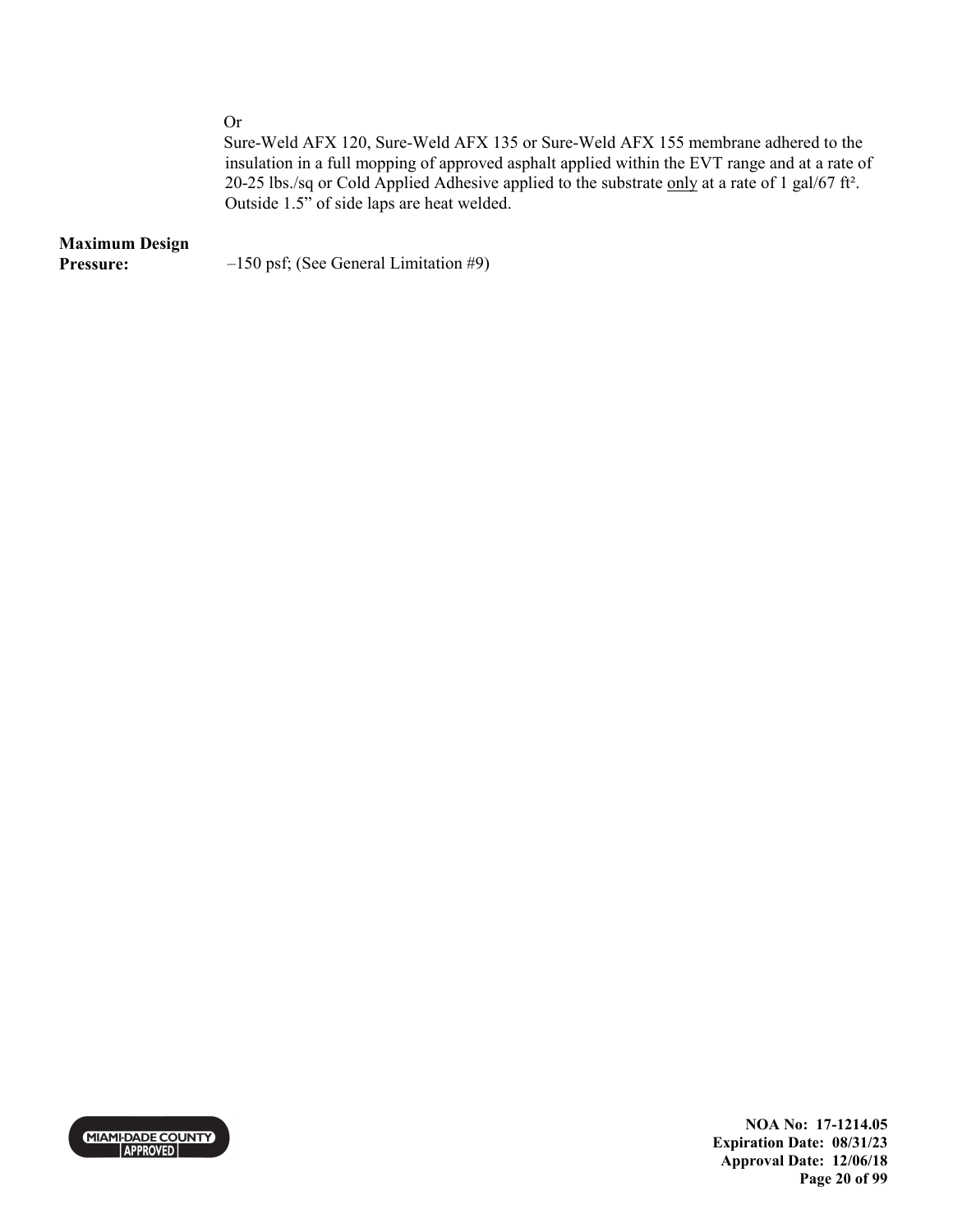|                                 | Membrane Type: Single Ply, Thermoplastic, TPO, Reinforced, FleeceBACK                          |  |
|---------------------------------|------------------------------------------------------------------------------------------------|--|
| Deck Type 31:                   | Concrete Decks, Insulated                                                                      |  |
|                                 | <b>Deck Description:</b> 2500 psi structural concrete.                                         |  |
| <b>System Type</b><br>$A(12)$ : | One or more layers of insulation adhered with FAST 5 Gallon Jug Adhesive. Membrane<br>adhered. |  |

One or more layers of any of the following insulations:

| <b>Insulation Layer</b>                   | <b>Insulation Fasteners</b><br>(Table 3) | Fastener<br>Density/ft <sup>2</sup> |
|-------------------------------------------|------------------------------------------|-------------------------------------|
| <b>InsulFoam SP</b><br>Minimum 1.0" thick | N/A                                      | N/A                                 |

**Note: All insulation shall be adhered to the deck in FAST 5 Gallon Jug Adhesive applied in ¾" to 1" ribbons spaced 12" o.c. Please refer to Roofing Application Standard RAS 117 for insulation attachment.** 

**Membrane:** Sure-Weld FleeceBACK 100, Sure-Weld FleeceBACK 115 or Sure-Weld FleeceBACK 135 membrane fully adhered to the insulation using FAST 5 Gallon Jug Adhesive applied in <sup>3</sup>/4" to 1" ribbons spaced 12" o.c. Outside 1.5" of side laps are heat welded.

### **Maximum Design**

**Pressure:**  $-157.5$  psf; (See General Limitation #9)



**NOA No: 17-1214.05 Expiration Date: 08/31/23 Approval Date: 12/06/18 Page 21 of 99**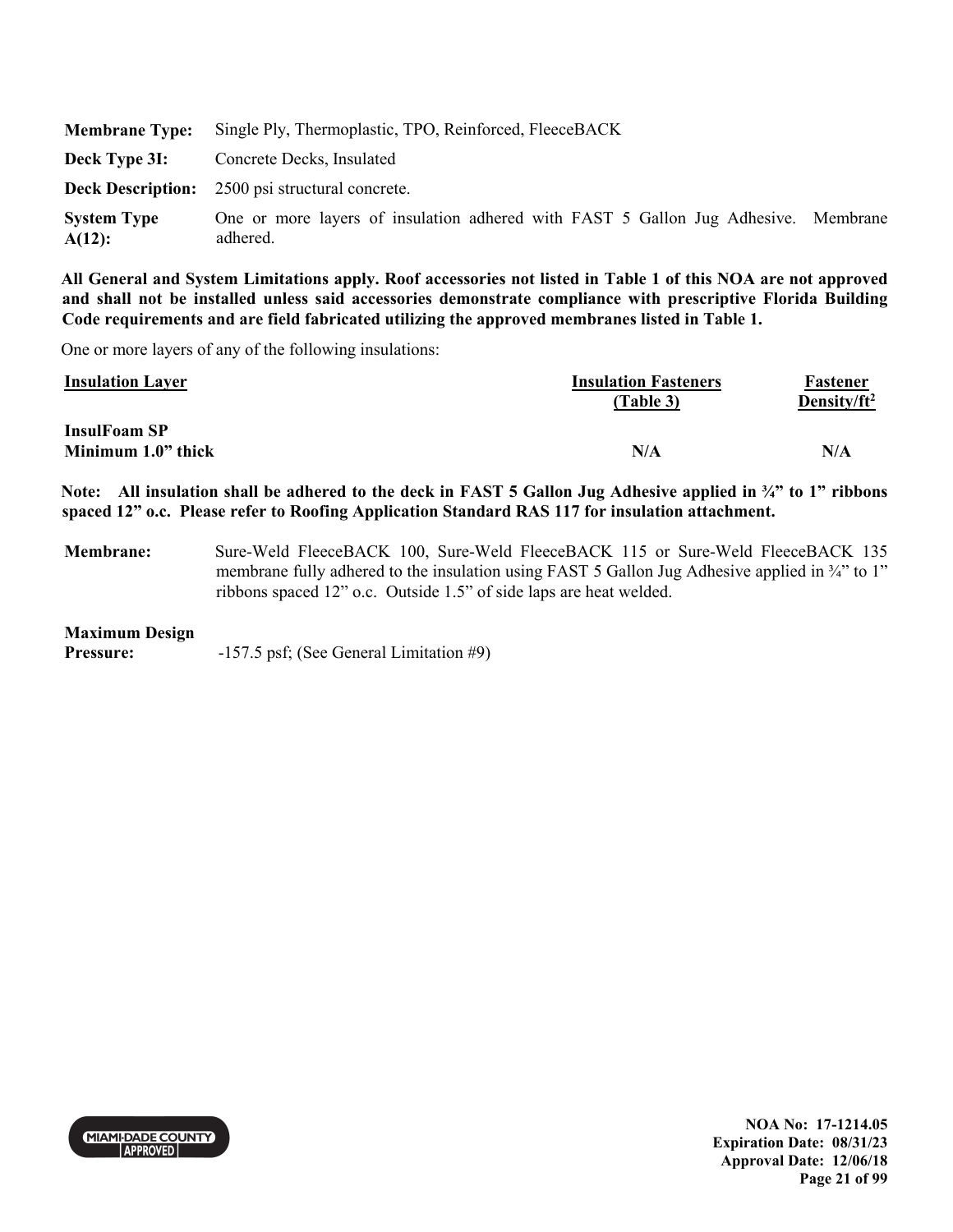| <b>Membrane Type:</b>        | Single Ply, Thermoplastic, TPO                                                                                                                                                                                                                                           |
|------------------------------|--------------------------------------------------------------------------------------------------------------------------------------------------------------------------------------------------------------------------------------------------------------------------|
| Deck Type 3I:                | Concrete Decks, Insulated                                                                                                                                                                                                                                                |
| <b>Deck Description:</b>     | 2500 psi structural concrete.                                                                                                                                                                                                                                            |
| <b>System Type</b><br>A(13): | One or more layers of insulation adhered with approved asphalt, FAST 100 LV Adhesive,<br>Flexible FAST Adhesive, FAST Dual Cartridge Adhesive, FAST Dual Tank Adhesive or FAST<br>5 Gallon Jug Adhesive, Carlisle OlyBond 500 BA or One-Step Adhesive. Membrane adhered. |

One or more layers of any of the following insulations.

| <b>Base Insulation Layer</b>                                                                                | <b>Insulation Fasteners</b> | Fastener                |
|-------------------------------------------------------------------------------------------------------------|-----------------------------|-------------------------|
|                                                                                                             | (Table 3)                   | Density/ft <sup>2</sup> |
| Polyisocyanurate HP-H, InsulBase, SecurShield, SecurShield HD Composite, H-Shield, H-Shield CG, H-Shield    |                             |                         |
| <b>HD Composite CG</b>                                                                                      |                             |                         |
| Minimum 0.5" thick                                                                                          | N/A                         | N/A                     |
| (Optional) Top Insulation Layer                                                                             | <b>Insulation Fasteners</b> | Fastener                |
|                                                                                                             | (Table 3)                   | Density/ $ft^2$         |
| Delvisesyanungte HD H, IngulDees, CosunChield, CosunChield HD Composite, H, Chield, H, Chield CC, H, Chield |                             |                         |

**Polyisocyanurate HP-H, InsulBase, SecurShield, SecurShield HD Composite, H-Shield, H-Shield CG, H-Shield HD Composite CG Minimum 0.5" thick N/A N/A** 

**Note: All insulation shall be adhered to the deck in full mopping of approved asphalt within the EVT range and at a rate of 20-25 lbs/100 ft<sup>2</sup> or FAST Dual Tank Adhesive at a rate of 1 gal./sq. or FAST 100 LV Adhesive or Flexible FAST Adhesive applied at a rate of 1 gal./sq. or in ½" to ¾" wide ribbons spaced 12" o.c. or Carlisle OlyBond 500BA or FAST Dual Cartridge Adhesive or FAST 5 Gallon Jug Adhesive applied in ¾" to 1" ribbons spaced 12" o.c. or Millennium One Step Foamable Adhesive applied in ½" to ¾" wide ribbons spaced 12" o.c. Please refer to Roofing Application Standard RAS 117 for insulation attachment. Insulation listed as base layer only shall be used only as base layers with a second layer of approved top layer insulation installed as the final membrane substrate. Composite insulation panels used as a top layer shall be placed with the Polyisocyanurate side facing down.** 

**Membrane:** Sure-Weld, Sure-Weld HS or Sure-Weld EXTRA membrane fully adhered to the insulation using Sure-Weld Bonding Adhesive or Sure-Weld Low VOC Bonding Adhesive applied to the substrate at a rate of 1 gal/60 ft<sup>2</sup> (finished surface) or Aqua Base 120 Bonding Adhesive applied to the substrate and underside of the membrane at a rate of 1 gal/120 ft² (finished surface). Outside 1.5" of side laps are heat welded.

Or

Sure-Weld FleeceBACK 100, Sure-Weld FleeceBACK 115 or Sure-Weld FleeceBACK 135 membrane fully adhered to the insulation using FAST 100 LV Adhesive or Flexible FAST Adhesive applied to the substrate at a rate of 1 gal/sq or Aqua Base 120 Bonding Adhesive applied to the substrate only at a rate of 1 gal/120 ft<sup>2</sup> or HydroBond Adhesive applied to the substrate  $\frac{only}{}$  at a rate 100 ft<sup>2</sup>/gal. Outside 1.5" of side laps are heat welded.



**NOA No: 17-1214.05 Expiration Date: 08/31/23 Approval Date: 12/06/18 Page 22 of 99**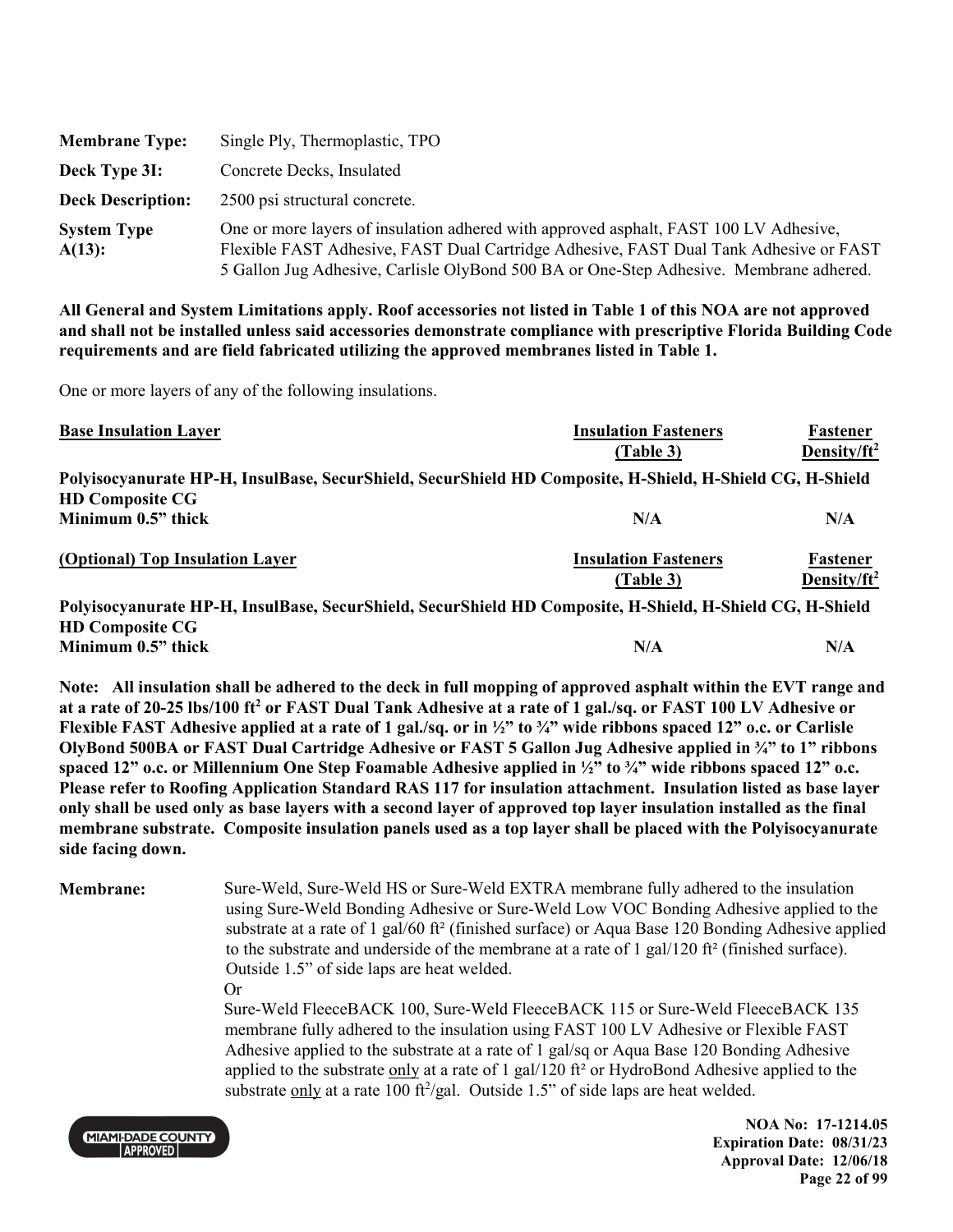Or

Sure-Weld AFX 120, Sure-Weld AFX 135 or Sure-Weld AFX 155 membrane adhered to the insulation Cold Applied Adhesive applied to the substrate only at a rate of 1 gal/67 ft². Outside 1.5" of side laps are heat welded.

### **Maximum Design**

**Pressure:**  $-157.5 \text{ psf}$ ; (See General Limitation #9)



**NOA No: 17-1214.05 Expiration Date: 08/31/23 Approval Date: 12/06/18 Page 23 of 99**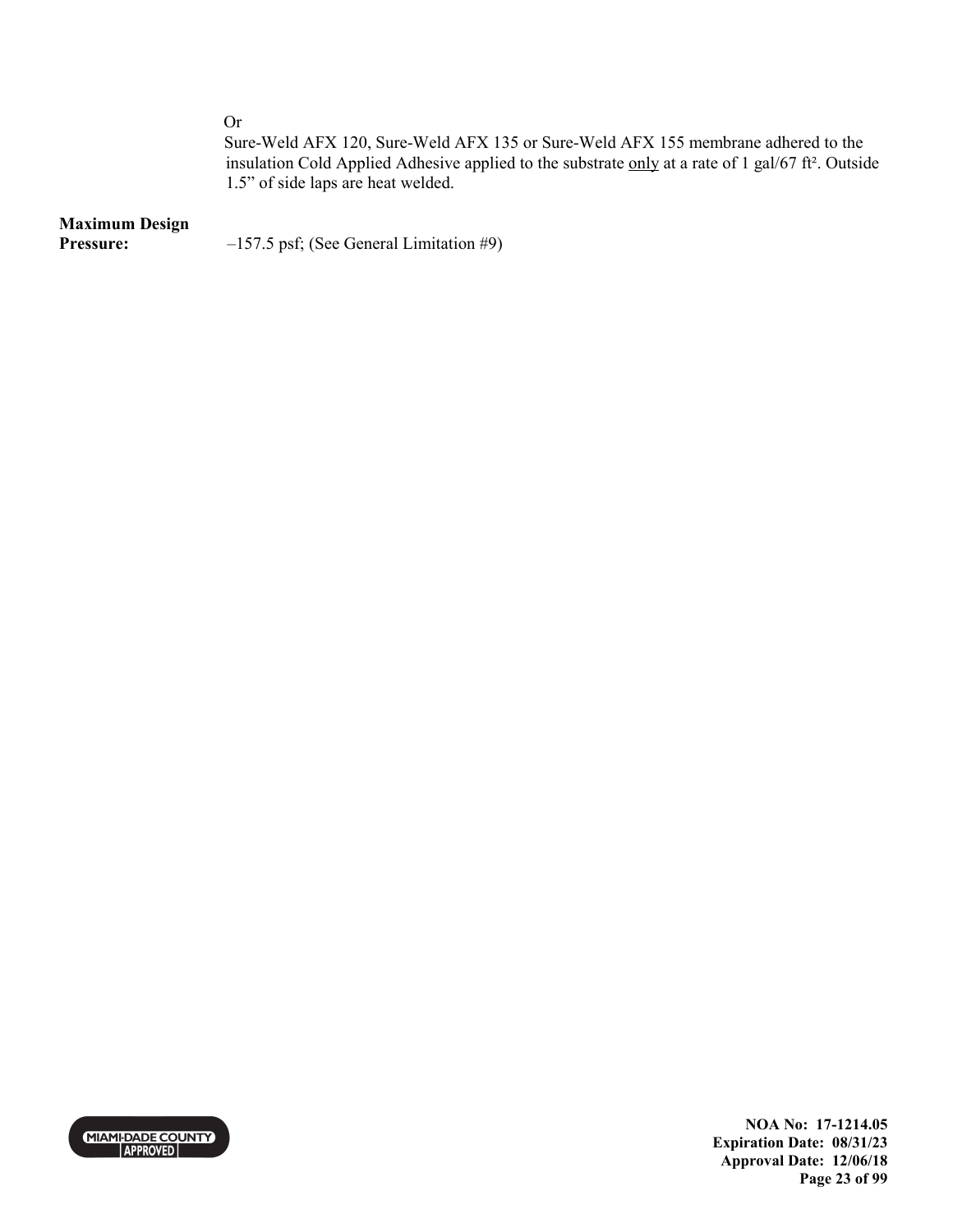| <b>Membrane Type:</b>           | Single Ply, Thermoplastic, TPO, Reinforced, FleeceBACK                                                                                                                       |
|---------------------------------|------------------------------------------------------------------------------------------------------------------------------------------------------------------------------|
| Deck Type 3I:                   | Concrete Decks, Insulated                                                                                                                                                    |
| <b>Deck Description:</b>        | 2500 psi structural concrete.                                                                                                                                                |
| <b>System Type</b><br>$A(14)$ : | One or more layers of insulation adhered with FAST 100 LV Adhesive, Flexible FAST<br>Adhesive, FAST Dual Cartridge Adhesive or FAST 5 Gallon Jug Adhesive. Membrane adhered. |

One or more layers of any of the following insulations.

| <b>Base Insulation Layer</b>                                                                             | <b>Insulation Fasteners</b> | Fastener                |
|----------------------------------------------------------------------------------------------------------|-----------------------------|-------------------------|
|                                                                                                          | (Table 3)                   | Density/ $ft^2$         |
| Polyisocyanurate HP-H, InsulBase, SecurShield, SecurShield HD Composite, H-Shield, H-Shield CG, H-Shield |                             |                         |
| <b>HD Composite CG</b>                                                                                   |                             |                         |
| Minimum 1.0" thick                                                                                       | N/A                         | N/A                     |
| <b>Top Insulation Layer</b>                                                                              | <b>Insulation Fasteners</b> | Fastener                |
|                                                                                                          | (Table 3)                   | Density/ft <sup>2</sup> |
| <b>SecurShield HD, H-Shield HD</b>                                                                       |                             |                         |
| Minimum $\frac{1}{2}$ thick                                                                              | N/A                         | N/A                     |

**Note: All insulation shall be adhered to the deck in FAST 100 LV Adhesive or Flexible FAST Adhesive applied in ½" to ¾" ribbons spaced 12" o.c. or in FAST Dual Cartridge Adhesive or FAST 5 Gallon Jug Adhesive applied in ¾" to 1" ribbons spaced 12" o.c. Please refer to Roofing Application Standard RAS 117 for insulation attachment. Insulation listed as base layer only shall be used only as base layers with a second layer of approved top layer insulation installed as the final membrane substrate. Composite insulation panels used as a top layer shall be placed with the Polyisocyanurate side facing down.** 

**Membrane:** Sure-Weld FleeceBACK 100, Sure-Weld FleeceBACK 115 or Sure-Weld FleeceBACK 135 membrane adhered to the insulation using HydroBond Adhesive applied to the substrate only at a rate  $100$  ft<sup>2</sup>/gal. Outside 1.5" of side laps are heat welded.

# **Maximum Design**

**Pressure:**  $-160.0 \text{ psf}$ ; (See General Limitation #9)



**NOA No: 17-1214.05 Expiration Date: 08/31/23 Approval Date: 12/06/18 Page 24 of 99**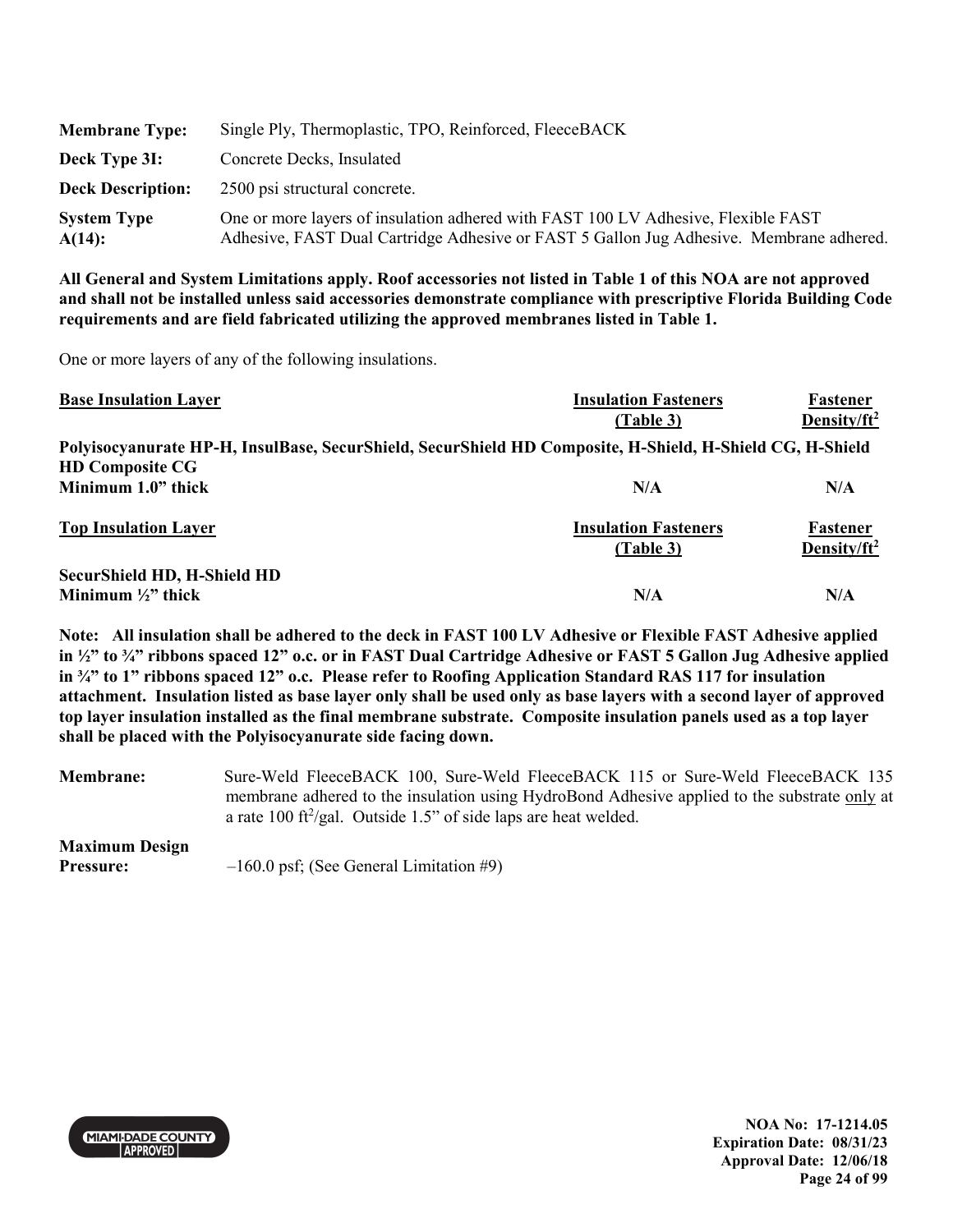| <b>Membrane Type:</b>           | Single Ply, Thermoplastic, TPO, Reinforced, FleeceBACK                                                                                                                       |
|---------------------------------|------------------------------------------------------------------------------------------------------------------------------------------------------------------------------|
| Deck Type 3I:                   | Concrete Decks, Insulated                                                                                                                                                    |
| <b>Deck Description:</b>        | 2500 psi structural concrete.                                                                                                                                                |
| <b>System Type</b><br>$A(15)$ : | One or more layers of insulation adhered with FAST 100 LV Adhesive, Flexible FAST<br>Adhesive, FAST Dual Cartridge Adhesive or FAST 5 Gallon Jug Adhesive. Membrane adhered. |

One or more layers of any of the following insulations.

| <b>Base Insulation Layer</b>                                                                             | <b>Insulation Fasteners</b> | Fastener                |
|----------------------------------------------------------------------------------------------------------|-----------------------------|-------------------------|
|                                                                                                          | (Table 3)                   | Density/ $ft^2$         |
| Polyisocyanurate HP-H, InsulBase, SecurShield, SecurShield HD Composite, H-Shield, H-Shield CG, H-Shield |                             |                         |
| <b>HD Composite CG</b>                                                                                   |                             |                         |
| Minimum 1.0" thick                                                                                       | N/A                         | N/A                     |
| <b>Top Insulation Layer</b>                                                                              | <b>Insulation Fasteners</b> | Fastener                |
|                                                                                                          | (Table 3)                   | Density/ft <sup>2</sup> |
| <b>SecurShield HD, H-Shield HD</b>                                                                       |                             |                         |
| Minimum $\frac{1}{2}$ thick                                                                              | N/A                         | N/A                     |

**Note: All insulation shall be adhered to the deck in FAST 100 LV Adhesive or Flexible FAST Adhesive applied in ½" to ¾" ribbons spaced 12" o.c. or in FAST Dual Cartridge Adhesive or FAST 5 Gallon Jug Adhesive applied in ¾" to 1" ribbons spaced 12" o.c. Please refer to Roofing Application Standard RAS 117 for insulation attachment. Insulation listed as base layer only shall be used only as base layers with a second layer of approved top layer insulation installed as the final membrane substrate. Composite insulation panels used as a top layer shall be placed with the Polyisocyanurate side facing down.** 

**Membrane:** Sure-Weld FleeceBACK 100, Sure-Weld FleeceBACK 115 or Sure-Weld FleeceBACK 135 membrane adhered to the insulation using FAST 100 LV Adhesive or Flexible FAST Adhesive applied in  $\frac{1}{2}$ " to  $\frac{3}{4}$ " ribbons spaced 12" o.c. or FAST Dual Cartridge Adhesive or FAST 5 Gallon Jug Adhesive applied in <sup>3</sup>/4" to 1" ribbons spaced 12" o.c. Outside 1.5" of side laps are heat welded. **Maximum Design Pressure:**  $-172.5$  psf; (See General Limitation #9)



**NOA No: 17-1214.05 Expiration Date: 08/31/23 Approval Date: 12/06/18 Page 25 of 99**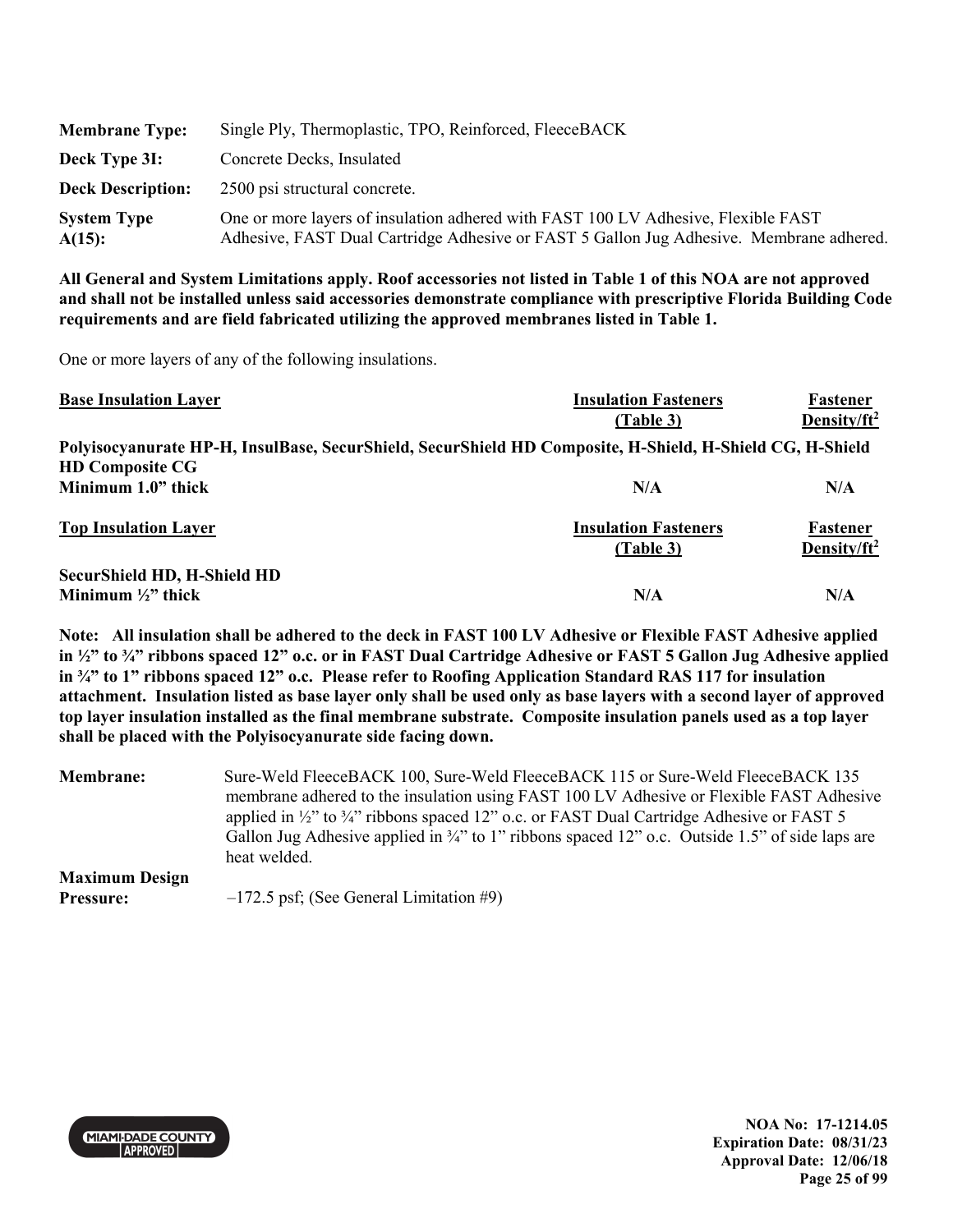| <b>Membrane Type:</b>           | Single Ply, Thermoplastic, TPO, Reinforced, FleeceBACK                                                                                                                |
|---------------------------------|-----------------------------------------------------------------------------------------------------------------------------------------------------------------------|
| Deck Type 3I:                   | Concrete Decks, Insulated                                                                                                                                             |
| <b>Deck Description:</b>        | 2500 psi structural concrete.                                                                                                                                         |
| <b>System Type</b><br>$A(16)$ : | One or more layers of insulation adhered with One-Step Adhesive or with FAST 100 LV<br>Adhesive, FAST Dual Tank Adhesive or Flexible FAST Adhesive. Membrane adhered. |

One or more layers of any of the following insulations:

| <b>Insulation Layer</b>              | <b>Insulation Fasteners</b> | Fastener        |
|--------------------------------------|-----------------------------|-----------------|
|                                      | (Table 3)                   | Density/ $ft^2$ |
| Polyisocyanurate HP-HNB, H-Shield NB |                             |                 |
| Minimum 1.5" thick                   | N/A                         | N/A             |

**Note: All insulation shall be adhered to the deck in FAST 100 LV Adhesive, FAST Dual Tank Adhesive or Flexible FAST Adhesive at a rate of 1.2 gal./sq. or Millennium One Step Foamable Adhesive at a rate of 1/3 gal./sq. Please refer to Roofing Application Standard RAS 117 for insulation attachment.** 

| Membrane:             | Sure-Weld, Sure-Weld HS or Sure-Weld EXTRA membrane fully adhered to the insulation<br>using Sure-Weld Bonding Adhesive or Sure-Weld Low VOC Bonding Adhesive applied to the<br>substrate at a rate of 1 gal/60 ft <sup>2</sup> (finished surface) or Aqua Base 120 Bonding Adhesive applied<br>to the substrate and underside of the membrane at a rate of 1 gal/120 ft <sup>2</sup> (finished surface).<br>Outside 1.5" of side laps are heat welded.<br>Or<br>Sure-Weld FleeceBACK 100, Sure-Weld FleeceBACK 115 or Sure-Weld FleeceBACK 135 |
|-----------------------|-------------------------------------------------------------------------------------------------------------------------------------------------------------------------------------------------------------------------------------------------------------------------------------------------------------------------------------------------------------------------------------------------------------------------------------------------------------------------------------------------------------------------------------------------|
|                       | membrane fully adhered to the insulation using FAST 100 LV Adhesive or Flexible FAST<br>Adhesive applied to the substrate at a rate of 1 gal/sq or Aqua Base 120 Bonding Adhesive<br>applied to the substrate only at a rate of 1 gal/120 $\text{ft}^2$ or HydroBond Adhesive applied to the<br>substrate only at a rate 100 ft <sup>2</sup> /gal. Outside 1.5" of side laps are heat welded.<br>Or                                                                                                                                             |
|                       | Sure-Weld AFX 120, Sure-Weld AFX 135 or Sure-Weld AFX 155 membrane adhered to the<br>insulation in a full mopping of approved asphalt applied within the EVT range and at a rate of<br>20-25 lbs./sq or Cold Applied Adhesive applied to the substrate only at a rate of 1 gal/67 ft <sup>2</sup> .<br>Outside 1.5" of side laps are heat welded.                                                                                                                                                                                               |
| <b>Maximum Design</b> |                                                                                                                                                                                                                                                                                                                                                                                                                                                                                                                                                 |

**Pressure:** -187.5 psf; (See General Limitation #9)



**NOA No: 17-1214.05 Expiration Date: 08/31/23 Approval Date: 12/06/18 Page 26 of 99**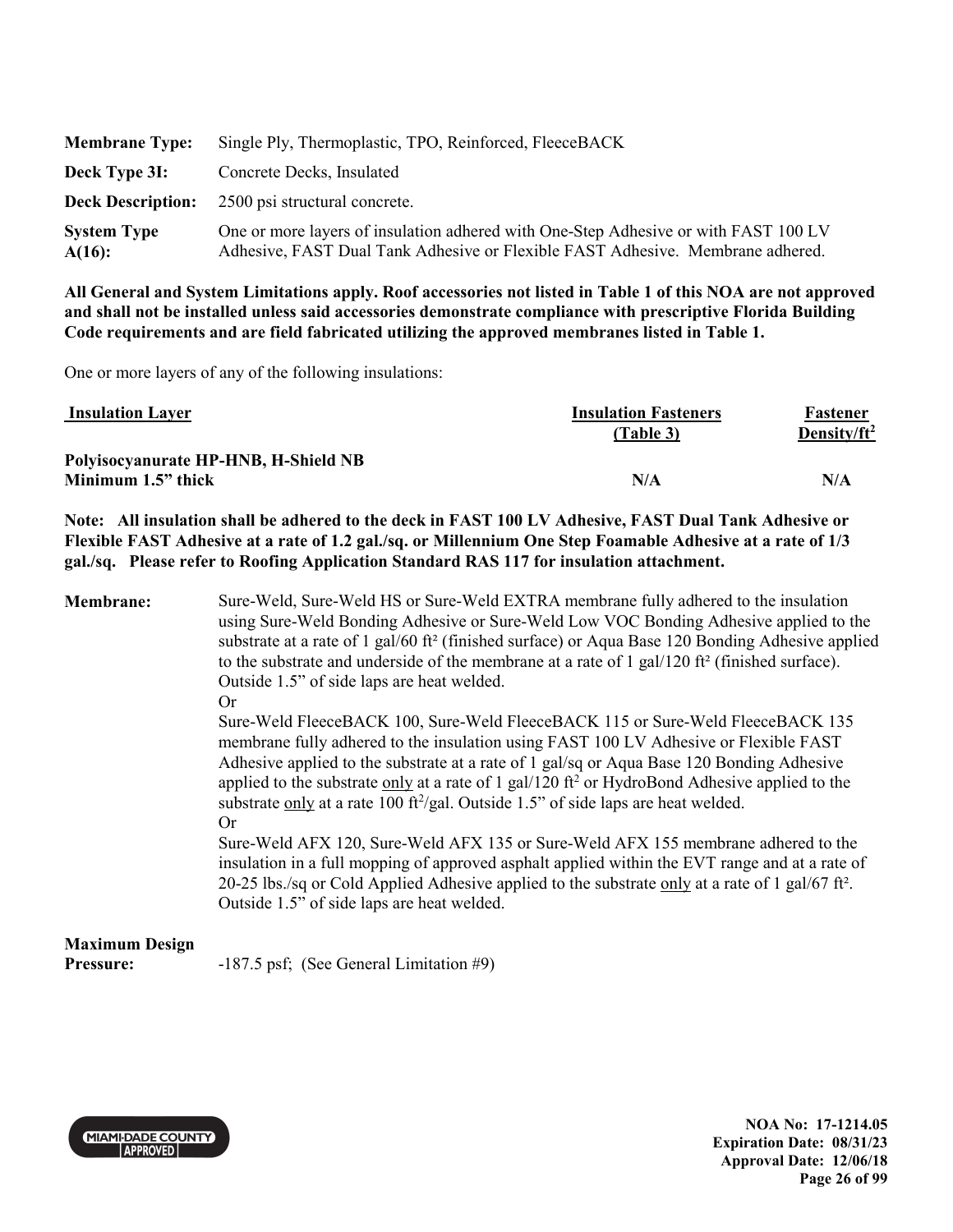| <b>Membrane Type:</b>           | Single Ply, Thermoplastic, TPO, Reinforced, FleeceBACK                                                                                                                       |
|---------------------------------|------------------------------------------------------------------------------------------------------------------------------------------------------------------------------|
| Deck Type 3I:                   | Concrete Decks, Insulated                                                                                                                                                    |
|                                 | <b>Deck Description:</b> 2500 psi structural concrete.                                                                                                                       |
| <b>System Type</b><br>$A(17)$ : | One or more layers of insulation adhered with FAST 100 LV Adhesive, Flexible FAST<br>Adhesive, FAST Dual Cartridge Adhesive or FAST 5 Gallon Jug Adhesive. Membrane adhered. |

One or more layers of any of the following insulations.

| <b>Base Insulation Layer</b>                                                                             | <b>Insulation Fasteners</b>              | Fastener                            |
|----------------------------------------------------------------------------------------------------------|------------------------------------------|-------------------------------------|
|                                                                                                          | (Table 3)                                | Density/ $ft^2$                     |
| Polyisocyanurate HP-H, InsulBase, SecurShield, SecurShield HD Composite, H-Shield, H-Shield CG, H-Shield |                                          |                                     |
| <b>HD Composite CG</b>                                                                                   |                                          |                                     |
| Minimum 1.0" thick                                                                                       | N/A                                      | N/A                                 |
| <b>Top Insulation Layer</b>                                                                              | <b>Insulation Fasteners</b><br>(Table 3) | Fastener<br>Density/ft <sup>2</sup> |
| <b>SECUROCK Gypsum-Fiber Roof Board</b>                                                                  |                                          |                                     |
| Minimum $\frac{1}{4}$ thick                                                                              | N/A                                      | N/A                                 |

**Note: All insulation shall be adhered to the deck in FAST 100 LV Adhesive or Flexible FAST Adhesive applied in ½" to ¾" ribbons spaced 12" o.c. or in FAST Dual Cartridge Adhesive or FAST 5 Gallon Jug Adhesive applied in ¾" to 1" ribbons spaced 12" o.c. Please refer to Roofing Application Standard RAS 117 for insulation attachment. Insulation listed as base layer only shall be used only as base layers with a second layer of approved top layer insulation installed as the final membrane substrate. Composite insulation panels used as a top layer shall be placed with the Polyisocyanurate side facing down.** 

**Membrane:** Sure-Weld FleeceBACK 100, Sure-Weld FleeceBACK 115 or Sure-Weld FleeceBACK 135 membrane adhered to the insulation using FAST 100 LV Adhesive or Flexible FAST Adhesive applied in  $\frac{1}{2}$ " to  $\frac{3}{4}$ " ribbons spaced 12" o.c. or FAST Dual Cartridge Adhesive or FAST 5 Gallon Jug Adhesive applied in  $\frac{3}{4}$ " to 1" ribbons spaced 12" o.c. Outside 1.5" of side laps are heat welded.

**Maximum Design Pressure:**  $-120 \text{ psf.}$  (See General Limitation #9)



**NOA No: 17-1214.05 Expiration Date: 08/31/23 Approval Date: 12/06/18 Page 27 of 99**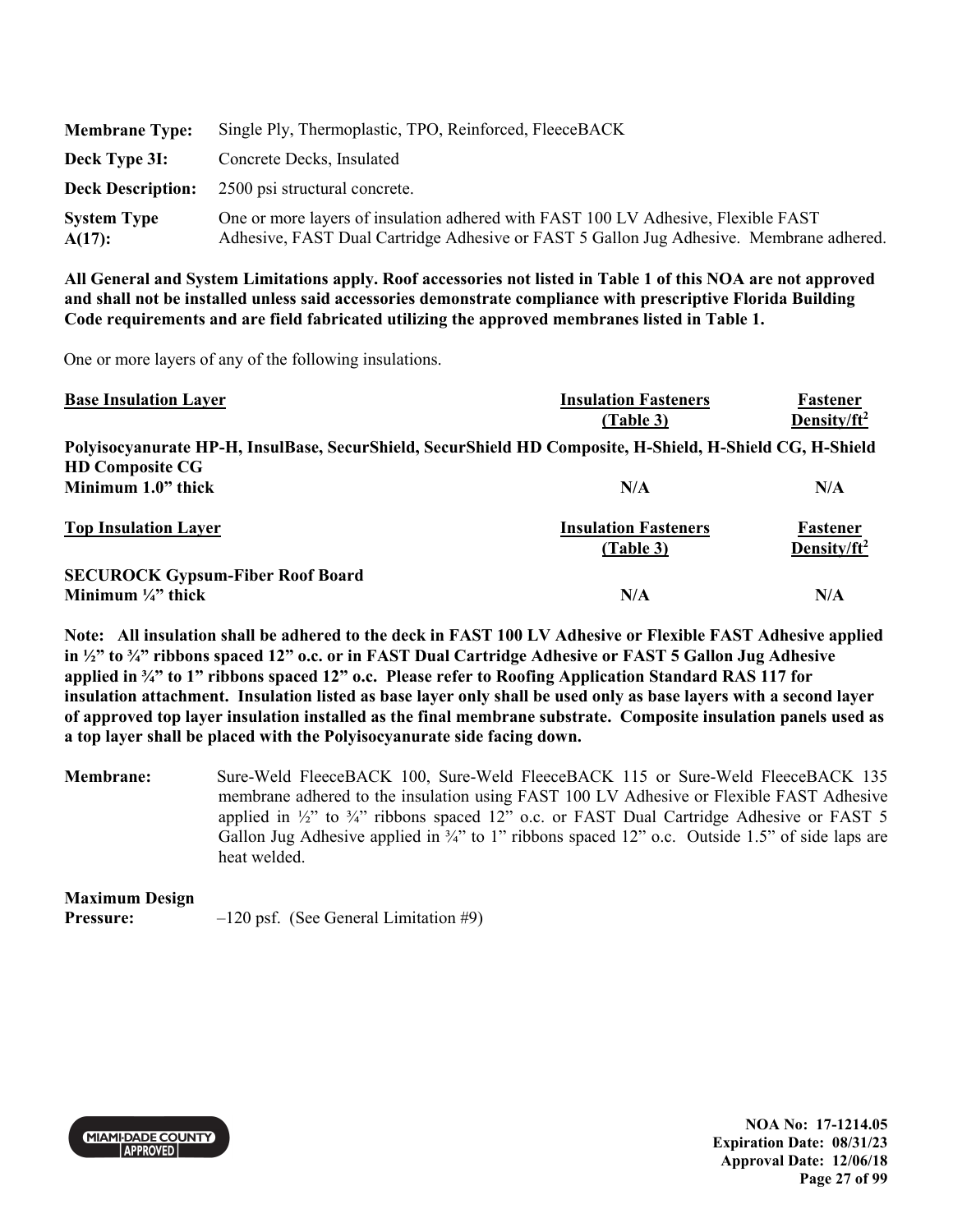| <b>Membrane Type:</b>        | Single Ply, Thermoplastic, TPO, Reinforced                                                                                                                                   |
|------------------------------|------------------------------------------------------------------------------------------------------------------------------------------------------------------------------|
| Deck Type 3I:                | Concrete Decks, Insulated                                                                                                                                                    |
| <b>Deck Description:</b>     | 2500 psi structural concrete.                                                                                                                                                |
| <b>System Type</b><br>A(18): | One or more layers of insulation adhered with FAST 100 LV Adhesive, Flexible FAST<br>Adhesive, FAST Dual Cartridge Adhesive or FAST 5 Gallon Jug Adhesive. Membrane adhered. |

One or more layers of any of the following insulations.

| <b>Base Insulation Layer</b>                                                                             | <b>Insulation Fasteners</b> | Fastener                |
|----------------------------------------------------------------------------------------------------------|-----------------------------|-------------------------|
|                                                                                                          | (Table 3)                   | Density/ $ft^2$         |
| Polyisocyanurate HP-H, InsulBase, SecurShield, SecurShield HD Composite, H-Shield, H-Shield CG, H-Shield |                             |                         |
| <b>HD Composite CG</b>                                                                                   |                             |                         |
| Minimum 1.5" thick                                                                                       | N/A                         | N/A                     |
| <b>STYROFOAM ROOFMATE</b>                                                                                |                             |                         |
| Minimum 1" thick                                                                                         | N/A                         | N/A                     |
| <b>Top Insulation Layer</b>                                                                              | <b>Insulation Fasteners</b> | Fastener                |
|                                                                                                          | (Table 3)                   | Density/ft <sup>2</sup> |
| <b>DensDeck Prime</b>                                                                                    |                             |                         |
| Minimum $\frac{1}{4}$ " thick                                                                            | N/A                         | N/A                     |

**Note: All insulation shall be adhered to the deck in FAST 100 LV Adhesive or Flexible FAST Adhesive applied in ½" to ¾" ribbons spaced 12" o.c. or in FAST Dual Cartridge Adhesive or FAST 5 Gallon Jug Adhesive applied in ¾" to 1" ribbons spaced 12" o.c. Please refer to Roofing Application Standard RAS 117 for insulation attachment. Insulation listed as base layer only shall be used only as base layers with a second layer of approved top layer insulation installed as the final membrane substrate. Composite insulation panels used as a top layer shall be placed with the Polyisocyanurate side facing down.** 

**Membrane:** Sure-Weld, Sure-Weld HS or Sure-Weld EXTRA membrane fully adhered to the insulation using Sure-Weld Bonding Adhesive or Sure-Weld Low VOC Bonding Adhesive applied to the substrate and underside of the membrane at a rate of 1 gal/60ft² (finished surface area). Outside 1.5" of side laps are heat welded.

# **Maximum Design**

**Pressure:**  $-232.5$  psf; (See General Limitation #9)



**NOA No: 17-1214.05 Expiration Date: 08/31/23 Approval Date: 12/06/18 Page 28 of 99**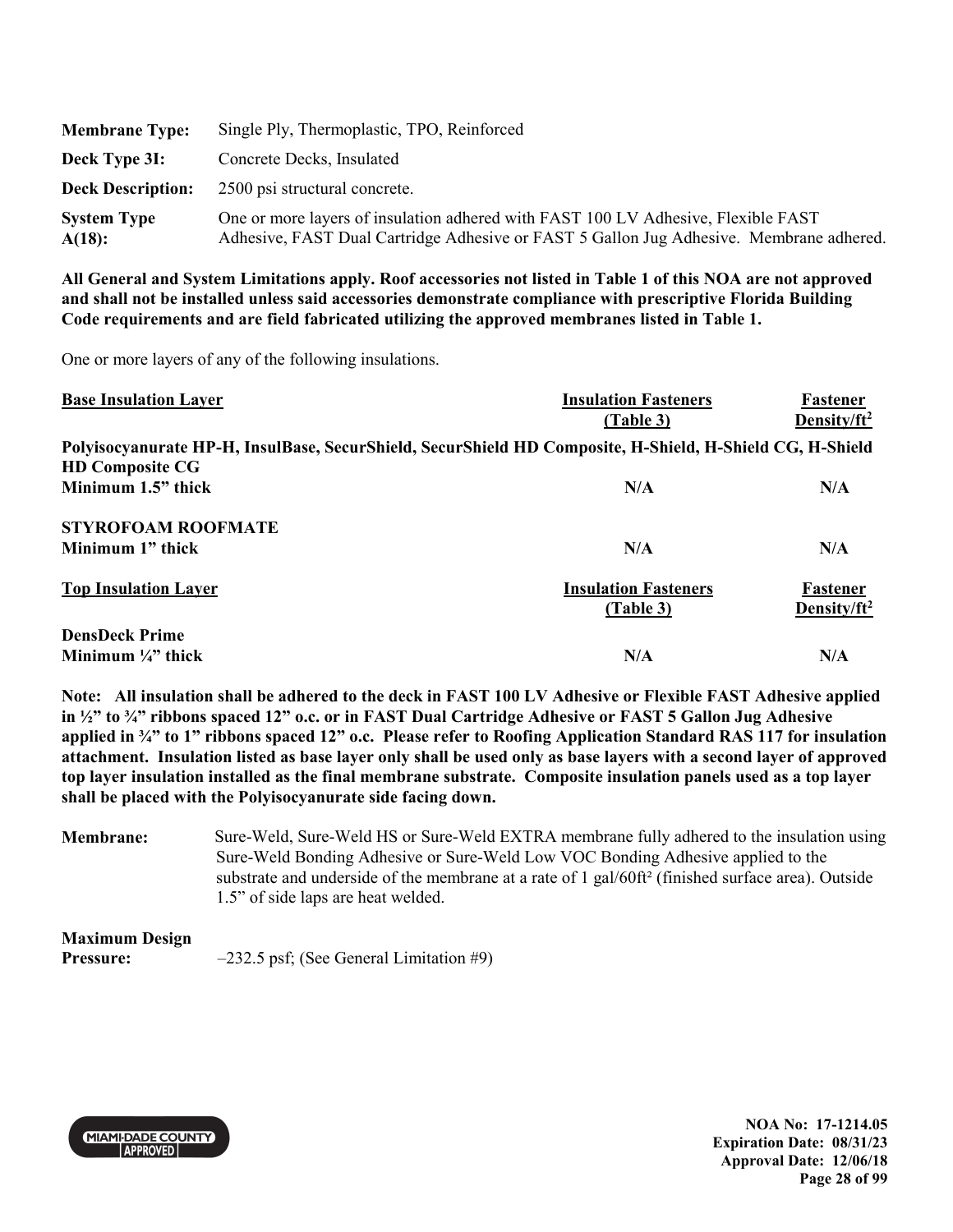| <b>Membrane Type:</b>    | Single Ply, Thermoplastic, TPO, Reinforced, FleeceBACK                                                |
|--------------------------|-------------------------------------------------------------------------------------------------------|
| Deck Type 3I:            | Concrete Decks, Insulated                                                                             |
| <b>Deck Description:</b> | 2500 psi structural concrete.                                                                         |
|                          | System Type A(19): One or more layers of insulation adhered with approved adhesive. Membrane adhered. |

**Vapor Retarder: (Optional)**  Any UL of FMRC approved vapor retarder applied to the roof deck.

One or more layers of any of the following insulations.

| <b>Base Insulation Layer</b>                                                                             | <b>Insulation Fasteners</b> | Fastener                |
|----------------------------------------------------------------------------------------------------------|-----------------------------|-------------------------|
|                                                                                                          | (Table 3)                   | Density/ $ft^2$         |
| Polyisocyanurate HP-H, InsulBase, SecurShield, SecurShield HD Composite, H-Shield, H-Shield CG, H-Shield |                             |                         |
| <b>HD Composite CG</b>                                                                                   |                             |                         |
| Minimum 1.5" thick                                                                                       | N/A                         | N/A                     |
| <b>DensDeck, DensDeck Prime</b>                                                                          |                             |                         |
| Minimum $\frac{1}{4}$ thick                                                                              | N/A                         | N/A                     |
| (Optional) Top Insulation Layer                                                                          | <b>Insulation Fasteners</b> | Fastener                |
|                                                                                                          | (Table 3)                   | Density/ft <sup>2</sup> |
| <b>DensDeck, DensDeck Prime</b>                                                                          |                             |                         |
| Minimum $\frac{1}{4}$ " thick                                                                            | N/A                         | N/A                     |

**Note: All insulation shall be adhered with Millennium One Step Foamable Adhesive applied in ½" to ¾" wide ribbons spaced 12" o.c. Please refer to Roofing Application Standard RAS 117 for insulation attachment. Insulation listed as base layer only shall be used only as base layers with a second layer of approved top layer insulation installed as the final membrane substrate. Composite insulation panels used as a top layer shall be placed with the Polyisocyanurate side facing down.** 

**Membrane:** Sure-Weld, Sure-Weld HS or Sure-Weld EXTRA membrane fully adhered to the insulation using Sure-Weld Bonding Adhesive or Sure-Weld Low VOC Bonding Adhesive applied to the substrate at a rate of 1 gal/60 ft² (finished surface) or Aqua Base 120 Bonding Adhesive applied to the substrate and underside of the membrane at a rate of 1 gal/120 ft<sup>2</sup> (finished surface). Outside 1.5" of side laps are heat welded.

Or

Sure-Weld FleeceBACK 100, Sure-Weld FleeceBACK 115 or Sure-Weld FleeceBACK 135 membrane fully adhered to the insulation using FAST 100 LV Adhesive or Flexible FAST Adhesive applied to the substrate at a rate of 1 gal/sq or Aqua Base 120 Bonding Adhesive applied to the substrate only at a rate of 1 gal/120 ft<sup>2</sup> or HydroBond Adhesive applied to the substrate only at a rate 100 ft<sup>2</sup>/gal. Outside 1.5" of side laps are heat welded.



**NOA No: 17-1214.05 Expiration Date: 08/31/23 Approval Date: 12/06/18 Page 29 of 99**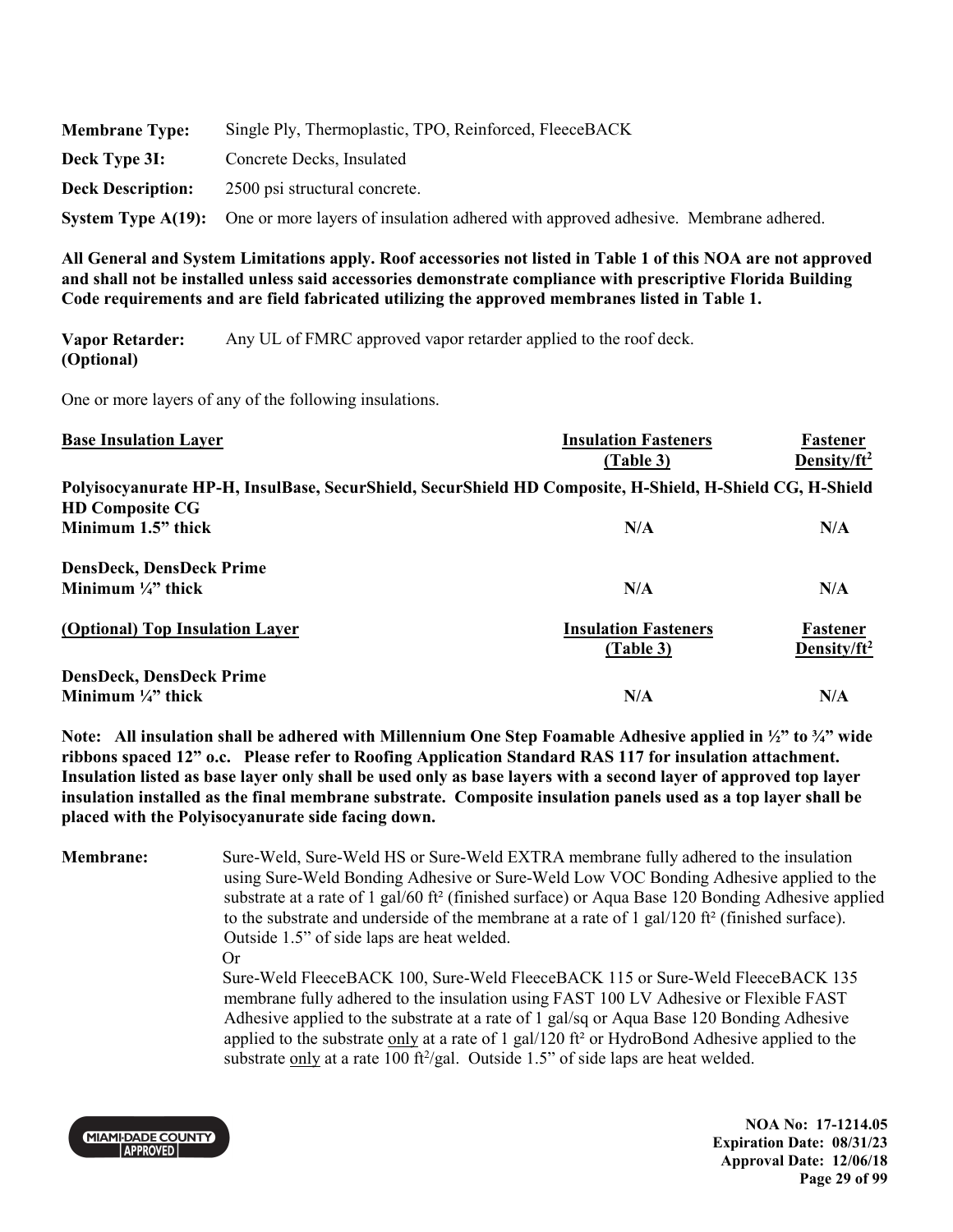Or

Sure-Weld AFX 120, Sure-Weld AFX 135 or Sure-Weld AFX 155 membrane adhered to the insulation in a full mopping of approved asphalt (*only to DensDeck or DensDeck Prime*) applied within the EVT range and at a rate of 20-25 lbs./sq or Cold Applied Adhesive applied to the substrate only at a rate of 1 gal/67 ft<sup>2</sup> Outside 1.5" of side laps are heat welded.

# **Maximum Design**

**Pressure:**  $-232.5 \text{ psf}$ ; (See General Limitation #9)



**NOA No: 17-1214.05 Expiration Date: 08/31/23 Approval Date: 12/06/18 Page 30 of 99**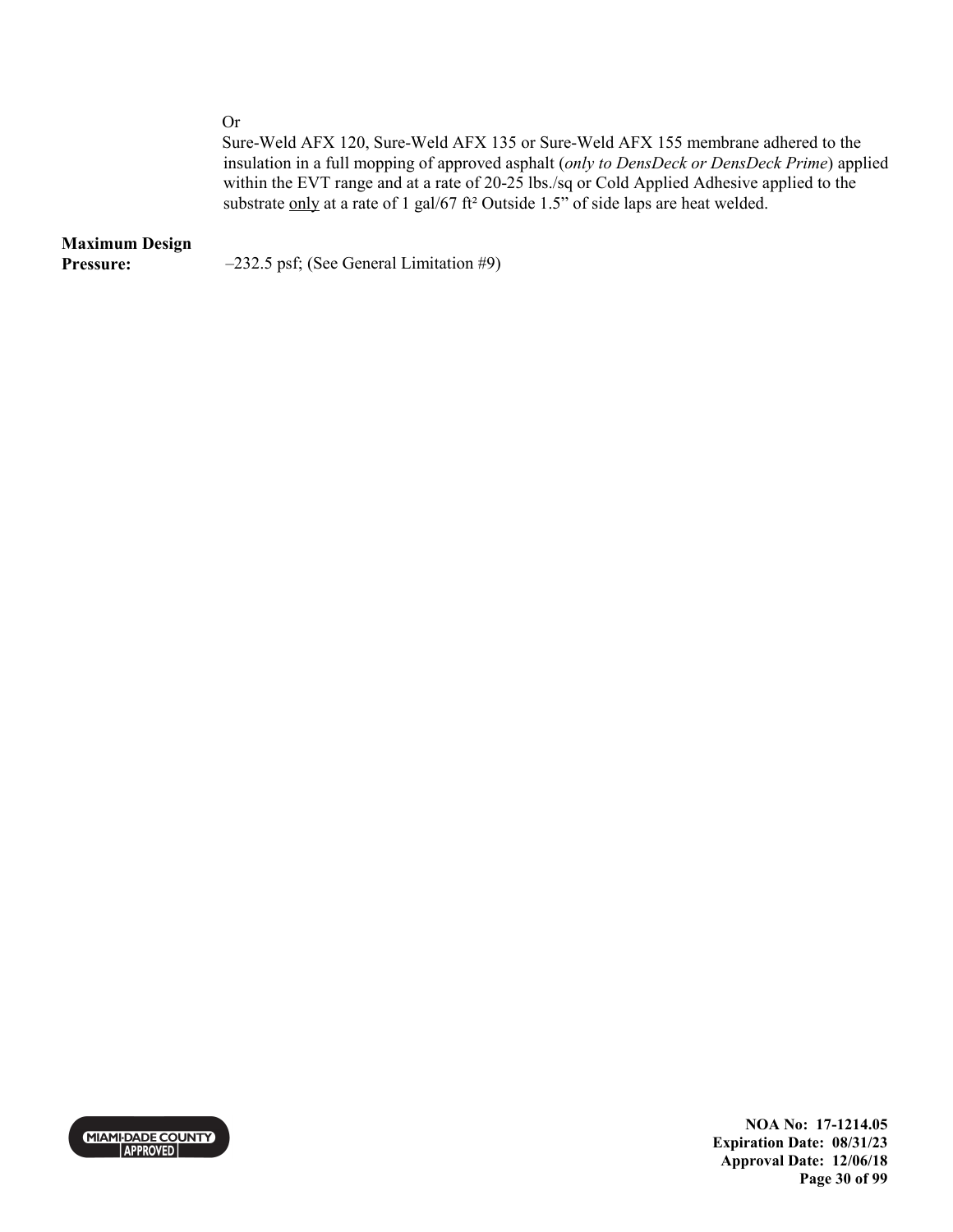| <b>Membrane Type:</b>           | Single Ply, Thermoplastic, TPO, Reinforced, FleeceBACK                                                                         |
|---------------------------------|--------------------------------------------------------------------------------------------------------------------------------|
| Deck Type 3I:                   | Concrete Decks, Insulated                                                                                                      |
|                                 | <b>Deck Description:</b> 2500 psi structural concrete.                                                                         |
| <b>System Type</b><br>$A(20)$ : | One or more layers of insulation adhered with FAST Dual Cartridge Adhesive or FAST 5 Gallon<br>Jug Adhesive. Membrane adhered. |

One or more layers of any of the following insulations. **Insulation Layer** 

|  | <b>Insulation Fasteners</b> | Fastener        |
|--|-----------------------------|-----------------|
|  | (Table 3)                   | Density/ $ft^2$ |

**Polyisocyanurate HP-H, InsulBase, SecurShield, SecurShield HD Composite, H-Shield, H-Shield CG, H-Shield HD Composite CG Minimum 1.0" thick N/A**  $N/A$  N/A

**Note: All insulation shall be adhered to the deck in FAST Dual Cartridge Adhesive or FAST 5 Gallon Jug Adhesive applied in ¾" to 1" ribbons spaced 12" o.c. Please refer to Roofing Application Standard RAS 117 for insulation attachment.** 

**Membrane:** Sure-Weld FleeceBACK 100, Sure-Weld FleeceBACK 115 or Sure-Weld FleeceBACK 135 membrane adhered to the insulation using HydroBond Adhesive applied to the substrate only at a rate 100 ft<sup>2</sup>/gal. or FAST 100 LV Adhesive or Flexible FAST Adhesive applied in  $\frac{1}{2}$  to  $\frac{3}{4}$ ribbons spaced 12" o.c. or FAST Dual Cartridge Adhesive or FAST 5 Gallon Jug Adhesive applied in ¾" to 1" ribbons spaced 12" o.c. Outside 1.5" of side laps are heat welded.

**Maximum Design** 

**Pressure:**  $-240.0 \text{ psf.}$  (See General Limitation #9)



**NOA No: 17-1214.05 Expiration Date: 08/31/23 Approval Date: 12/06/18 Page 31 of 99**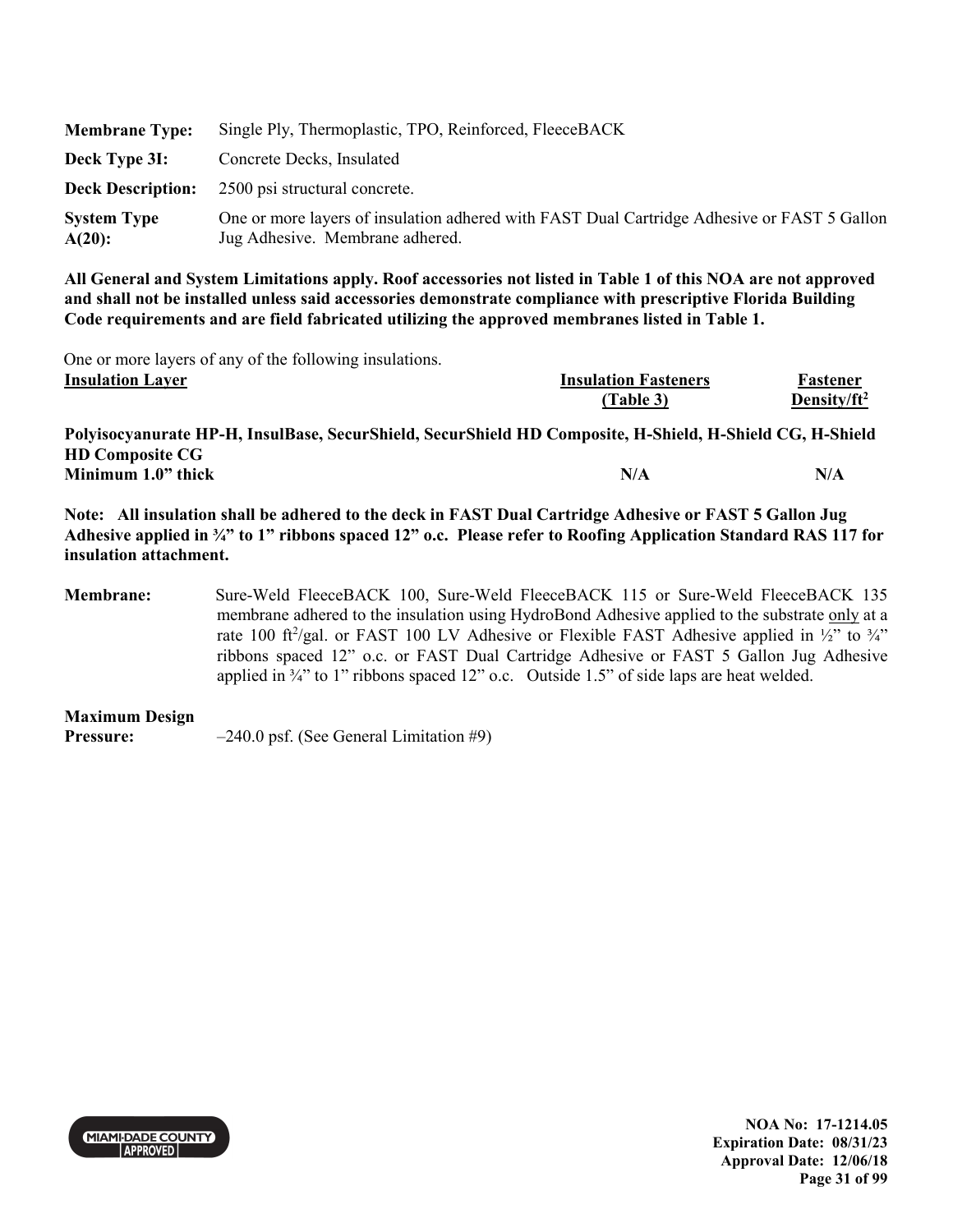| <b>Membrane Type:</b>        | Single Ply, Thermoplastic, TPO, Reinforced, FleeceBACK                                           |
|------------------------------|--------------------------------------------------------------------------------------------------|
| Deck Type 3I:                | Concrete Decks, Insulated                                                                        |
| <b>Deck Description:</b>     | 2500 psi structural concrete.                                                                    |
| <b>System Type</b><br>A(21): | One or more layers of insulation adhered with FAST Dual Cartridge Adhesive. Membrane<br>adhered. |

One or more layers of any of the following insulations:

| <b>Insulation Fasteners</b> | Fastener        |
|-----------------------------|-----------------|
| (Table 3)                   | Density/ $ft^2$ |
|                             |                 |
| N/A                         | N/A             |
|                             |                 |

**Note: All insulation shall be adhered to the deck in FAST Dual Cartridge Adhesive applied in ¾" to 1" ribbons spaced 12" o.c. Please refer to Roofing Application Standard RAS 117 for insulation attachment.** 

**Membrane:** Sure-Weld FleeceBACK 100, Sure-Weld FleeceBACK 115 or Sure-Weld FleeceBACK 135 membrane adhered to the insulation using FAST Dual Cartridge Adhesive applied in  $\frac{3}{4}$  to 1" ribbons spaced 12" o.c. Outside 1.5" of side laps are heat welded.

### **Maximum Design**

**Pressure:**  $-240 \text{ psf}$ ; (See General Limitation #9)



**NOA No: 17-1214.05 Expiration Date: 08/31/23 Approval Date: 12/06/18 Page 32 of 99**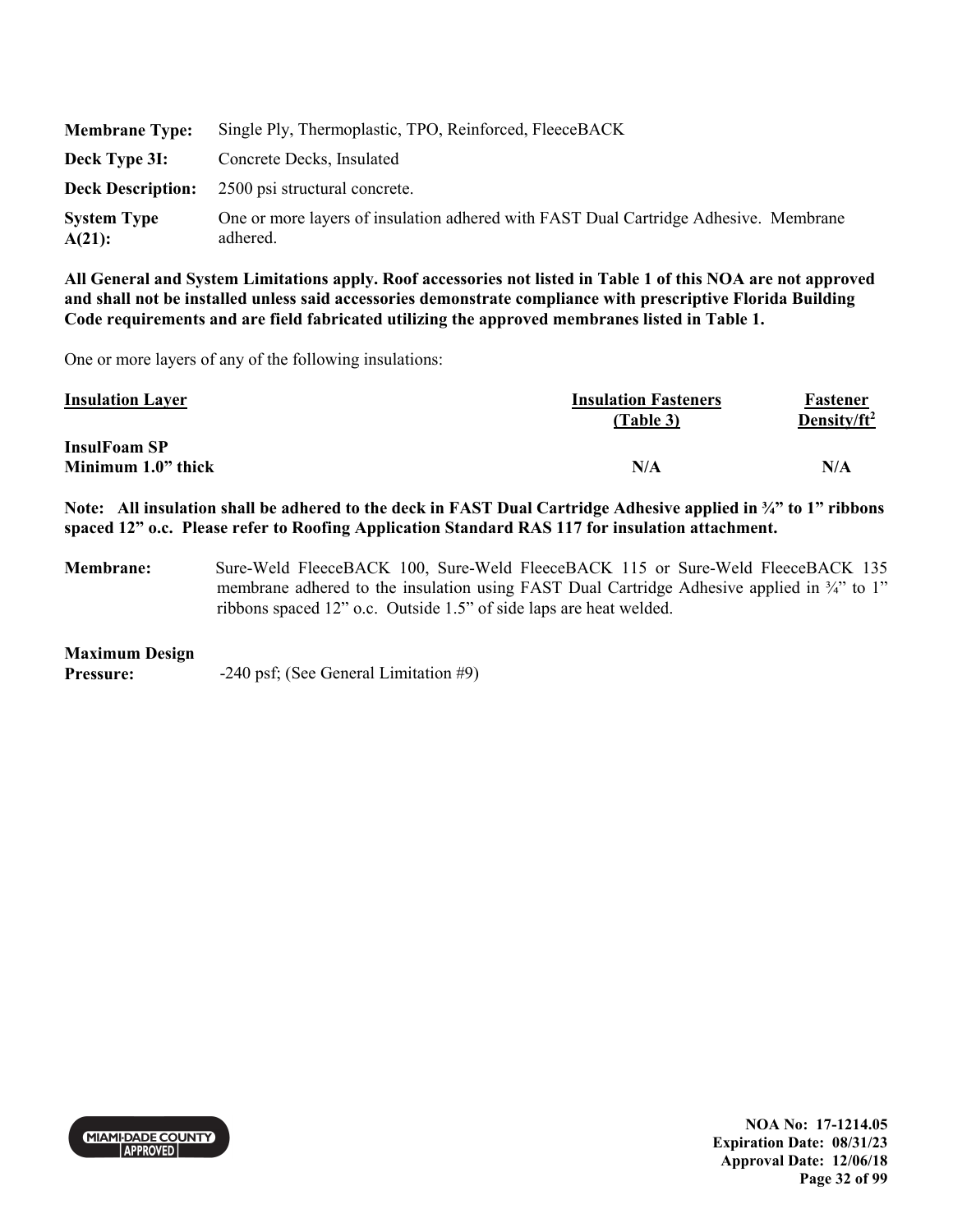| <b>Membrane Type:</b>           | Single Ply, Thermoplastic, TPO, Reinforced, FleeceBACK                                                                         |
|---------------------------------|--------------------------------------------------------------------------------------------------------------------------------|
| Deck Type 3I:                   | Concrete Decks, Insulated                                                                                                      |
|                                 | <b>Deck Description:</b> 2500 psi structural concrete.                                                                         |
| <b>System Type</b><br>$A(22)$ : | One or more layers of insulation adhered with FAST Dual Cartridge Adhesive or FAST 5 Gallon<br>Jug Adhesive. Membrane adhered. |

One or more layers of any of the following insulations.

| <b>Base Insulation Layer</b>                                                                             | <b>Insulation Fasteners</b>              | Fastener                            |
|----------------------------------------------------------------------------------------------------------|------------------------------------------|-------------------------------------|
|                                                                                                          | (Table 3)                                | Density/ $ft^2$                     |
| Polyisocyanurate HP-H, InsulBase, SecurShield, SecurShield HD Composite, H-Shield, H-Shield CG, H-Shield |                                          |                                     |
| <b>HD Composite CG</b>                                                                                   |                                          |                                     |
| Minimum 1.0" thick                                                                                       | N/A                                      | N/A                                 |
| <b>Top Insulation Layer</b>                                                                              | <b>Insulation Fasteners</b><br>(Table 3) | Fastener<br>Density/ft <sup>2</sup> |
| <b>SECUROCK Gypsum-Fiber Roof Board</b>                                                                  |                                          |                                     |
| Minimum $\frac{1}{4}$ thick                                                                              | N/A                                      | N/A                                 |

**Note: All insulation shall be adhered to the deck in FAST Dual Cartridge Adhesive or FAST 5 Gallon Jug Adhesive applied in ¾" to 1" ribbons spaced 12" o.c. Refer to Roofing Application Standard RAS 117 for insulation attachment.** 

**Membrane:** Sure-Weld FleeceBACK 100, Sure-Weld FleeceBACK 115 or Sure-Weld FleeceBACK 135 membrane adhered to the insulation using HydroBond Adhesive applied to the substrate only at a rate 100 ft<sup>2</sup>/gal. Outside 1.5" of side laps are heat welded.

### **Maximum Design**

**Pressure:**  $-240.0 \text{ psf.}$  (See General Limitation #9)



**NOA No: 17-1214.05 Expiration Date: 08/31/23 Approval Date: 12/06/18 Page 33 of 99**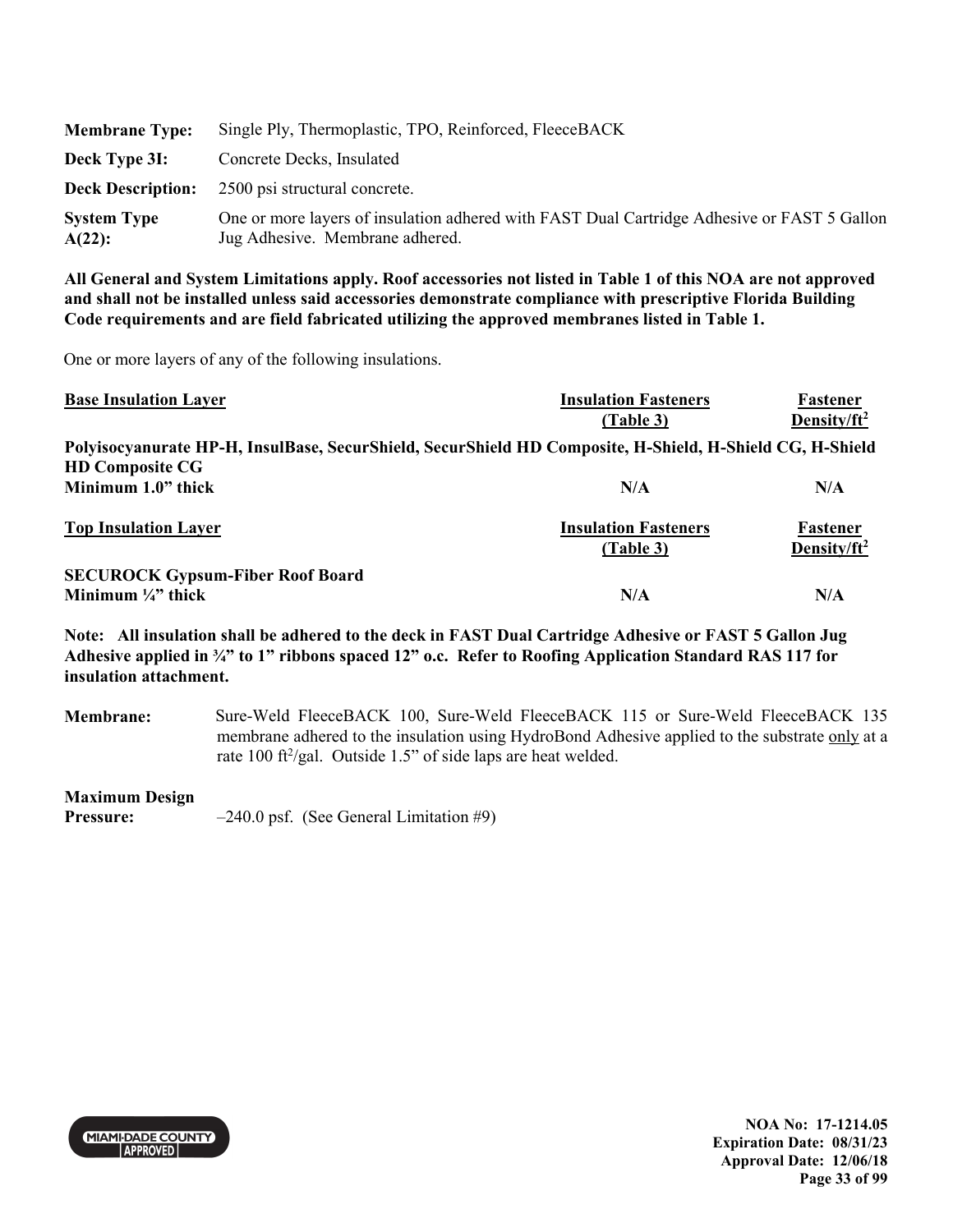| <b>Membrane Type:</b>        | Single Ply, Thermoplastic, TPO, Reinforced                                                                                       |
|------------------------------|----------------------------------------------------------------------------------------------------------------------------------|
| Deck Type 3I:                | Concrete Decks, Insulated                                                                                                        |
| <b>Deck Description:</b>     | 2500 psi structural concrete.                                                                                                    |
| <b>System Type</b><br>A(23): | One or more layers of insulation adhered with hot asphalt or Carlisle OlyBond 500 BA or One-<br>Step Adhesive. Membrane adhered. |

One or more layers of any of the following insulations.

| <b>Base Insulation Layer</b>                                                                             | <b>Insulation Fasteners</b> | Fastener                |
|----------------------------------------------------------------------------------------------------------|-----------------------------|-------------------------|
|                                                                                                          | (Table 3)                   | Density/ $ft^2$         |
| Polyisocyanurate HP-H, InsulBase, SecurShield, SecurShield HD Composite, H-Shield, H-Shield CG, H-Shield |                             |                         |
| <b>HD Composite CG</b>                                                                                   |                             |                         |
| Minimum 2.0" thick                                                                                       | N/A                         | N/A                     |
| <b>Top Insulation Layer</b>                                                                              | <b>Insulation Fasteners</b> | Fastener                |
|                                                                                                          | (Table 3)                   | Density/ft <sup>2</sup> |
| <b>SECUROCK Gypsum-Fiber Roof Board</b>                                                                  |                             |                         |
| Minimum $\frac{1}{4}$ thick                                                                              | N/A                         | N/A                     |

**Note: All insulation shall be adhered to the deck in hot asphalt in full coverage at 25 lb/sq. or with Carlisle OlyBond 500 BA or Millennium One Step Foamable Adhesive applied in ¾" ribbons spaced 12" o.c. Refer to Roofing Application Standard RAS 117 for insulation attachment. Insulation listed as base layer only shall be used only as base layers with a second layer of approved top layer insulation installed as the final membrane substrate. Composite insulation panels used as a top layer shall be placed with the Polyisocyanurate side facing down.** 

**Membrane:** Sure-Weld, Sure-Weld HS or Sure-Weld EXTRA membrane fully adhered to the insulation using Aqua Base 120 Bonding Adhesive applied to the substrate and underside of the membrane at a rate of 1 gal/120 ft² (finished surface). Outside 1.5" of side laps are heat welded.

### **Maximum Design**

**Pressure:**  $-247.5$  psf. (See General Limitation #9)



**NOA No: 17-1214.05 Expiration Date: 08/31/23 Approval Date: 12/06/18 Page 34 of 99**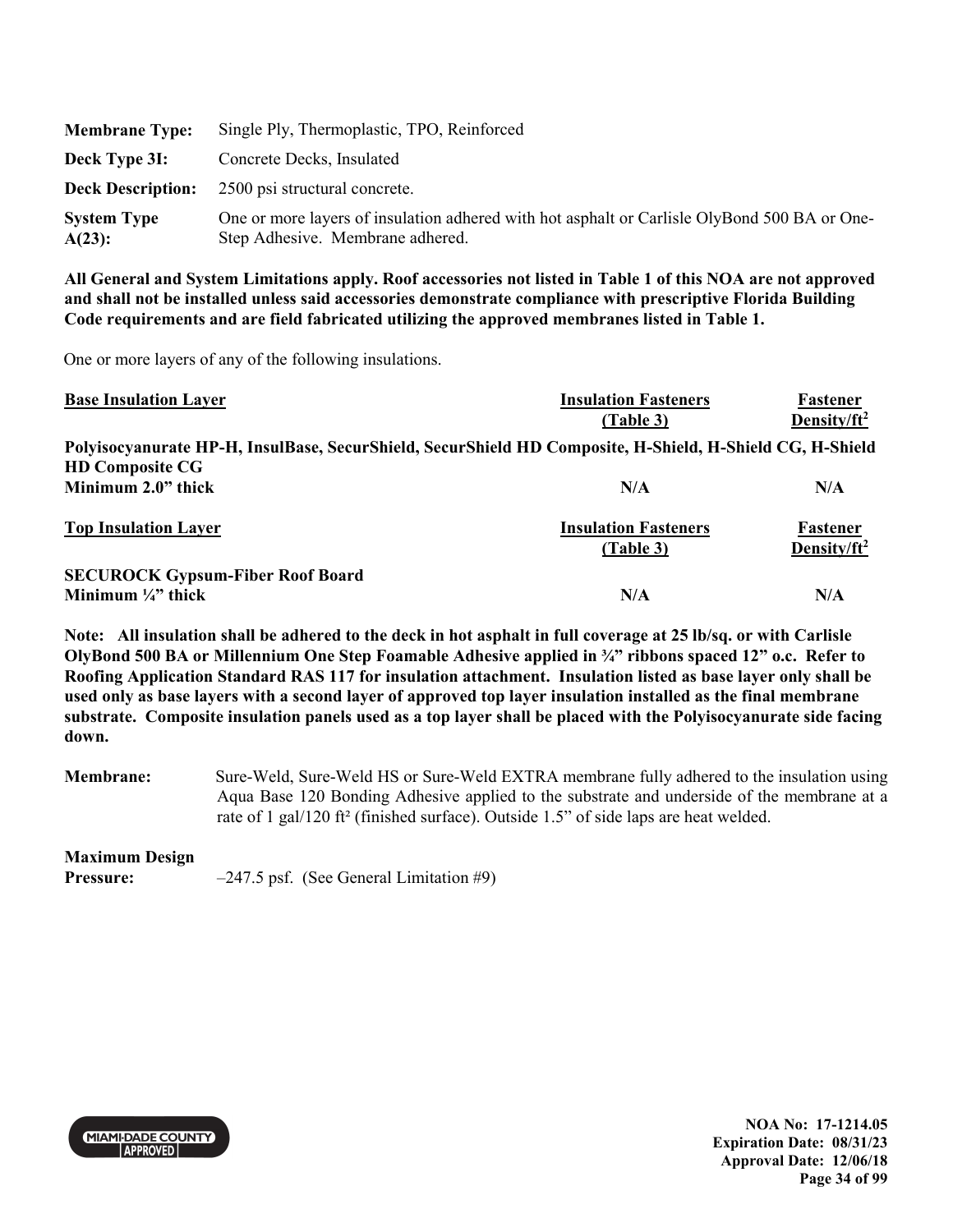| <b>Membrane Type:</b>           | Single Ply, Thermoplastic, TPO, Reinforced, FleeceBACK                                                             |  |
|---------------------------------|--------------------------------------------------------------------------------------------------------------------|--|
| Deck Type 3I:                   | Concrete Decks, Insulated                                                                                          |  |
| <b>Deck Description:</b>        | 2500 psi structural concrete.                                                                                      |  |
| <b>System Type</b><br>$A(24)$ : | One or more layers of insulation adhered with FAST 100 LV Adhesive or Flexible FAST<br>Adhesive. Membrane adhered. |  |

One or more layers of any of the following insulations.

| <b>Insulation Layer</b>                                                                                  | <b>Insulation Fasteners</b> | Fastener        |
|----------------------------------------------------------------------------------------------------------|-----------------------------|-----------------|
|                                                                                                          | (Table 3)                   | Density/ $ft^2$ |
| Polyisocyanurate HP-H, InsulBase, SecurShield, SecurShield HD Composite, H-Shield, H-Shield CG, H-Shield |                             |                 |
| <b>HD Composite CG</b>                                                                                   |                             |                 |
| Minimum 1.0" thick                                                                                       | N/A                         | N/A             |

**Note: All insulation shall be adhered to the deck in FAST 100 LV Adhesive or Flexible FAST Adhesive applied in ½" to ¾" ribbons spaced 12" o.c. Please refer to Roofing Application Standard RAS 117 for insulation attachment.** 

**Membrane:** Sure-Weld FleeceBACK 100, Sure-Weld FleeceBACK 115 or Sure-Weld FleeceBACK 135 membrane adhered to the insulation using HydroBond Adhesive applied to the substrate only at a rate 100 ft<sup>2</sup>/gal. Outside 1.5" of side laps are heat welded.

**Maximum Design** 

**Pressure:**  $-232.5$  psf. (See General Limitation #9)



**NOA No: 17-1214.05 Expiration Date: 08/31/23 Approval Date: 12/06/18 Page 35 of 99**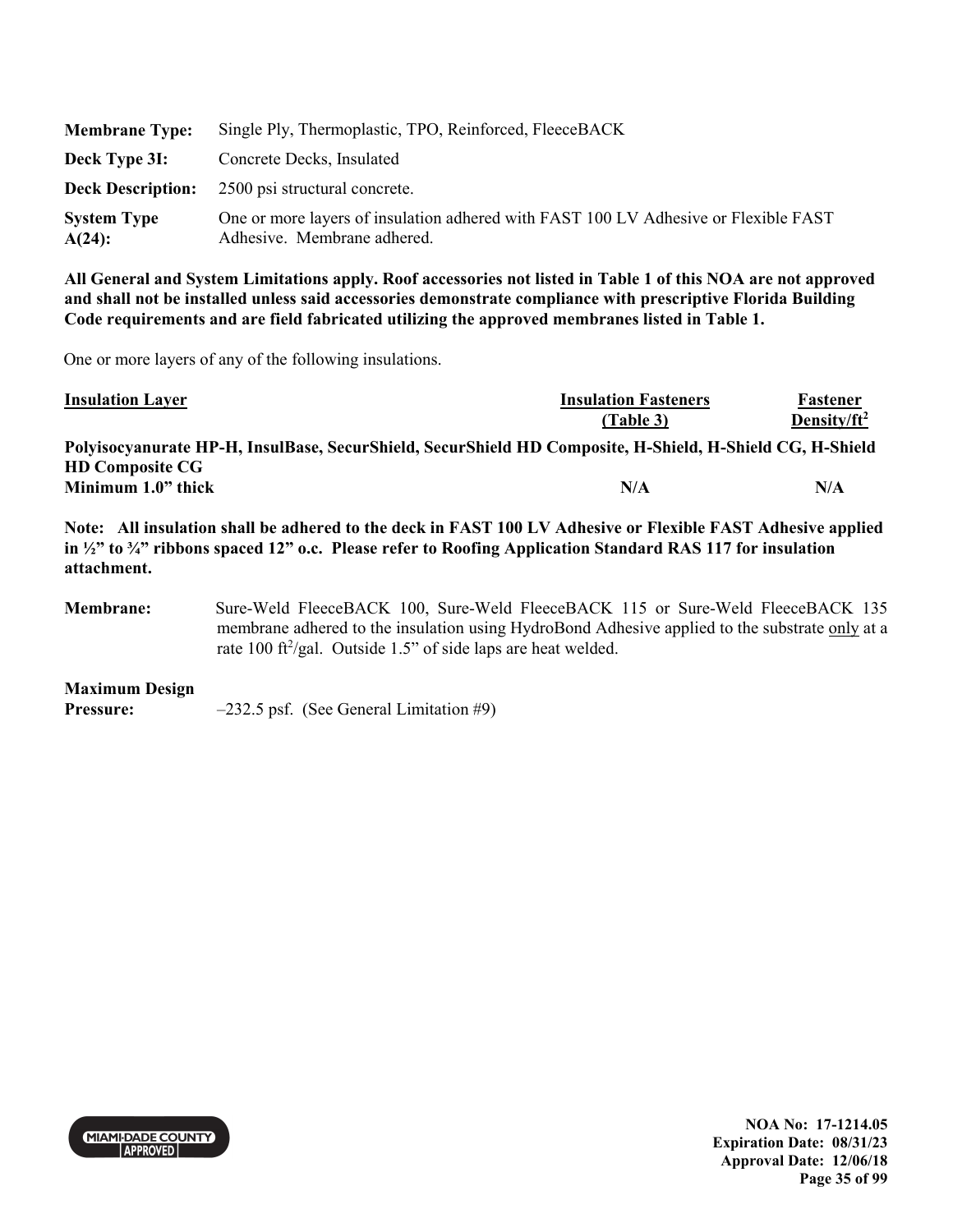| <b>Membrane Type:</b>           | Single Ply, Thermoplastic, TPO, Reinforced, FleeceBACK                                                             |  |
|---------------------------------|--------------------------------------------------------------------------------------------------------------------|--|
| Deck Type 3I:                   | Concrete Decks, Insulated                                                                                          |  |
| <b>Deck Description:</b>        | 2500 psi structural concrete.                                                                                      |  |
| <b>System Type</b><br>$A(25)$ : | One or more layers of insulation adhered with FAST 100 LV Adhesive or Flexible FAST<br>Adhesive. Membrane adhered. |  |

One or more layers of any of the following insulations:

| <b>Insulation Layer</b>                            | <b>Insulation Fasteners</b> | Fastener        |
|----------------------------------------------------|-----------------------------|-----------------|
|                                                    | (Table 3)                   | Density/ $ft^2$ |
| SecurShield HD Composite, H-Shield HD Composite CG |                             |                 |
| Minimum 1.5" thick                                 | N/A                         | N/A             |

**Note: All insulation shall be adhered to the primed concrete deck with FAST 100 LV Adhesive or Flexible FAST Adhesive applied in ½" to ¾" ribbons spaced 12" oc. Please refer to Roofing Application Standard RAS 117 for insulation attachment.** 

**Membrane:** Sure-Weld FleeceBACK 100, Sure-Weld FleeceBACK 115 or Sure-Weld FleeceBACK 135 membrane fully adhered to the insulation using FAST 100 LV Adhesive or Flexible FAST Adhesive applied to the substrate at a rate of 1 gal/sq. Outside 1.5" of side laps are heat welded.

#### **Maximum Design**

**Pressure:**  $-285 \text{ psf}$ ; (See General Limitation #9)



**NOA No: 17-1214.05 Expiration Date: 08/31/23 Approval Date: 12/06/18 Page 36 of 99**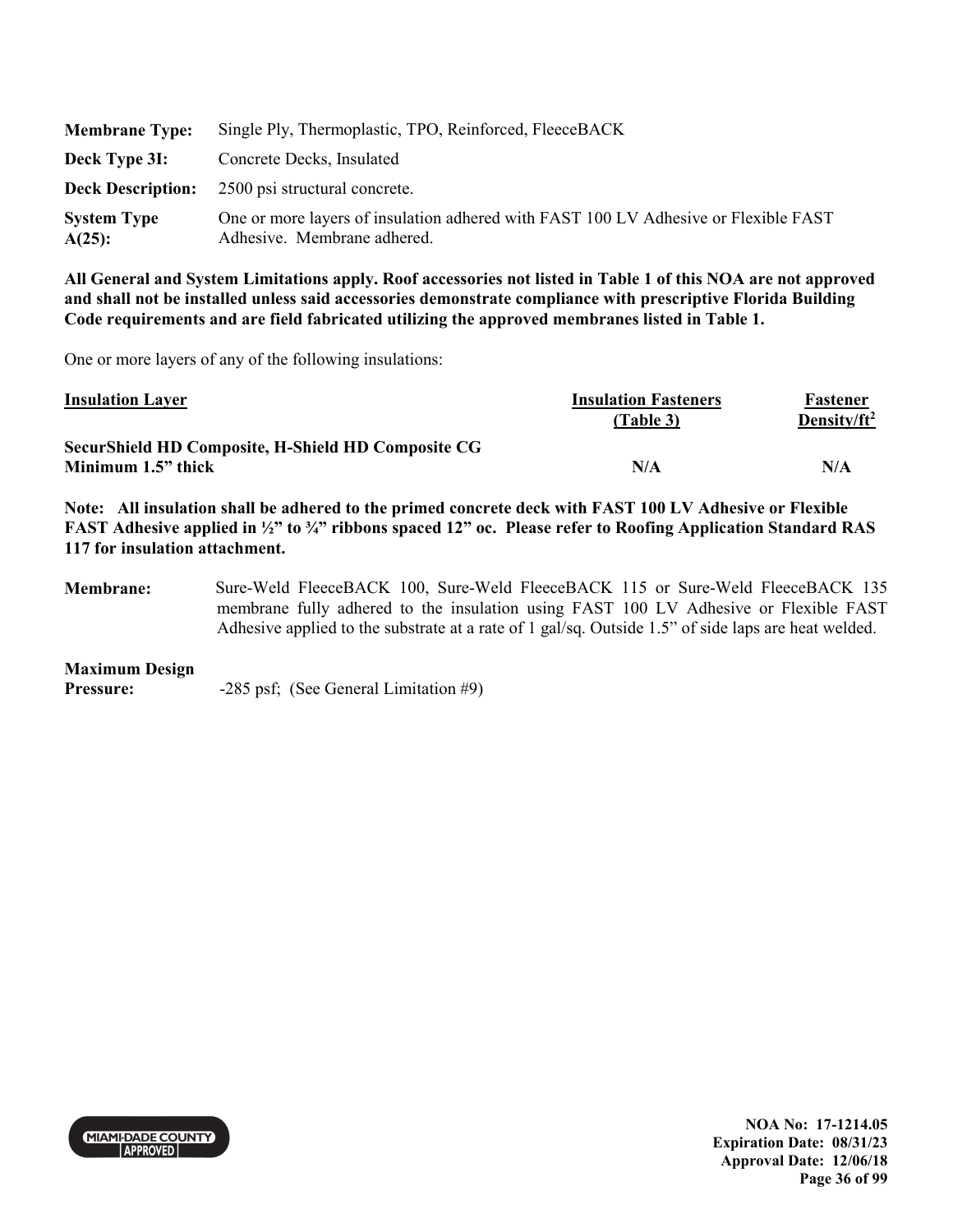| <b>Membrane Type:</b>    | Single Ply, Thermoplastic, TPO, Reinforced, FleeceBACK                                      |
|--------------------------|---------------------------------------------------------------------------------------------|
| Deck Type 31:            | Concrete Decks, Insulated                                                                   |
| <b>Deck Description:</b> | 2500 psi structural concrete.                                                               |
| System Type $A(26)$ :    | One or more layers of insulation adhered with FAST Dual Tank Adhesive. Membrane<br>adhered. |

**Vapor Retarder: (Optional)**  Any UL of FMRC approved vapor retarder applied to the roof deck.

One or more layers of any of the following insulations.

| <b>Base Insulation Layer</b>                                     | <b>Insulation Fasteners</b><br>(Table 3)                                                                 | Fastener<br>Density/ft <sup>2</sup> |
|------------------------------------------------------------------|----------------------------------------------------------------------------------------------------------|-------------------------------------|
| <b>HD Composite CG</b>                                           | Polyisocyanurate HP-H, InsulBase, SecurShield, SecurShield HD Composite, H-Shield, H-Shield CG, H-Shield |                                     |
| Minimum 1.5" thick                                               | N/A                                                                                                      | N/A                                 |
| <b>Top Insulation Layer</b>                                      | <b>Insulation Fasteners</b><br>(Table 3)                                                                 | Fastener<br>Density/ $ft^2$         |
| <b>DensDeck, DensDeck Prime</b><br>Minimum $\frac{1}{4}$ " thick | N/A                                                                                                      | N/A                                 |

**Note: All insulation shall be fully adhered to the deck with FAST Dual Tank Adhesive at a rate of 1 gal./sq. Please refer to Roofing Application Standard RAS 117 for insulation attachment.** 

| <b>Membrane:</b>                          | Sure-Weld FleeceBACK 100, Sure-Weld FleeceBACK 115 or Sure-Weld FleeceBACK 135<br>membranes fully adhered to the insulation using FAST 100 LV Adhesive or Flexible FAST<br>Adhesive applied to the substrate at a rate of 1 gal/sq. or Aqua Base 120 Bonding Adhesive<br>applied to the substrate only at a rate of 1 gal/120 ft <sup>2</sup> or HydroBond Adhesive applied to the<br>substrate only at a rate 100 ft <sup>2</sup> /gal. Outside 1.5" of side laps are heat welded. |
|-------------------------------------------|-------------------------------------------------------------------------------------------------------------------------------------------------------------------------------------------------------------------------------------------------------------------------------------------------------------------------------------------------------------------------------------------------------------------------------------------------------------------------------------|
| <b>Maximum Design</b><br><b>Pressure:</b> | -285 psf; Membrane adhered with Aqua Base 120 Bonding Adhesive<br>(See General Limitation #9)<br>-382.5 psf; Membrane adhered with all other membrane adhesives (See General Limitation #9)                                                                                                                                                                                                                                                                                         |



**NOA No: 17-1214.05 Expiration Date: 08/31/23 Approval Date: 12/06/18 Page 37 of 99**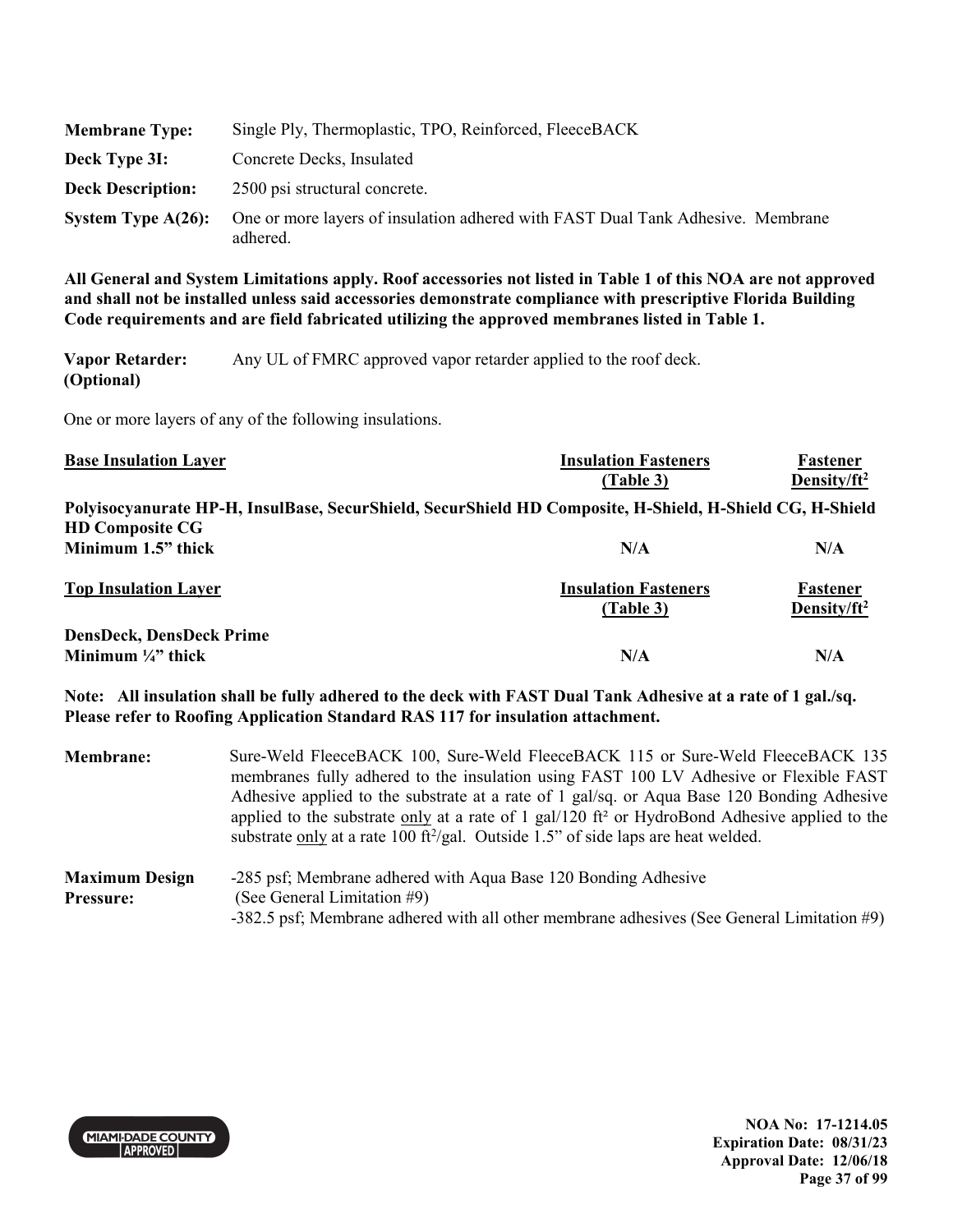| <b>Membrane Type:</b>    | Single Ply, Thermoplastic, TPO, Reinforced, FleeceBACK                                                             |
|--------------------------|--------------------------------------------------------------------------------------------------------------------|
| Deck Type 3I:            | Concrete Decks, Insulated                                                                                          |
| <b>Deck Description:</b> | 2500 psi structural concrete.                                                                                      |
| System Type $A(27)$ :    | One or more layers of insulation adhered with FAST 100 LV Adhesive or Flexible FAST<br>Adhesive. Membrane adhered. |

**Vapor Retarder: (Optional)**  Any UL of FMRC approved vapor retarder applied to the roof deck.

One or more layers of any of the following insulations.

| <b>Base Insulation Layer</b>                                                                                                       | <b>Insulation Fasteners</b><br>(Table 3) | Fastener<br>Density/ft <sup>2</sup> |
|------------------------------------------------------------------------------------------------------------------------------------|------------------------------------------|-------------------------------------|
| Polyisocyanurate HP-H, InsulBase, SecurShield, SecurShield HD Composite, H-Shield, H-Shield CG, H-Shield<br><b>HD Composite CG</b> |                                          |                                     |
| Minimum 1.5" thick                                                                                                                 | N/A                                      | N/A                                 |
| <b>Top Insulation Layer</b>                                                                                                        | <b>Insulation Fasteners</b><br>(Table 3) | Fastener<br>Density/ $ft^2$         |
| <b>DensDeck, DensDeck Prime</b><br>Minimum $\frac{1}{4}$ " thick                                                                   | N/A                                      | N/A                                 |

**Note: All insulation shall be fully adhered to the deck with FAST 100 LV Adhesive or Flexible FAST Adhesive at a rate of 1 gal./sq. Please refer to Roofing Application Standard RAS 117 for insulation attachment.** 

**Membrane:** Sure-Weld FleeceBACK 100, Sure-Weld FleeceBACK 115 or Sure-Weld FleeceBACK 135 membranes fully adhered to the insulation using FAST 100 LV Adhesive or Flexible FAST Adhesive applied to the substrate at a rate of 1 gal/sq. or Aqua Base 120 Bonding Adhesive applied to the substrate only at a rate of 1 gal/120 ft<sup>2</sup> or HydroBond Adhesive applied to the substrate only at a rate 100 ft<sup>2</sup>/gal. Outside 1.5" of side laps are heat welded. **Maximum Design Pressure:**  -285 psf; Membrane adhered with HydroBond or Aqua Base 120 Bonding Adhesive (See General Limitation #9)

-457.5 psf; Membrane adhered with all other membrane adhesives (See General Limitation #9)



**NOA No: 17-1214.05 Expiration Date: 08/31/23 Approval Date: 12/06/18 Page 38 of 99**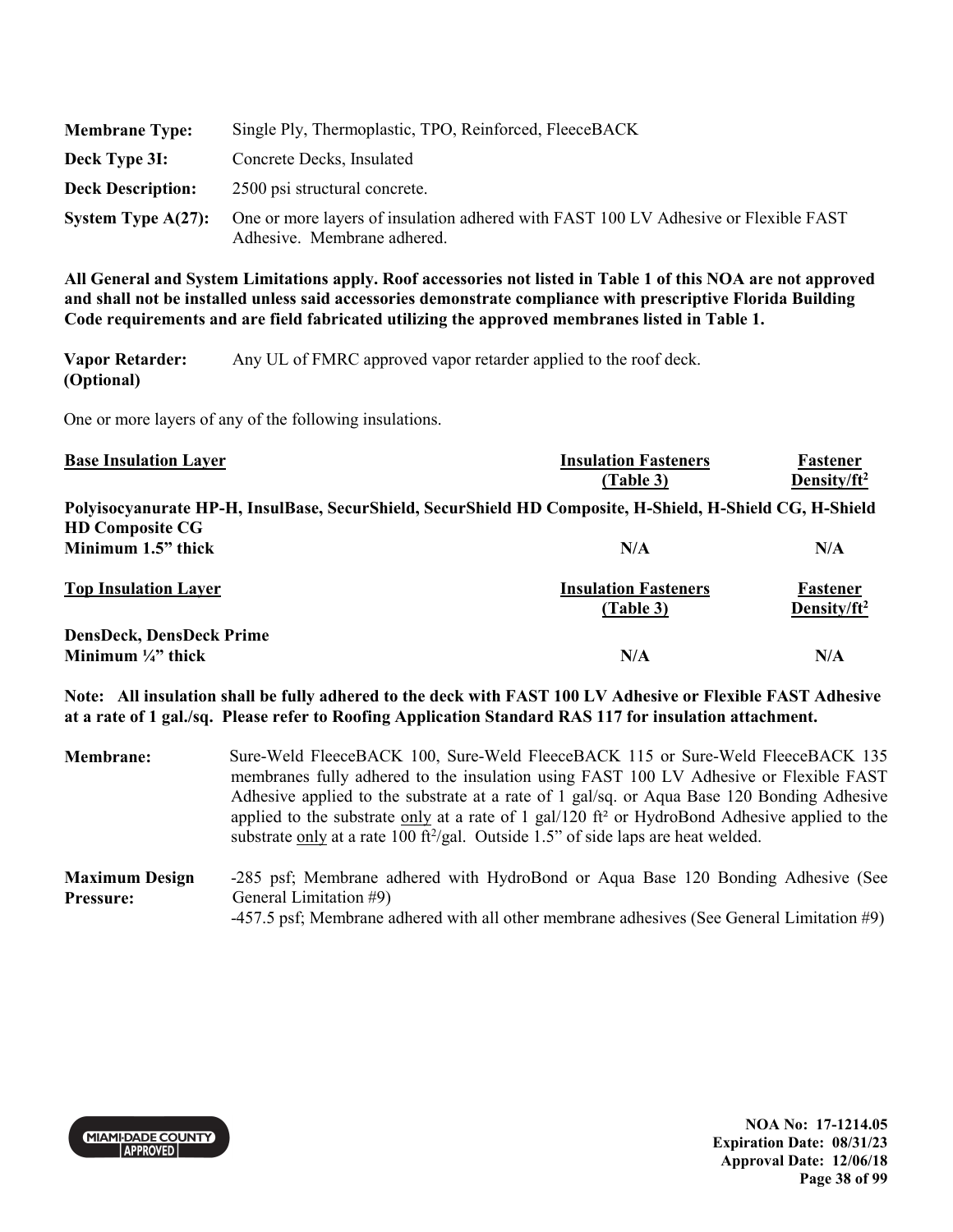| <b>Membrane Type:</b>        | Single Ply, Thermoplastic, TPO, Reinforced, FleeceBACK                                                             |
|------------------------------|--------------------------------------------------------------------------------------------------------------------|
| Deck Type 3I:                | Concrete Decks, Insulated                                                                                          |
| <b>Deck Description:</b>     | 2500 psi structural concrete.                                                                                      |
| <b>System Type</b><br>A(28): | One or more layers of insulation adhered with FAST 100 LV Adhesive or Flexible FAST<br>Adhesive. Membrane adhered. |

One or more layers of any of the following insulations:

| <b>Insulation Layer</b> | <b>Insulation Fasteners</b> | Fastener        |
|-------------------------|-----------------------------|-----------------|
|                         | (Table 3)                   | Density/ $ft^2$ |
| <b>InsulFoam SP</b>     |                             |                 |
| Minimum 1.0" thick      | N/A                         | N/A             |

**Note: All insulation shall be adhered to the deck in FAST 100 LV Adhesive or Flexible FAST Adhesive applied in ½" to ¾" ribbons spaced 12" oc. Please refer to Roofing Application Standard RAS 117 for insulation attachment.** 

**Membrane:** Sure-Weld FleeceBACK 100, Sure-Weld FleeceBACK 115 or Sure-Weld FleeceBACK 135 membrane adhered to the insulation using FAST 100 LV Adhesive or Flexible FAST Adhesive applied in  $\frac{1}{2}$ " to  $\frac{3}{4}$ " ribbons spaced 12" o.c. Outside 1.5" of side laps are heat welded.

#### **Maximum Design**

**Pressure:**  $-290 \text{ psf}$ ; (See General Limitation #9)



**NOA No: 17-1214.05 Expiration Date: 08/31/23 Approval Date: 12/06/18 Page 39 of 99**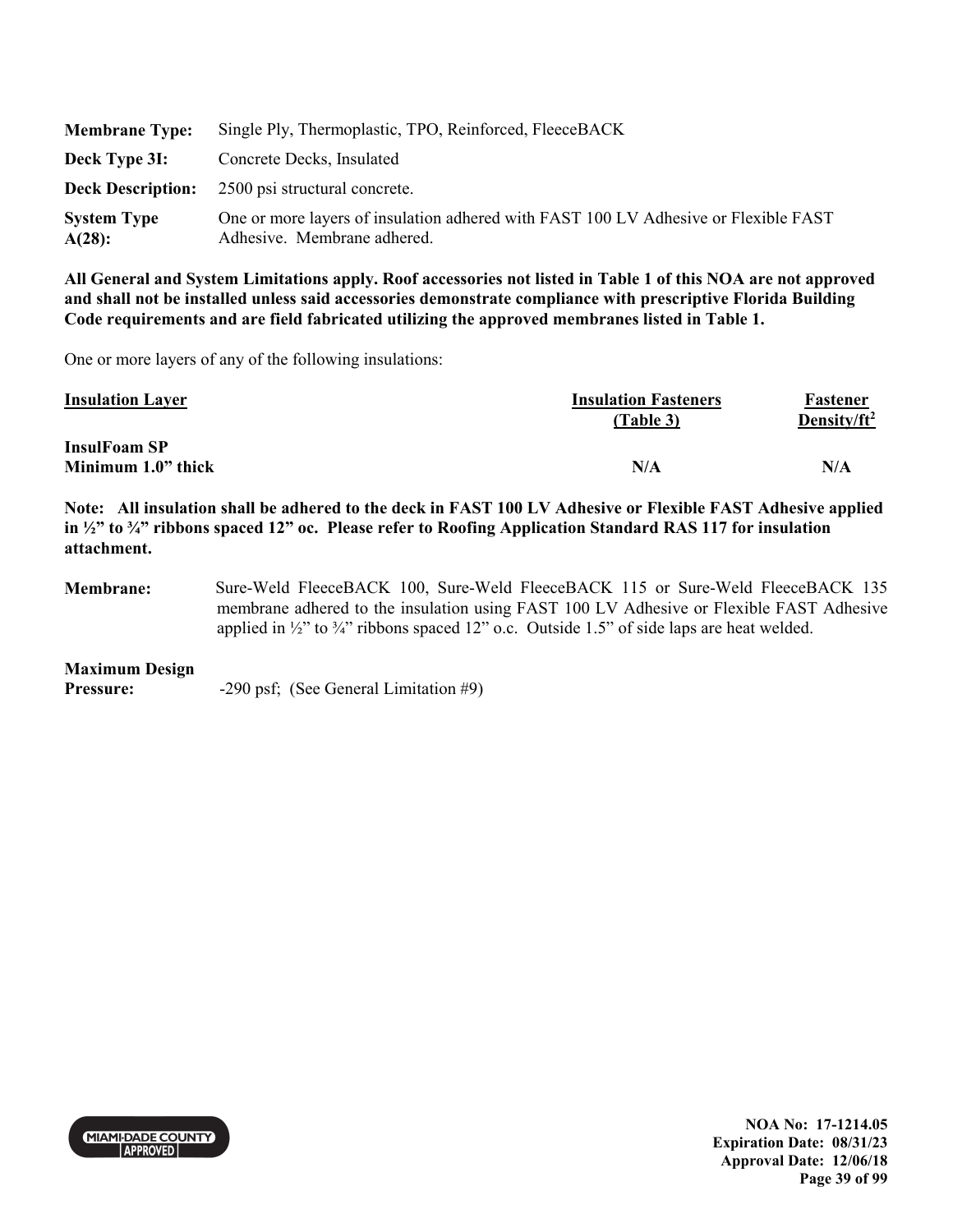| <b>Membrane Type:</b>           | Single Ply, Thermoplastic, TPO, Reinforced, FleeceBACK                                                                                      |
|---------------------------------|---------------------------------------------------------------------------------------------------------------------------------------------|
| Deck Type 3I:                   | Concrete Decks, Insulated                                                                                                                   |
| <b>Deck Description:</b>        | 2500 psi structural concrete.                                                                                                               |
| <b>System Type</b><br>$A(29)$ : | One or more layers of insulation adhered with FAST 100 LV Adhesive, FAST Dual Tank<br>Adhesive or Flexible FAST Adhesive. Membrane adhered. |

**Vapor Retarder: (Optional)**  Any UL of FMRC approved vapor retarder applied to the roof deck.

One or more layers of any of the following insulations.

| (Optional) Base Insulation Layer | <b>Insulation Fasteners</b><br>(Table 3) | Fastener<br>Density/ft <sup>2</sup> |
|----------------------------------|------------------------------------------|-------------------------------------|
| <b>DensDeck, DensDeck Prime</b>  |                                          |                                     |
| Minimum $\frac{1}{4}$ " thick    | N/A                                      | N/A                                 |
|                                  |                                          |                                     |

| <b>Top Insulation Layer</b> | <b>Insulation Fasteners</b> | <b>Fastener</b> |
|-----------------------------|-----------------------------|-----------------|
|                             | Table 3)                    | Density/ $ft^2$ |
|                             |                             |                 |

| Polyisocyanurate HP-H, InsulBase, SecurShield, SecurShield HD Composite, H-Shield, H-Shield CG, H-Shield |     |     |
|----------------------------------------------------------------------------------------------------------|-----|-----|
| <b>HD Composite CG</b>                                                                                   |     |     |
| Minimum 1.2" thick                                                                                       | N/A | N/A |
|                                                                                                          |     |     |

| <b>Structodek High Density Fiberboard Roof Insulation, HP Recovery Board</b> |     |     |
|------------------------------------------------------------------------------|-----|-----|
| Minimum $\frac{1}{2}$ " thick                                                | N/A | N/A |
| $\mathbf{r}$<br>.                                                            |     |     |

**DensDeck, DensDeck Prime Minimum**  $\frac{1}{4}$  thick  $N/A$   $N/A$ 

**Note: All insulation shall be adhered with FAST 100 LV Adhesive, FAST Dual Tank Adhesive or Flexible FAST Adhesive at a rate of 1 gal./sq. Please refer to Roofing Application Standard RAS 117 for insulation attachment. Insulation listed as base layer only shall be used only as base layers with a second layer of approved top layer insulation installed as the final membrane substrate. Composite insulation panels used as a top layer shall be placed with the Polyisocyanurate side facing down.** 

**Membrane:** Sure-Weld FleeceBACK 100, Sure-Weld FleeceBACK 115 or Sure-Weld FleeceBACK 135 membrane fully adhered to the insulation using FAST 100 LV Adhesive or Flexible FAST Adhesive applied to the substrate at a rate of 1 gal/sq. or Aqua Base 120 Bonding Adhesive applied to the substrate only at a rate of 1 gal/120 ft² or HydroBond Adhesive (*not for use with*  fiberboard insulation) applied to the substrate only at a rate 100 ft<sup>2</sup>/gal. Outside 1.5" of side laps are heat welded.

**Maximum Design** 

**Pressure:**  $-322.5$  psf; (See General Limitation #9)



**NOA No: 17-1214.05 Expiration Date: 08/31/23 Approval Date: 12/06/18 Page 40 of 99**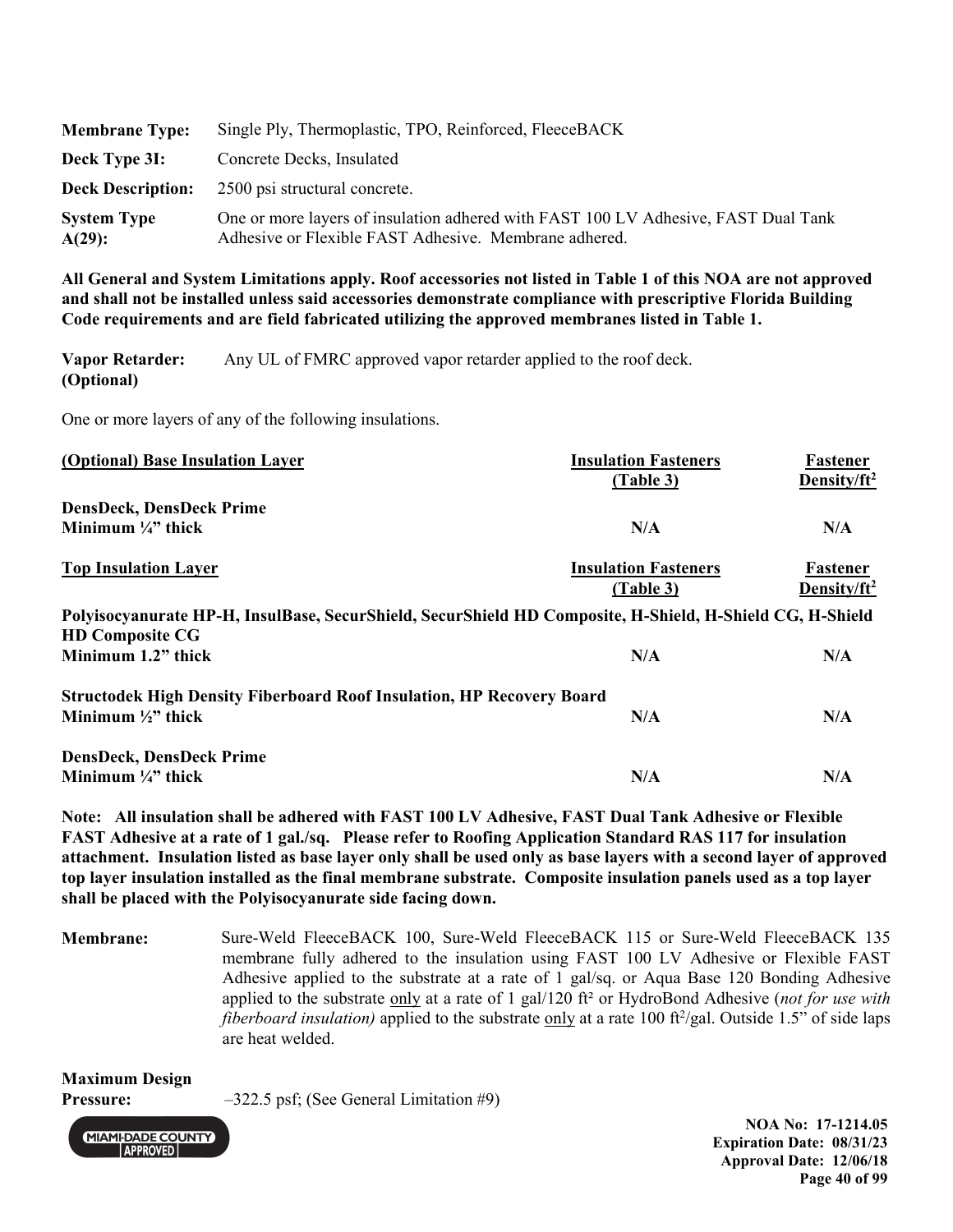| <b>Membrane Type:</b>        | Single Ply, Thermoplastic, TPO, Reinforced, FleeceBACK                                                             |
|------------------------------|--------------------------------------------------------------------------------------------------------------------|
| Deck Type 3I:                | Concrete Decks, Insulated                                                                                          |
| <b>Deck Description:</b>     | 2500 psi structural concrete.                                                                                      |
| <b>System Type</b><br>A(30): | One or more layers of insulation adhered with FAST 100 LV Adhesive or Flexible FAST<br>Adhesive. Membrane adhered. |

One or more layers of any of the following insulations:

| <b>Insulation Layer</b>         | <b>Insulation Fasteners</b>                                                                     | Fastener        |
|---------------------------------|-------------------------------------------------------------------------------------------------|-----------------|
|                                 | (Table 3)                                                                                       | Density/ $ft^2$ |
|                                 | Polyisocyanurate HP-H, InsulBase, SecurShield, SecurShield HD Composite, H-Shield, H-Shield CG, |                 |
| <b>H-Shield HD Composite CG</b> |                                                                                                 |                 |
| Minimum 1.0" thick              | N/A                                                                                             | N/A             |

**Note: All insulation shall be adhered to the deck in FAST 100 LV Adhesive or Flexible FAST Adhesive applied in ½" to ¾" ribbons spaced 12" oc. Please refer to Roofing Application Standard RAS 117 for insulation attachment. Insulation listed as base layer only shall be used only as base layers with a second layer of approved top layer insulation installed as the final membrane substrate. Composite insulation panels used as a top layer shall be placed with the Polyisocyanurate side facing down.** 

**Membrane:** Sure-Weld FleeceBACK 100, Sure-Weld FleeceBACK 115 or Sure-Weld FleeceBACK 135 membrane adhered to the insulation using FAST 100 LV Adhesive or Flexible FAST Adhesive applied in  $\frac{1}{2}$ " to  $\frac{3}{4}$ " ribbons spaced 12" o.c. Outside 1.5" of side laps are heat welded. Or Sure-Weld AFX 120, Sure-Weld AFX 135 or Sure-Weld AFX 155 membrane adhered to the insulation using Cold Applied Adhesive applied to the substrate only at a rate of 1 gal/67 ft². Outside 1.5" of side laps are heat welded.

#### **Maximum Design**

**Pressure:**  $-244 \text{ psf}$ ; (See General Limitation #9)



**NOA No: 17-1214.05 Expiration Date: 08/31/23 Approval Date: 12/06/18 Page 41 of 99**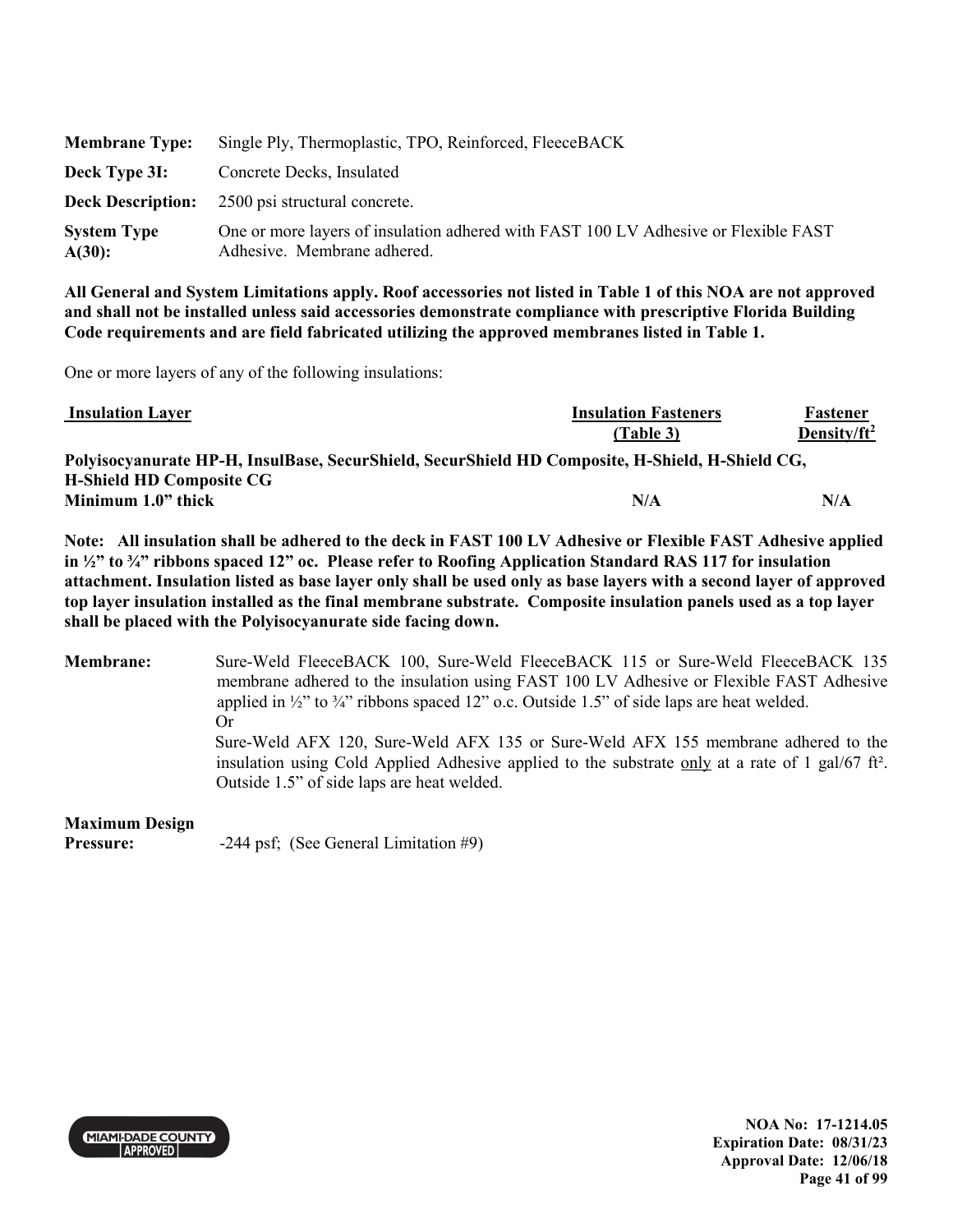| <b>Membrane Type:</b>        | Single Ply, Thermoplastic, TPO, Reinforced                                                                                                                                   |
|------------------------------|------------------------------------------------------------------------------------------------------------------------------------------------------------------------------|
| Deck Type 3I:                | Concrete Decks, Insulated                                                                                                                                                    |
| <b>Deck Description:</b>     | 2500 psi structural concrete.                                                                                                                                                |
| <b>System Type</b><br>A(31): | One or more layers of insulation adhered with FAST 100 LV Adhesive, Flexible FAST<br>Adhesive, FAST Dual Cartridge Adhesive or FAST 5 Gallon Jug Adhesive. Membrane adhered. |

One or more layers of any of the following insulations.

| <b>Base Insulation Layer</b>                                                 | <b>Insulation Fasteners</b>                                                                              | Fastener        |
|------------------------------------------------------------------------------|----------------------------------------------------------------------------------------------------------|-----------------|
|                                                                              | (Table 3)                                                                                                | Density/ $ft^2$ |
|                                                                              | Polyisocyanurate HP-H, InsulBase, SecurShield, SecurShield HD Composite, H-Shield, H-Shield CG, H-Shield |                 |
| <b>HD Composite CG</b>                                                       |                                                                                                          |                 |
| Minimum 1.5" thick                                                           | N/A                                                                                                      | N/A             |
| <b>STYROFOAM ROOFMATE</b>                                                    |                                                                                                          |                 |
| Minimum 1" thick                                                             | N/A                                                                                                      | N/A             |
| <b>Top Insulation Layer</b>                                                  | <b>Insulation Fasteners</b>                                                                              | Fastener        |
|                                                                              | (Table 3)                                                                                                | Density/ $ft^2$ |
| <b>Structodek High Density Fiberboard Roof Insulation, HP Recovery Board</b> |                                                                                                          |                 |
| Minimum $\frac{1}{2}$ " thick                                                | N/A                                                                                                      | N/A             |

**Note: All insulation shall be adhered to the deck in FAST 100 LV Adhesive or Flexible FAST Adhesive applied in ½" to ¾" ribbons spaced 12" o.c. or in FAST Dual Cartridge Adhesive or FAST 5 Gallon Jug Adhesive applied in ¾" to 1" ribbons spaced 12" o.c. Top insulation shall be staggered when placed over base insulation layer. Please refer to Roofing Application Standard RAS 117 for insulation attachment.** 

**Membrane:** Sure-Weld, Sure-Weld HS or Sure-Weld EXTRA membrane fully adhered with Sure-Weld Bonding Adhesive or Sure-Weld Low VOC Bonding Adhesive applied to the substrate and underside of the membrane at a rate of 1 gal/60ft² (finished surface area). Outside 1.5" of side laps are heat welded. **Maximum Design** 

**Pressure:**  $-322.5$  psf; (See General Limitation #9)



**NOA No: 17-1214.05 Expiration Date: 08/31/23 Approval Date: 12/06/18 Page 42 of 99**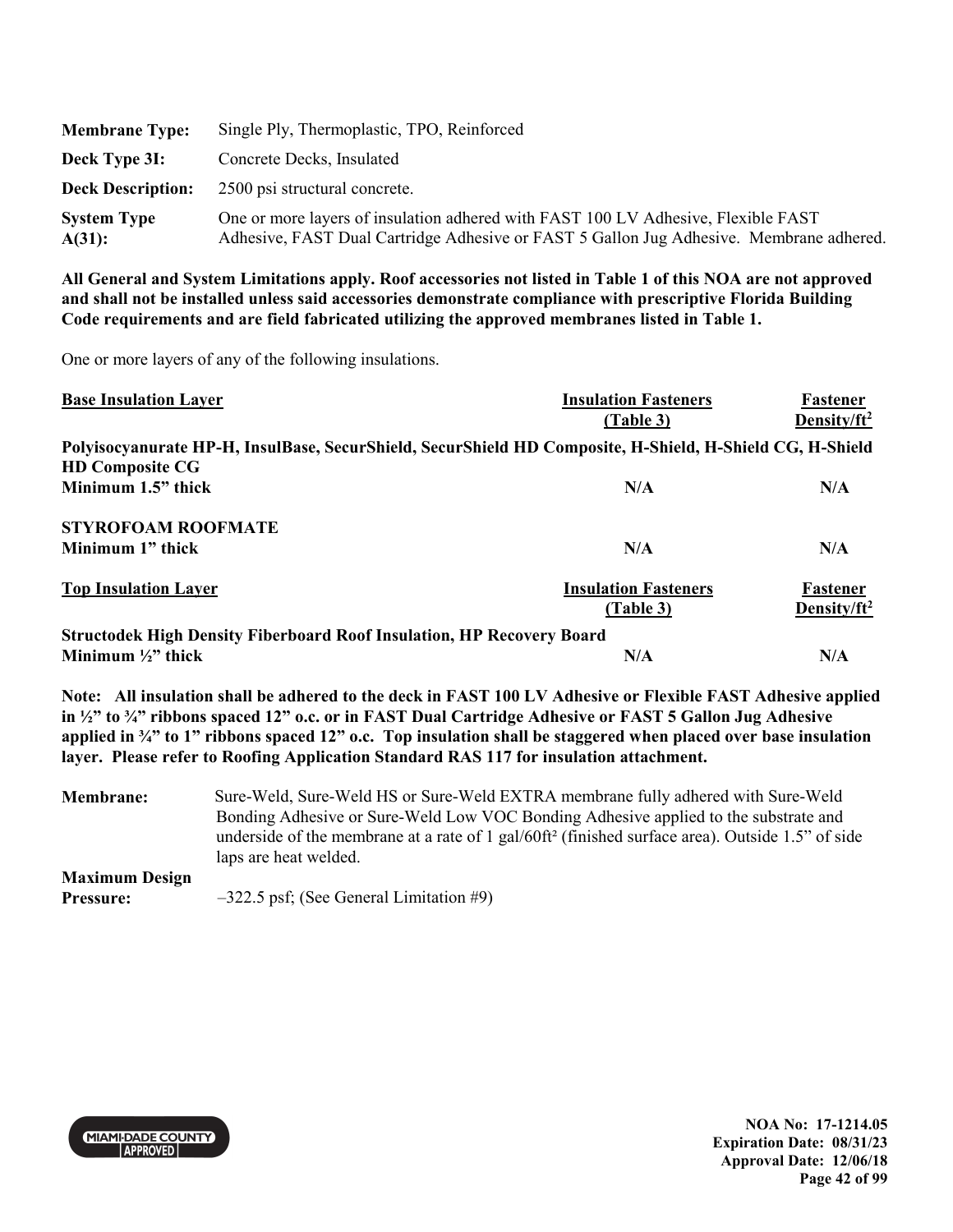| <b>Membrane Type:</b>           | Single Ply, Thermoplastic, TPO, Reinforced, FleeceBACK                                                                                                                       |
|---------------------------------|------------------------------------------------------------------------------------------------------------------------------------------------------------------------------|
| Deck Type 3I:                   | Concrete Decks, Insulated                                                                                                                                                    |
| <b>Deck Description:</b>        | 2500 psi structural concrete.                                                                                                                                                |
| <b>System Type</b><br>$A(32)$ : | One or more layers of insulation adhered with FAST 100 LV Adhesive, Flexible FAST<br>Adhesive, FAST Dual Cartridge Adhesive or FAST 5 Gallon Jug Adhesive. Membrane adhered. |

One or more layers of any of the following insulations.

| <b>Base Insulation Layer</b>                                                 | <b>Insulation Fasteners</b>                                                                              | Fastener        |
|------------------------------------------------------------------------------|----------------------------------------------------------------------------------------------------------|-----------------|
|                                                                              | (Table 3)                                                                                                | Density/ $ft^2$ |
|                                                                              | Polyisocyanurate HP-H, InsulBase, SecurShield, SecurShield HD Composite, H-Shield, H-Shield CG, H-Shield |                 |
| <b>HD Composite CG</b>                                                       |                                                                                                          |                 |
| Minimum 1.5" thick                                                           | N/A                                                                                                      | N/A             |
| <b>STYROFOAM ROOFMATE</b>                                                    |                                                                                                          |                 |
| Minimum 1" thick                                                             | N/A                                                                                                      | N/A             |
| <b>Top Insulation Layer</b>                                                  | <b>Insulation Fasteners</b>                                                                              | Fastener        |
|                                                                              | (Table 3)                                                                                                | Density/ $ft^2$ |
| <b>Structodek High Density Fiberboard Roof Insulation, HP Recovery Board</b> |                                                                                                          |                 |
| Minimum $\frac{1}{2}$ " thick                                                | N/A                                                                                                      | N/A             |

**Note: All insulation shall be adhered to the deck in FAST 100 LV Adhesive or Flexible FAST Adhesive applied in ½" to ¾" ribbons spaced 12" o.c. or in FAST Dual Cartridge Adhesive or FAST 5 Gallon Jug Adhesive applied in ¾" to 1" ribbons spaced 12" o.c. Top insulation shall be staggered when placed over base insulation layer. Please refer to Roofing Application Standard RAS 117 for insulation attachment.** 

**Membrane:** Sure-Weld FleeceBACK 100, Sure-Weld FleeceBACK 115 or Sure-Weld FleeceBACK 135 membrane fully adhered to the insulation using FAST 100 LV Adhesive or Flexible FAST Adhesive applied to the substrate at a rate of 1 gal/sq. Outside 1.5" of side laps are heat welded. Or Sure-Weld AFX 120, Sure-Weld AFX 135 or Sure-Weld AFX 155 membrane adhered to the insulation with Cold Applied Adhesive applied to the substrate only at a rate of 1 gal/67 ft<sup>2</sup>. Outside 1.5" of side laps are heat welded.

# **Maximum Design**

**Pressure:**  $-330 \text{ psf}$ ; (See General Limitation #9)



**NOA No: 17-1214.05 Expiration Date: 08/31/23 Approval Date: 12/06/18 Page 43 of 99**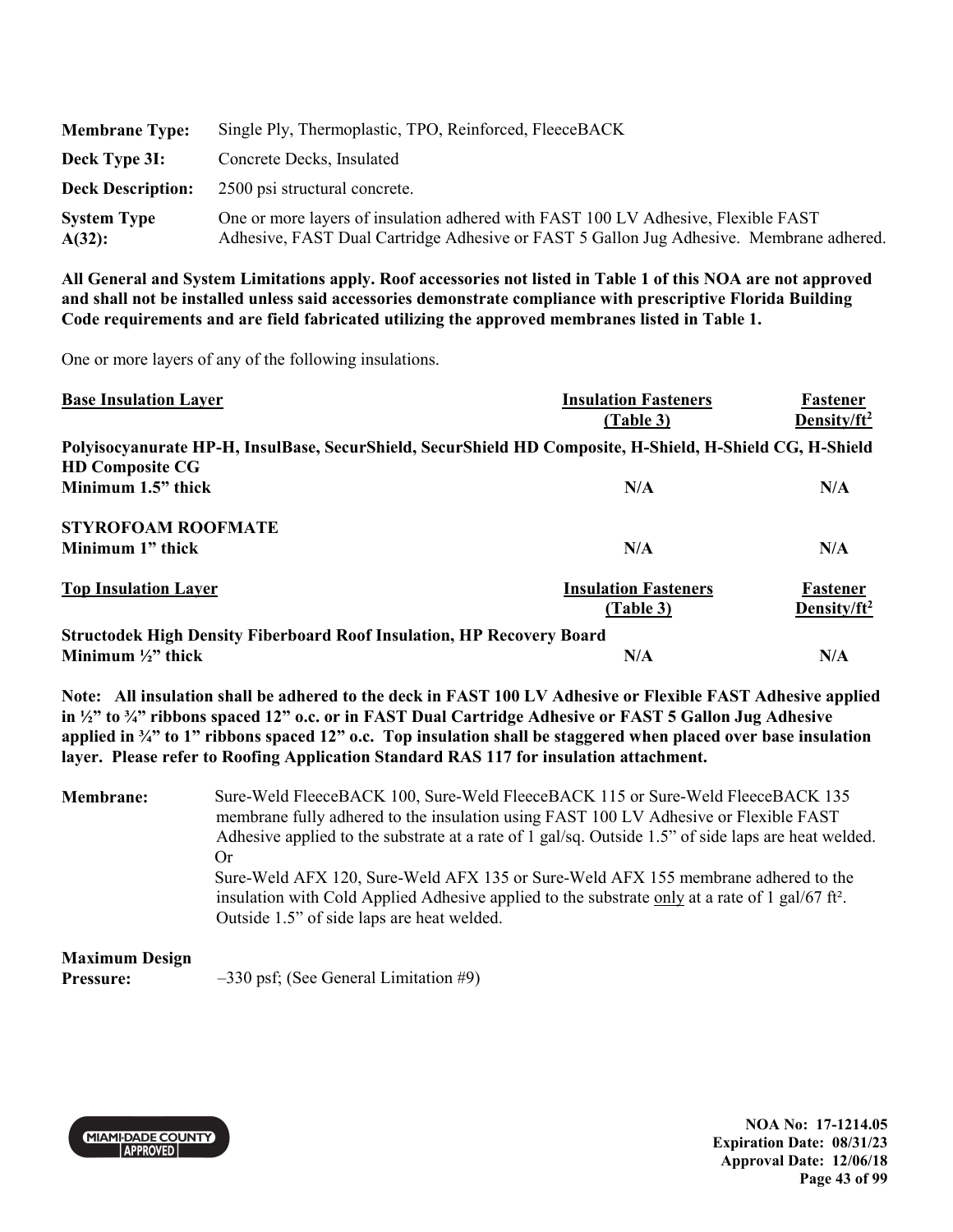| <b>Membrane Type:</b>        | Single Ply, Thermoplastic, TPO, Reinforced                                                                                                  |
|------------------------------|---------------------------------------------------------------------------------------------------------------------------------------------|
| Deck Type 31:                | Concrete Decks, Insulated                                                                                                                   |
| <b>Deck Description:</b>     | 2500 psi structural concrete.                                                                                                               |
| <b>System Type</b><br>A(33): | One or more layers of insulation adhered with FAST 100 LV Adhesive, FAST Dual Tank<br>Adhesive or Flexible FAST Adhesive. Membrane adhered. |

**Vapor Retarder: (Optional)**  Any UL of FMRC approved vapor retarder applied to the roof deck.

One or more layers of any of the following insulations.

| <b>Base Insulation Layer</b>                                                                             | <b>Insulation Fasteners</b><br>(Table 3) | Fastener<br>Density/ft <sup>2</sup> |
|----------------------------------------------------------------------------------------------------------|------------------------------------------|-------------------------------------|
| Polyisocyanurate HP-H, InsulBase, SecurShield, SecurShield HD Composite, H-Shield, H-Shield CG, H-Shield |                                          |                                     |
| <b>HD Composite CG</b><br>Minimum 1.5" thick                                                             | N/A                                      | N/A                                 |
| (Optional) Top Insulation Layer                                                                          | <b>Insulation Fasteners</b><br>(Table 3) | Fastener<br>Density/ $ft^2$         |
| <b>DensDeck, DensDeck Prime</b><br>Minimum $\frac{1}{4}$ " thick                                         | N/A                                      | N/A                                 |

**Note: All insulation shall be fully adhered to the deck with FAST 100 LV Adhesive, FAST Dual Tank Adhesive or Flexible FAST Adhesive at a rate of 1 gal./sq. Please refer to Roofing Application Standard RAS 117 for insulation attachment.** 

**Membrane:** Sure-Weld, Sure-Weld HS or Sure-Weld EXTRA membrane fully adhered to the insulation using Sure-Weld Bonding Adhesive or Sure-Weld Low VOC Bonding Adhesive applied to the substrate at a rate of 1 gal/60 ft<sup>2</sup> (finished surface). Outside 1.5" of side laps are heat welded.

# **Maximum Design**

**Pressure:**  $-352.5$  psf. (See General Limitation #9)



**NOA No: 17-1214.05 Expiration Date: 08/31/23 Approval Date: 12/06/18 Page 44 of 99**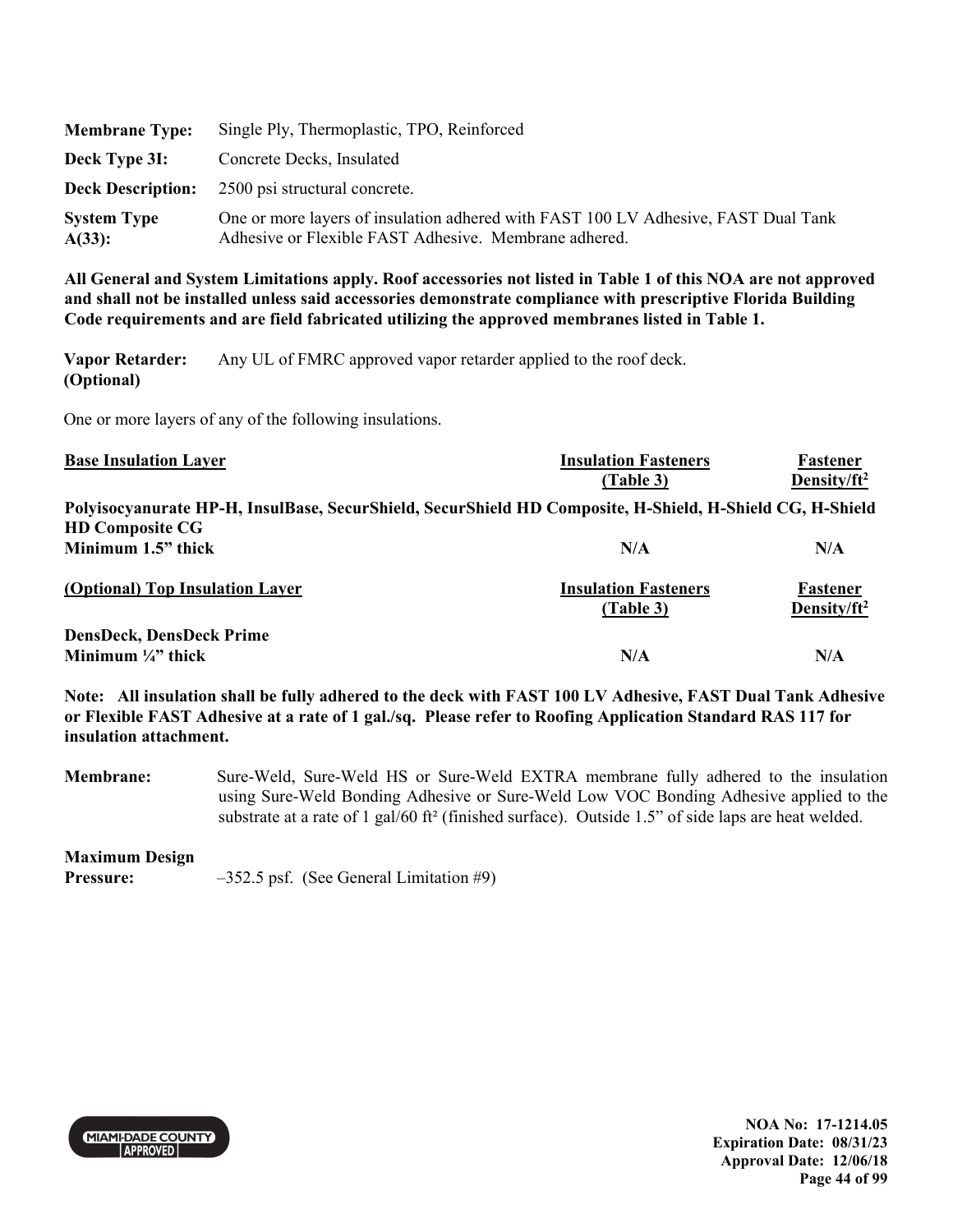| <b>Membrane Type:</b>           | Single Ply, Thermoplastic, TPO, Reinforced, FleeceBACK                                   |
|---------------------------------|------------------------------------------------------------------------------------------|
| Deck Type 3I:                   | Concrete Decks, Insulated                                                                |
|                                 | <b>Deck Description:</b> 2500 psi structural concrete.                                   |
| <b>System Type</b><br>$A(34)$ : | One or more layers of insulation adhered with FAST Dual Tank Adhesive. Membrane adhered. |

**Vapor Retarder: (Optional)**  Any UL of FMRC approved vapor retarder applied to the roof deck.

One or more layers of any of the following insulations.

| <b>Base Insulation Layer</b>                                                                    | <b>Insulation Fasteners</b> | Fastener                |
|-------------------------------------------------------------------------------------------------|-----------------------------|-------------------------|
|                                                                                                 | (Table 3)                   | Density/ft <sup>2</sup> |
| Polyisocyanurate HP-H, InsulBase, SecurShield, SecurShield HD Composite, H-Shield, H-Shield CG, |                             |                         |
| <b>H-Shield HD Composite CG</b>                                                                 |                             |                         |
| Minimum 1.5" thick                                                                              | N/A                         | N/A                     |
| (Optional) Top Insulation Layer                                                                 | <b>Insulation Fasteners</b> | Fastener                |
|                                                                                                 | (Table 3)                   | Density/ $ft^2$         |
| <b>DensDeck, DensDeck Prime</b>                                                                 |                             |                         |
| Minimum $\frac{1}{4}$ " thick                                                                   | N/A                         | N/A                     |

**Note: All insulation shall be fully adhered to the deck with FAST Dual Tank Adhesive at a rate of 1 gal./sq. Please refer to Roofing Application Standard RAS 117 for insulation attachment.** 

**Membrane:** Sure-Weld AFX 120, Sure-Weld AFX 135 or Sure-Weld AFX 155 membrane adhered to the insulation in a full mopping of approved asphalt (*only to DensDeck or DensDeck Prime*) applied within the EVT range and at a rate of 20-25 lbs./sq or Cold Applied Adhesive applied to the substrate only at a rate of 1 gal/67 ft². Outside 1.5" of side laps are heat welded.

#### **Maximum Design Pressure:**  –375 psf. With DensDeck or DensDeck Prime (See General Limitation #9) –382.5 psf. With all other insulation boards (See General Limitation #9)



**NOA No: 17-1214.05 Expiration Date: 08/31/23 Approval Date: 12/06/18 Page 45 of 99**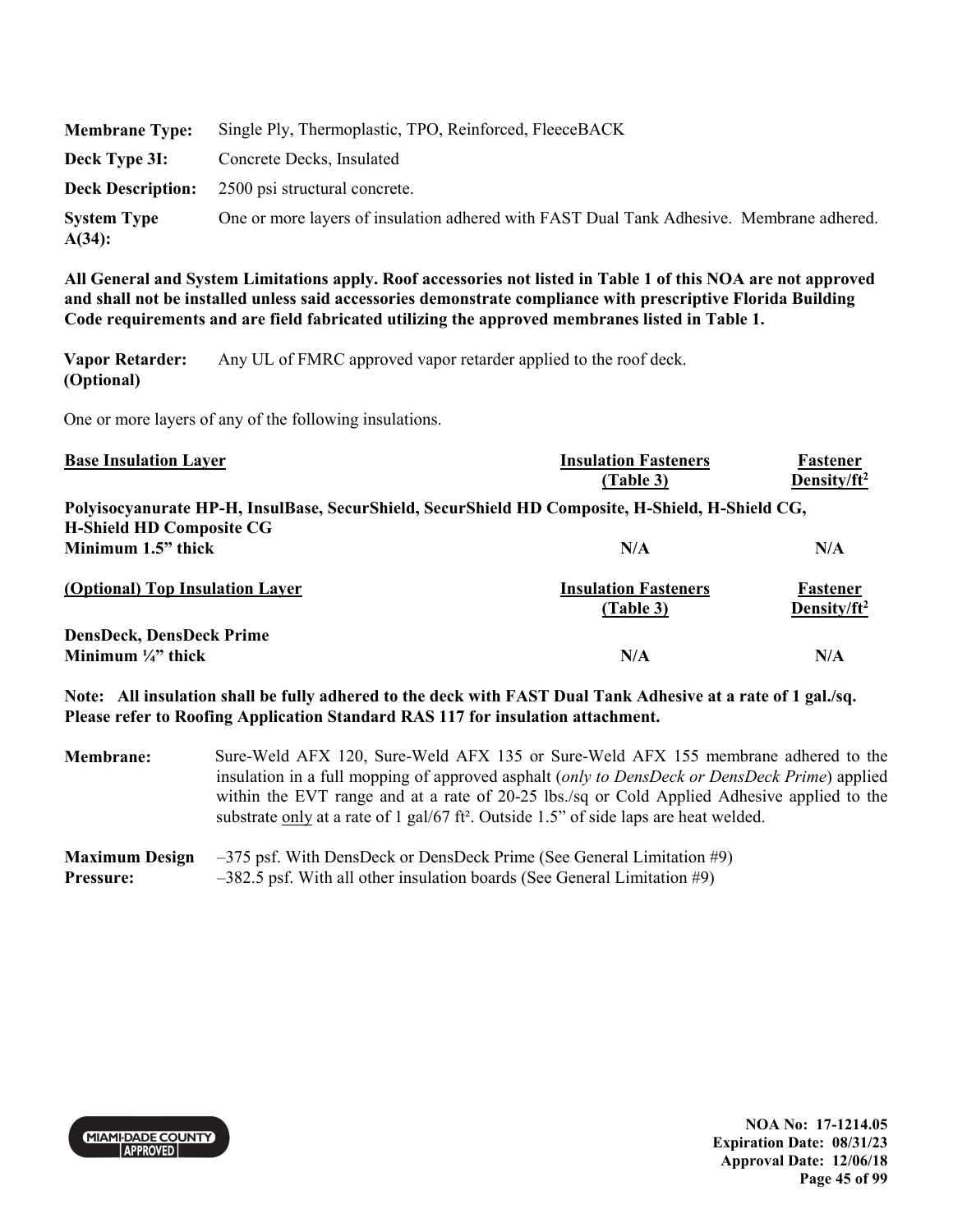| <b>Membrane Type:</b>           | Single Ply, Thermoplastic, TPO, Reinforced, FleeceBACK                                                             |
|---------------------------------|--------------------------------------------------------------------------------------------------------------------|
| Deck Type 31:                   | Concrete Decks, Insulated                                                                                          |
| <b>Deck Description:</b>        | 2500 psi structural concrete.                                                                                      |
| <b>System Type</b><br>$A(35)$ : | One or more layers of insulation adhered with FAST 100 LV Adhesive or Flexible FAST<br>Adhesive. Membrane adhered. |

**Vapor Retarder: (Optional)**  Any UL of FMRC approved vapor retarder applied to the roof deck.

One or more layers of any of the following insulations.

| <b>Base Insulation Layer</b>                                                                             | <b>Insulation Fasteners</b><br>(Table 3) | Fastener<br>Density/ft <sup>2</sup> |
|----------------------------------------------------------------------------------------------------------|------------------------------------------|-------------------------------------|
| Polyisocyanurate HP-H, InsulBase, SecurShield, SecurShield HD Composite, H-Shield, H-Shield CG, H-Shield |                                          |                                     |
| <b>HD Composite CG</b><br>Minimum 1.5" thick                                                             | N/A                                      | N/A                                 |
| (Optional) Top Insulation Layer                                                                          | <b>Insulation Fasteners</b><br>(Table 3) | Fastener<br>Density/ $ft^2$         |
| <b>DensDeck, DensDeck Prime</b><br>Minimum $\frac{1}{4}$ " thick                                         | N/A                                      | N/A                                 |

**Note: All insulation shall be fully adhered to the deck with FAST 100 LV Adhesive or Flexible FAST Adhesive at a rate of 1 gal./sq. Please refer to Roofing Application Standard RAS 117 for insulation attachment.** 

**Membrane:** Sure-Weld AFX 120, Sure-Weld AFX 135 or Sure-Weld AFX 155 membrane adhered to the insulation in a full mopping of approved asphalt (*only to DensDeck or DensDeck Prime*) applied within the EVT range and at a rate of 20-25 lbs./sq or Cold Applied Adhesive applied to the substrate only at a rate of 1 gal/67 ft². Outside 1.5" of side laps are heat welded.

#### **Maximum Design Pressure:**  –375 psf. With DensDeck or DensDeck Prime (See General Limitation #9) –457.5 psf. With all other insulation boards (See General Limitation #9)



**NOA No: 17-1214.05 Expiration Date: 08/31/23 Approval Date: 12/06/18 Page 46 of 99**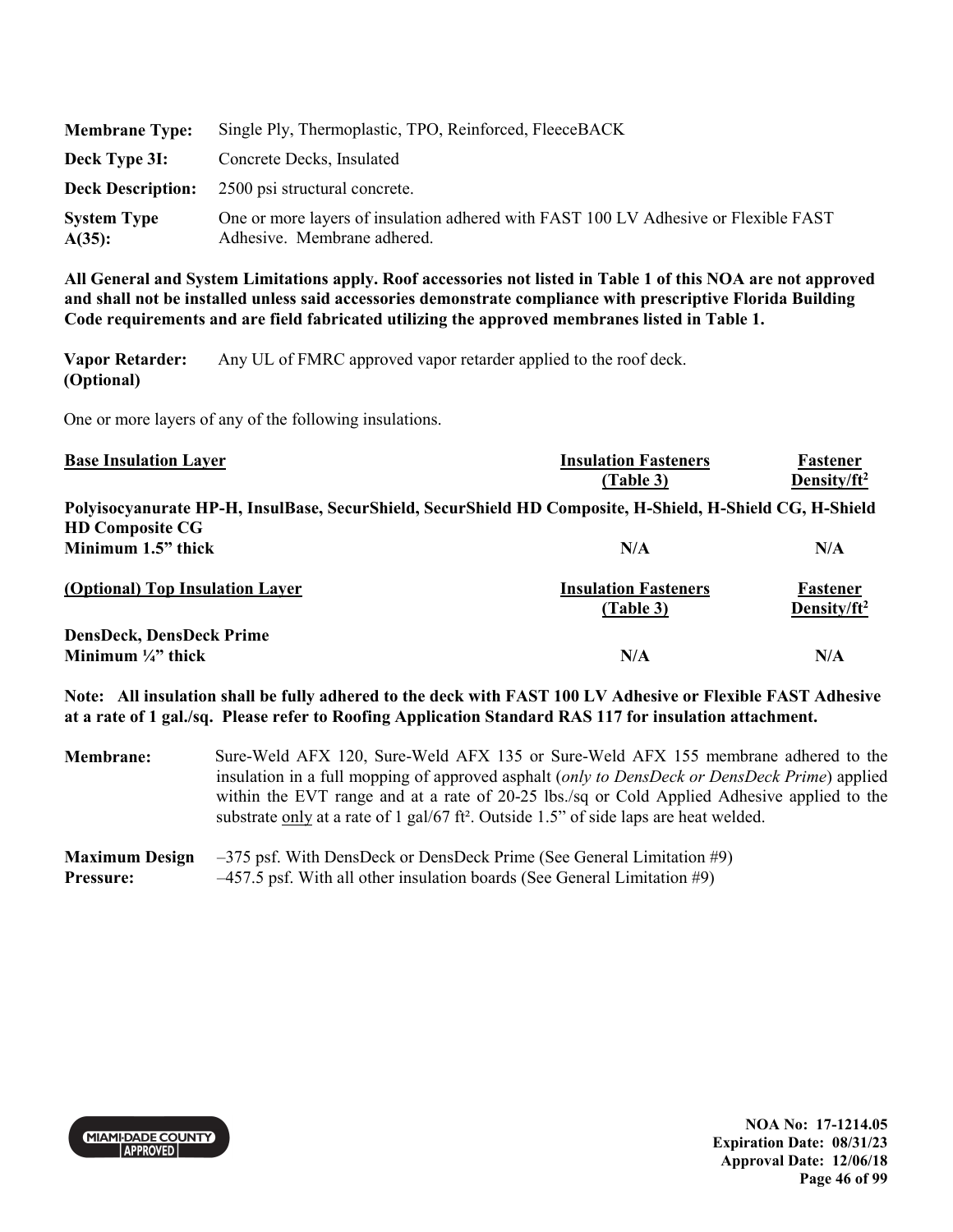| <b>Membrane Type:</b>        | Single Ply, Thermoplastic, TPO, Reinforced, FleeceBACK                                   |
|------------------------------|------------------------------------------------------------------------------------------|
| Deck Type 3I:                | Concrete Decks, Insulated                                                                |
|                              | <b>Deck Description:</b> 2500 psi structural concrete.                                   |
| <b>System Type</b><br>A(36): | One or more layers of insulation adhered with FAST Dual Tank Adhesive. Membrane adhered. |

One or more layers of any of the following insulations:

| <b>Insulation Layer</b>                                   | <b>Insulation Fasteners</b> | Fastener        |
|-----------------------------------------------------------|-----------------------------|-----------------|
|                                                           | (Table 3)                   | Density/ $ft^2$ |
| <b>SecurShield HD Composite, H-Shield HD Composite CG</b> |                             |                 |
| Minimum 1.5" thick                                        | N/A                         | N/A             |

**Note: All insulation shall be fully adhered to deck with FAST Dual Tank Adhesive at a rate of 1 gal./sq. Please refer to Roofing Application Standard RAS 117 for insulation attachment.** 

**Membrane:** Sure-Weld FleeceBACK 100, Sure-Weld FleeceBACK 115 or Sure-Weld FleeceBACK 135 membranes fully adhered to the insulation using FAST 100 LV Adhesive or Flexible FAST Adhesive applied to the substrate at a rate of 1 gal/sq. or Aqua Base 120 Bonding Adhesive applied to the substrate only at a rate of 1 gal/120 ft² or HydroBond Adhesive applied to the substrate only at a rate 100 ft<sup>2</sup>/gal. Outside 1.5" of side laps are heat welded.

#### **Maximum Design**

**Pressure:** -382.5 psf; (See General Limitation #9)



**NOA No: 17-1214.05 Expiration Date: 08/31/23 Approval Date: 12/06/18 Page 47 of 99**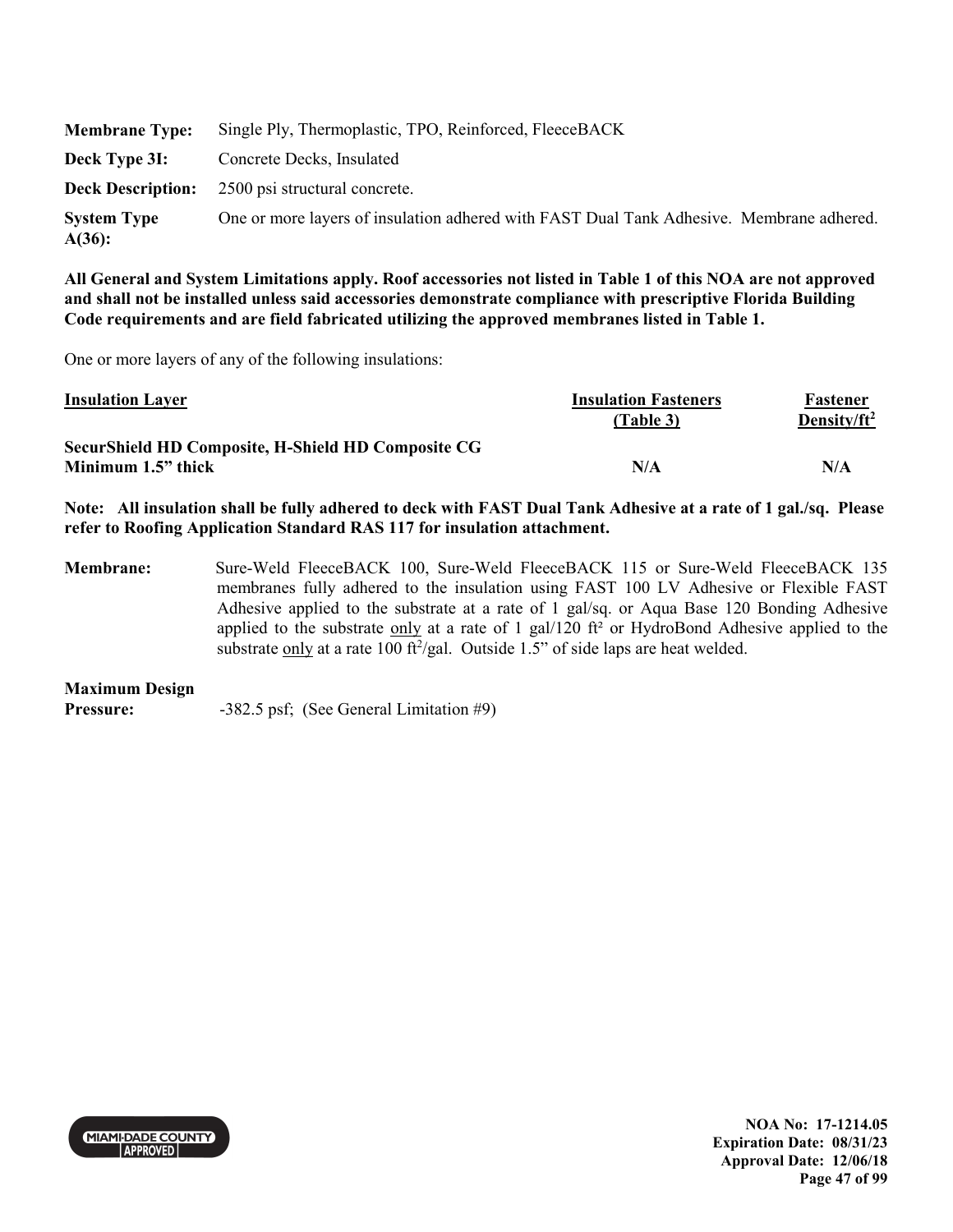| <b>Membrane Type:</b>        | Single Ply, Thermoplastic, TPO, Reinforced, FleeceBACK                                   |
|------------------------------|------------------------------------------------------------------------------------------|
| Deck Type 3I:                | Concrete Decks, Insulated                                                                |
|                              | <b>Deck Description:</b> 2500 psi structural concrete.                                   |
| <b>System Type</b><br>A(37): | One or more layers of insulation adhered with FAST Dual Tank Adhesive. Membrane adhered. |

**Vapor Retarder: (Optional)**  Any UL of FMRC approved vapor retarder applied to the roof deck.

One or more layers of any of the following insulations.

| (Optional) Base Insulation Layer                                                                                                   | <b>Insulation Fasteners</b><br>(Table 3) | Fastener<br>Density/ft <sup>2</sup> |
|------------------------------------------------------------------------------------------------------------------------------------|------------------------------------------|-------------------------------------|
| Polyisocyanurate HP-H, InsulBase, SecurShield, SecurShield HD Composite, H-Shield, H-Shield CG,<br><b>H-Shield HD Composite CG</b> |                                          |                                     |
| Minimum 1.5" thick                                                                                                                 | N/A                                      | N/A                                 |
| <b>Top Insulation Layer</b>                                                                                                        | <b>Insulation Fasteners</b><br>(Table 3) | Fastener<br>Density/ $ft^2$         |
| <b>DensDeck, DensDeck Prime</b>                                                                                                    |                                          |                                     |
| Minimum $\frac{1}{4}$ , thick                                                                                                      | N/A                                      | N/A                                 |
| <b>Plywood</b><br>Minimum 19/32" thick                                                                                             | N/A                                      | N/A                                 |

**Note: All insulation shall be fully adhered to the deck with FAST Dual Tank Adhesive at a rate of 1 gal./sq. Please refer to Roofing Application Standard RAS 117 for insulation attachment.** 

**Membrane:** Sure-Weld FleeceBACK 100, Sure-Weld FleeceBACK 115 or Sure-Weld FleeceBACK 135 membranes fully adhered to the insulation using FAST 100 LV Adhesive or Flexible FAST Adhesive applied to the substrate at a rate of 1 gal/sq. Outside 1.5" of side laps are heat welded.

**Maximum Design Pressure:**  –382.5 psf. (See General Limitation #9)



**NOA No: 17-1214.05 Expiration Date: 08/31/23 Approval Date: 12/06/18 Page 48 of 99**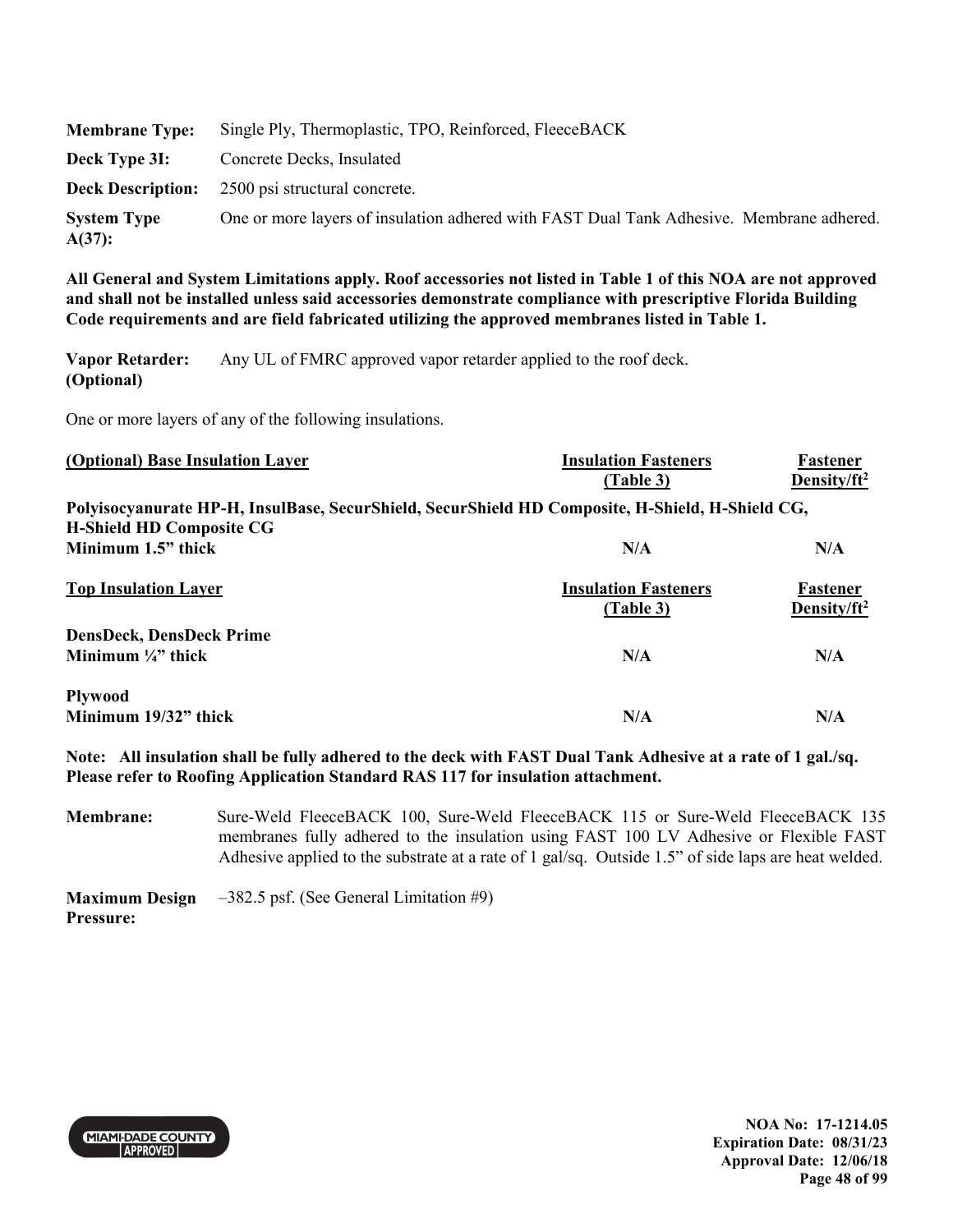| <b>Membrane Type:</b>        | Single Ply, Thermoplastic, TPO, Reinforced, FleeceBACK                                                             |
|------------------------------|--------------------------------------------------------------------------------------------------------------------|
| Deck Type 3I:                | Concrete Decks, Insulated                                                                                          |
|                              | <b>Deck Description:</b> 2500 psi structural concrete.                                                             |
| <b>System Type</b><br>A(38): | One or more layers of insulation adhered with FAST 100 LV Adhesive or Flexible FAST<br>Adhesive. Membrane adhered. |

One or more layers of any of the following insulations.

| <b>Base Insulation Layer</b>                                                                             | <b>Insulation Fasteners</b>              | Fastener                            |
|----------------------------------------------------------------------------------------------------------|------------------------------------------|-------------------------------------|
|                                                                                                          | (Table 3)                                | Density/ $ft^2$                     |
| Polyisocyanurate HP-H, InsulBase, SecurShield, SecurShield HD Composite, H-Shield, H-Shield CG, H-Shield |                                          |                                     |
| <b>HD Composite CG</b>                                                                                   |                                          |                                     |
| Minimum 1.0" thick                                                                                       | N/A                                      | N/A                                 |
| <b>Top Insulation Layer</b>                                                                              | <b>Insulation Fasteners</b><br>(Table 3) | Fastener<br>Density/ft <sup>2</sup> |
| <b>SECUROCK Gypsum-Fiber Roof Board</b>                                                                  |                                          |                                     |
| Minimum $\frac{1}{4}$ thick                                                                              | N/A                                      | N/A                                 |

**Note: All insulation shall be adhered to the deck in FAST 100 LV Adhesive or Flexible FAST Adhesive applied in ½" to ¾" ribbons spaced 12" oc. Please refer to Roofing Application Standard RAS 117 for insulation attachment.** 

**Membrane:** Sure-Weld FleeceBACK 100, Sure-Weld FleeceBACK 115 or Sure-Weld FleeceBACK 135 membrane adhered to the insulation using HydroBond Adhesive applied to the substrate only at a rate 100 ft<sup>2</sup>/gal. Outside 1.5" of side laps are heat welded.

#### **Maximum Design**

**Pressure:**  $-395.0 \text{ psf.}$  (See General Limitation #9)



**NOA No: 17-1214.05 Expiration Date: 08/31/23 Approval Date: 12/06/18 Page 49 of 99**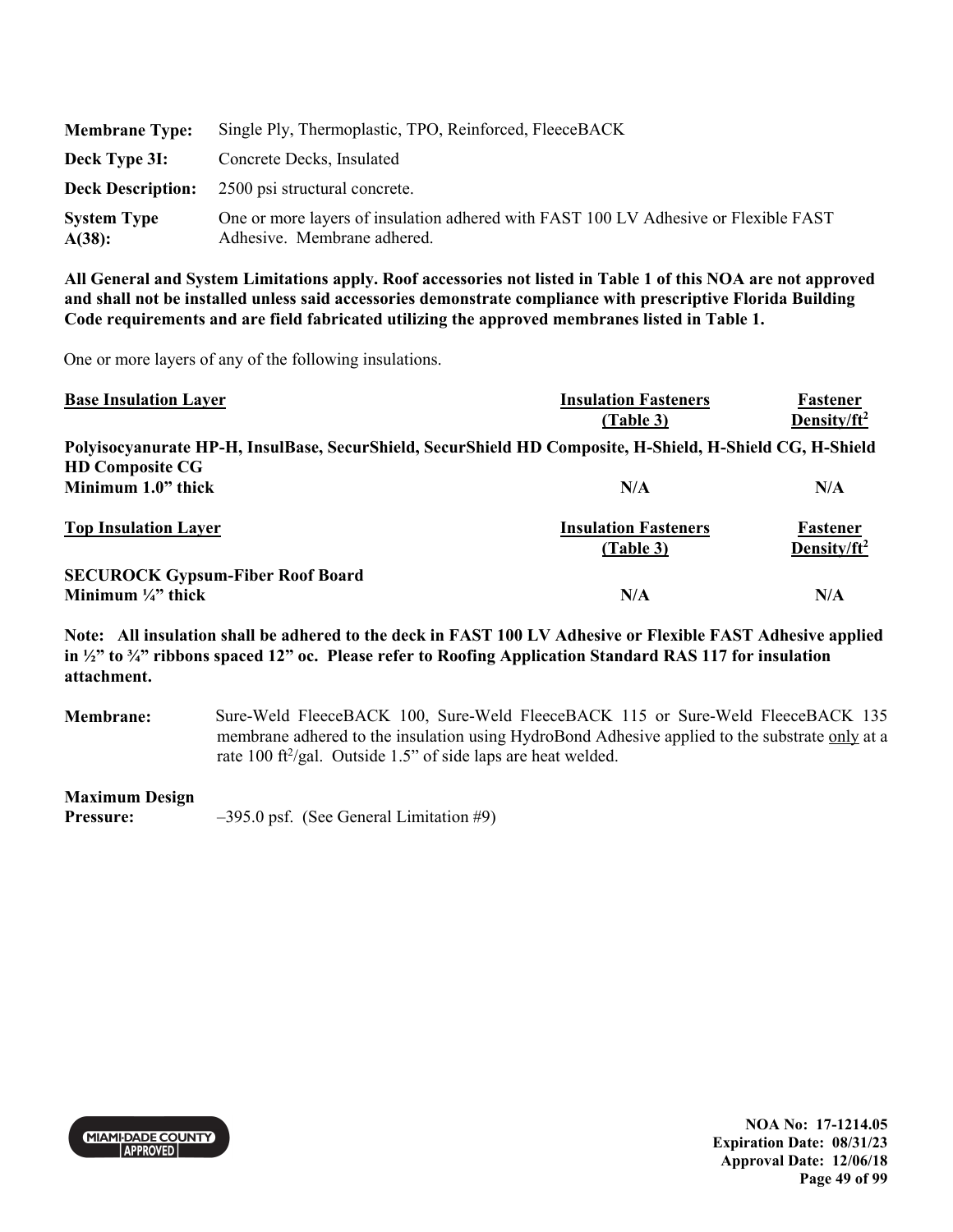| <b>Membrane Type:</b>           | Single Ply, Thermoplastic, TPO, Reinforced, FleeceBACK                                                             |
|---------------------------------|--------------------------------------------------------------------------------------------------------------------|
| Deck Type 3I:                   | Concrete Decks, Insulated                                                                                          |
| <b>Deck Description:</b>        | 2500 psi structural concrete.                                                                                      |
| <b>System Type</b><br>$A(39)$ : | One or more layers of insulation adhered with FAST 100 LV Adhesive or Flexible FAST<br>Adhesive. Membrane adhered. |

One or more layers of any of the following insulations:

| <b>Insulation Layer</b>                            | <b>Insulation Fasteners</b> | Fastener        |
|----------------------------------------------------|-----------------------------|-----------------|
|                                                    | (Table 3)                   | Density/ $ft^2$ |
| SecurShield HD Composite, H-Shield HD Composite CG |                             |                 |
| Minimum 1.5" thick                                 | N/A                         | N/A             |

**Note: All insulation shall be fully adhered to the primed concrete deck with FAST 100 LV Adhesive or Flexible FAST Adhesive at a rate of 1 gal./sq. Please refer to Roofing Application Standard RAS 117 for insulation attachment.** 

**Membrane:** Sure-Weld FleeceBACK 100, Sure-Weld FleeceBACK 115 or Sure-Weld FleeceBACK 135 membrane fully adhered to the insulation using FAST 100 LV Adhesive or Flexible FAST Adhesive applied to the substrate at a rate of 1 gal/sq. Outside 1.5" of side laps are heat welded.

**Maximum Design** 

**Pressure:**  $-427.5 \text{ psf}$ ; (See General Limitation #9)



**NOA No: 17-1214.05 Expiration Date: 08/31/23 Approval Date: 12/06/18 Page 50 of 99**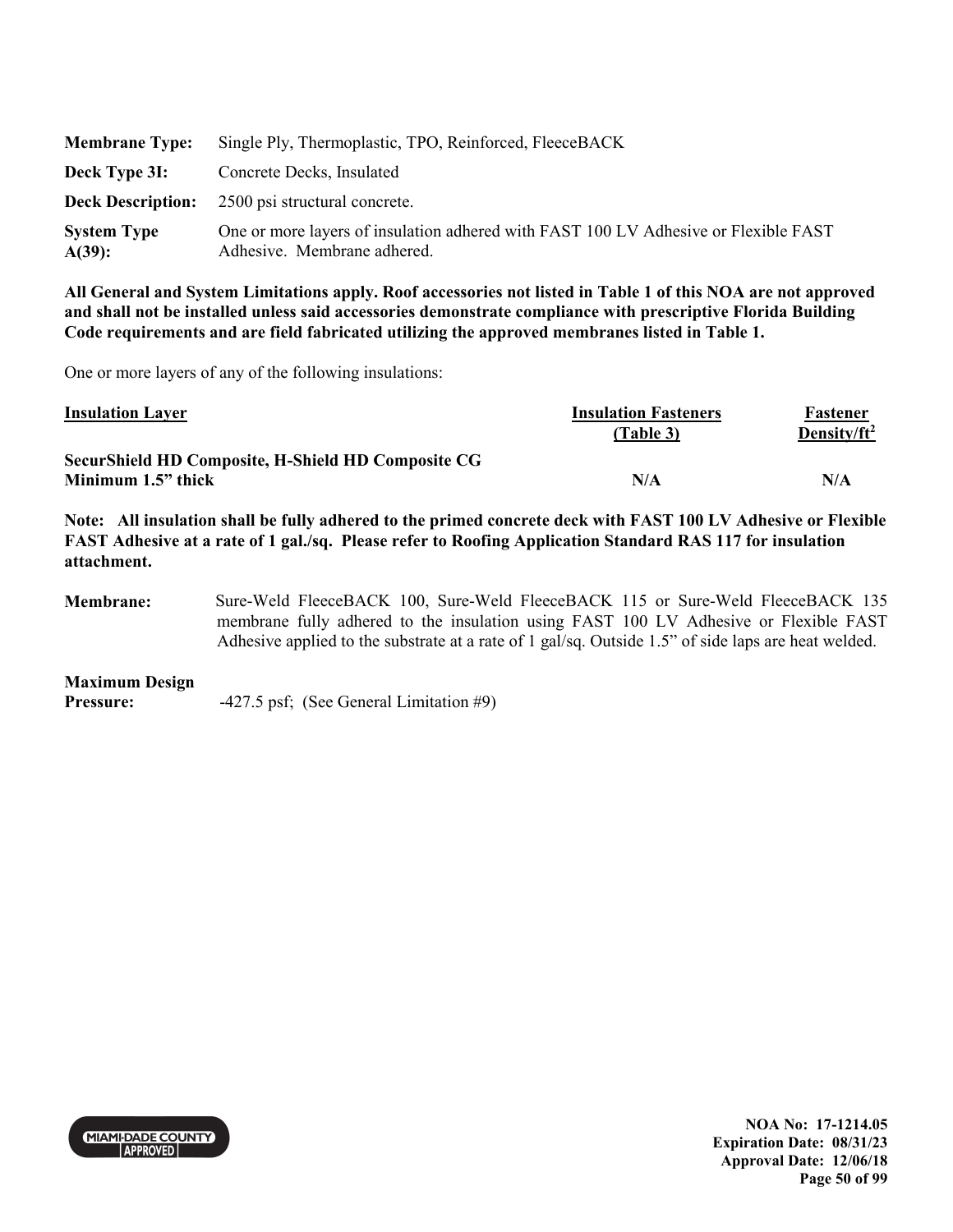| <b>Membrane Type:</b>           | Single Ply, Thermoplastic, TPO, Reinforced, FleeceBACK                                                             |
|---------------------------------|--------------------------------------------------------------------------------------------------------------------|
| Deck Type 3I:                   | Concrete Decks, Insulated                                                                                          |
| <b>Deck Description:</b>        | 2500 psi structural concrete.                                                                                      |
| <b>System Type</b><br>$A(40)$ : | One or more layers of insulation adhered with FAST 100 LV Adhesive or Flexible FAST<br>Adhesive. Membrane adhered. |

**Vapor Retarder: (Optional)**  Any UL of FMRC approved vapor retarder applied to the roof deck.

One or more layers of any of the following insulations.

| (Optional) Base Insulation Layer                                                                                                   | <b>Insulation Fasteners</b><br>(Table 3) | Fastener<br>Density/ft <sup>2</sup> |
|------------------------------------------------------------------------------------------------------------------------------------|------------------------------------------|-------------------------------------|
| Polyisocyanurate HP-H, InsulBase, SecurShield, SecurShield HD Composite, H-Shield, H-Shield CG,<br><b>H-Shield HD Composite CG</b> |                                          |                                     |
| Minimum 1.5" thick                                                                                                                 | N/A                                      | N/A                                 |
| <b>Top Insulation Layer</b>                                                                                                        | <b>Insulation Fasteners</b><br>(Table 3) | <b>Fastener</b><br>Density/ $ft^2$  |
| <b>DensDeck, DensDeck Prime</b>                                                                                                    |                                          |                                     |
| Minimum $\frac{1}{4}$ thick                                                                                                        | N/A                                      | N/A                                 |
| <b>Plywood</b><br>Minimum 19/32" thick                                                                                             | N/A                                      | N/A                                 |

**Note: All insulation shall be fully adhered to the deck with FAST 100 LV Adhesive or Flexible FAST Adhesive at a rate of 1 gal./sq. Please refer to Roofing Application Standard RAS 117 for insulation attachment.** 

**Membrane:** Sure-Weld FleeceBACK 100, Sure-Weld FleeceBACK 115 or Sure-Weld FleeceBACK 135 membranes fully adhered to the insulation using FAST 100 LV Adhesive or Flexible FAST Adhesive applied to the substrate at a rate of 1 gal/sq. Outside 1.5" of side laps are heat welded.

**Maximum Design Pressure:**  $-457.5$  psf. (See General Limitation #9)



**NOA No: 17-1214.05 Expiration Date: 08/31/23 Approval Date: 12/06/18 Page 51 of 99**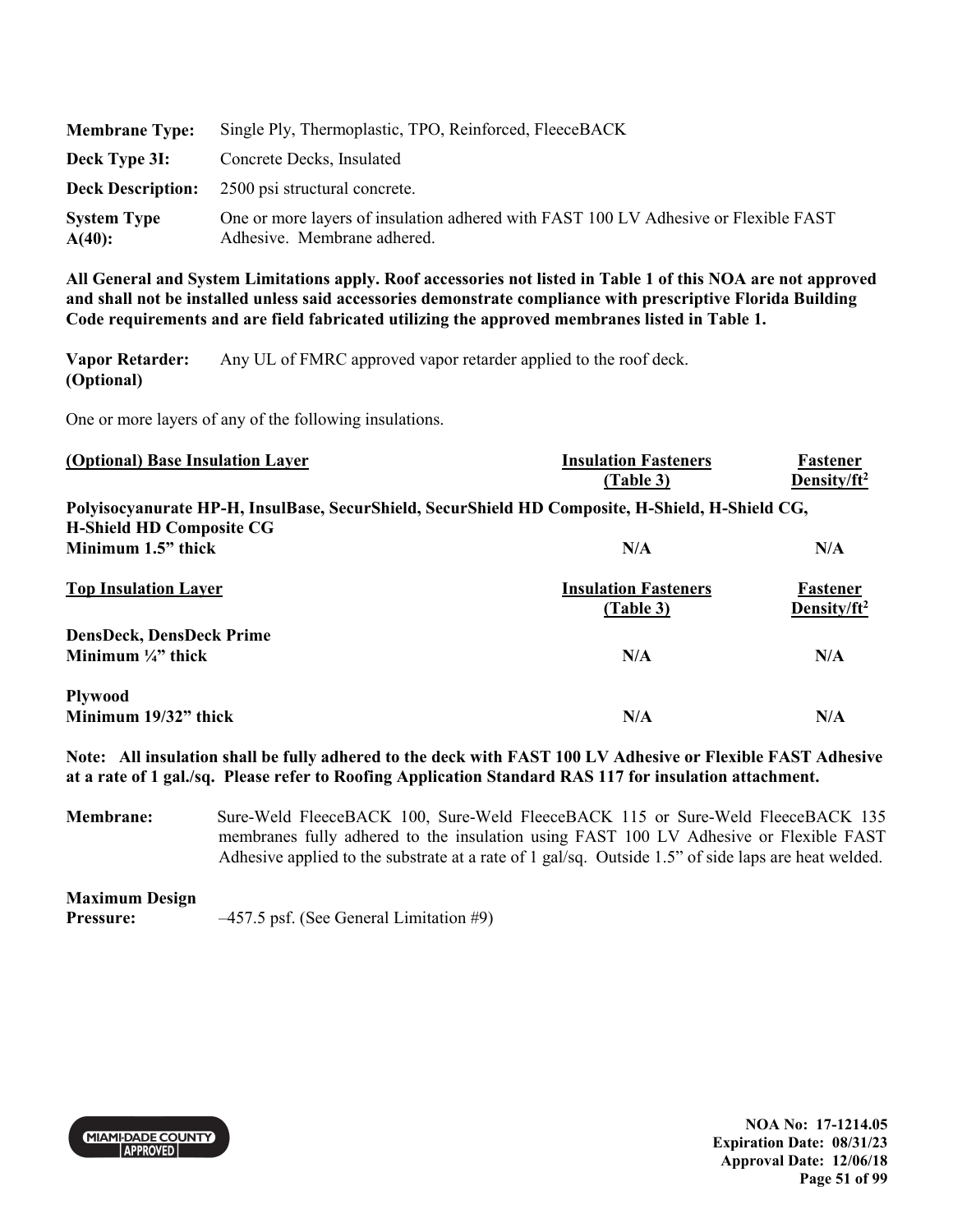| <b>Membrane Type:</b>        | Single Ply, Thermoplastic, TPO, Reinforced, FleeceBACK                                                             |
|------------------------------|--------------------------------------------------------------------------------------------------------------------|
| Deck Type 3I:                | Concrete Decks, Insulated                                                                                          |
| <b>Deck Description:</b>     | 2500 psi structural concrete.                                                                                      |
| <b>System Type</b><br>A(41): | One or more layers of insulation adhered with FAST 100 LV Adhesive or Flexible FAST<br>Adhesive. Membrane adhered. |

**Vapor Retarder: (Optional)**  Any UL of FMRC approved vapor retarder applied to the roof deck.

One or more layers of any of the following insulations.

| <b>Base Insulation Layer</b>                                                                             | <b>Insulation Fasteners</b> | Fastener        |
|----------------------------------------------------------------------------------------------------------|-----------------------------|-----------------|
|                                                                                                          | (Table 3)                   | Density/ $ft^2$ |
| Polyisocyanurate HP-H, InsulBase, SecurShield, SecurShield HD Composite, H-Shield, H-Shield CG, H-Shield |                             |                 |
| <b>HD Composite CG</b>                                                                                   |                             |                 |
| Minimum 1.5" thick                                                                                       | N/A                         | N/A             |

**Note: All insulation shall be fully adhered to the deck with FAST 100 LV Adhesive or Flexible FAST Adhesive at a rate of 1 gal./sq. Please refer to Roofing Application Standard RAS 117 for insulation attachment.** 

**Membrane:** Sure-Weld FleeceBACK 100, Sure-Weld FleeceBACK 115 or Sure-Weld FleeceBACK 135 membranes fully adhered to the insulation using FAST 100 LV Adhesive or Flexible FAST Adhesive applied to the substrate at a rate of 1 gal/sq. or Aqua Base 120 Bonding Adhesive applied to the substrate only at a rate of 1 gal/120 ft<sup>2</sup> or HydroBond Adhesive applied to the substrate only at a rate 100 ft<sup>2</sup>/gal. Outside 1.5" of side laps are heat welded.

**Maximum Design Pressure:**  –480 psf. (See General Limitation #9)



**NOA No: 17-1214.05 Expiration Date: 08/31/23 Approval Date: 12/06/18 Page 52 of 99**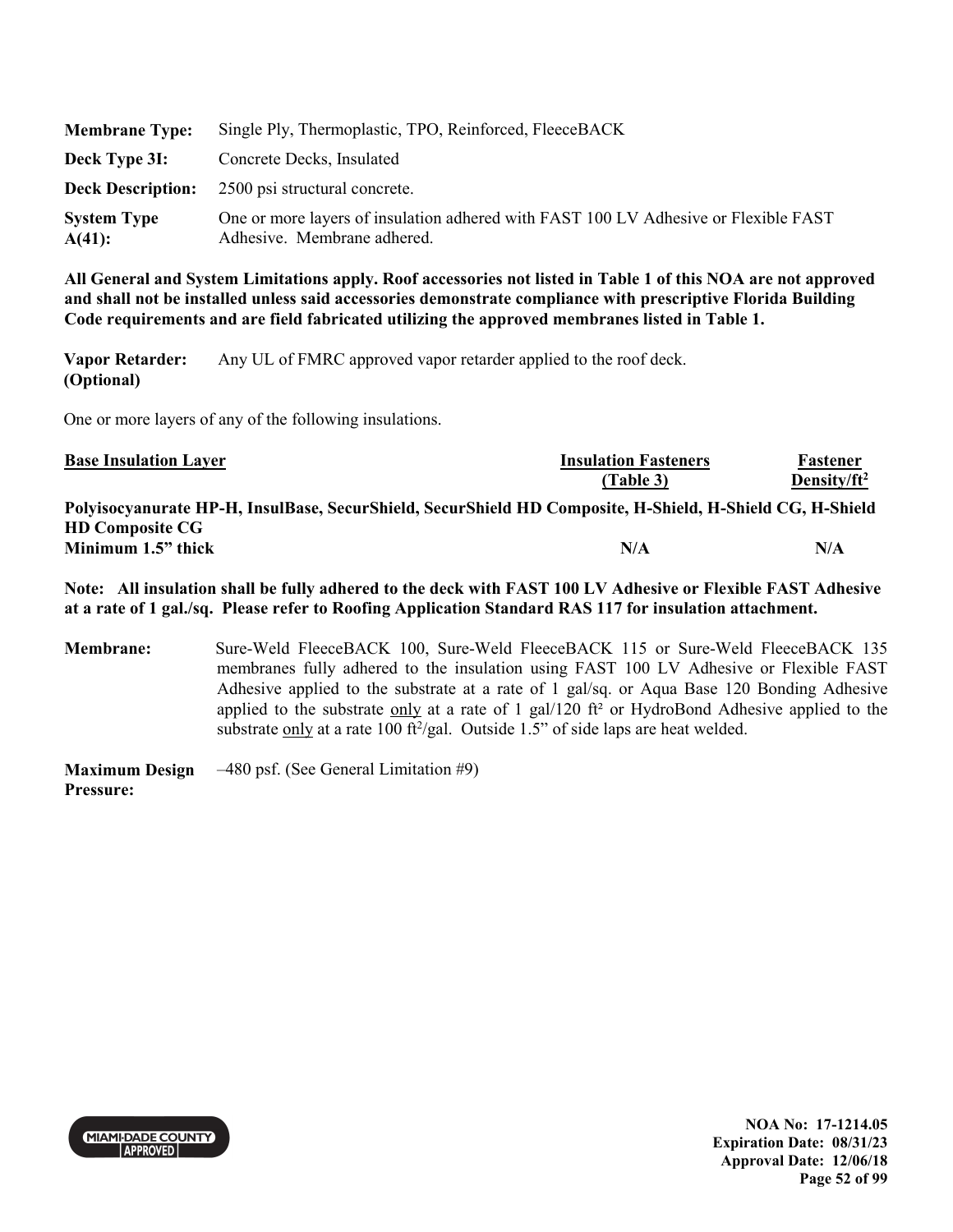| <b>Membrane Type:</b>    | Single Ply, Thermoplastic, TPO, Reinforced                                                                      |
|--------------------------|-----------------------------------------------------------------------------------------------------------------|
| Deck Type 3I:            | Concrete Decks, Insulated                                                                                       |
| <b>Deck Description:</b> | 2500 psi structural concrete.                                                                                   |
| System Type $B(1)$ :     | Base layers of insulation mechanically attached, top layer adhered with approved adhesive.<br>Membrane adhered. |

One or more layers of any of the following insulations.

| <b>Base Insulation Layer</b>                                                                             | <b>Insulation Fasteners</b>              | Fastener                            |
|----------------------------------------------------------------------------------------------------------|------------------------------------------|-------------------------------------|
|                                                                                                          | (Table 3)                                | Density/ $ft^2$                     |
| Polyisocyanurate HP-H, InsulBase, SecurShield, SecurShield HD Composite, H-Shield, H-Shield CG, H-Shield |                                          |                                     |
| <b>HD Composite CG</b>                                                                                   |                                          |                                     |
| Minimum 1.5" thick                                                                                       | 1, 5, 6, 7, 8                            | $1:2$ ft <sup>2</sup>               |
| (Optional) Top Insulation Layer                                                                          | <b>Insulation Fasteners</b><br>(Table 3) | Fastener<br>Density/ft <sup>2</sup> |
|                                                                                                          |                                          |                                     |
| <b>DensDeck, DensDeck Prime</b>                                                                          |                                          |                                     |
| Minimum $\frac{1}{4}$ " thick                                                                            | N/A                                      | N/A                                 |

**Note: Top insulation layer shall be fully adhered with OMG OlyBond Adhesive applied at a rate of 1 gal.sq. Please refer to Roofing Application Standard RAS 117 for insulation attachment. Insulation listed as base layer only shall be used only as base layers with a second layer of approved top layer insulation installed as the final membrane substrate. Composite insulation panels used as a top layer shall be placed with the Polyisocyanurate side facing down.** 

**Membrane:** Sure-Weld, Sure-Weld HS or Sure-Weld EXTRA membrane fully adhered to the insulation using Sure-Weld Bonding Adhesive or Sure-Weld Low VOC Bonding Adhesive applied to the substrate at a rate of 1 gal/60 ft² (finished surface) or Aqua Base 120 Bonding Adhesive applied to the substrate and underside of the membrane at a rate of 1 gal/120 ft<sup>2</sup> (finished surface). Outside 1.5" of side laps are heat welded.

# **Maximum Design**

**Pressure:**  $-45.0 \text{ psf}$  (See General Limitation #9)



**NOA No: 17-1214.05 Expiration Date: 08/31/23 Approval Date: 12/06/18 Page 53 of 99**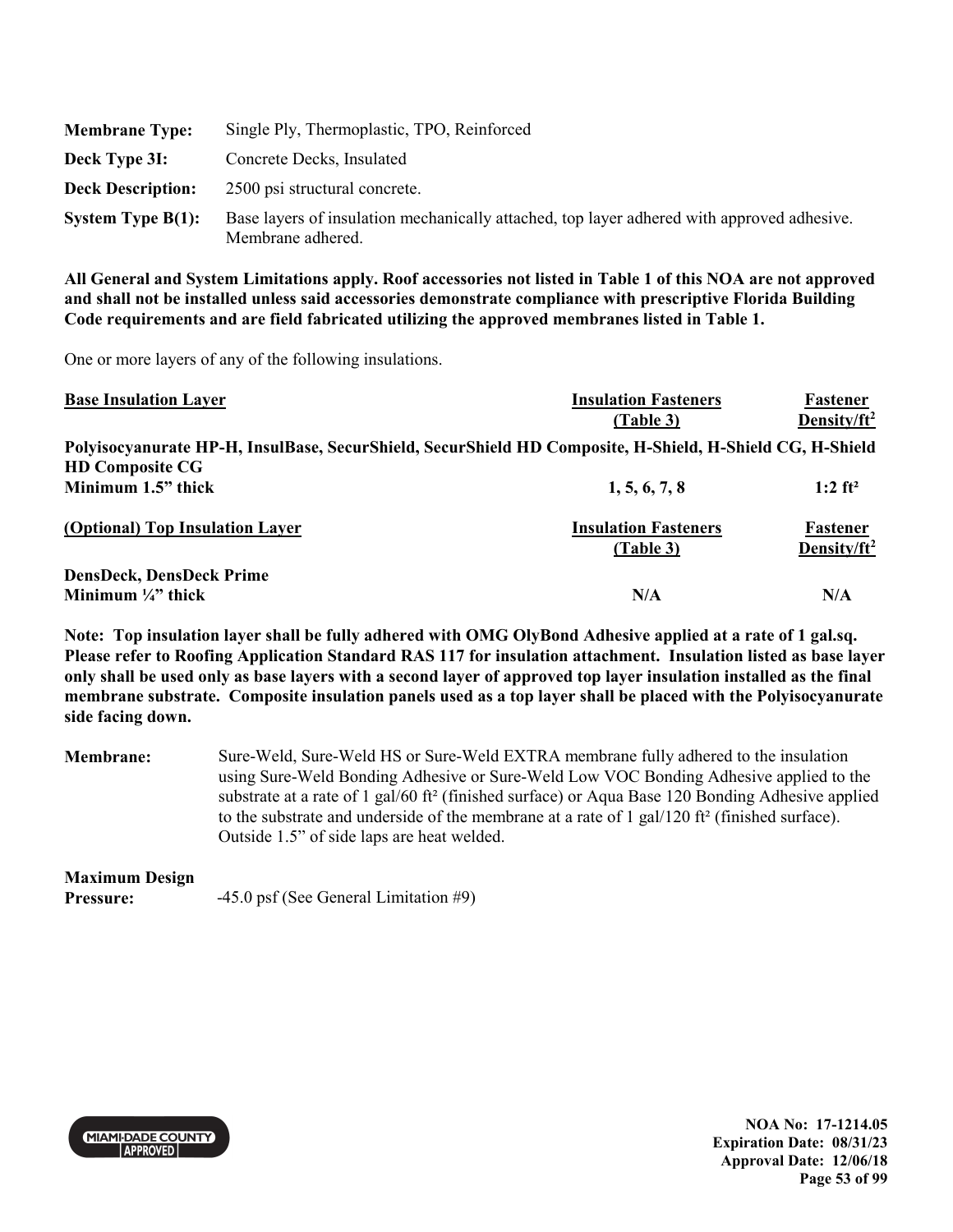| <b>Membrane Type:</b>    | Single Ply, Thermoplastic, TPO, Reinforced                                                                      |
|--------------------------|-----------------------------------------------------------------------------------------------------------------|
| Deck Type 3I:            | Concrete Decks, Insulated                                                                                       |
| <b>Deck Description:</b> | 2500 psi structural concrete.                                                                                   |
| System Type $B(2)$ :     | Base layers of insulation mechanically attached, top layer adhered with approved adhesive.<br>Membrane adhered. |

One or more layers of any of the following insulations.

| <b>Base Insulation Layer</b>                                                                             | <b>Insulation Fasteners</b> | Fastener              |
|----------------------------------------------------------------------------------------------------------|-----------------------------|-----------------------|
|                                                                                                          | (Table 3)                   | Density/ $ft^2$       |
| Polyisocyanurate HP-H, InsulBase, SecurShield, SecurShield HD Composite, H-Shield, H-Shield CG, H-Shield |                             |                       |
| <b>HD Composite CG</b>                                                                                   |                             |                       |
| Minimum 1.5" thick                                                                                       | 1, 6                        | $1:2$ ft <sup>2</sup> |
| (Optional) Top Insulation Layer                                                                          | <b>Insulation Fasteners</b> | Fastener              |
|                                                                                                          | (Table 3)                   | Density/ $ft^2$       |
| Polyisocyanurate HP-H, InsulBase, SecurShield, SecurShield HD Composite, H-Shield, H-Shield CG, H-Shield |                             |                       |
| <b>HD Composite CG</b>                                                                                   |                             |                       |
| Minimum 1.5" thick                                                                                       | N/A                         | N/A                   |

**Note: Top insulation layer shall be adhered to the deck in FAST 100 LV Adhesive, Flexible FAST Adhesive, FAST Dual Cartridge Adhesive, FAST Dual Tank Adhesive or FAST 5 Gallon Jug Adhesive applied in ¾" to 1" ribbons spaced 12" oc. Please refer to Roofing Application Standard RAS 117 for insulation attachment. Insulation listed as base layer only shall be used only as base layers with a second layer of approved top layer insulation installed as the final membrane substrate. Composite insulation panels used as a top layer shall be placed with the Polyisocyanurate side facing down.** 

**Membrane:** Sure-Weld FleeceBACK 100, Sure-Weld FleeceBACK 115 or Sure-Weld FleeceBACK 135 membrane adhered to the insulation using FAST 100 LV Adhesive, Flexible FAST Adhesive, FAST Dual Cartridge Adhesive or FAST 5 Gallon Jug Adhesive applied in <sup>3</sup>/4" to 1" ribbons spaced 12" o.c. (Offset 6" o.c. from ribbons securing insulation). Outside 1.5" of side laps are heat welded. **Maximum Design** 

**Pressure:**  $-45.0 \text{ psf}$  (See General Limitation #9)



**NOA No: 17-1214.05 Expiration Date: 08/31/23 Approval Date: 12/06/18 Page 54 of 99**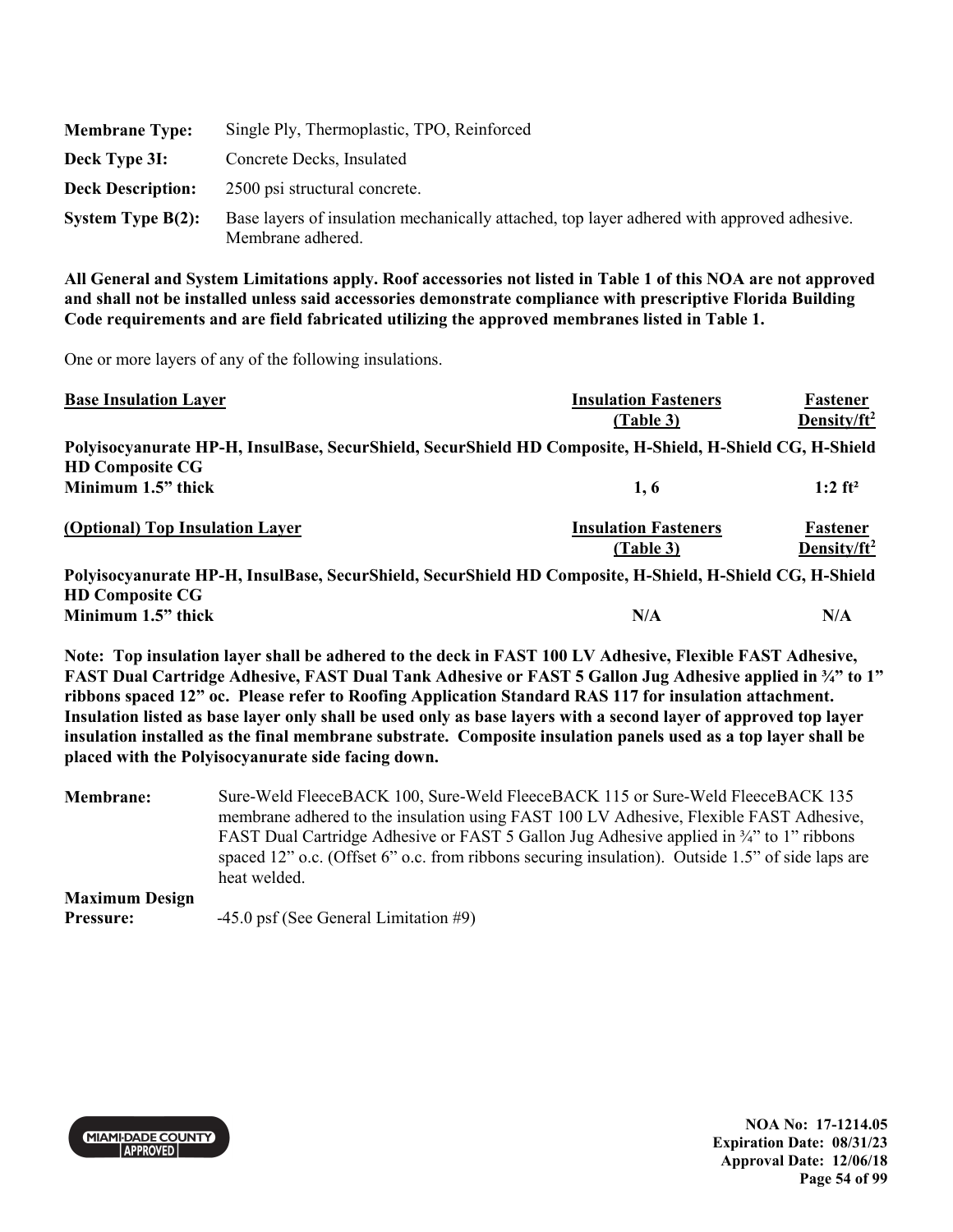| <b>Membrane Type:</b>    | Single Ply, Thermoplastic, TPO, Reinforced, FleeceBACK                                                          |
|--------------------------|-----------------------------------------------------------------------------------------------------------------|
| Deck Type 3I:            | Concrete Decks, Insulated                                                                                       |
| <b>Deck Description:</b> | 2500 psi structural concrete.                                                                                   |
| System Type $B(3)$ :     | Base layers of insulation mechanically attached, top layer adhered with approved adhesive.<br>Membrane adhered. |

One or more layers of any of the following insulations.

| <b>Base Insulation Layer</b>                                                                             | <b>Insulation Fasteners</b> | Fastener                    |
|----------------------------------------------------------------------------------------------------------|-----------------------------|-----------------------------|
|                                                                                                          | (Table 3)                   | Density/ $ft^2$             |
| Polyisocyanurate HP-H, InsulBase, SecurShield, SecurShield HD Composite, H-Shield, H-Shield CG, H-Shield |                             |                             |
| <b>HD Composite CG</b>                                                                                   |                             |                             |
| Minimum 1.5" thick                                                                                       | 1,6                         | 1:3.2 $ft^2$                |
| Minimum 2" thick                                                                                         | 1, 6                        | 1:4 $ft^2$                  |
| (Optional) Top Insulation Layer                                                                          | <b>Insulation Fasteners</b> | Fastener<br>Density/ $ft^2$ |
|                                                                                                          | (Table 3)                   |                             |
| Polyisocyanurate HP-H, InsulBase, SecurShield, SecurShield HD Composite, H-Shield, H-Shield CG, H-Shield |                             |                             |
| <b>HD Composite CG</b>                                                                                   |                             |                             |
| Minimum 1" thick                                                                                         | N/A                         | N/A                         |
| <b>DensDeck Prime</b>                                                                                    |                             |                             |
| Minimum $\frac{1}{4}$ " thick                                                                            | N/A                         | N/A                         |

**Note: Top insulation layer shall be adhered with FAST 100 LV Adhesive, Flexible FAST Adhesive, FAST Dual Cartridge Adhesive, FAST Dual Tank Adhesive or FAST 5 Gallon Jug Adhesive applied in ribbons spaced 12 in. o.c. Adhesive ribbons are staggered 6 in. from layer below when using additional layers of insulation. Please refer to Roofing Application Standard RAS 117 for insulation attachment. Insulation listed as base layer only shall be used only as base layers with a second layer of approved top layer insulation installed as the final membrane substrate. Composite insulation panels used as a top layer shall be placed with the Polyisocyanurate side facing down.** 

**Membrane:** Sure-Weld FleeceBACK 100, Sure-Weld FleeceBACK 115 or Sure-Weld FleeceBACK 135 membranes fully adhered to the insulation using Fast 100 LV Adhesive or Flexible FAST Adhesive applied to the substrate at a rate of 1 gal/sq. or Aqua Base 120 Bonding Adhesive applied to the substrate  $\frac{only}{}$  at a rate of 1 gal/120 ft<sup>2</sup> or HydroBond Adhesive applied to the substrate only at a rate 100 ft $^2$ /gal. Outside 1.5" of side laps are heat welded.

**Maximum Design Pressure:**  $-45.0 \text{ psf}$  (See General Limitation #9)



**NOA No: 17-1214.05 Expiration Date: 08/31/23 Approval Date: 12/06/18 Page 55 of 99**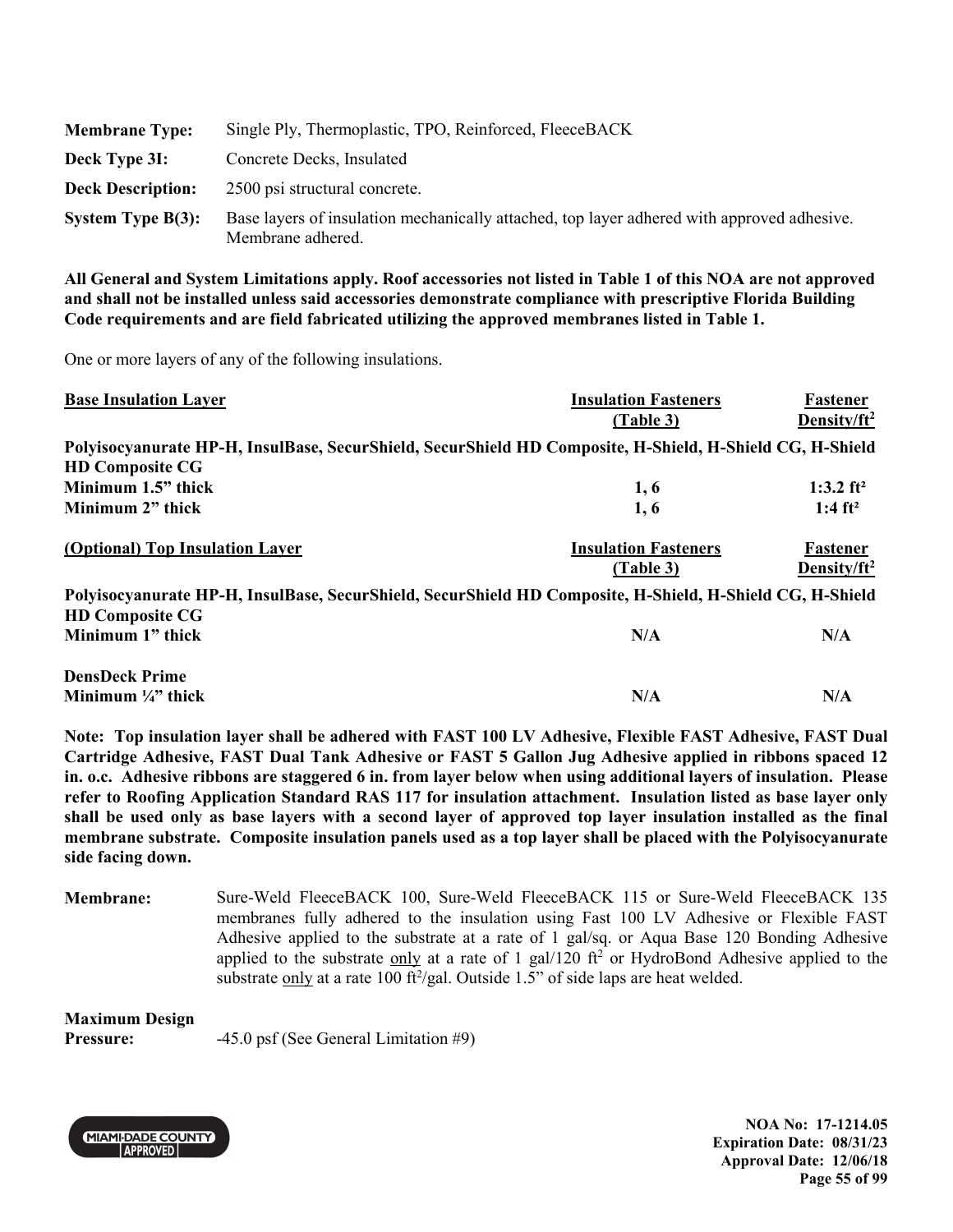| <b>Membrane Type:</b>    | Single Ply, Thermoplastic, TPO, Reinforced                                                                      |
|--------------------------|-----------------------------------------------------------------------------------------------------------------|
| Deck Type 3I:            | Concrete Decks, Insulated                                                                                       |
| <b>Deck Description:</b> | 2500 psi structural concrete.                                                                                   |
| System Type $B(4)$ :     | Base layers of insulation mechanically attached, top layer adhered with approved adhesive.<br>Membrane adhered. |

One or more layers of any of the following insulations.

| <b>Base Insulation Layer</b>                                                                             | <b>Insulation Fasteners</b> | Fastener                 |
|----------------------------------------------------------------------------------------------------------|-----------------------------|--------------------------|
|                                                                                                          | (Table 3)                   | Density/ $ft^2$          |
| Polyisocyanurate HP-H, InsulBase, SecurShield, SecurShield HD Composite, H-Shield, H-Shield CG, H-Shield |                             |                          |
| <b>HD Composite CG</b>                                                                                   |                             |                          |
| Minimum 2.0" thick                                                                                       | 1, 5, 6, 7, 8, 10           | $1:2.67$ ft <sup>2</sup> |
| <b>Top Insulation Layer</b>                                                                              | <b>Insulation Fasteners</b> | Fastener                 |
|                                                                                                          | (Table 3)                   | Density/ft <sup>2</sup>  |
| <b>SECUROCK Gypsum-Fiber Roof Board</b>                                                                  |                             |                          |
| Minimum $\frac{1}{4}$ thick                                                                              | N/A                         | N/A                      |

**Note: Top insulation layer shall be adhered with Carlisle OlyBond 500 BA or Millennium One Step Foamable Adhesive applied in ¾" ribbons spaced 12" o.c. Please refer to Roofing Application Standard RAS 117 for insulation attachment. Insulation listed as base layer only shall be used only as base layers with a second layer of approved top layer insulation installed as the final membrane substrate. Composite insulation panels used as a top layer shall be placed with the Polyisocyanurate side facing down.** 

**Membrane:** Sure-Weld, Sure-Weld HS or Sure-Weld EXTRA membrane fully adhered to the insulation using Aqua Base 120 Bonding Adhesive applied to the substrate and underside of the membrane at a rate of 1 gal/120 ft² (finished surface). Outside 1.5" of side laps are heat welded.

#### **Maximum Design**

**Pressure:**  $-45.0 \text{ psf}$  (See General Limitation #9)



**NOA No: 17-1214.05 Expiration Date: 08/31/23 Approval Date: 12/06/18 Page 56 of 99**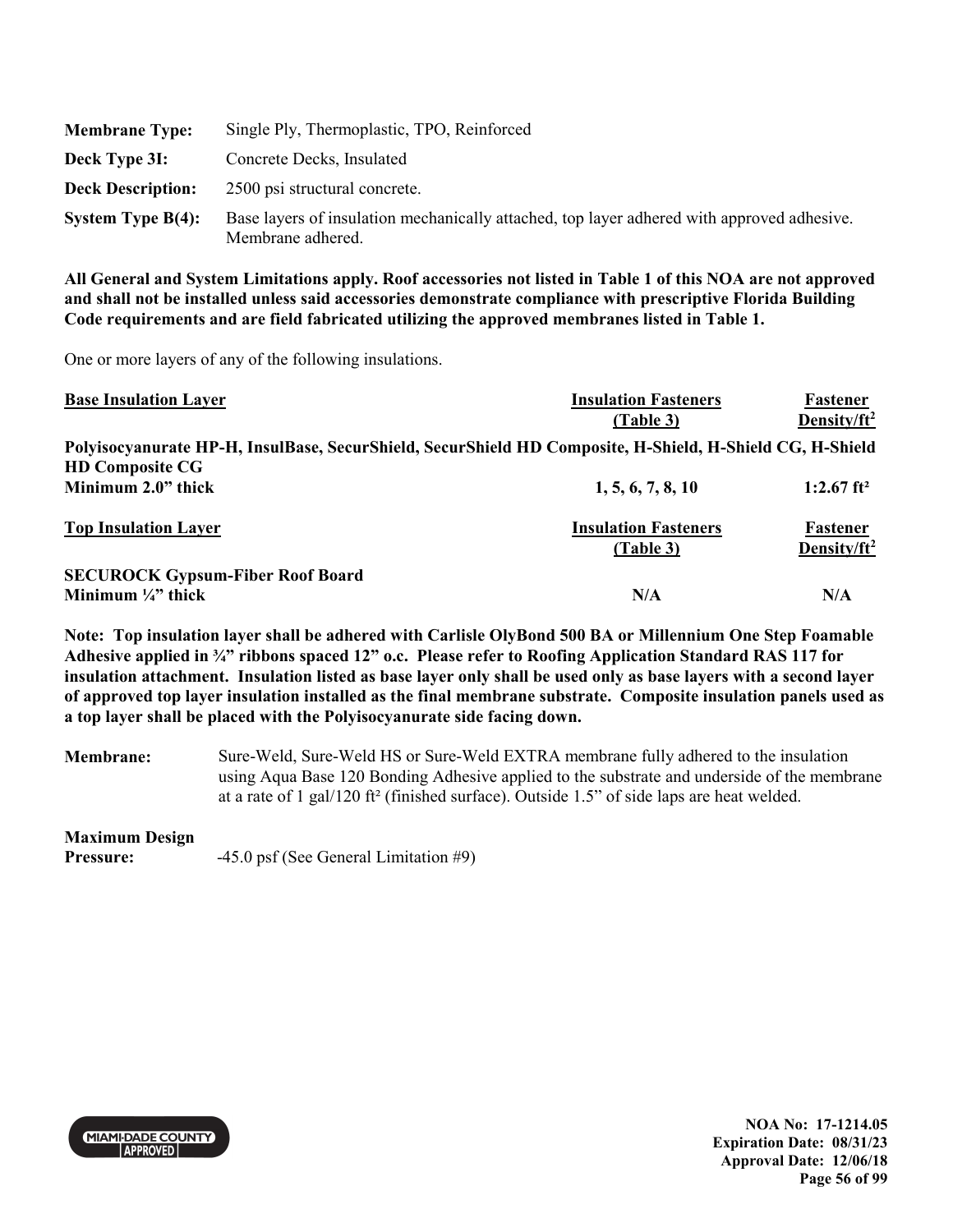| <b>Membrane Type:</b>    | Single Ply, Thermoplastic, TPO, Reinforced                                                                      |
|--------------------------|-----------------------------------------------------------------------------------------------------------------|
| Deck Type 3I:            | Concrete Decks, Insulated                                                                                       |
| <b>Deck Description:</b> | 2500 psi structural concrete.                                                                                   |
| System Type $B(5)$ :     | Base layers of insulation mechanically attached, top layer adhered with approved adhesive.<br>Membrane adhered. |

One or more layers of any of the following insulations.

| <b>Base Insulation Layer</b>                                                                             | <b>Insulation Fasteners</b> | Fastener                |
|----------------------------------------------------------------------------------------------------------|-----------------------------|-------------------------|
|                                                                                                          | (Table 3)                   | Density/ $ft^2$         |
| Polyisocyanurate HP-H, InsulBase, SecurShield, SecurShield HD Composite, H-Shield, H-Shield CG, H-Shield |                             |                         |
| <b>HD Composite CG</b>                                                                                   |                             |                         |
| Minimum 1.5" thick                                                                                       | 1, 5, 6, 7                  | $1:1.8$ ft <sup>2</sup> |
| <b>Top Insulation Layer</b>                                                                              | <b>Insulation Fasteners</b> | Fastener                |
|                                                                                                          | (Table 3)                   | Density/ $ft^2$         |
| <b>SecurShield HD, H-Shield HD</b>                                                                       |                             |                         |
| Minimum $\frac{1}{2}$ " thick                                                                            | N/A                         | N/A                     |

**Note: Top insulation layer shall be adhered with Flexible FAST Adhesive applied in ¾" to 1" ribbons spaced 6 in. o.c. Please refer to Roofing Application Standard RAS 117 for insulation attachment. Insulation listed as base layer only shall be used only as base layers with a second layer of approved top layer insulation installed as the final membrane substrate. Composite insulation panels used as a top layer shall be placed with the Polyisocyanurate side facing down.** 

**Membrane:** Sure-Weld, Sure-Weld HS or Sure-Weld EXTRA membranes shall fully adhered using Sure-Weld Low VOC Bonding Adhesive applied to the underside of the substrate and underside of the membrane at a rate of 1.66 gal/sq. Outside 1.5" of side laps are heat welded.

#### **Maximum Design**

**Pressure:**  $-52.5$  psf (See General Limitation #7)



**NOA No: 17-1214.05 Expiration Date: 08/31/23 Approval Date: 12/06/18 Page 57 of 99**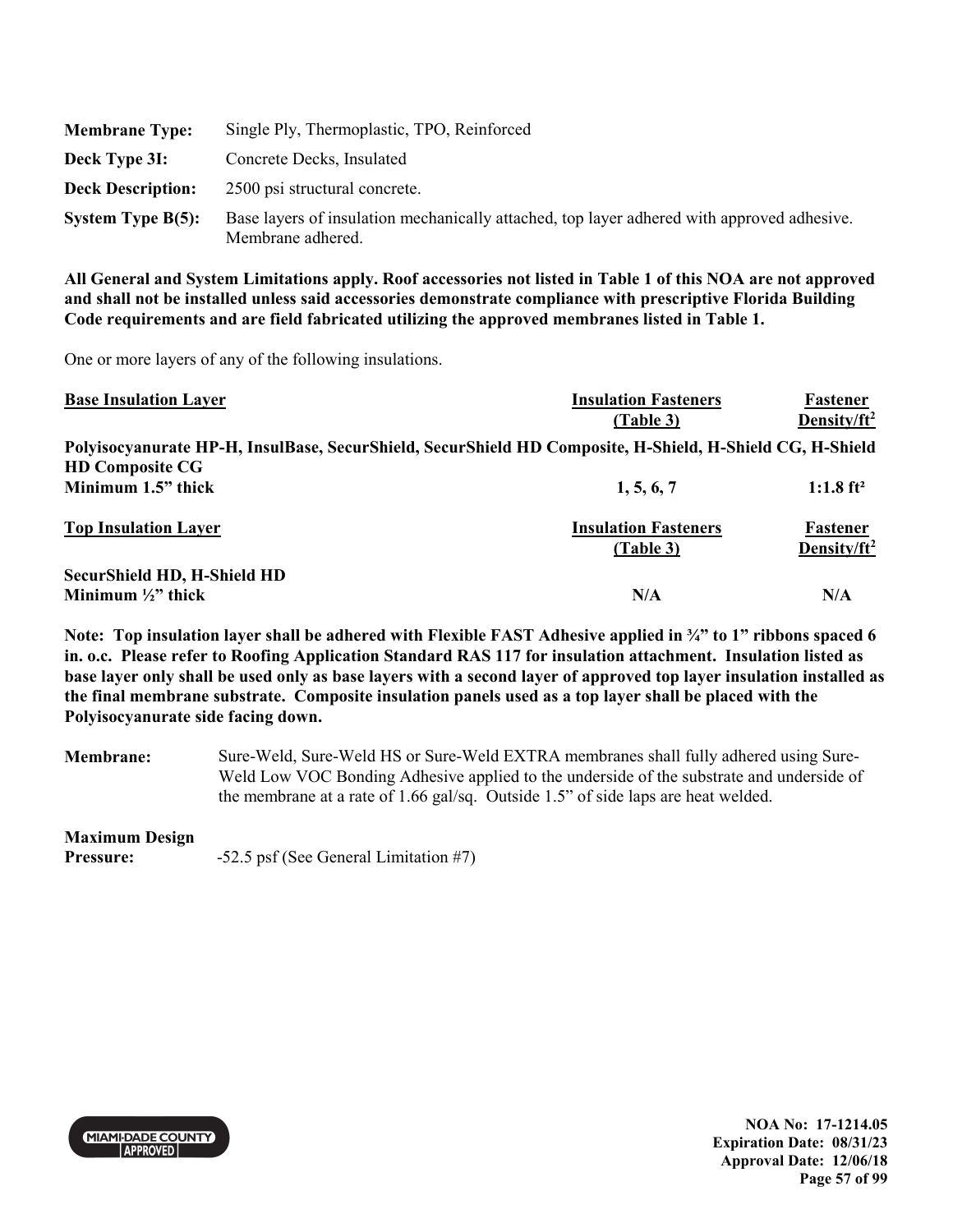| <b>Membrane Type:</b>    | Single Ply, Thermoplastic, TPO, Reinforced                                                                      |
|--------------------------|-----------------------------------------------------------------------------------------------------------------|
| Deck Type 31:            | Concrete Decks, Insulated                                                                                       |
| <b>Deck Description:</b> | 2500 psi structural concrete.                                                                                   |
| System Type $B(6)$ :     | Base layers of insulation mechanically attached, top layer adhered with approved adhesive.<br>Membrane adhered. |

One or more layers of any of the following insulations.

| <b>Base Insulation Layer</b>                                                                             | <b>Insulation Fasteners</b> | Fastener                |
|----------------------------------------------------------------------------------------------------------|-----------------------------|-------------------------|
|                                                                                                          | (Table 3)                   | Density/ $ft^2$         |
| Polyisocyanurate HP-H, InsulBase, SecurShield, SecurShield HD Composite, H-Shield, H-Shield CG, H-Shield |                             |                         |
| <b>HD Composite CG</b>                                                                                   |                             |                         |
| Minimum 2.0" thick                                                                                       | 1, 5, 6, 7, 8               | 1:1.6 $ft^2$            |
| <b>Top Insulation Layer</b>                                                                              | <b>Insulation Fasteners</b> | Fastener                |
|                                                                                                          | (Table 3)                   | Density/ft <sup>2</sup> |
| <b>SECUROCK Gypsum-Fiber Roof Board</b>                                                                  |                             |                         |
| Minimum $\frac{1}{4}$ thick                                                                              | N/A                         | N/A                     |

**Note: Top insulation layer shall be adhered with Carlisle OlyBond 500 BA or Millennium One Step Foamable Adhesive applied in ¾" ribbons spaced 12" o.c. Please refer to Roofing Application Standard RAS 117 for insulation attachment. Insulation listed as base layer only shall be used only as base layers with a second layer of approved top layer insulation installed as the final membrane substrate. Composite insulation panels used as a top layer shall be placed with the Polyisocyanurate side facing down.** 

**Membrane:** Sure-Weld, Sure-Weld HS or Sure-Weld EXTRA membrane fully adhered to the insulation using Aqua Base 120 Bonding Adhesive applied to the substrate and underside of the membrane at a rate of 1 gal/120 ft² (finished surface). Outside 1.5" of side laps are heat welded.

#### **Maximum Design**

**Pressure:**  $-60.0$  psf (See General Limitation #7)



**NOA No: 17-1214.05 Expiration Date: 08/31/23 Approval Date: 12/06/18 Page 58 of 99**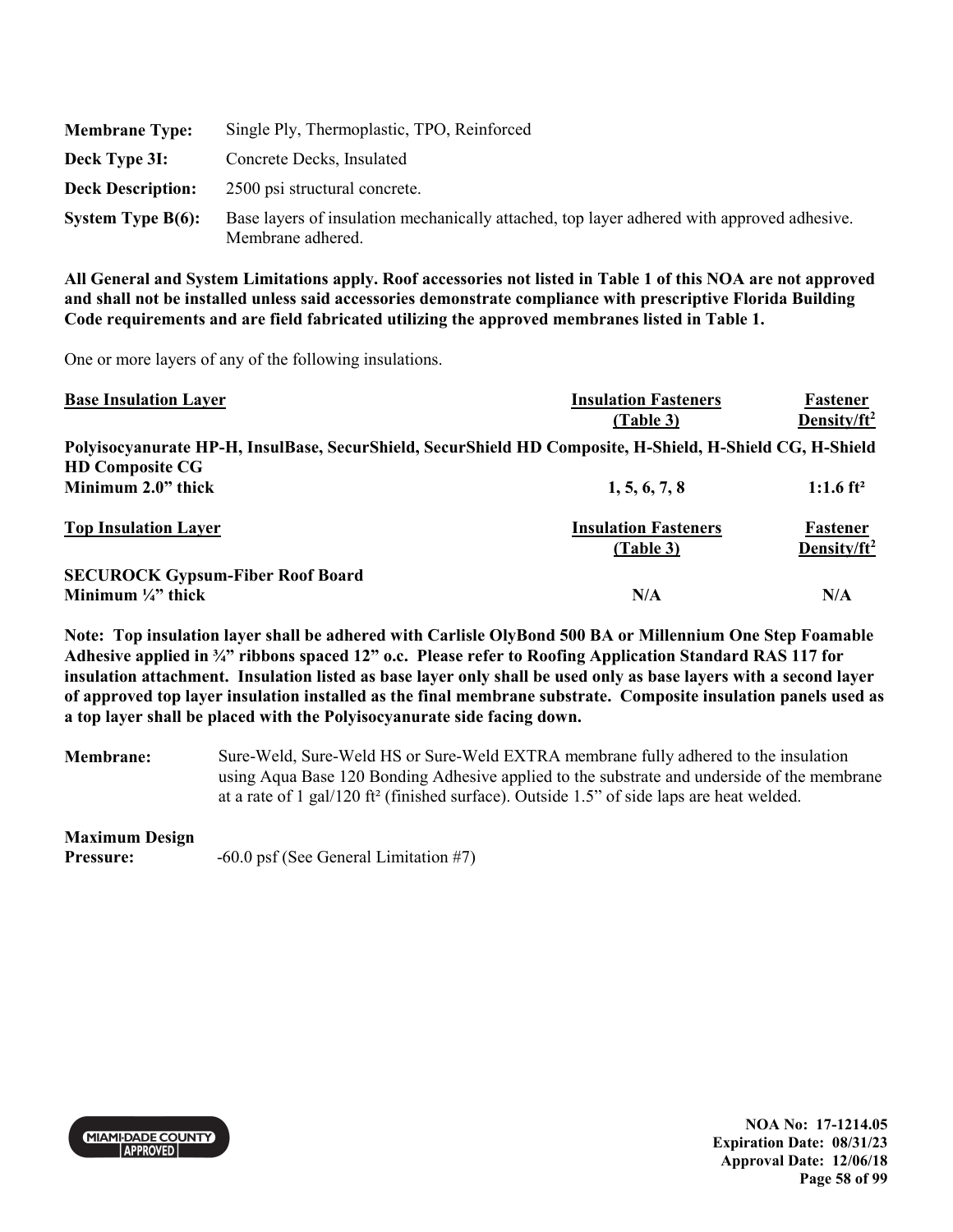| <b>Membrane Type:</b>    | Single Ply, Thermoplastic, TPO, Reinforced                                                                      |
|--------------------------|-----------------------------------------------------------------------------------------------------------------|
| Deck Type 3I:            | Concrete Decks, Insulated                                                                                       |
| <b>Deck Description:</b> | 2500 psi structural concrete.                                                                                   |
| System Type $B(7)$ :     | Base layers of insulation mechanically attached, top layer adhered with approved adhesive.<br>Membrane adhered. |

One or more layers of any of the following insulations.

| <b>Base Insulation Layer</b>                                                                             | <b>Insulation Fasteners</b> | Fastener                |
|----------------------------------------------------------------------------------------------------------|-----------------------------|-------------------------|
|                                                                                                          | (Table 3)                   | Density/ $ft^2$         |
| Polyisocyanurate HP-H, InsulBase, SecurShield, SecurShield HD Composite, H-Shield, H-Shield CG, H-Shield |                             |                         |
| <b>HD Composite CG</b>                                                                                   |                             |                         |
| Minimum 1.5" thick                                                                                       | 1, 5, 6, 7                  | 1:1.33 $ft^2$           |
| <b>Top Insulation Layer</b>                                                                              | <b>Insulation Fasteners</b> | Fastener                |
|                                                                                                          | (Table 3)                   | Density/ft <sup>2</sup> |
| <b>SecurShield HD, H-Shield HD</b>                                                                       |                             |                         |
| Minimum $\frac{1}{2}$ thick                                                                              | N/A                         | N/A                     |

**Note: Top insulation layer shall be adhered with Flexible FAST Adhesive applied in ¾" to 1" ribbons spaced 4 in. o.c. Please refer to Roofing Application Standard RAS 117 for insulation attachment. Insulation listed as base layer only shall be used only as base layers with a second layer of approved top layer insulation installed as the final membrane substrate. Composite insulation panels used as a top layer shall be placed with the Polyisocyanurate side facing down.** 

**Membrane:** Sure-Weld, Sure-Weld HS or Sure-Weld EXTRA membranes shall fully adhered using Sure-Weld Low VOC Bonding Adhesive applied to the underside of the substrate and underside of the membrane at a rate of 1.66 gal/sq. Outside 1.5" of side laps are heat welded.

#### **Maximum Design**

**Pressure:**  $-82.5$  psf (See General Limitation #7)



**NOA No: 17-1214.05 Expiration Date: 08/31/23 Approval Date: 12/06/18 Page 59 of 99**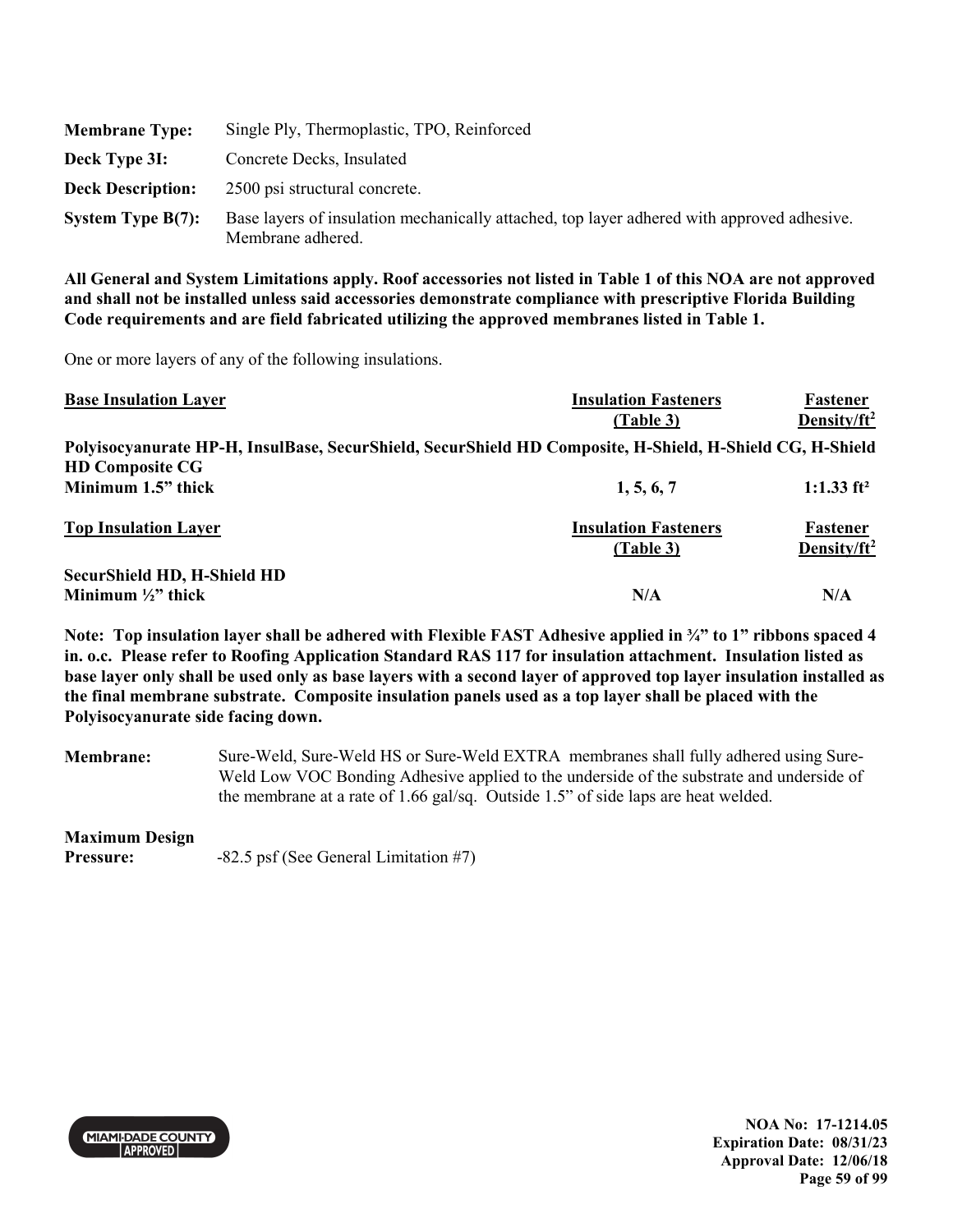| <b>Membrane Type:</b>    | Single Ply, Thermoplastic, TPO, Reinforced, FleeceBACK                                                          |
|--------------------------|-----------------------------------------------------------------------------------------------------------------|
| Deck Type 3I:            | Concrete Decks, Insulated                                                                                       |
| <b>Deck Description:</b> | 2500 psi structural concrete.                                                                                   |
| System Type $B(8)$ :     | Base layers of insulation mechanically attached, top layer adhered with approved adhesive.<br>Membrane adhered. |

One or more layers of any of the following insulations.

| <b>Base Insulation Layer</b>                                                                             | <b>Insulation Fasteners</b> | Fastener                |
|----------------------------------------------------------------------------------------------------------|-----------------------------|-------------------------|
|                                                                                                          | (Table 3)                   | Density/ $ft^2$         |
| Polyisocyanurate HP-H, InsulBase, SecurShield, SecurShield HD Composite, H-Shield, H-Shield CG, H-Shield |                             |                         |
| <b>HD Composite CG</b>                                                                                   |                             |                         |
| Minimum 1.5" thick                                                                                       | 1, 6                        | 1:1.6 ft <sup>2</sup>   |
| (Optional) Top Insulation Layer                                                                          | <b>Insulation Fasteners</b> | Fastener                |
|                                                                                                          | (Table 3)                   | Density/ft <sup>2</sup> |
| Polyisocyanurate HP-H, InsulBase, SecurShield, SecurShield HD Composite, H-Shield, H-Shield CG, H-Shield |                             |                         |
| <b>HD</b> Composite CG                                                                                   |                             |                         |

```
\mathcal Lomposite
Minimum 1.5" thick N/A N/A N/A N/A
```
**Note: Top insulation shall be adhered with Fast 100 LV Adhesive, Flexible FAST Adhesive, FAST Dual Cartridge Adhesive, FAST Dual Tank Adhesive or FAST 5 Gallon Jug Adhesive applied in ¾" to 1" ribbons spaced 6 in. o.c. Adhesive ribbons are staggered 3 in. from layer below when using additional layers of insulation. Please refer to Roofing Application Standard RAS 117 for insulation attachment. Insulation listed as base layer only shall be used only as base layers with a second layer of approved top layer insulation installed as the final membrane substrate. Composite insulation panels used as a top layer shall be placed with the Polyisocyanurate side facing down.** 

**Membrane:** Sure-Weld FleeceBACK 100, Sure-Weld FleeceBACK 115 or Sure-Weld FleeceBACK 135 membranes fully adhered to the insulation using Fast 100 LV Adhesive or Flexible FAST Adhesive applied to the substrate at a rate of 1 gal/sq. or Aqua Base 120 Bonding Adhesive applied to the substrate  $\frac{only}{}$  at a rate of 1 gal/120 ft<sup>2</sup> or HydroBond Adhesive applied to the substrate only at a rate 100 ft $^2$ /gal. Outside 1.5" of side laps are heat welded.

| <b>Maximum Design</b> |                                         |
|-----------------------|-----------------------------------------|
| <b>Pressure:</b>      | $-82.5$ psf (See General Limitation #7) |



**NOA No: 17-1214.05 Expiration Date: 08/31/23 Approval Date: 12/06/18 Page 60 of 99**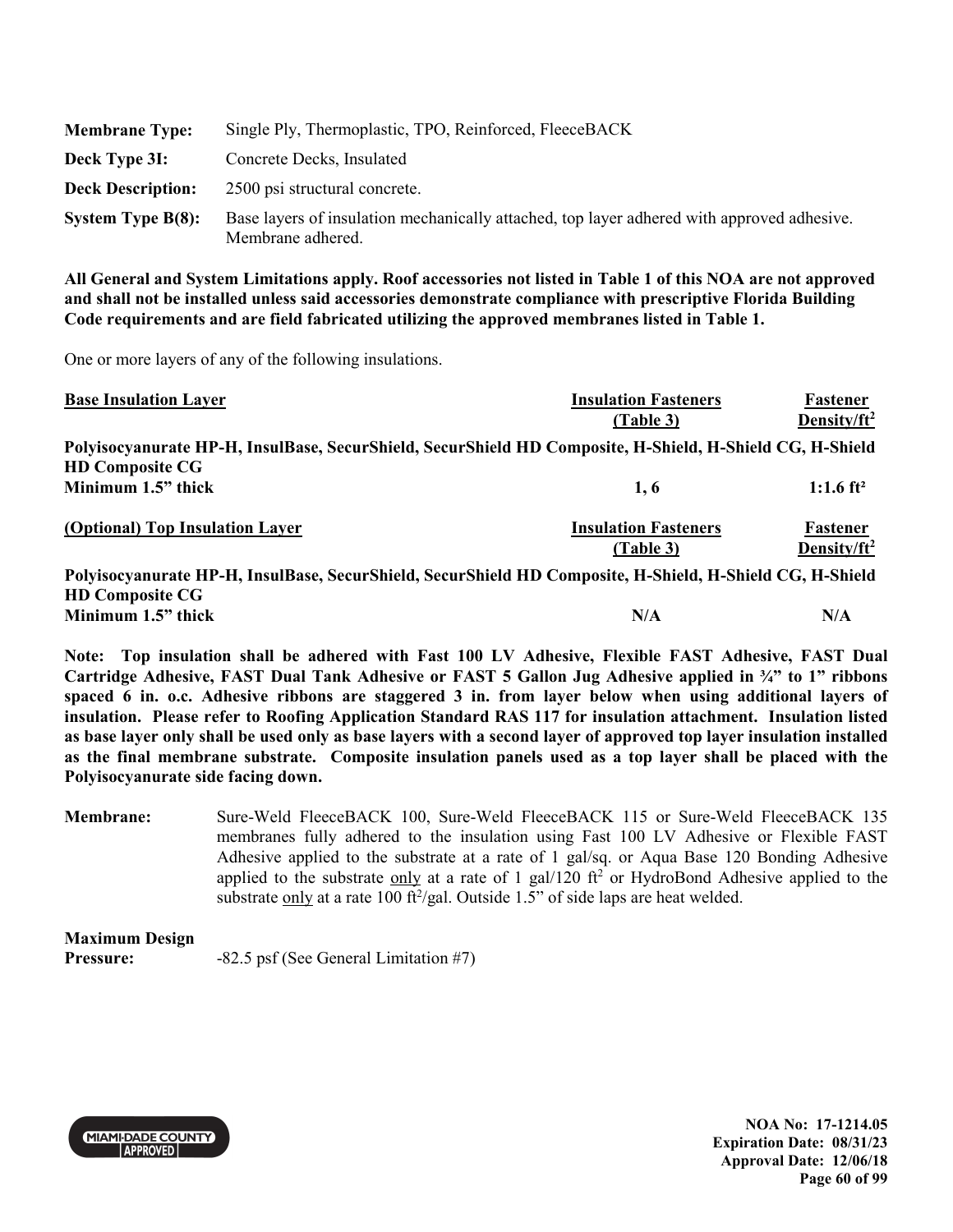| <b>Membrane Type:</b>    | Single Ply, Thermoplastic, TPO, Reinforced                          |
|--------------------------|---------------------------------------------------------------------|
| Deck Type 3I:            | Concrete Decks, Insulated                                           |
| <b>Deck Description:</b> | 2500 psi structural concrete.                                       |
| System Type $C(1)$ :     | All layers of insulation simultaneously attached. Membrane adhered. |

One or more layers of any of the following insulations.

| <b>Base Insulation Layer</b>  | <b>Insulation Fasteners</b>                                                                              | Fastener                    |
|-------------------------------|----------------------------------------------------------------------------------------------------------|-----------------------------|
|                               | (Table 3)                                                                                                | Density/ $ft^2$             |
|                               | Polyisocyanurate HP-H, InsulBase, SecurShield, SecurShield HD Composite, H-Shield, H-Shield CG, H-Shield |                             |
| <b>HD Composite CG</b>        |                                                                                                          |                             |
| Minimum 1.5" thick            | N/A                                                                                                      | N/A                         |
| <b>Top Insulation Layer</b>   | <b>Insulation Fasteners</b><br>(Table 3)                                                                 | Fastener<br>Density/ $ft^2$ |
| <b>DensDeck Prime</b>         |                                                                                                          |                             |
| Minimum $\frac{1}{4}$ " thick | 1, 6                                                                                                     | $1:2$ ft <sup>2</sup>       |

**Note: Top insulation layer shall be mechanically attached using the fastener density listed above. Insulation panels listed are minimum sizes and dimensions; if larger panels are used, the number of fasteners shall be increased maintaining the same fastener density. Please refer to Roofing Application Standard RAS 117 for insulation attachment.** 

**Membrane:** Sure-Weld FleeceBACK 100, Sure-Weld FleeceBACK 115 or Sure-Weld FleeceBACK 135 membrane adhered to the insulation using FAST 100 LV Adhesive, Flexible FAST Adhesive, FAST Dual Cartridge Adhesive or FAST 5 Gallon Jug Adhesive applied in ¾" to 1" ribbons spaced 12" o.c. Outside 1.5" of side laps are heat welded.

#### **Maximum Design**

**Pressure:**  $-45.0 \text{ psf}$  (See General Limitation #9)



**NOA No: 17-1214.05 Expiration Date: 08/31/23 Approval Date: 12/06/18 Page 61 of 99**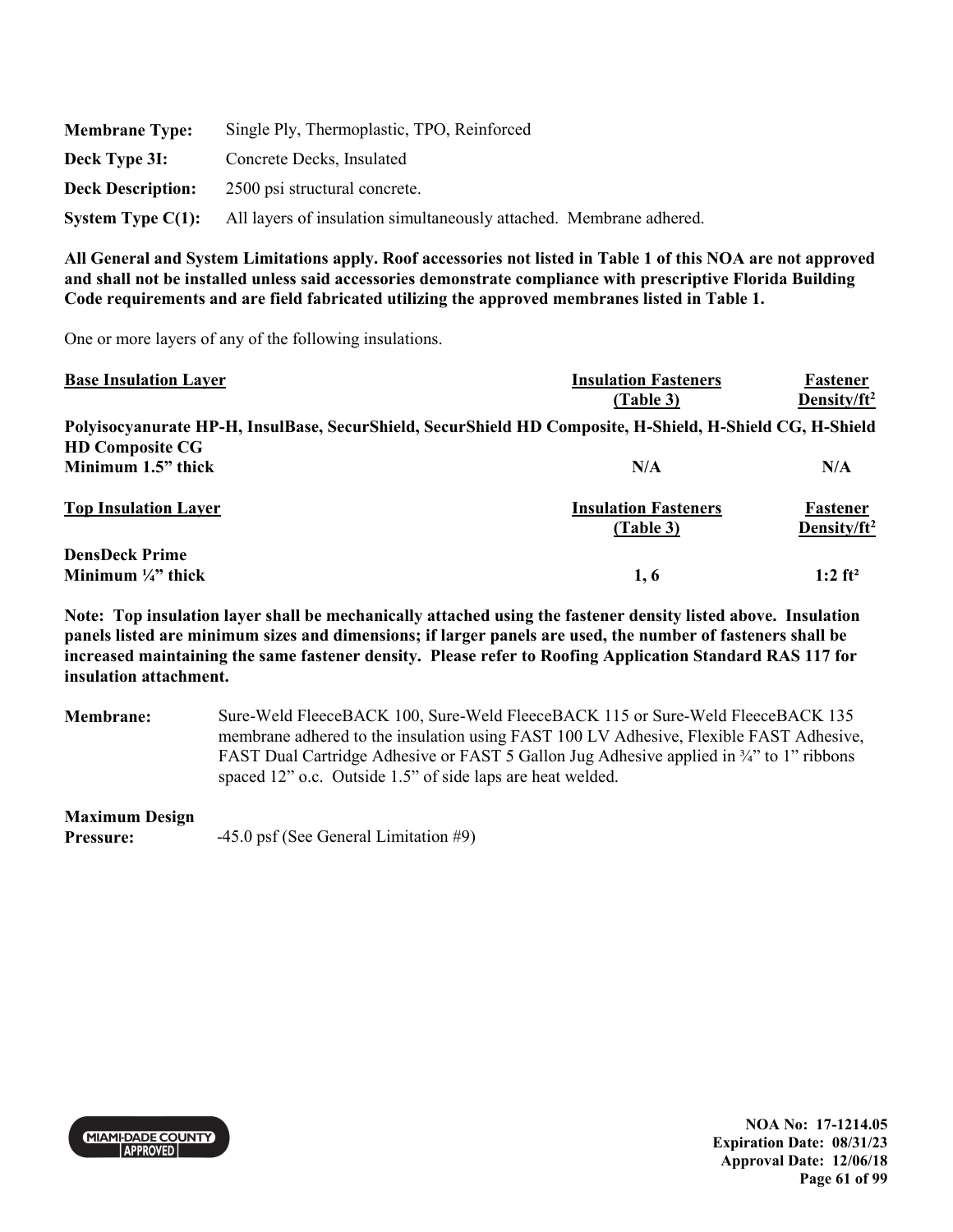| <b>Membrane Type:</b>    | Single Ply, Thermoplastic, TPO, Reinforced                          |
|--------------------------|---------------------------------------------------------------------|
| Deck Type 3I:            | Concrete Decks, Insulated                                           |
| <b>Deck Description:</b> | 2500 psi structural concrete.                                       |
| System Type $C(2)$ :     | All layers of insulation simultaneously attached. Membrane adhered. |

One or more layers of any of the following insulations.

| <b>Base Insulation Layer</b>                                                                             | <b>Insulation Fasteners</b> | Fastener              |
|----------------------------------------------------------------------------------------------------------|-----------------------------|-----------------------|
|                                                                                                          | (Table 3)                   | Density/ $ft^2$       |
| Polyisocyanurate HP-H, InsulBase, SecurShield, SecurShield HD Composite, H-Shield, H-Shield CG, H-Shield |                             |                       |
| HD Composite CG (flat or tapered)                                                                        |                             |                       |
| Minimum 1.5" thick                                                                                       | N/A                         | N/A                   |
| <b>Top Insulation Layer</b>                                                                              | <b>Insulation Fasteners</b> | Fastener              |
|                                                                                                          | (Table 3)                   | Density/ $ft^2$       |
| <b>SECUROCK Gypsum-Fiber Roof Board</b>                                                                  |                             |                       |
| Minimum $\frac{1}{4}$ thick                                                                              | 1, 6, 9, 10, 17, 18         | $1:2 \text{ ft}^2$    |
| Minimum $\frac{1}{2}$ thick                                                                              | 1, 6                        | 1:3.2 ft <sup>2</sup> |
| Minimum 5/8" thick                                                                                       | 1, 6                        | 1:4 $ft^2$            |

**Note: Top insulation layer shall be mechanically attached using the fastener density listed above. Insulation panels listed are minimum sizes and dimensions; if larger panels are used, the number of fasteners shall be increased maintaining the same fastener density. Please refer to Roofing Application Standard RAS 117 for insulation attachment.** 

**Membrane:** Sure-Weld, Sure-Weld HS or Sure-Weld EXTRA membrane fully adhered to the insulation using Sure-Weld Bonding Adhesive, Sure-Weld Low VOC Bonding Adhesive applied to the substrate and underside of the membrane at a rate of 1.66 gal/sq. or with Aqua Base 120 Bonding Adhesive applied to the substrate and underside of the membrane at a rate of 1 gal/120 ft² (finished surface). Outside 1.5" of side laps are heat welded.

# **Maximum Design**

**Pressure:**  $-45.0 \text{ psf}$  (See General Limitation #9)



**NOA No: 17-1214.05 Expiration Date: 08/31/23 Approval Date: 12/06/18 Page 62 of 99**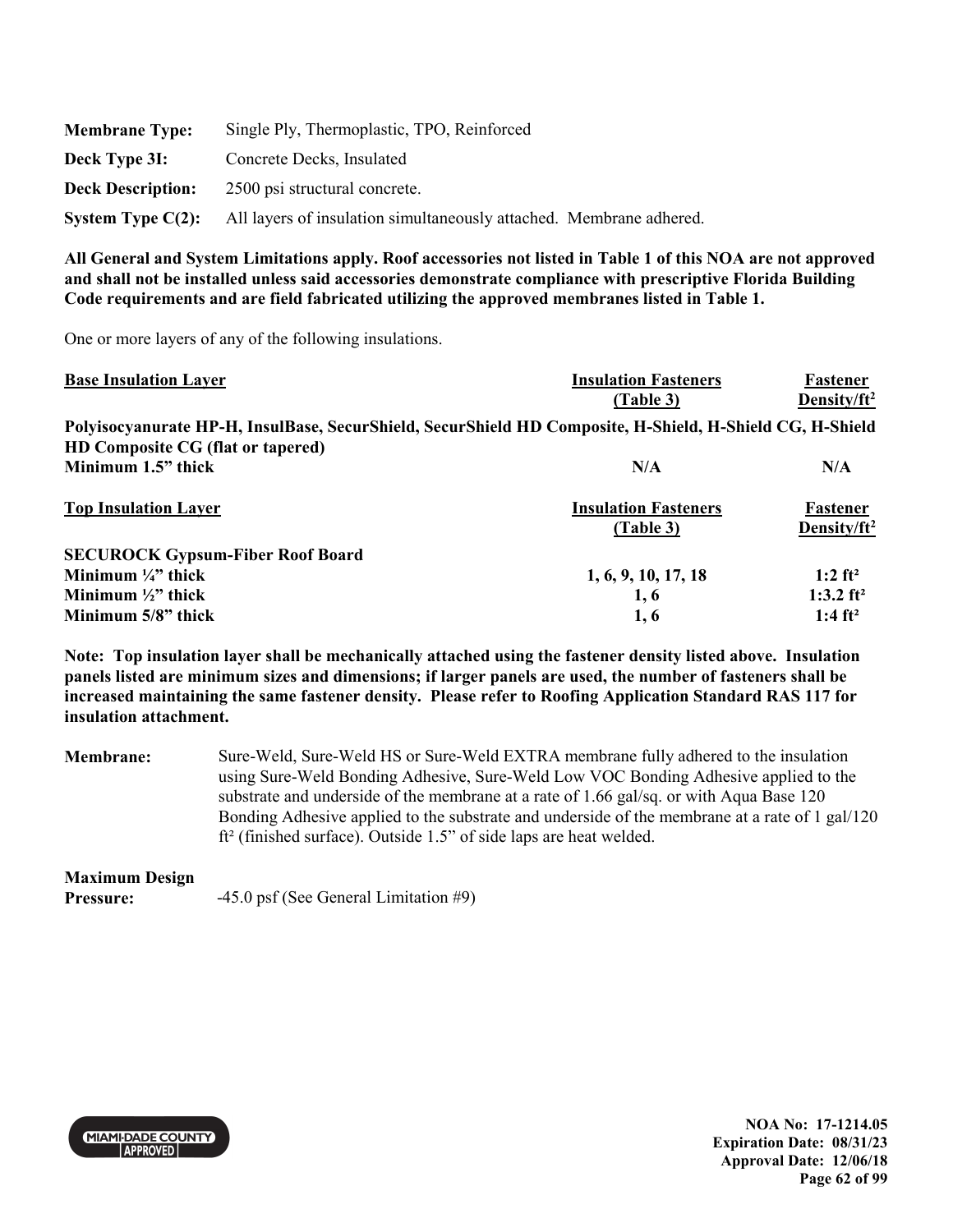| <b>Membrane Type:</b>    | Single Ply, Thermoplastic, TPO, Reinforced, FleeceBACK              |
|--------------------------|---------------------------------------------------------------------|
| Deck Type 3I:            | Concrete Decks, Insulated                                           |
| <b>Deck Description:</b> | 2500 psi structural concrete.                                       |
| System Type $C(3)$ :     | All layers of insulation simultaneously attached. Membrane adhered. |

**Vapor Retarder: (Optional)**  Any UL or FMRC approved vapor retarder applied to the roof deck.

One or more layers of any of the following insulations.

| <b>Base or Top Insulation Layer</b>                                                                      | <b>Insulation Fasteners</b> | Fastener              |
|----------------------------------------------------------------------------------------------------------|-----------------------------|-----------------------|
|                                                                                                          | (Table 3)                   | Density/ $ft^2$       |
| Polyisocyanurate HP-H, InsulBase, SecurShield, SecurShield HD Composite, H-Shield, H-Shield CG, H-Shield |                             |                       |
| <b>HD Composite CG</b>                                                                                   |                             |                       |
| Minimum 1.4" thick                                                                                       | 1, 6, 9                     | 1:3.2 $ft^2$          |
| Minimum 2" thick                                                                                         | 1, 6, 9                     | 1:4 $ft^2$            |
| <b>DensDeck, DensDeck Prime</b>                                                                          |                             |                       |
| Minimum $\frac{1}{4}$ " thick                                                                            | 1.6                         | $1:2$ ft <sup>2</sup> |

**Note: Insulation panels listed are minimum sizes and dimensions; if larger panels are used, the number of fasteners shall be increased maintaining the same fastener density. Top layer of insulation may be adhered with Fast 100 LV Adhesive, Flexible FAST Adhesive, FAST Dual Cartridge Adhesive or FAST 5 Gallon Jug Adhesive. Please refer to Roofing Application Standard RAS 117 for insulation attachment. Insulation listed as base layer only shall be used only as base layers with a second layer of approved top layer insulation installed as the final membrane substrate.** 

**Membrane:** Sure-Weld, Sure-Weld HS or Sure-Weld EXTRA membranes fully adhered to the insulation using Sure-Weld Bonding Adhesive or Sure-Weld Low VOC Bonding Adhesive applied to the substrate at a rate of 1 gal/60 ft<sup>2</sup> (finished surface) or Aqua Base 120 Bonding Adhesive applied to the substrate and underside of the membrane at a rate of 1 gal/120  $\text{ft}^2$ . Outside 1.5" of side laps are heat welded.

Or Sure-Weld FleeceBACK 100, Sure-Weld FleeceBACK 115 or Sure-Weld FleeceBACK 135 membranes fully adhered to the insulation using FAST 100 LV Adhesive or Flexible FAST Adhesive applied to the substrate at a rate of 1 gal/sq. or Aqua Base 120 Bonding Adhesive applied to the substrate only at a rate of 1 gal/120 ft<sup>2</sup> or HydroBond Adhesive (not for use with fiberboard insulation) applied to the substrate only at a rate 100 ft<sup>2</sup>/gal. Outside 1.5" of side laps are heat welded



**NOA No: 17-1214.05 Expiration Date: 08/31/23 Approval Date: 12/06/18 Page 63 of 99**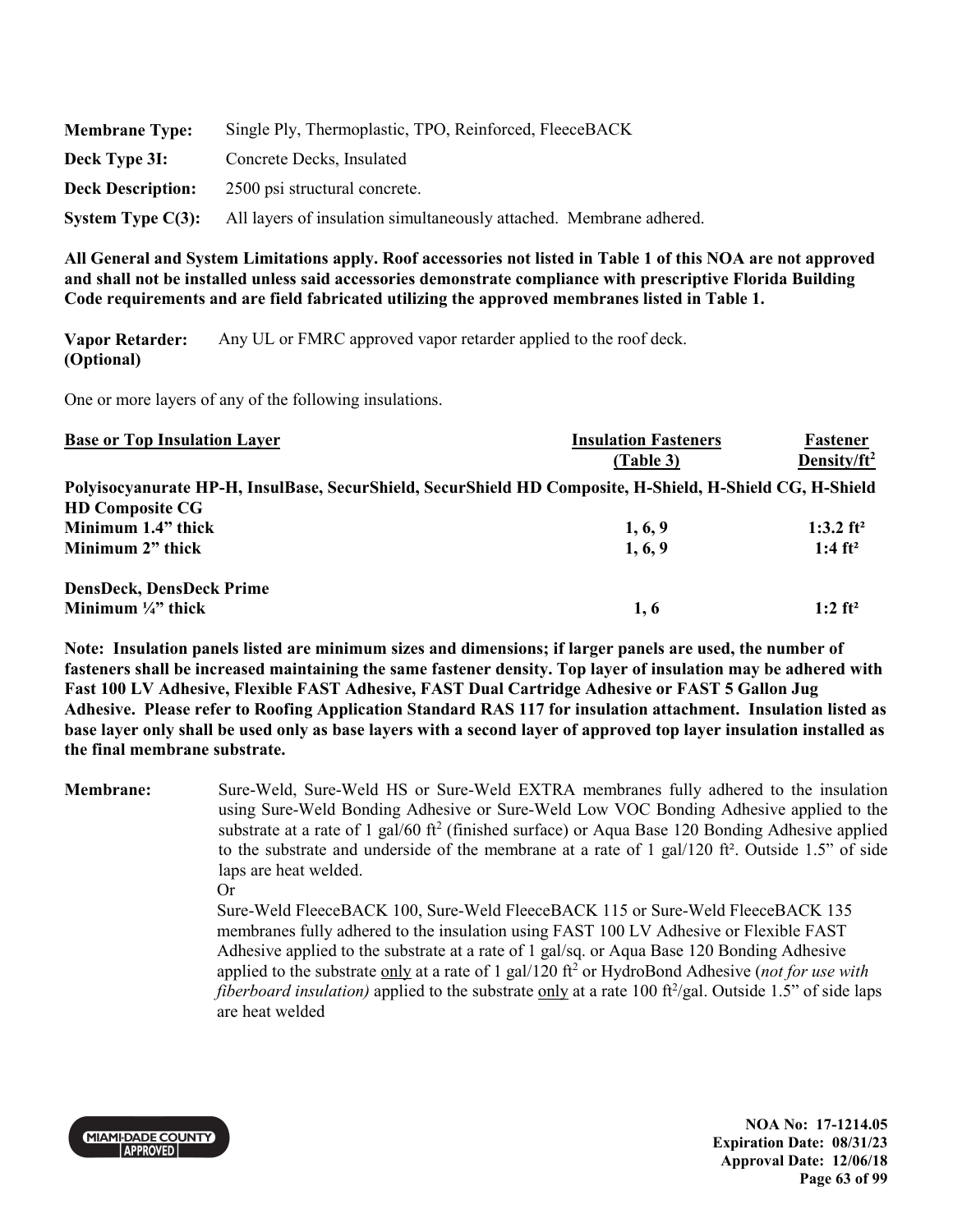Or

Sure-Weld AFX 120, Sure-Weld AFX 135 or Sure-Weld AFX 155 membrane fully adhered to the insulation in a mopping of approved asphalt (*not for use with polyiso*) applied within the EVT range and at a rate of 20-25 lbs./sq. or Cold Applied Adhesive applied to the substrate only at a rate of 1 gal./67 ft<sup>2</sup>. Outside 1.5" of side laps are heat welded

#### **Maximum Design**

**Pressure:**  $-45 \text{ psf}$  (See General Limitation #7)



**NOA No: 17-1214.05 Expiration Date: 08/31/23 Approval Date: 12/06/18 Page 64 of 99**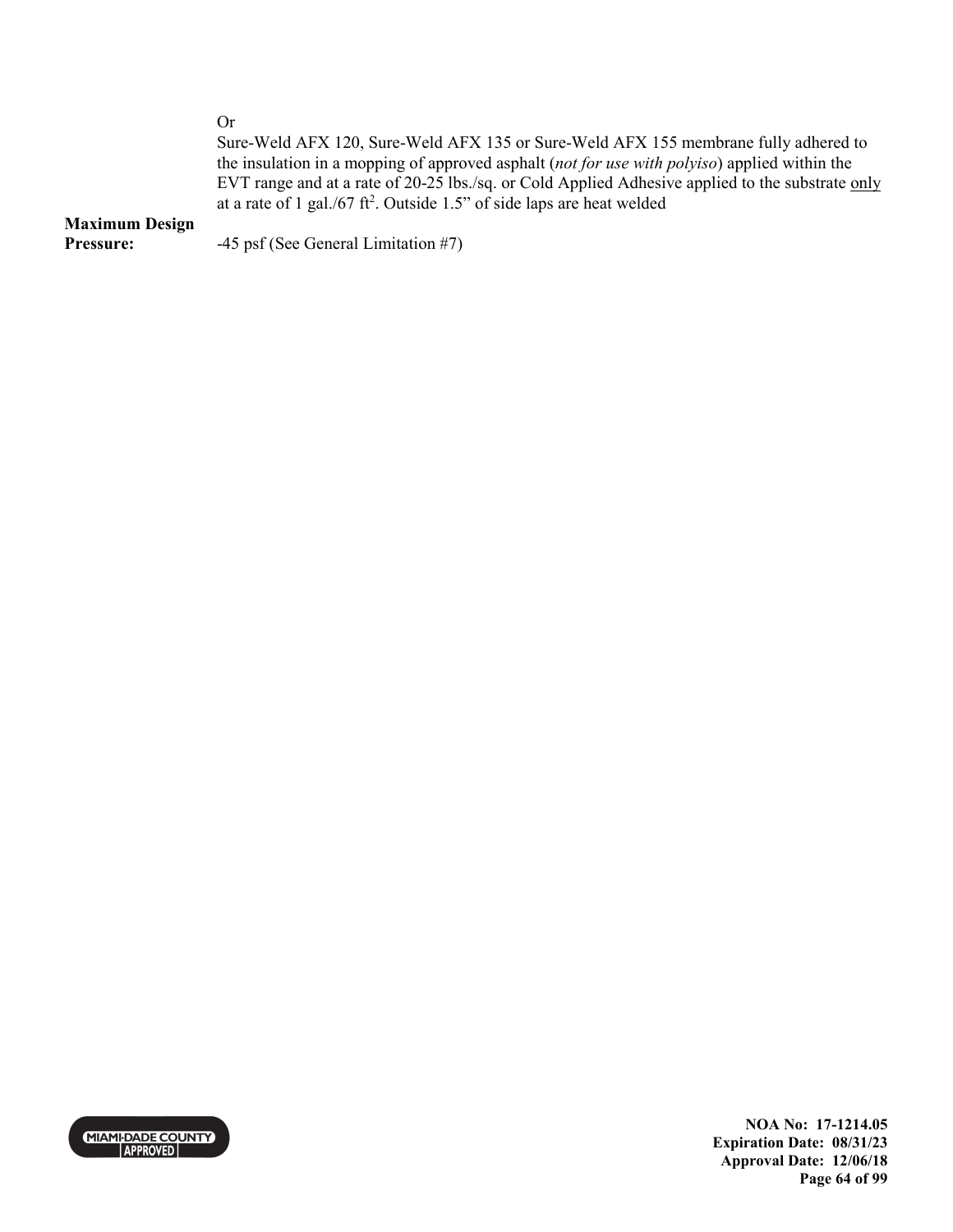| <b>Membrane Type:</b>    | Single Ply, Thermoplastic, TPO, Reinforced                          |
|--------------------------|---------------------------------------------------------------------|
| Deck Type 3I:            | Concrete Decks, Insulated                                           |
| <b>Deck Description:</b> | 2500 psi structural concrete.                                       |
| System Type $C(4)$ :     | All layers of insulation simultaneously attached. Membrane adhered. |

One or more layers of any of the following insulations.

| <b>Insulation Layer</b>                                                                                  | <b>Insulation Fasteners</b> | Fastener        |
|----------------------------------------------------------------------------------------------------------|-----------------------------|-----------------|
|                                                                                                          | (Table 3)                   | Density/ $ft^2$ |
| Polyisocyanurate HP-H, InsulBase, SecurShield, SecurShield HD Composite, H-Shield, H-Shield CG, H-Shield |                             |                 |
| <b>HD Composite CG</b>                                                                                   |                             |                 |
| Minimum 1.5" thick                                                                                       | 1 with 13, 14, 15           | 1: 5.33 $ft^2$  |

**Note: Insulation layer shall be mechanically attached using the fastener density listed above. Insulation panels listed are minimum sizes and dimensions; if larger panels are used, the number of fasteners shall be increased maintaining the same fastener density. Please refer to Roofing Application Standard RAS 117 for insulation attachment.** 

**Membrane:** Sure-Weld or Sure-Weld EXTRA membrane shall be bonded to RhinoBond Plates with RhinoBond induction welding tool. Outside 1.5" of side laps are heat welded.

#### **Maximum Design**

**Pressure:**  $-45.0 \text{ psf}$  (See General Limitation #7)



**NOA No: 17-1214.05 Expiration Date: 08/31/23 Approval Date: 12/06/18 Page 65 of 99**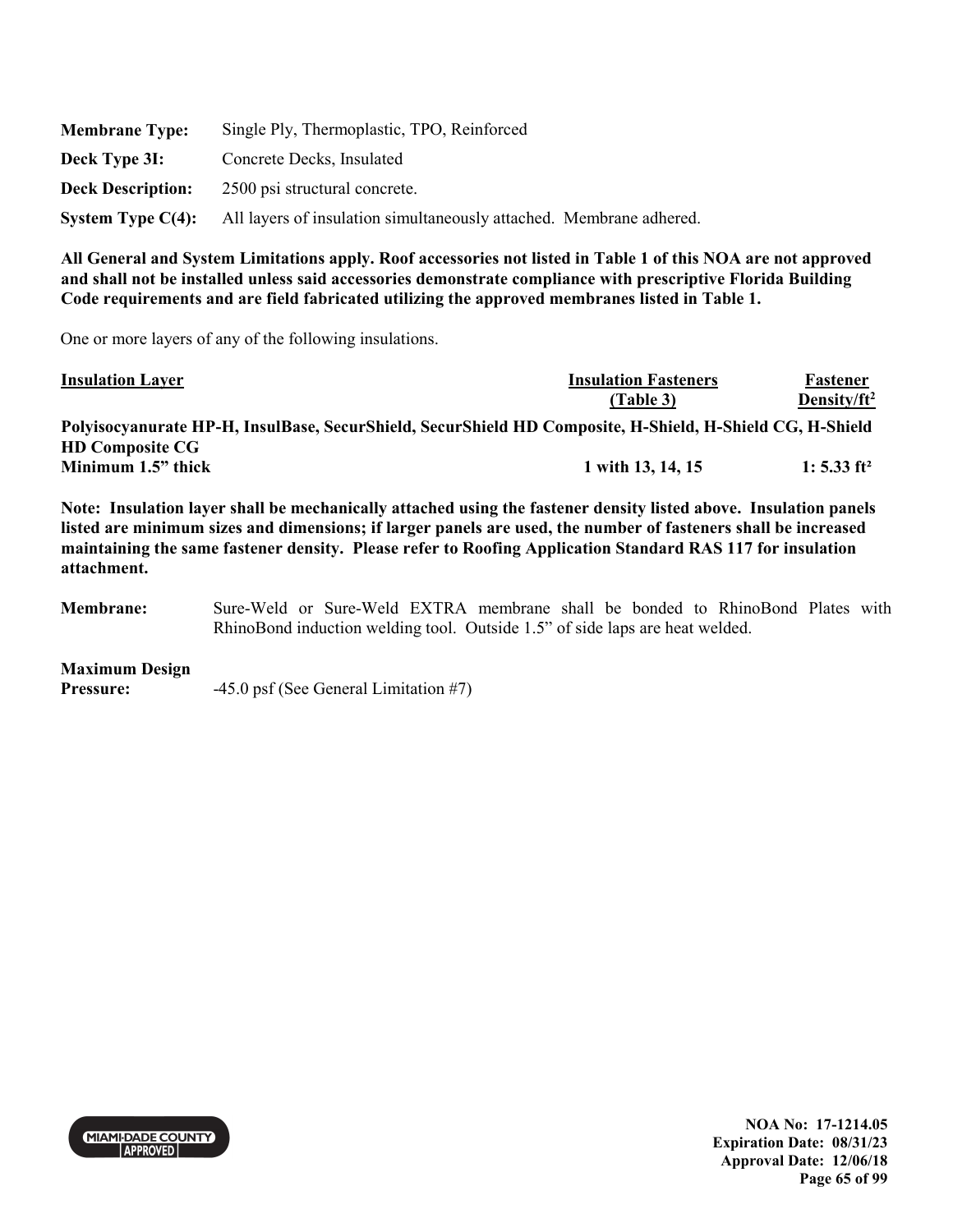| <b>Membrane Type:</b>    | Single Ply, Thermoplastic, TPO, Reinforced                          |
|--------------------------|---------------------------------------------------------------------|
| Deck Type 3I:            | Concrete Decks, Insulated                                           |
| <b>Deck Description:</b> | 2500 psi structural concrete.                                       |
| System Type $C(5)$ :     | All layers of insulation simultaneously attached. Membrane adhered. |

One or more layers of any of the following insulations.

| <b>Base Insulation Layer</b>                               | <b>Insulation Fasteners</b> | Fastener                |
|------------------------------------------------------------|-----------------------------|-------------------------|
|                                                            | (Table 3)                   | Density/ $ft^2$         |
| Any approved polyisocyanurate insulation listed in Table 2 |                             |                         |
| Minimum 1.5" thick                                         | N/A                         | N/A                     |
| <b>Top Insulation Layer</b>                                | <b>Insulation Fasteners</b> | Fastener                |
|                                                            | (Table 3)                   | Density/ $ft^2$         |
| <b>Plywood</b>                                             |                             |                         |
| Minimum 19/32" thick                                       | 1, 6                        | $1:1.9$ ft <sup>2</sup> |

**Note: Top insulation layer shall be mechanically attached using the fastener density listed above. Insulation panels listed are minimum sizes and dimensions; if larger panels are used, the number of fasteners shall be increased maintaining the same fastener density. Please refer to Roofing Application Standard RAS 117 for insulation attachment.** 

**Membrane:** Sure-Weld, Sure-Weld HS or Sure-Weld EXTRA membrane fully adhered with Aqua Base 120 Bonding Adhesive applied to the substrate and underside of the membrane at a rate of 1 gal/120 ft<sup>2</sup>. Outside 1.5" of side laps are heat welded.

### **Maximum Design**

**Pressure:**  $-52.5$  psf (See General Limitation #7)



**NOA No: 17-1214.05 Expiration Date: 08/31/23 Approval Date: 12/06/18 Page 66 of 99**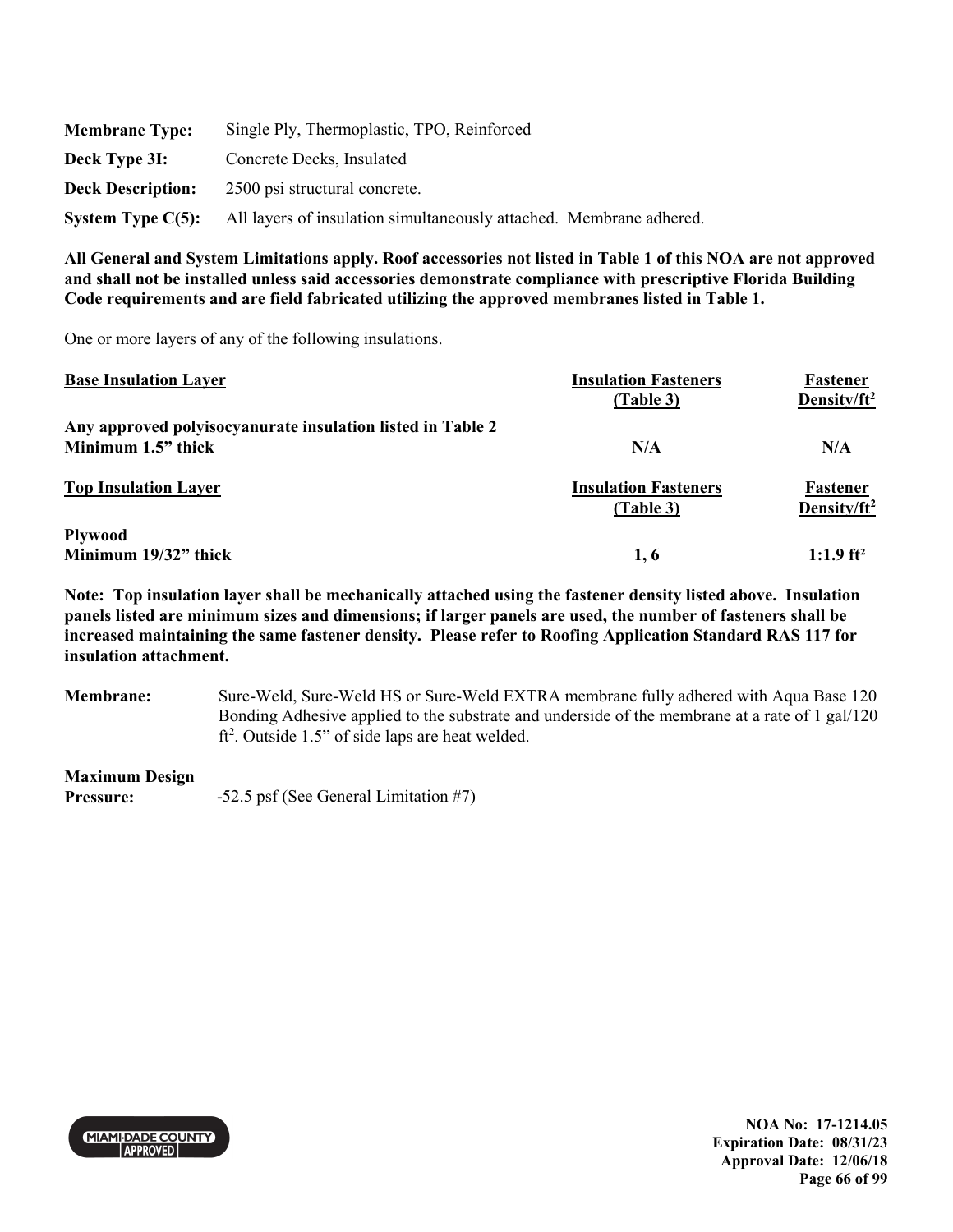| <b>Membrane Type:</b>    | Single Ply, Thermoplastic, TPO, Reinforced                          |
|--------------------------|---------------------------------------------------------------------|
| Deck Type 3I:            | Concrete Decks, Insulated                                           |
| <b>Deck Description:</b> | 2500 psi structural concrete.                                       |
| System Type $C(6)$ :     | All layers of insulation simultaneously attached. Membrane adhered. |

One or more layers of any of the following insulations.

| <b>Insulation Layer</b>                                                                                  | <b>Insulation Fasteners</b> | Fastener              |
|----------------------------------------------------------------------------------------------------------|-----------------------------|-----------------------|
|                                                                                                          | (Table 3)                   | Density/ $ft^2$       |
| Polyisocyanurate HP-H, InsulBase, SecurShield, SecurShield HD Composite, H-Shield, H-Shield CG, H-Shield |                             |                       |
| <b>HD Composite CG</b>                                                                                   |                             |                       |
| Minimum 1.5" thick                                                                                       | 1 with 13, 14, 15           | $1:4$ ft <sup>2</sup> |

**Note: Insulation layer shall be mechanically attached using the fastener density listed above. Insulation panels listed are minimum sizes and dimensions; if larger panels are used, the number of fasteners shall be increased maintaining the same fastener density. Please refer to Roofing Application Standard RAS 117 for insulation attachment.** 

**Membrane:** Sure-Weld or Sure-Weld EXTRA membrane shall be bonded to RhinoBond Plates with RhinoBond induction welding tool. Outside 1.5" of side laps are heat welded.

#### **Maximum Design**

**Pressure:**  $-60.0 \text{ psf}$  (See General Limitation #7)



**NOA No: 17-1214.05 Expiration Date: 08/31/23 Approval Date: 12/06/18 Page 67 of 99**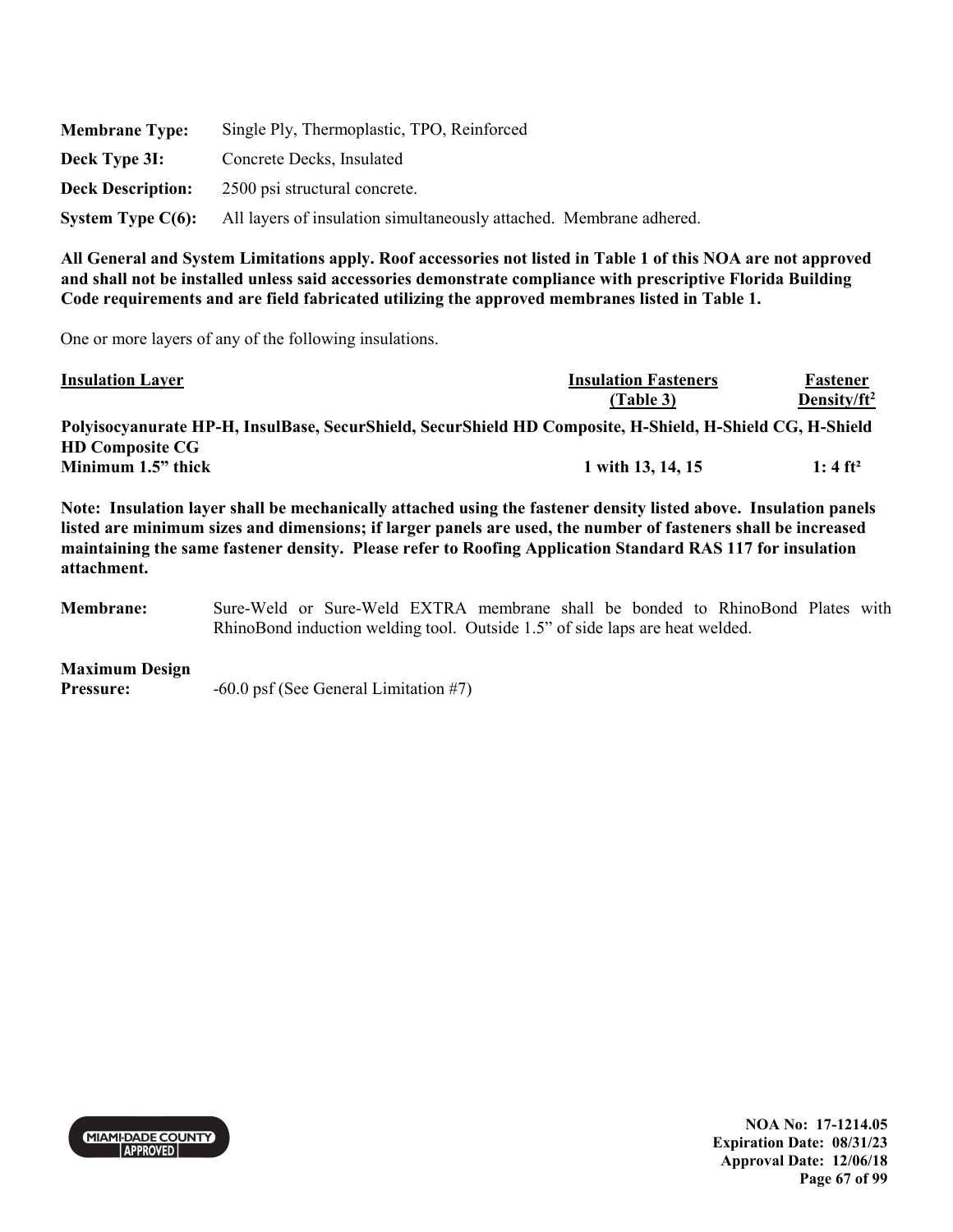| <b>Membrane Type:</b>    | Single Ply, Thermoplastic, TPO, Reinforced                          |
|--------------------------|---------------------------------------------------------------------|
| Deck Type 3I:            | Concrete Decks, Insulated                                           |
| <b>Deck Description:</b> | 2500 psi structural concrete.                                       |
| System Type $C(7)$ :     | All layers of insulation simultaneously attached. Membrane adhered. |

**Vapor Retarder: (Optional)**  Any UL or FMRC approved vapor retarder applied to the roof deck.

One or more layers of any of the following insulations.

| <b>Insulation Layer</b>                                                                                  | <b>Insulation Fasteners</b> | Fastener             |
|----------------------------------------------------------------------------------------------------------|-----------------------------|----------------------|
|                                                                                                          | (Table 3)                   | Density/ $ft^2$      |
| Polyisocyanurate HP-H, InsulBase, SecurShield, SecurShield HD Composite, H-Shield, H-Shield CG, H-Shield |                             |                      |
| <b>HD Composite CG</b>                                                                                   |                             |                      |
| Minimum 1.5" thick                                                                                       | <b>See Fastening</b>        | <b>See Fastening</b> |
|                                                                                                          | <b>Details</b>              | <b>Details</b>       |

**Note: All insulation shall have preliminary attachment prior to the application of RhinoBond Plates and fasteners as outlined below. See membrane description for fastener details. Insulation panels listed are minimum sizes and dimensions; if larger panels are used, the number of fasteners shall be increased maintaining the same fastener density. Please refer to Roofing Application Standard RAS 117 for insulation attachment.** 

- **Membrane:** Sure-Weld or Sure-Weld EXTRA membranes shall be bonded to RhinoBond Insulation Plates as specified below:
- **Fastening:** Insulation shall be mechanically attached with HD 14-10 Fasteners and RhinoBond Insulation Plates or RhinoBond TreadSafe Plates spaced 6" o.c. in rows spaced 5' o.c. Membrane shall be bonded to RhinoBond Plates with RhinoBond induction welding tool. Outside 1.5" of side laps are heat welded.

### **Maximum Design**

**Pressure:**  $-67.5 \text{ psf}$  (See General Limitation #7)



**NOA No: 17-1214.05 Expiration Date: 08/31/23 Approval Date: 12/06/18 Page 68 of 99**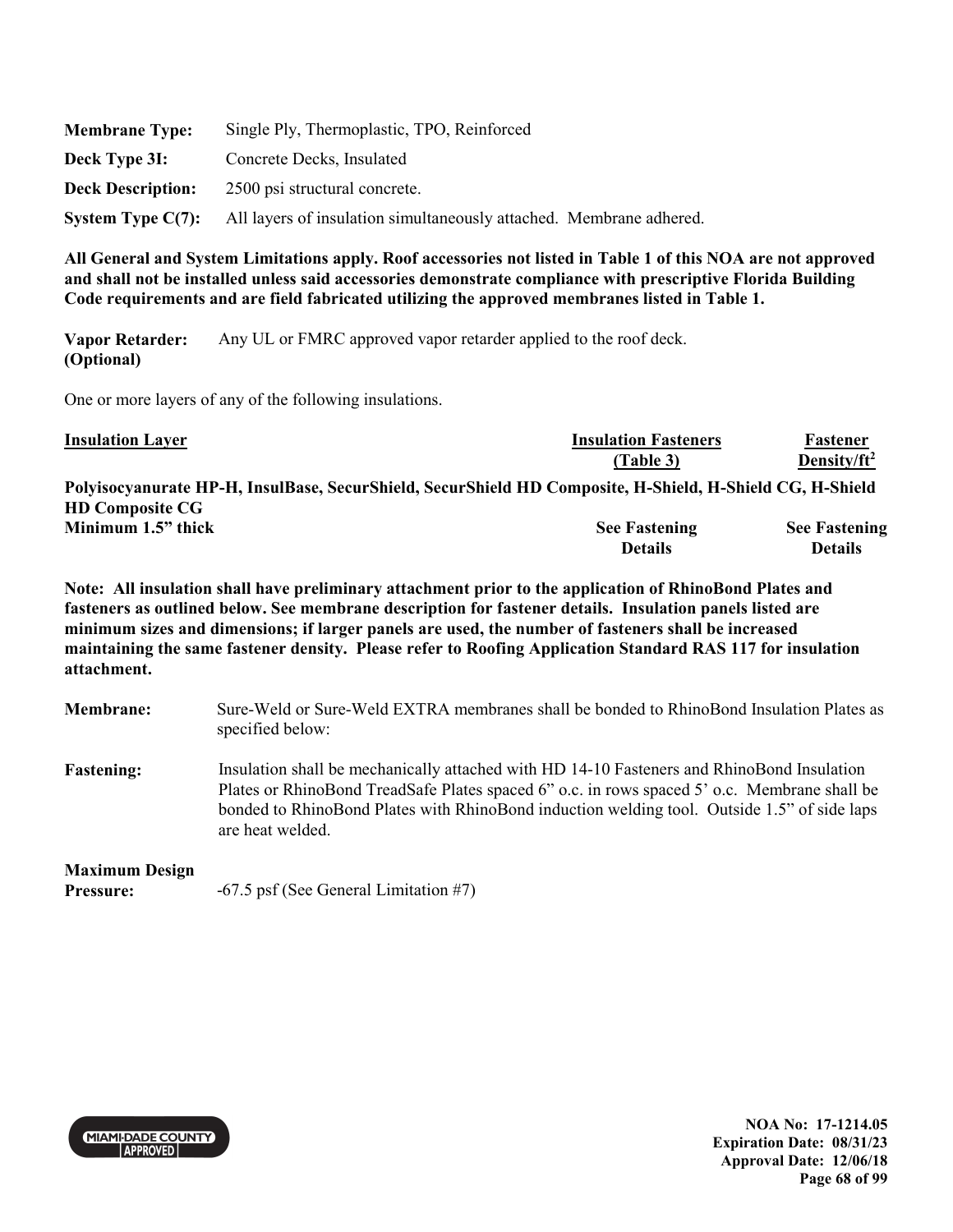| <b>Membrane Type:</b>    | Single Ply, Thermoplastic, TPO, Reinforced                          |
|--------------------------|---------------------------------------------------------------------|
| Deck Type 3I:            | Concrete Decks, Insulated                                           |
| <b>Deck Description:</b> | 2500 psi structural concrete.                                       |
| System Type $C(8)$ :     | All layers of insulation simultaneously attached. Membrane adhered. |

One or more layers of any of the following insulations.

| <b>Base Insulation Layer</b>                                                                             | <b>Insulation Fasteners</b>              | Fastener                            |
|----------------------------------------------------------------------------------------------------------|------------------------------------------|-------------------------------------|
|                                                                                                          | (Table 3)                                | Density/ $ft^2$                     |
| Polyisocyanurate HP-H, InsulBase, SecurShield, SecurShield HD Composite, H-Shield, H-Shield CG, H-Shield |                                          |                                     |
| HD Composite CG (flat or tapered)                                                                        |                                          |                                     |
| Minimum 1.0" thick                                                                                       | N/A                                      | N/A                                 |
| <b>Top Insulation Layer</b>                                                                              | <b>Insulation Fasteners</b><br>(Table 3) | Fastener<br>Density/ft <sup>2</sup> |
| <b>SECUROCK Gypsum-Fiber Roof Board</b>                                                                  |                                          |                                     |
| Minimum $\frac{1}{2}$ thick                                                                              | 1, 6                                     | 1:1.66 ft <sup>2</sup>              |

**Note: Top insulation layer shall be mechanically attached using the fastener density listed above. Insulation panels listed are minimum sizes and dimensions; if larger panels are used, the number of fasteners shall be increased maintaining the same fastener density. Please refer to Roofing Application Standard RAS 117 for insulation attachment.** 

**Membrane:** Sure-Weld, Sure-Weld HS or Sure-Weld EXTRA membrane fully adhered to the insulation using Sure-Weld Bonding Adhesive or Sure-Weld Low VOC Bonding Adhesive applied to the substrate and underside of the membrane at a rate of 1.66 gal/sq. Outside 1.5" of side laps are heat welded.

**Maximum Design** 

**Pressure:**  $-75.0 \text{ psf}$  (See General Limitation #7)



**NOA No: 17-1214.05 Expiration Date: 08/31/23 Approval Date: 12/06/18 Page 69 of 99**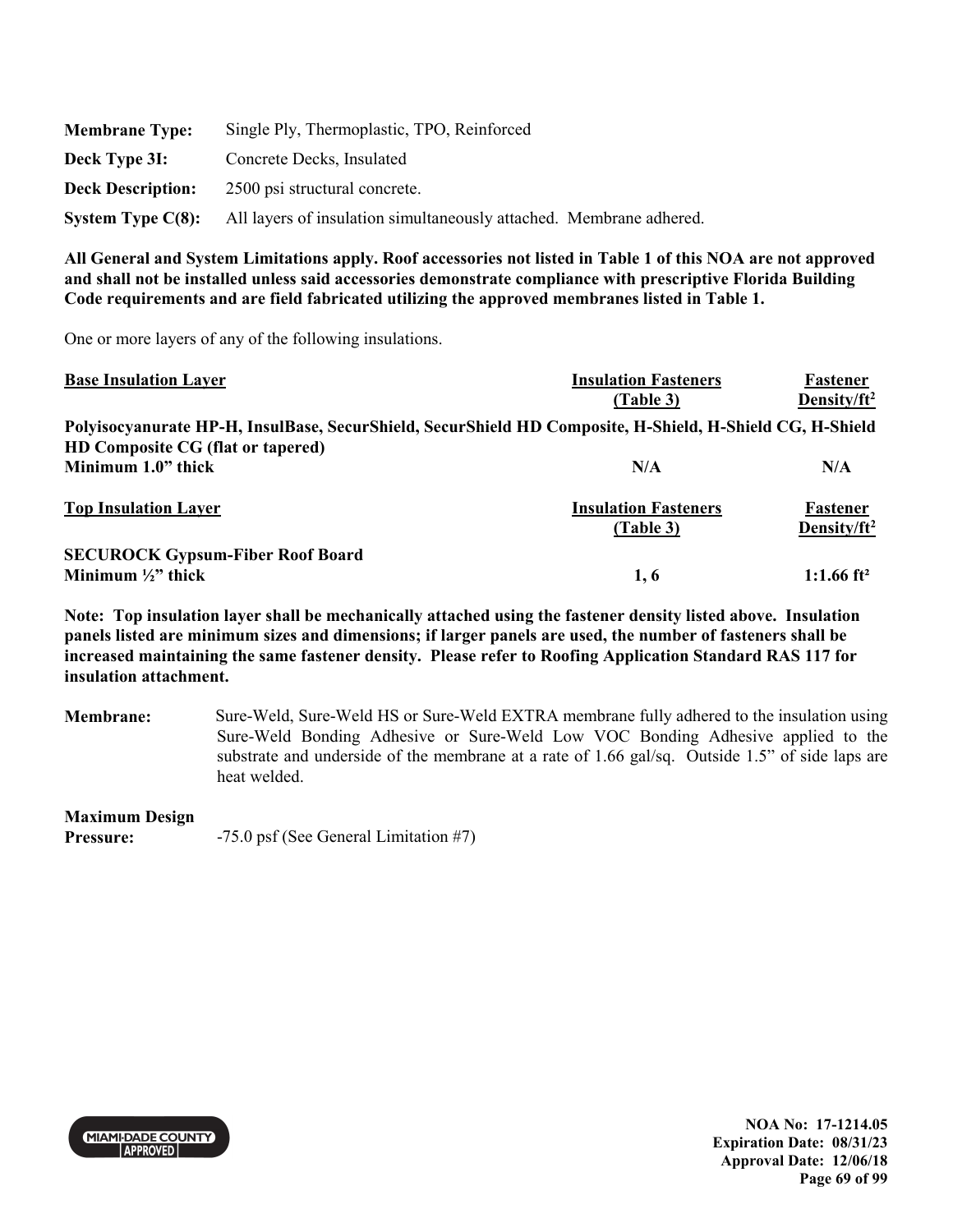| <b>Membrane Type:</b>    | Single Ply, Thermoplastic, TPO, Reinforced, FleeceBACK              |
|--------------------------|---------------------------------------------------------------------|
| Deck Type 31:            | Concrete Decks, Insulated                                           |
| <b>Deck Description:</b> | 2500 psi structural concrete.                                       |
| System Type $C(9)$ :     | All layers of insulation simultaneously attached. Membrane adhered. |

One or more layers of any of the following insulations.

| <b>Insulation Layer</b>                                                                                  | <b>Insulation Fasteners</b> | Fastener              |
|----------------------------------------------------------------------------------------------------------|-----------------------------|-----------------------|
|                                                                                                          | (Table 3)                   | Density/ $ft^2$       |
| Polyisocyanurate HP-H, InsulBase, SecurShield, SecurShield HD Composite, H-Shield, H-Shield CG, H-Shield |                             |                       |
| <b>HD Composite CG</b>                                                                                   |                             |                       |
| Minimum 2.0" thick                                                                                       | 1.6                         | 1:1.6 ft <sup>2</sup> |

**Note: Insulation layer shall be mechanically attached using the fastener density listed above. Insulation panels listed are minimum sizes and dimensions; if larger panels are used, the number of fasteners shall be increased maintaining the same fastener density. Please refer to Roofing Application Standard RAS 117 for insulation attachment.** 

**Membrane:** Sure-Weld, Sure-Weld HS or Sure-Weld EXTRA membrane fully adhered to the insulation using Sure-Weld Bonding Adhesive or Sure-Weld Low VOC Bonding Adhesive applied to the substrate at a rate of 1 gal/60 ft² (finished surface) or Aqua Base 120 Bonding Adhesive applied to the substrate and underside of the membrane at a rate of  $1 \text{ gal}/120 \text{ ft}^2$  (finished surface). Outside 1.5" of side laps are heat welded.

Or

Sure-Weld FleeceBACK 100, Sure-Weld FleeceBACK 115 or Sure-Weld FleeceBACK 135 membranes fully adhered to the insulation using FAST 100 LV Adhesive or Flexible FAST Adhesive applied to the substrate at a rate of 1 gal/sq. or Aqua Base 120 Bonding Adhesive applied to the substrate  $\frac{only}{}$  at a rate of 1 gal/120 ft<sup>2</sup> or HydroBond Adhesive applied to the substrate only at a rate 100 ft $^2$ /gal. Outside 1.5" of side laps are heat welded.

# **Maximum Design**

**Pressure:**  $-75.0$  psf (See General Limitation #7)



**NOA No: 17-1214.05 Expiration Date: 08/31/23 Approval Date: 12/06/18 Page 70 of 99**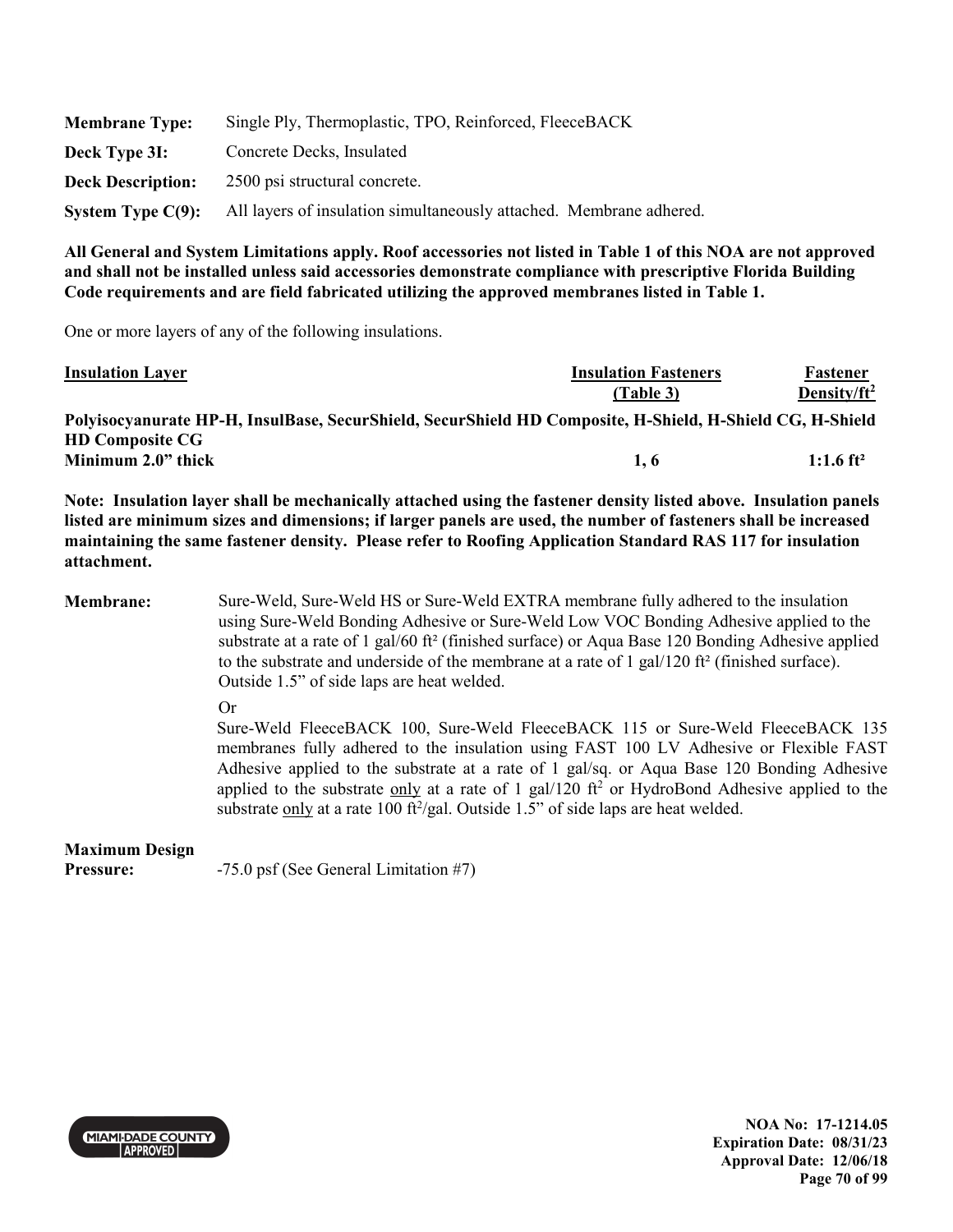| <b>Membrane Type:</b>        | Single Ply, Thermoplastic, TPO, Reinforced                          |
|------------------------------|---------------------------------------------------------------------|
| Deck Type 3I:                | Concrete Decks, Insulated                                           |
| <b>Deck Description:</b>     | 2500 psi structural concrete.                                       |
| <b>System Type</b><br>C(10): | All layers of insulation simultaneously attached. Membrane adhered. |

One or more layers of any of the following insulations.

| <b>Base Insulation Layer</b>                               | <b>Insulation Fasteners</b><br>(Table 3) | Fastener<br>Density/ $ft^2$ |
|------------------------------------------------------------|------------------------------------------|-----------------------------|
| Any approved polyisocyanurate insulation listed in Table 2 |                                          |                             |
| Minimum 1.5" thick                                         | N/A                                      | N/A                         |
| <b>Top Insulation Layer</b>                                | <b>Insulation Fasteners</b><br>(Table 3) | Fastener<br>Density/ $ft^2$ |
| <b>Plywood</b>                                             |                                          |                             |
| Minimum 19/32" thick                                       | 1.6                                      | $1:1.9$ ft <sup>2</sup>     |

**Note: Top insulation layer shall be mechanically attached using the fastener density listed above. Insulation panels listed are minimum sizes and dimensions; if larger panels are used, the number of fasteners shall be increased maintaining the same fastener density. Please refer to Roofing Application Standard RAS 117 for insulation attachment.** 

| <b>Membrane:</b> | Sure-Weld, Sure-Weld HS or Sure-Weld EXTRA membrane fully adhered with Sure-Weld                             |
|------------------|--------------------------------------------------------------------------------------------------------------|
|                  | Bonding Adhesive or Sure-Weld Low VOC Bonding Adhesive applied to the substrate and                          |
|                  | underside of the membrane at a rate of 1 gal/60ft <sup>2</sup> (finished surface area). Outside 1.5" of side |
|                  | laps are heat welded.                                                                                        |
|                  | $\alpha$                                                                                                     |

Sure-Weld FleeceBACK 100, Sure-Weld FleeceBACK 115 or Sure-Weld FleeceBACK 135 membranes fully adhered to the insulation using FAST 100 LV Adhesive or Flexible FAST Adhesive applied to the substrate at a rate of 1 gal/sq. or Aqua Base 120 Bonding Adhesive applied to the substrate only at a rate of 1 gal/120 ft<sup>2</sup> or HydroBond Adhesive applied to the substrate only at a rate 100 ft<sup>2</sup>/gal. Outside 1.5" of side laps are heat welded.

#### **Maximum Design**

**Pressure:**  $-75.0 \text{ psf}$  (See General Limitation #7)



**NOA No: 17-1214.05 Expiration Date: 08/31/23 Approval Date: 12/06/18 Page 71 of 99**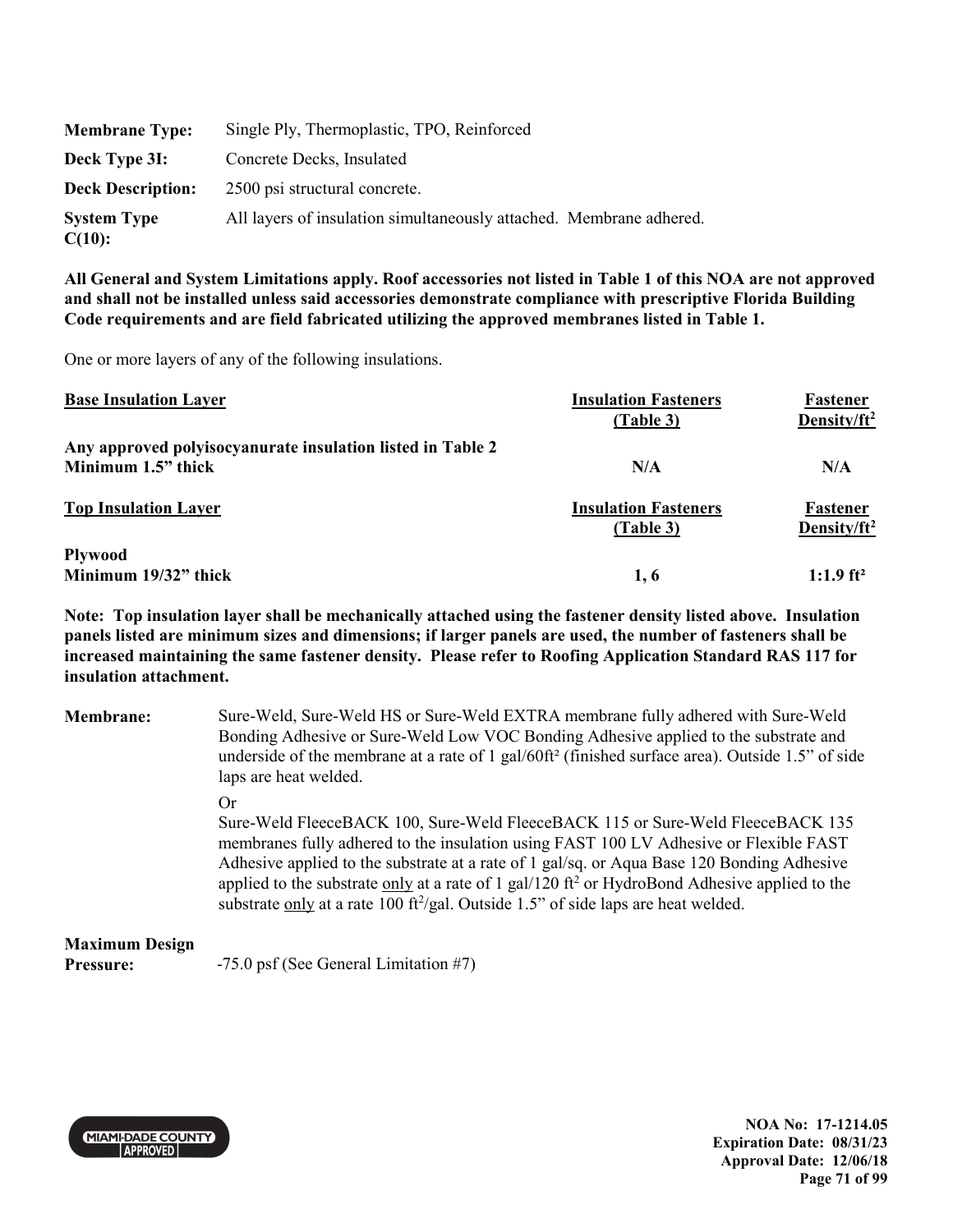| <b>Membrane Type:</b>        | Single Ply, Thermoplastic, TPO, Reinforced                          |
|------------------------------|---------------------------------------------------------------------|
| Deck Type 3I:                | Concrete Decks, Insulated                                           |
| <b>Deck Description:</b>     | 2500 psi structural concrete.                                       |
| <b>System Type</b><br>C(11): | All layers of insulation simultaneously attached. Membrane adhered. |

**Vapor Retarder: (Optional)**  Any UL or FMRC approved vapor retarder applied to the roof deck.

One or more layers of any of the following insulations.

| <b>Base Insulation Layer</b>                                                                                                       | <b>Insulation Fasteners</b><br>(Table 3) | Fastener<br>Density/ft <sup>2</sup> |
|------------------------------------------------------------------------------------------------------------------------------------|------------------------------------------|-------------------------------------|
| Any approved XPS listed in Table 2                                                                                                 |                                          |                                     |
| Minimum 1" thick                                                                                                                   | N/A                                      | N/A                                 |
| Polyisocyanurate HP-H, InsulBase, SecurShield, SecurShield HD Composite, H-Shield, H-Shield CG, H-Shield<br><b>HD Composite CG</b> |                                          |                                     |
| Minimum 1.5" thick                                                                                                                 | N/A                                      | N/A                                 |
| <b>Structodek High Density Fiberboard Roof Insulation, HP Recovery</b>                                                             |                                          |                                     |
| Minimum $\frac{3}{4}$ " thick                                                                                                      | N/A                                      | N/A                                 |
| <b>Structodek High Density Fiberboard Roof Insulation, HP Recovery Board</b>                                                       |                                          |                                     |
| Minimum $\frac{1}{2}$ " thick                                                                                                      | N/A                                      | N/A                                 |
| <b>Structodek High Density Fiberboard Roof Insulation, HP Recovery</b>                                                             |                                          |                                     |
| Minimum 1" thick                                                                                                                   | N/A                                      | N/A                                 |

**Note: All layers shall be simultaneously fastened; see top layer below for fasteners and density. Insulation panels listed are minimum sizes and dimensions; if larger panels are used, the number of fasteners shall be increased maintaining the same fastener density. Please refer to Roofing Application Standard RAS 117 for insulation attachment. Single and multiple layers of insulation can be attached to base layer with Carlisle Syntec FAST Adhesive.** 



**NOA No: 17-1214.05 Expiration Date: 08/31/23 Approval Date: 12/06/18 Page 72 of 99**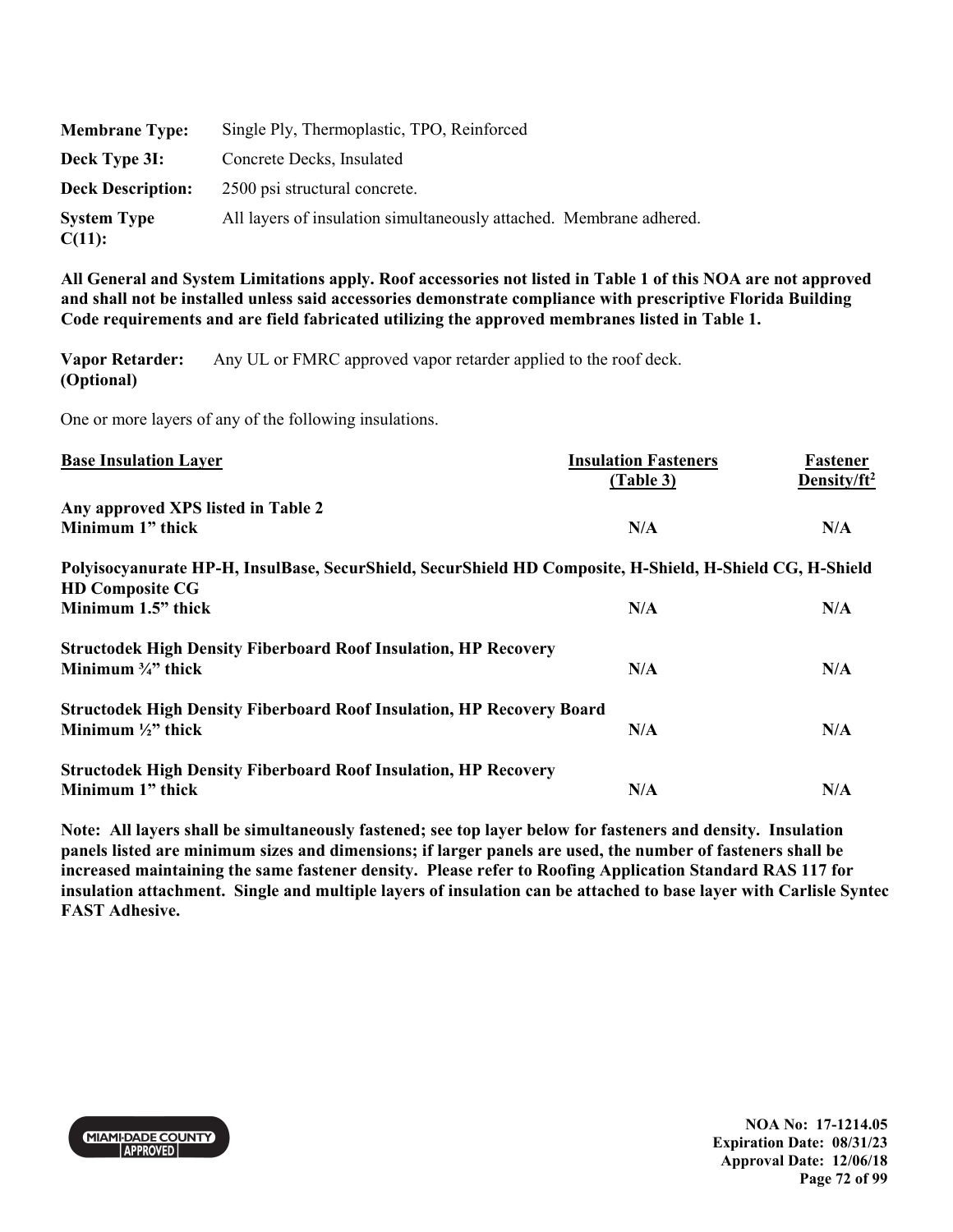| <b>Top Insulation Layer</b>   | <b>Insulation Fasteners</b><br>(Table 3) | Fastener<br>Density/ $ft^2$ |
|-------------------------------|------------------------------------------|-----------------------------|
| <b>DensDeck Prime</b>         |                                          |                             |
| Minimum $\frac{5}{8}$ " thick | 1.6                                      | 1:1.33 $ft^2$               |

**Note: Insulation panels listed are minimum sizes and dimensions; if larger panels are used, the number of fasteners shall be increased maintaining the same fastener density. Please refer to Roofing Application Standard RAS 117 for insulation attachment.** 

**Membrane:** Sure-Weld, Sure-Weld HS or Sure-Weld EXTRA membrane fully adhered to the insulation using Sure-Weld Bonding Adhesive or Sure-Weld Low VOC Bonding Adhesive applied to the substrate at a rate of 1 gal/60 ft² (finished surface). Outside 1.5" of side laps are heat welded.

#### **Maximum Design**

**Pressure:** -90 psf (See General Limitation #7)



**NOA No: 17-1214.05 Expiration Date: 08/31/23 Approval Date: 12/06/18 Page 73 of 99**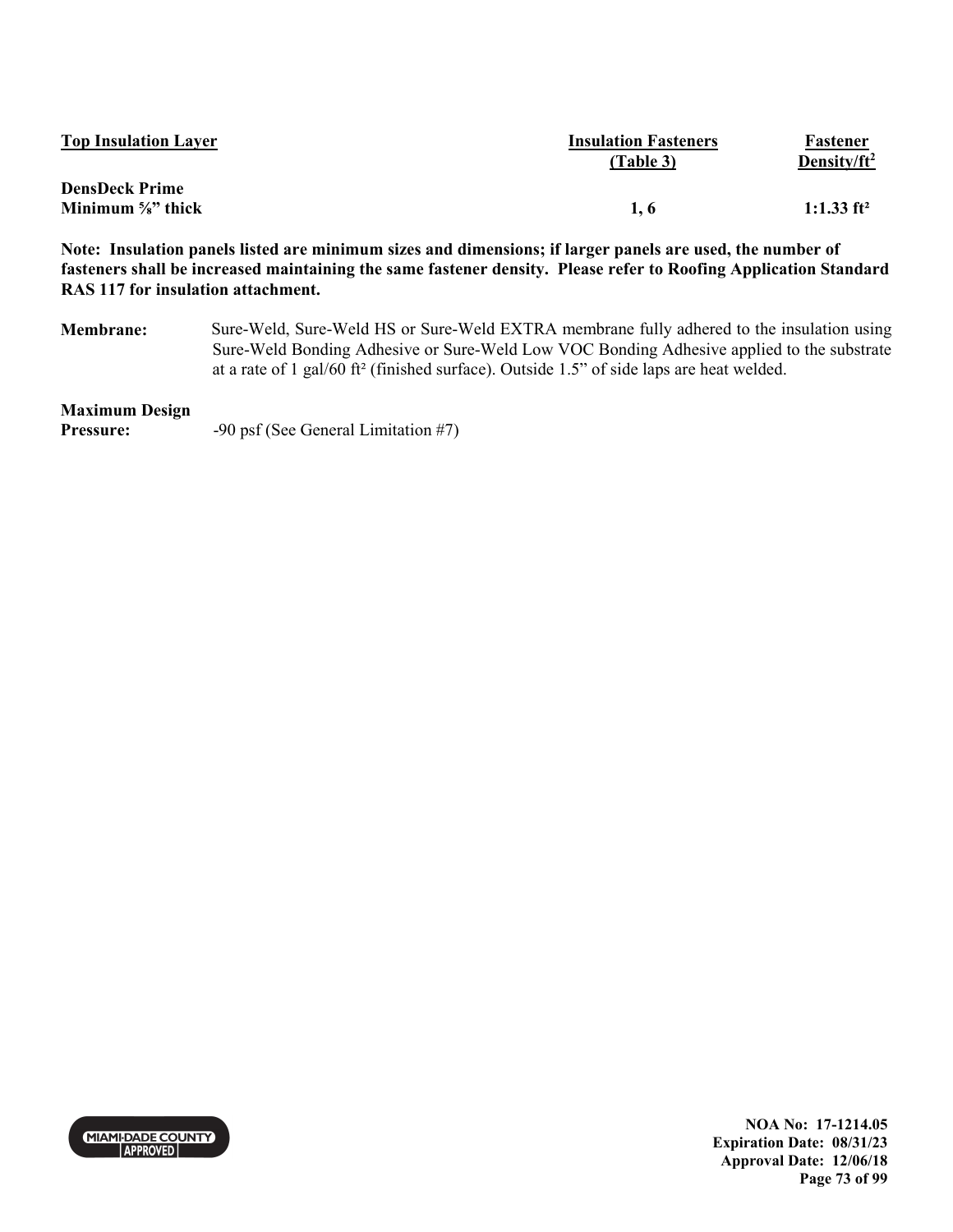| <b>Membrane Type:</b>           | Single Ply, Thermoplastic, TPO, Reinforced                          |
|---------------------------------|---------------------------------------------------------------------|
| Deck Type 31:                   | Concrete Decks, Insulated                                           |
| <b>Deck Description:</b>        | 2500 psi structural concrete.                                       |
| <b>System Type</b><br>$C(12)$ : | All layers of insulation simultaneously attached. Membrane adhered. |

One or more layers of any of the following insulations.

| <b>Insulation Layer</b>                                                          | <b>Insulation Fasteners</b><br>(Table 3) | Fastener<br>Density/ $ft^2$ |
|----------------------------------------------------------------------------------|------------------------------------------|-----------------------------|
| Any approved polyisocyanurate insulation listed in Table 2<br>Minimum 1.5" thick | 1 with 13, 14, 15                        | $1:2$ ft <sup>2</sup>       |

**Note: Insulation layers shall be staggered by 1' parallel to the 8' length. Insulation panels listed are minimum sizes and dimensions; if larger panels are used, the number of fasteners shall be increased maintaining the same fastener density. Please refer to Roofing Application Standard RAS 117 for insulation attachment.** 

**Membrane:** Sure-Weld or Sure-Weld EXTRA membrane shall be bonded to RhinoBond Plates with RhinoBond induction welding tool. Outside 1.5" of side laps are heat welded.

#### **Maximum Design**

**Pressure:**  $-97.5$  psf (See General Limitation #7)



**NOA No: 17-1214.05 Expiration Date: 08/31/23 Approval Date: 12/06/18 Page 74 of 99**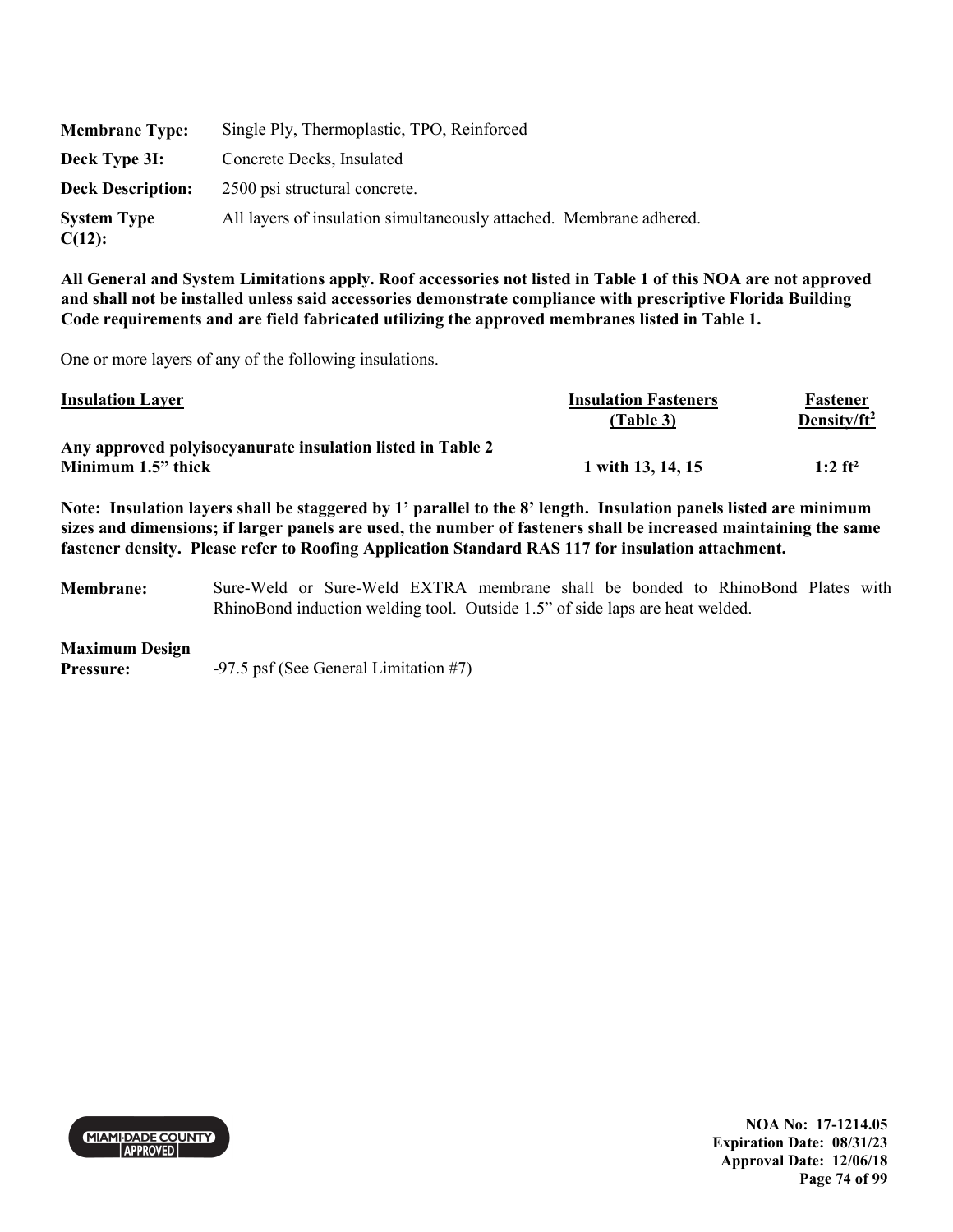| <b>Membrane Type:</b>        | Single Ply, Thermoplastic, TPO, Reinforced, FleeceBACK              |
|------------------------------|---------------------------------------------------------------------|
| Deck Type 3I:                | Concrete Decks, Insulated                                           |
| <b>Deck Description:</b>     | 2500 psi structural concrete.                                       |
| <b>System Type</b><br>C(13): | All layers of insulation simultaneously attached. Membrane adhered. |

One or more layers of any of the following insulations.

| <b>Base Insulation Layer</b> | <b>Insulation Fasteners</b>                                                                              | Fastener                |
|------------------------------|----------------------------------------------------------------------------------------------------------|-------------------------|
|                              | (Table 3)                                                                                                | Density/ft <sup>2</sup> |
|                              | Polyisocyanurate HP-H, InsulBase, SecurShield, SecurShield HD Composite, H-Shield, H-Shield CG, H-Shield |                         |
| <b>HD Composite CG</b>       |                                                                                                          |                         |
| Minimum 1.5" thick           | N/A                                                                                                      | N/A                     |
| <b>Top Insulation Layer</b>  | <b>Insulation Fasteners</b>                                                                              | Fastener                |
|                              | (Table 3)                                                                                                | Density/ft <sup>2</sup> |
| <b>Plywood</b>               |                                                                                                          |                         |
| Minimum 19/32" thick         | 1, 6                                                                                                     | $1:1 \text{ ft}^2$      |

**Note: Top insulation layer shall be mechanically attached using the fastener density listed above. Insulation panels listed are minimum sizes and dimensions; if larger panels are used, the number of fasteners shall be increased maintaining the same fastener density. Please refer to Roofing Application Standard RAS 117 for insulation attachment.** 

**Membrane:** Sure-Weld, Sure-Weld HS or Sure-Weld EXTRA membrane fully adhered to the insulation using Sure-Weld Bonding Adhesive or Sure-Weld Low VOC Bonding Adhesive applied to the substrate at a rate of 1 gal/60 ft<sup>2</sup> (finished surface). Outside 1.5" of side laps are heat welded.

**Maximum Design** 

**Pressure:**  $-97.5 \text{ psf}$  (See General Limitation #7)



**NOA No: 17-1214.05 Expiration Date: 08/31/23 Approval Date: 12/06/18 Page 75 of 99**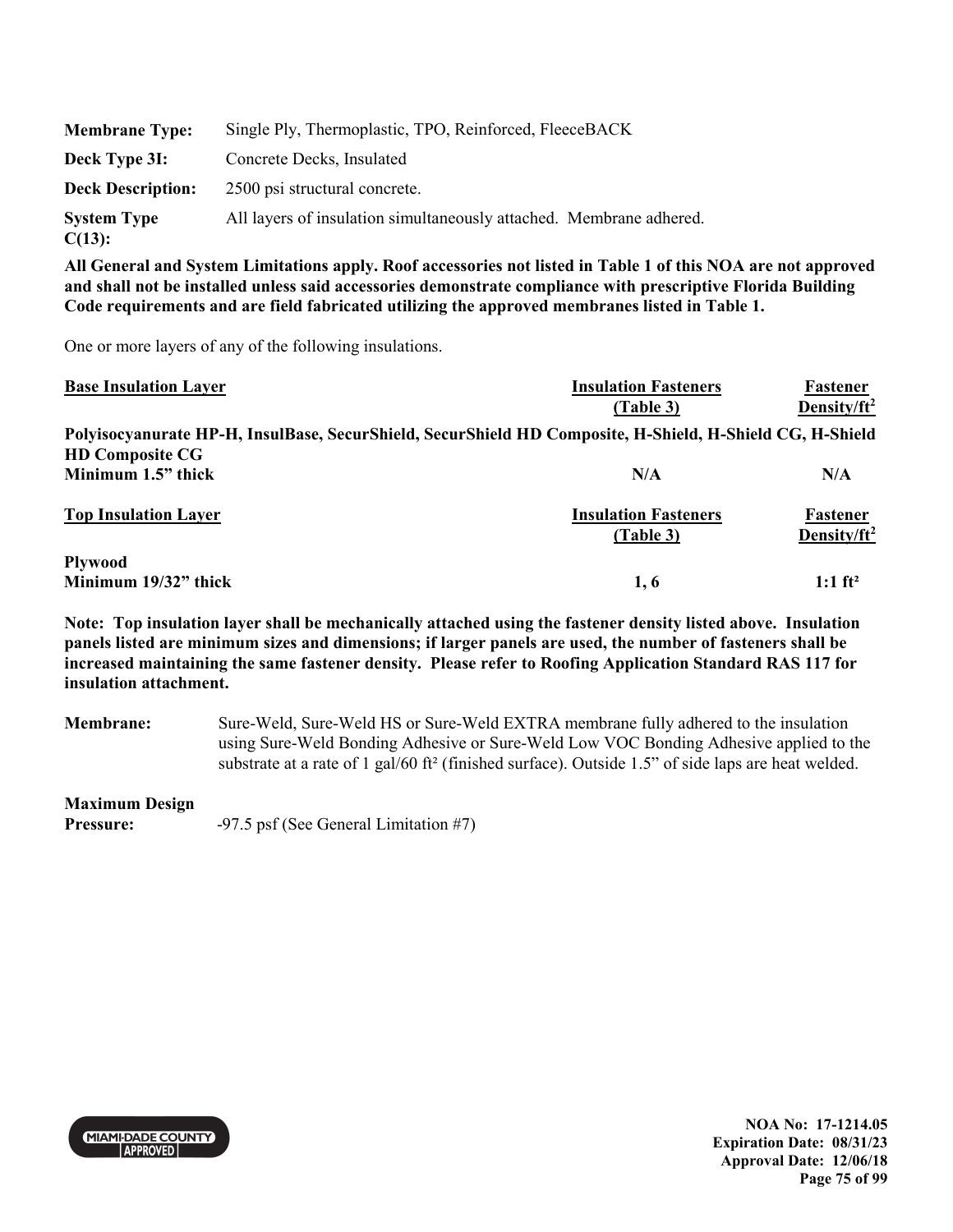| <b>Membrane Type:</b>           | Single Ply, Thermoplastic, TPO, Reinforced                          |
|---------------------------------|---------------------------------------------------------------------|
| Deck Type 3I:                   | Concrete Decks, Insulated                                           |
| <b>Deck Description:</b>        | 2500 psi structural concrete.                                       |
| <b>System Type</b><br>$C(14)$ : | All layers of insulation simultaneously attached. Membrane adhered. |

One or more layers of any of the following insulations.

| <b>Insulation Layer</b>                                                                        | <b>Insulation Fasteners</b> | Fastener              |
|------------------------------------------------------------------------------------------------|-----------------------------|-----------------------|
|                                                                                                | (Table 3)                   | Density/ $ft^2$       |
| SecurShield, SecurShield HD Composite, H-Shield CG, H-Shield HD Composite CG (flat or tapered) |                             |                       |
| Minimum 2.0" thick                                                                             | 1.6                         | $1:1$ ft <sup>2</sup> |

**Note: Insulation layer shall be mechanically attached using the fastener density listed above. Insulation panels listed are minimum sizes and dimensions; if larger panels are used, the number of fasteners shall be increased maintaining the same fastener density. Please refer to Roofing Application Standard RAS 117 for insulation attachment.** 

**Membrane:** Sure-Weld, Sure-Weld HS or Sure-Weld EXTRA membrane fully adhered to the insulation using Sure-Weld Bonding Adhesive or Sure-Weld Low VOC Bonding Adhesive applied to the substrate at a rate of 1 gal/60 ft² (finished surface). Outside 1.5" of side laps are heat welded.

**Maximum Design Pressure:**  $-112.5 \text{ psf (See General Limitation #7)}$ 



**NOA No: 17-1214.05 Expiration Date: 08/31/23 Approval Date: 12/06/18 Page 76 of 99**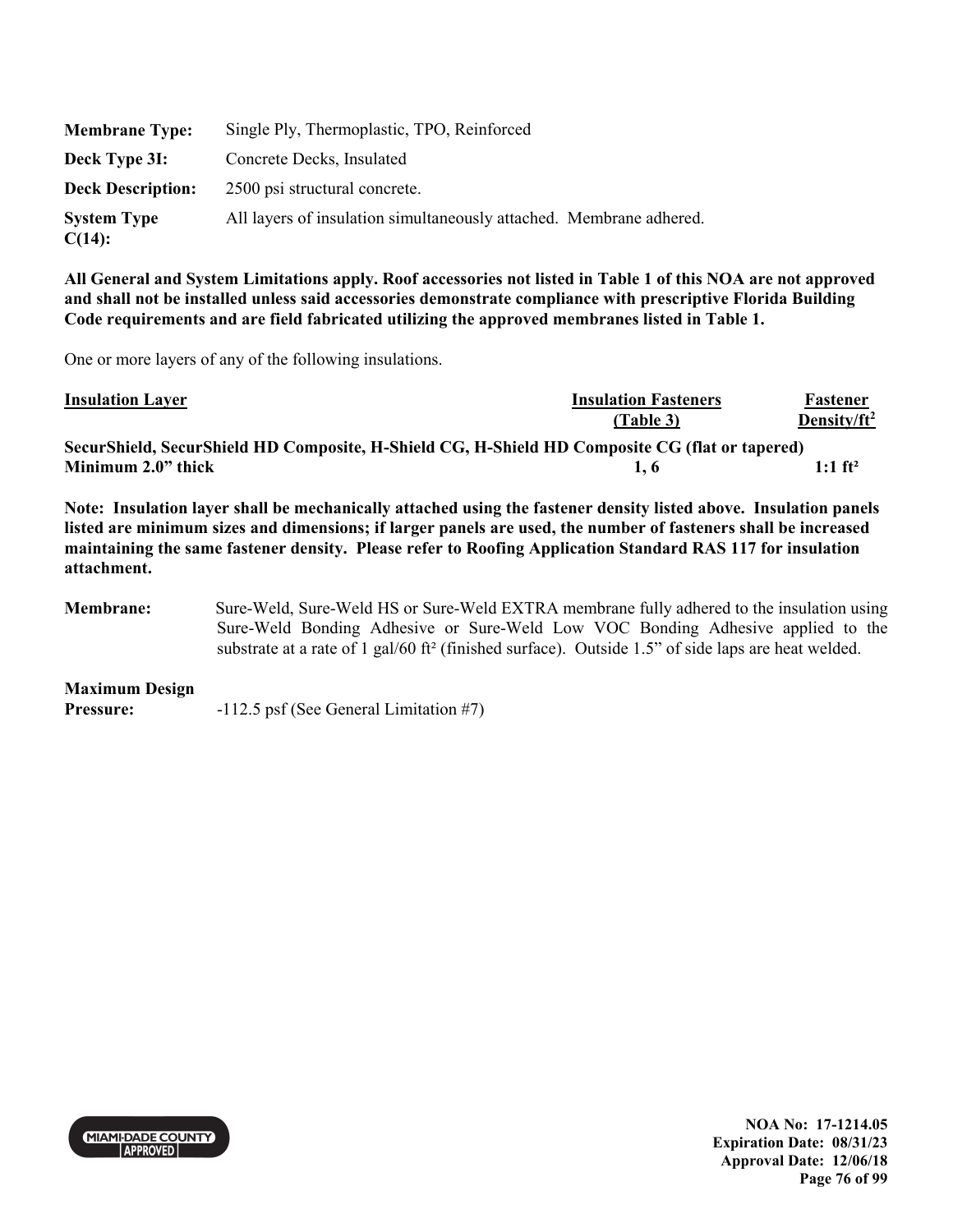| <b>Membrane Type:</b>           | Single Ply, Thermoplastic, TPO, Reinforced                          |
|---------------------------------|---------------------------------------------------------------------|
| Deck Type 3I:                   | Concrete Decks, Insulated                                           |
| <b>Deck Description:</b>        | 2500 psi structural concrete.                                       |
| <b>System Type</b><br>$C(15)$ : | All layers of insulation simultaneously attached. Membrane adhered. |

One or more layers of any of the following insulations.

| <b>Base Insulation Layer</b>                                                                             | <b>Insulation Fasteners</b>              | Fastener                            |
|----------------------------------------------------------------------------------------------------------|------------------------------------------|-------------------------------------|
|                                                                                                          | (Table 3)                                | Density/ $ft^2$                     |
| Polyisocyanurate HP-H, InsulBase, SecurShield, SecurShield HD Composite, H-Shield, H-Shield CG, H-Shield |                                          |                                     |
| <b>HD Composite CG</b>                                                                                   |                                          |                                     |
| Minimum 2" thick                                                                                         | N/A                                      | N/A                                 |
| <b>Top Insulation Layer</b>                                                                              | <b>Insulation Fasteners</b><br>(Table 3) | Fastener<br>Density/ft <sup>2</sup> |
|                                                                                                          |                                          |                                     |
| <b>SECUROCK Gypsum-Fiber Roof Board</b>                                                                  |                                          |                                     |
| Minimum $\frac{1}{2}$ " thick                                                                            | 1, 6                                     | 1:1.33 $ft^2$                       |

**Note: Top insulation layer shall be mechanically attached using the fastener density listed above. Insulation panels listed are minimum sizes and dimensions; if larger panels are used, the number of fasteners shall be increased maintaining the same fastener density. Please refer to Roofing Application Standard RAS 117 for insulation attachment.** 

**Membrane:** Sure-Weld, Sure-Weld HS or Sure-Weld EXTRA membrane fully adhered to the insulation using Sure-Weld Bonding Adhesive or Sure-Weld Low VOC Bonding Adhesive applied to the substrate at a rate of 1 gal/60 ft² (finished surface) or Aqua Base 120 Bonding Adhesive applied to the substrate and underside of the membrane at a rate of 1 gal/120 ft² (finished surface). Outside 1.5" of side laps are heat welded.

#### **Maximum Design**

**Pressure:**  $-112.5$  psf (See General Limitation #7)



**NOA No: 17-1214.05 Expiration Date: 08/31/23 Approval Date: 12/06/18 Page 77 of 99**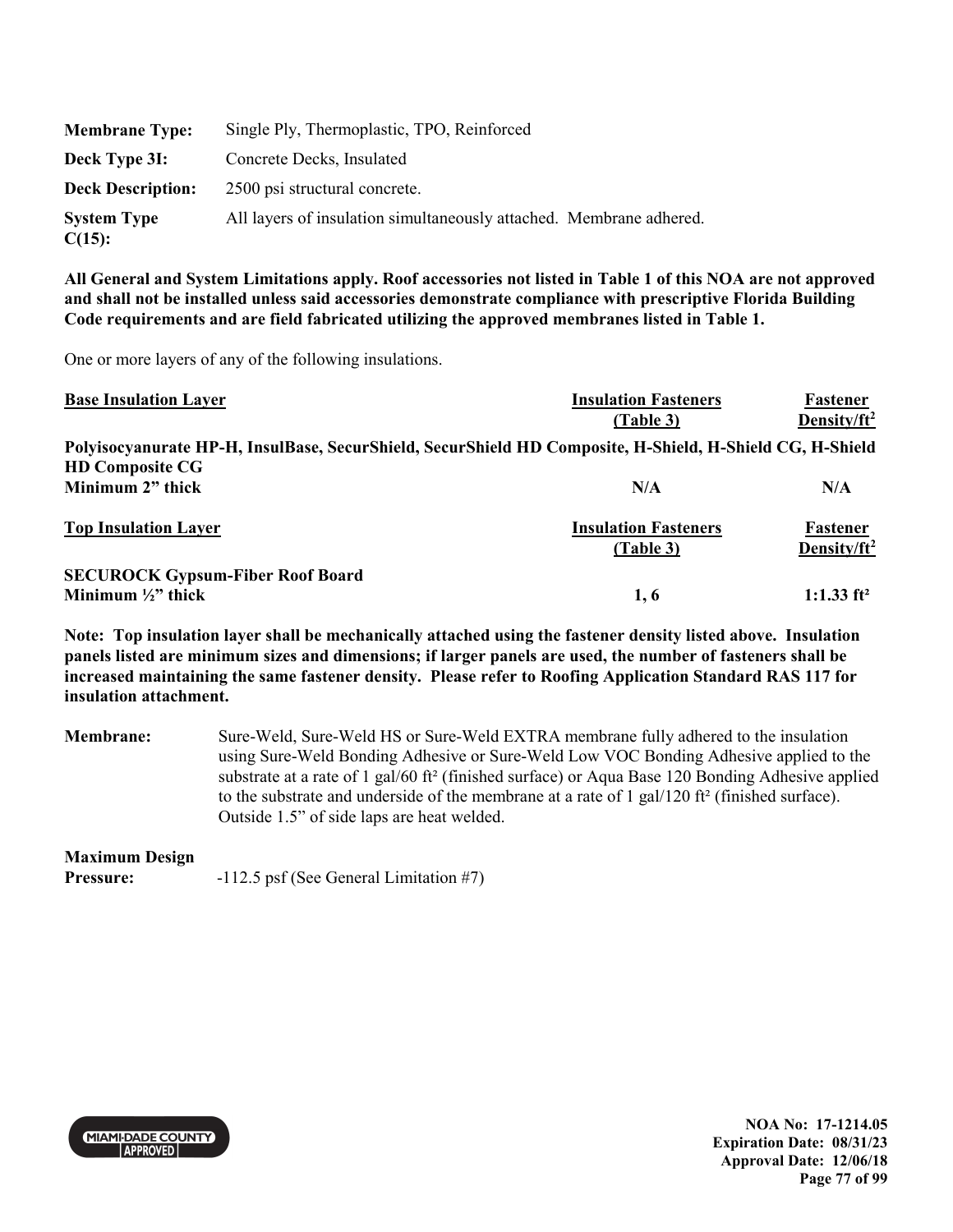| <b>Membrane Type:</b>           | Single Ply, Thermoplastic, TPO, Reinforced                          |
|---------------------------------|---------------------------------------------------------------------|
| Deck Type 3I:                   | Concrete Decks, Insulated                                           |
| <b>Deck Description:</b>        | 2500 psi structural concrete.                                       |
| <b>System Type</b><br>$C(16)$ : | All layers of insulation simultaneously attached. Membrane adhered. |

One or more layers of any of the following insulations.

| <b>Insulation Layer</b>                 | <b>Insulation Fasteners</b><br>(Table 3) | Fastener<br>Density/ft <sup>2</sup> |
|-----------------------------------------|------------------------------------------|-------------------------------------|
| <b>SECUROCK Gypsum-Fiber Roof Board</b> |                                          |                                     |
| Minimum 5/8" thick                      | 1.6                                      | 1:1.33 $ft^2$                       |

**Note: Insulation layer shall be mechanically attached using the fastener density listed above. Insulation panels listed are minimum sizes and dimensions; if larger panels are used, the number of fasteners shall be increased maintaining the same fastener density. Please refer to Roofing Application Standard RAS 117 for insulation attachment.** 

**Membrane:** Sure-Weld, Sure-Weld HS or Sure-Weld EXTRA membrane fully adhered to the insulation using Sure-Weld Bonding Adhesive or Sure-Weld Low VOC Bonding Adhesive applied to the substrate at a rate of 1 gal/60 ft<sup>2</sup> (finished surface) or Aqua Base 120 Bonding Adhesive applied to the substrate and underside of the membrane at a rate of  $1 \text{ gal}/120 \text{ ft}^2$  (finished surface). Outside 1.5" of side laps are heat welded.

**Maximum Design** 

**Pressure:**  $-112.5$  psf (See General Limitation #7)

**MIAMI DADE COUNTY APPROVED** 

**NOA No: 17-1214.05 Expiration Date: 08/31/23 Approval Date: 12/06/18 Page 78 of 99**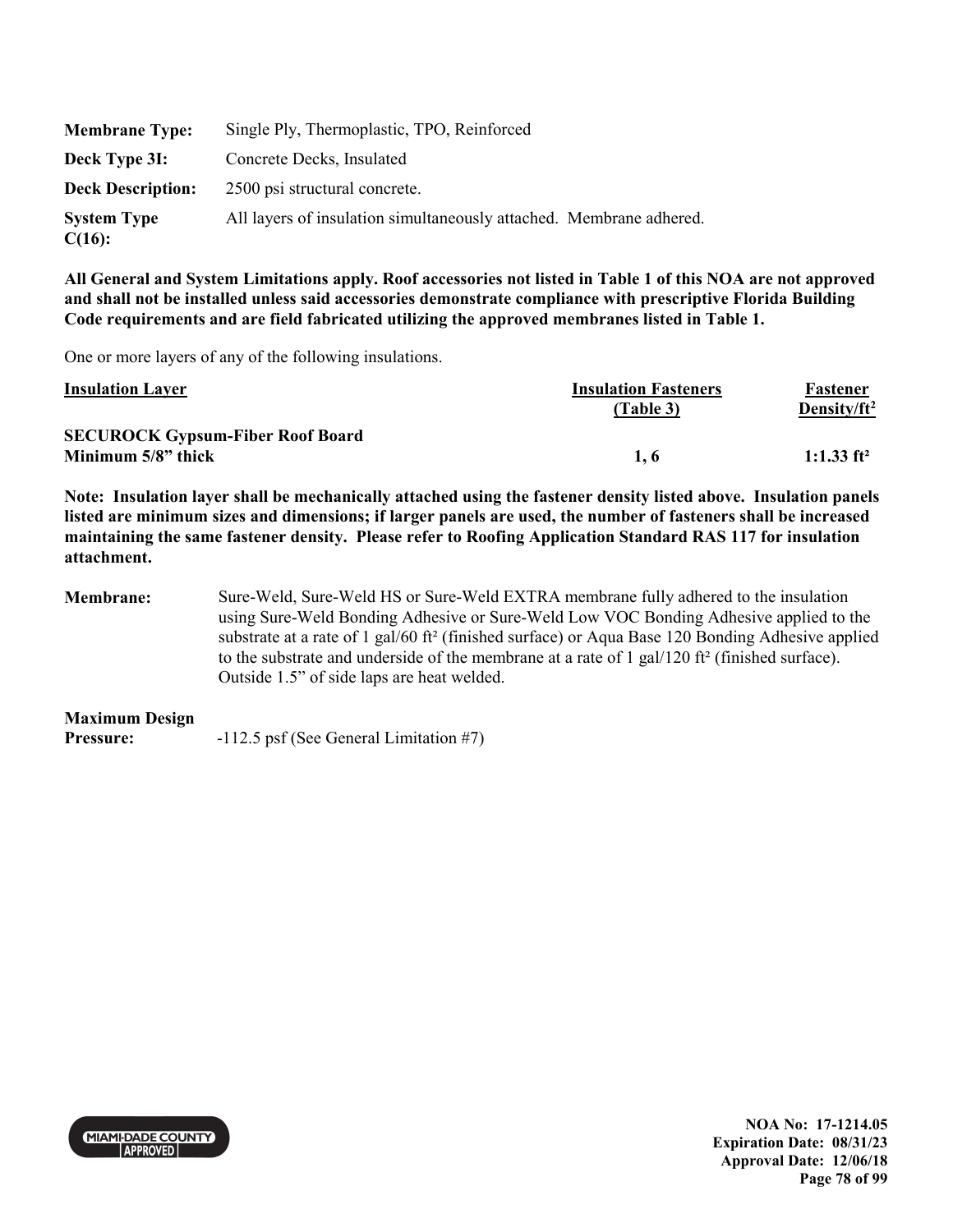| <b>Membrane Type:</b>           | Single Ply, Thermoplastic, TPO, Reinforced                          |
|---------------------------------|---------------------------------------------------------------------|
| Deck Type 3I:                   | Concrete Decks, Insulated                                           |
| <b>Deck Description:</b>        | 2500 psi structural concrete.                                       |
| <b>System Type</b><br>$C(17)$ : | All layers of insulation simultaneously attached. Membrane adhered. |

One or more layers of any of the following insulations.

| <b>Insulation Layer</b>                                                                        | <b>Insulation Fasteners</b> | Fastener              |
|------------------------------------------------------------------------------------------------|-----------------------------|-----------------------|
|                                                                                                | (Table 3)                   | Density/ $ft^2$       |
| SecurShield, SecurShield HD Composite, H-Shield CG, H-Shield HD Composite CG (flat or tapered) |                             |                       |
| Minimum 2.0" thick                                                                             | 1.6                         | $1:1$ ft <sup>2</sup> |

**Note: Insulation layer shall be mechanically attached using the fastener density listed above. Insulation panels listed are minimum sizes and dimensions; if larger panels are used, the number of fasteners shall be increased maintaining the same fastener density. Please refer to Roofing Application Standard RAS 117 for insulation attachment.** 

**Membrane:** Sure-Weld, Sure-Weld HS or Sure-Weld EXTRA membrane fully adhered to the insulation using Sure-Weld Bonding Adhesive or Sure-Weld Low VOC Bonding Adhesive applied to the substrate at a rate of 1 gal/60 ft² (finished surface). Outside 1.5" of side laps are heat welded.

**Maximum Design Pressure:**  $-120.0 \text{ psf (See General Limitation #7)}$ 



**NOA No: 17-1214.05 Expiration Date: 08/31/23 Approval Date: 12/06/18 Page 79 of 99**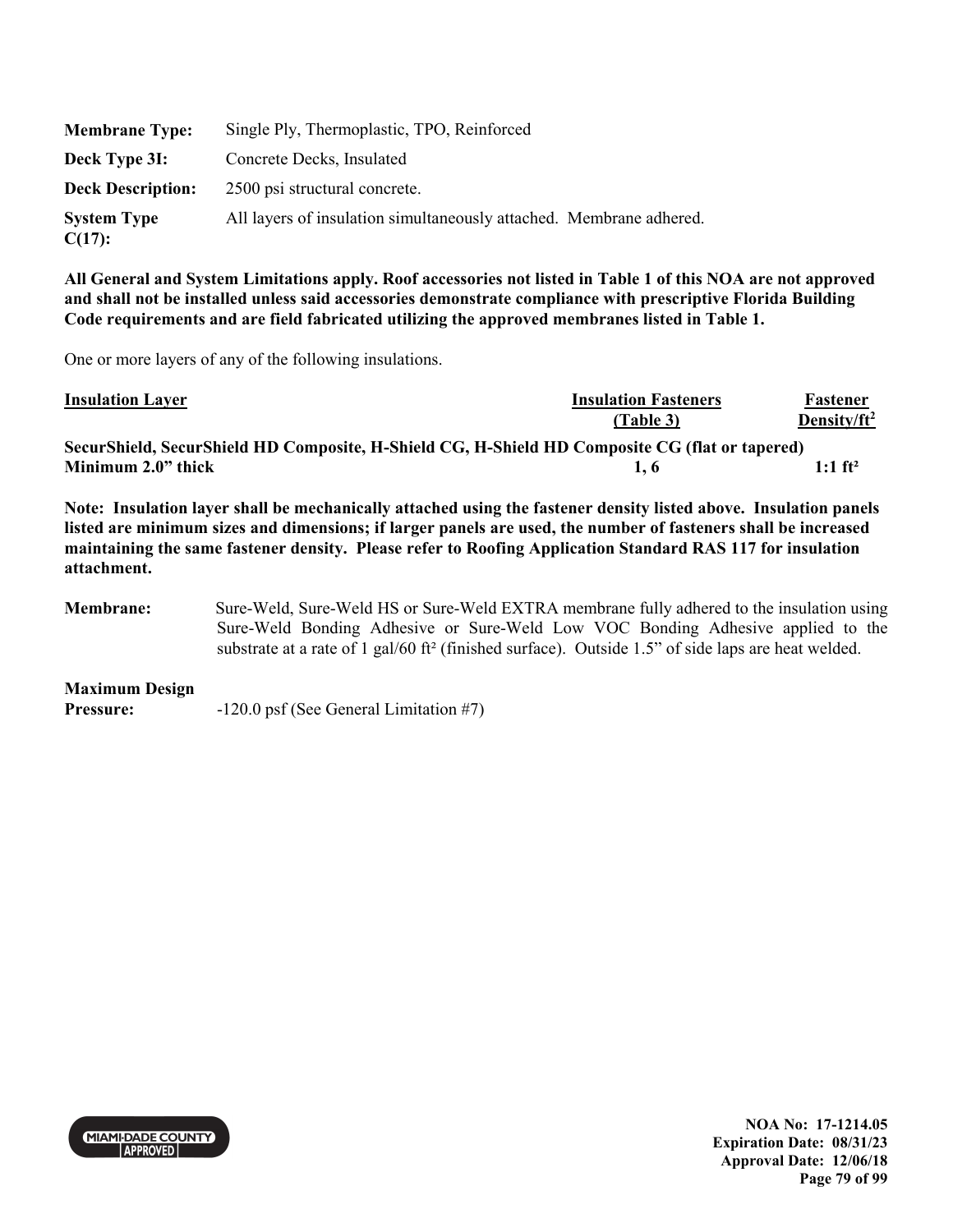| <b>Membrane Type:</b>           | Single Ply, Thermoplastic, TPO, Reinforced                          |
|---------------------------------|---------------------------------------------------------------------|
| Deck Type 3I:                   | Concrete Decks, Insulated                                           |
| <b>Deck Description:</b>        | 2500 psi structural concrete.                                       |
| <b>System Type</b><br>$C(18)$ : | All layers of insulation simultaneously attached. Membrane adhered. |

One or more layers of any of the following insulations.

| <b>Base Insulation Layer</b>                                                                             | <b>Insulation Fasteners</b>              | Fastener                            |
|----------------------------------------------------------------------------------------------------------|------------------------------------------|-------------------------------------|
|                                                                                                          | (Table 3)                                | Density/ $ft^2$                     |
| Polyisocyanurate HP-H, InsulBase, SecurShield, SecurShield HD Composite, H-Shield, H-Shield CG, H-Shield |                                          |                                     |
| HD Composite CG (flat or tapered)                                                                        |                                          |                                     |
| Minimum 1.5" thick                                                                                       | N/A                                      | N/A                                 |
| <b>Top Insulation Layer</b>                                                                              | <b>Insulation Fasteners</b><br>(Table 3) | Fastener<br>Density/ft <sup>2</sup> |
|                                                                                                          |                                          |                                     |
| <b>SECUROCK Gypsum-Fiber Roof Board</b>                                                                  |                                          |                                     |
| Minimum $\frac{1}{2}$ thick                                                                              | 1, 6                                     | $1:1 \text{ ft}^2$                  |

**Note: Top insulation layer shall be mechanically attached using the fastener density listed above. Insulation panels listed are minimum sizes and dimensions; if larger panels are used, the number of fasteners shall be increased maintaining the same fastener density. Please refer to Roofing Application Standard RAS 117 for insulation attachment.** 

**Membrane:** Sure-Weld, Sure-Weld HS or Sure-Weld EXTRA membrane fully adhered to the insulation using Sure-Weld Low VOC Bonding Adhesive applied to the substrate at a rate of 1 gal/60 ft² (finished surface) or Aqua Base 120 Bonding Adhesive applied to the substrate and underside of the membrane at a rate of 1 gal/120 ft² (finished surface). Outside 1.5" of side laps are heat welded.

#### **Maximum Design**

**Pressure:**  $-127.5$  psf (See General Limitation #7)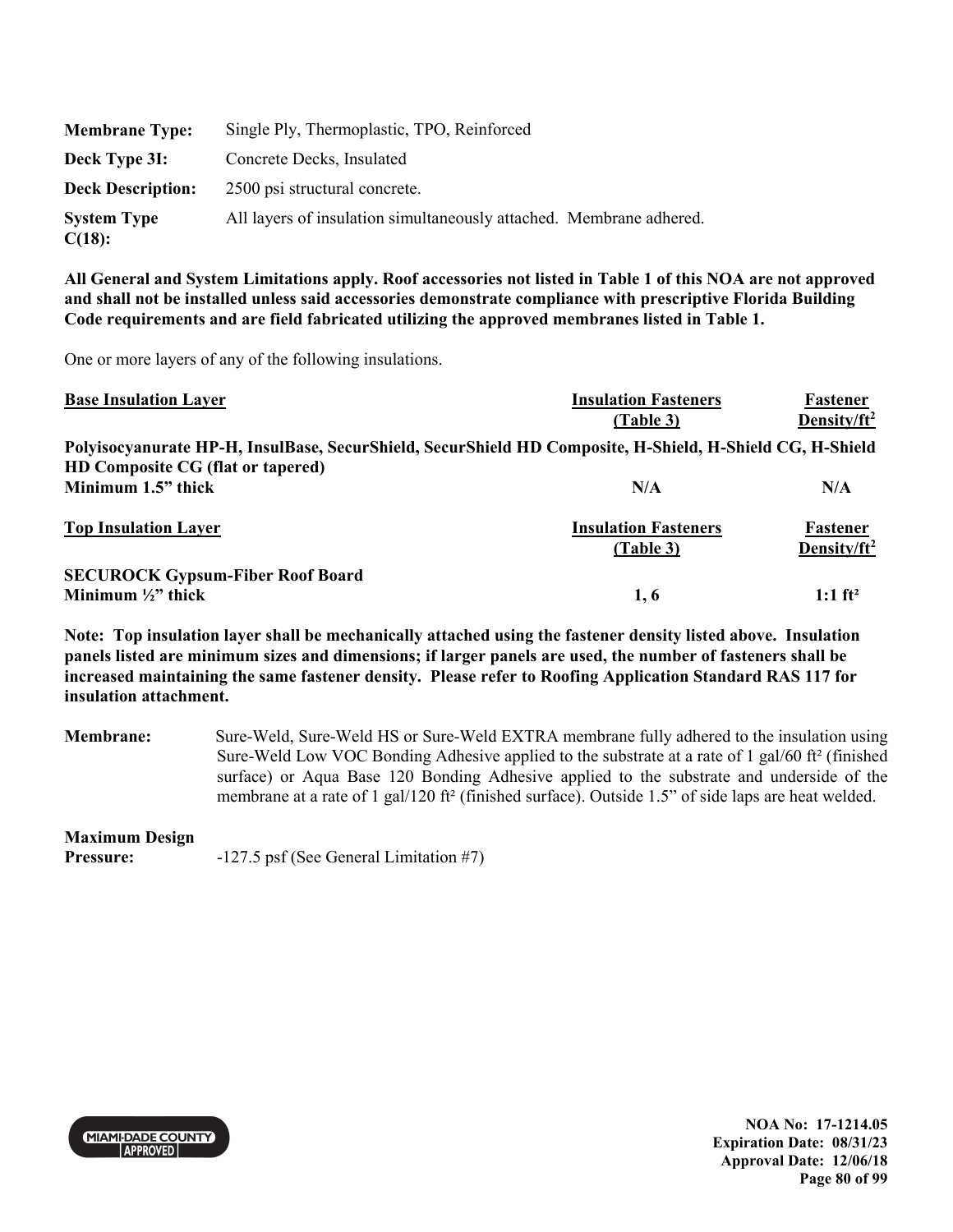| <b>Membrane Type:</b>           | Single Ply, Thermoplastic, TPO, Reinforced, FleeceBACK              |
|---------------------------------|---------------------------------------------------------------------|
| Deck Type 3I:                   | Concrete Decks, Insulated                                           |
| <b>Deck Description:</b>        | 2500 psi structural concrete.                                       |
| <b>System Type</b><br>$C(19)$ : | All layers of insulation simultaneously attached. Membrane adhered. |

One or more layers of any of the following insulations.

| <b>Base Insulation Layer</b>                                                                             | <b>Insulation Fasteners</b>              | Fastener                            |
|----------------------------------------------------------------------------------------------------------|------------------------------------------|-------------------------------------|
|                                                                                                          | (Table 3)                                | Density/ $ft^2$                     |
| Polyisocyanurate HP-H, InsulBase, SecurShield, SecurShield HD Composite, H-Shield, H-Shield CG, H-Shield |                                          |                                     |
| HD Composite CG (flat or tapered)                                                                        |                                          |                                     |
| Minimum 1.5" thick                                                                                       | N/A                                      | N/A                                 |
| <b>Top Insulation Layer</b>                                                                              | <b>Insulation Fasteners</b><br>(Table 3) | Fastener<br>Density/ft <sup>2</sup> |
|                                                                                                          |                                          |                                     |
| <b>SECUROCK Gypsum-Fiber Roof Board</b>                                                                  |                                          |                                     |
| Minimum $\frac{1}{2}$ thick                                                                              | 1, 6                                     | $1:1 \text{ ft}^2$                  |

**Note: Top insulation layer shall be mechanically attached using the fastener density listed above. Insulation panels listed are minimum sizes and dimensions; if larger panels are used, the number of fasteners shall be increased maintaining the same fastener density. Please refer to Roofing Application Standard RAS 117 for insulation attachment.** 

**Membrane:** Sure-Weld FleeceBACK 100, Sure-Weld FleeceBACK 115 or Sure-Weld FleeceBACK 135 membrane adhered to the insulation using FAST 100 LV Adhesive or Flexible FAST Adhesive applied in  $\frac{1}{2}$ " to  $\frac{3}{4}$ " ribbons spaced 4" o.c. or FAST Dual Cartridge Adhesive or FAST 5 Gallon Jug Adhesive applied in  $\frac{3}{4}$  to 1" ribbons spaced 4" o.c. Outside 1.5" of side laps are heat welded.

#### **Maximum Design**

**Pressure:** -135 psf (See General Limitation #7)



**NOA No: 17-1214.05 Expiration Date: 08/31/23 Approval Date: 12/06/18 Page 81 of 99**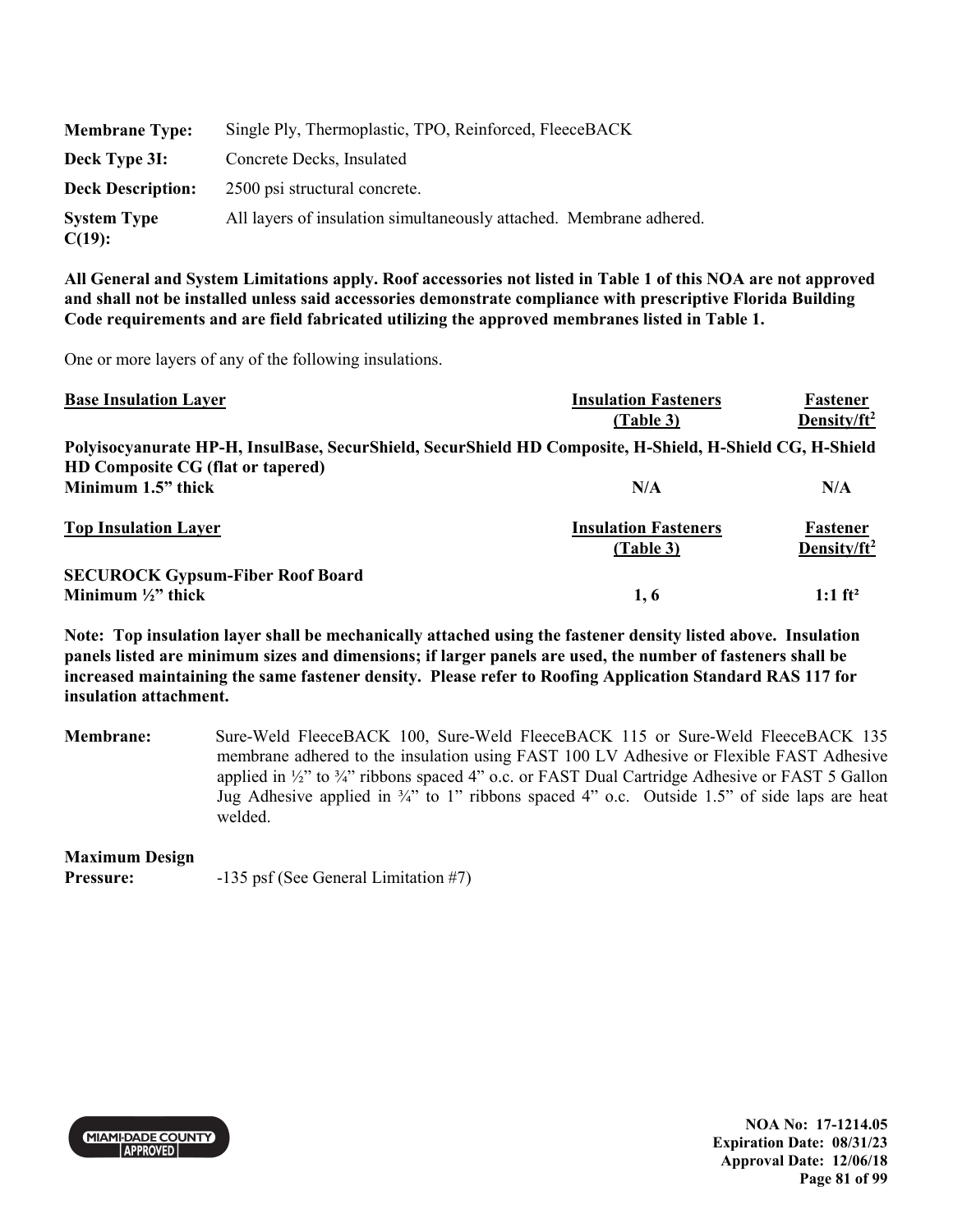| <b>Membrane Type:</b>           | Single Ply, Thermoplastic, TPO, Reinforced, FleeceBACK              |
|---------------------------------|---------------------------------------------------------------------|
| Deck Type 3I:                   | Concrete Decks, Insulated                                           |
| <b>Deck Description:</b>        | 2500 psi structural concrete.                                       |
| <b>System Type</b><br>$C(20)$ : | All layers of insulation simultaneously attached. Membrane adhered. |

One or more layers of any of the following insulations.

| <b>Base Insulation Layer</b> | <b>Insulation Fasteners</b>                                                                              | Fastener                            |
|------------------------------|----------------------------------------------------------------------------------------------------------|-------------------------------------|
|                              | (Table 3)                                                                                                | Density/ $ft^2$                     |
|                              | Polyisocyanurate HP-H, InsulBase, SecurShield, SecurShield HD Composite, H-Shield, H-Shield CG, H-Shield |                                     |
| <b>HD Composite CG</b>       |                                                                                                          |                                     |
| Minimum 1.5" thick           | N/A                                                                                                      | N/A                                 |
| <b>Top Insulation Layer</b>  | <b>Insulation Fasteners</b><br>(Table 3)                                                                 | Fastener<br>Density/ft <sup>2</sup> |
| <b>Plywood</b>               |                                                                                                          |                                     |
| Minimum 19/32" thick         | 1, 6                                                                                                     | $1:1 \text{ ft}^2$                  |

**Note: Top insulation layer shall be mechanically attached using the fastener density listed above. Insulation panels listed are minimum sizes and dimensions; if larger panels are used, the number of fasteners shall be increased maintaining the same fastener density. Please refer to Roofing Application Standard RAS 117 for insulation attachment.** 

**Membrane:** Sure-Weld FleeceBACK 100, Sure-Weld FleeceBACK 115 or Sure-Weld FleeceBACK 135 membranes fully adhered to the insulation using FAST 100 LV Adhesive or Flexible FAST Adhesive applied in  $\frac{3}{4}$ " to 1" ribbons spaced 4" o.c. or applied to the substrate at a rate of 100 ft<sup>2</sup>/gal. Outside 1.5" of side laps are heat welded.

#### **Maximum Design**

**Pressure:**  $-135.0 \text{ psf}$  (See General Limitation #7)



**NOA No: 17-1214.05 Expiration Date: 08/31/23 Approval Date: 12/06/18 Page 82 of 99**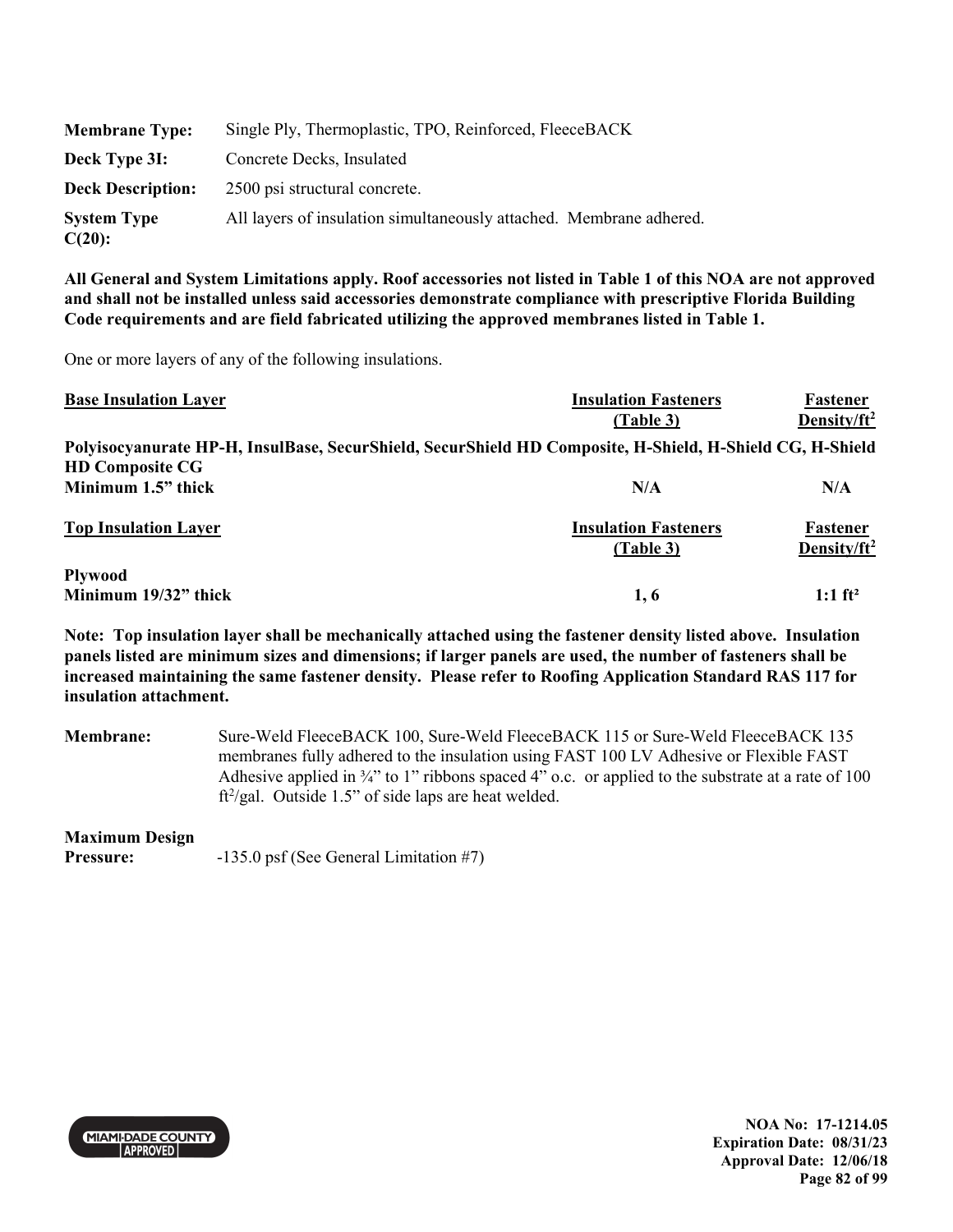| <b>Membrane Type:</b>        | Single Ply, Thermoplastic, TPO, Reinforced, FleeceBACK              |
|------------------------------|---------------------------------------------------------------------|
| Deck Type 3I:                | Concrete Decks, Insulated                                           |
| <b>Deck Description:</b>     | 2500 psi structural concrete.                                       |
| <b>System Type</b><br>C(21): | All layers of insulation simultaneously attached. Membrane adhered. |

One or more layers of any of the following insulations.

| <b>Insulation Layer</b>                    | <b>Insulation Fasteners</b> | Fastener              |
|--------------------------------------------|-----------------------------|-----------------------|
|                                            | (Table 3)                   | Density/ $ft^2$       |
| SecurShield, H-Shield CG (flat or tapered) |                             |                       |
| Minimum 2.0" thick                         | 1.6                         | $1:1$ ft <sup>2</sup> |

**Note: Insulation layer shall be mechanically attached using the fastener density listed above. Insulation panels listed are minimum sizes and dimensions; if larger panels are used, the number of fasteners shall be increased maintaining the same fastener density. Please refer to Roofing Application Standard RAS 117 for insulation attachment.** 

**Membrane:** Sure-Weld FleeceBACK 100, Sure-Weld FleeceBACK 115 or Sure-Weld FleeceBACK 135 membranes fully adhered to the insulation using FAST 100 LV Adhesive, Flexible FAST Adhesive, FAST Dual Cartridge Adhesive or FAST 5 Gallon Jug Adhesive applied in ¾" to 1" ribbons spaced 4" o.c. Outside 1.5" of side laps are heat welded.

**Maximum Design Pressure:** -135.0 psf (See General Limitation #7)



**NOA No: 17-1214.05 Expiration Date: 08/31/23 Approval Date: 12/06/18 Page 83 of 99**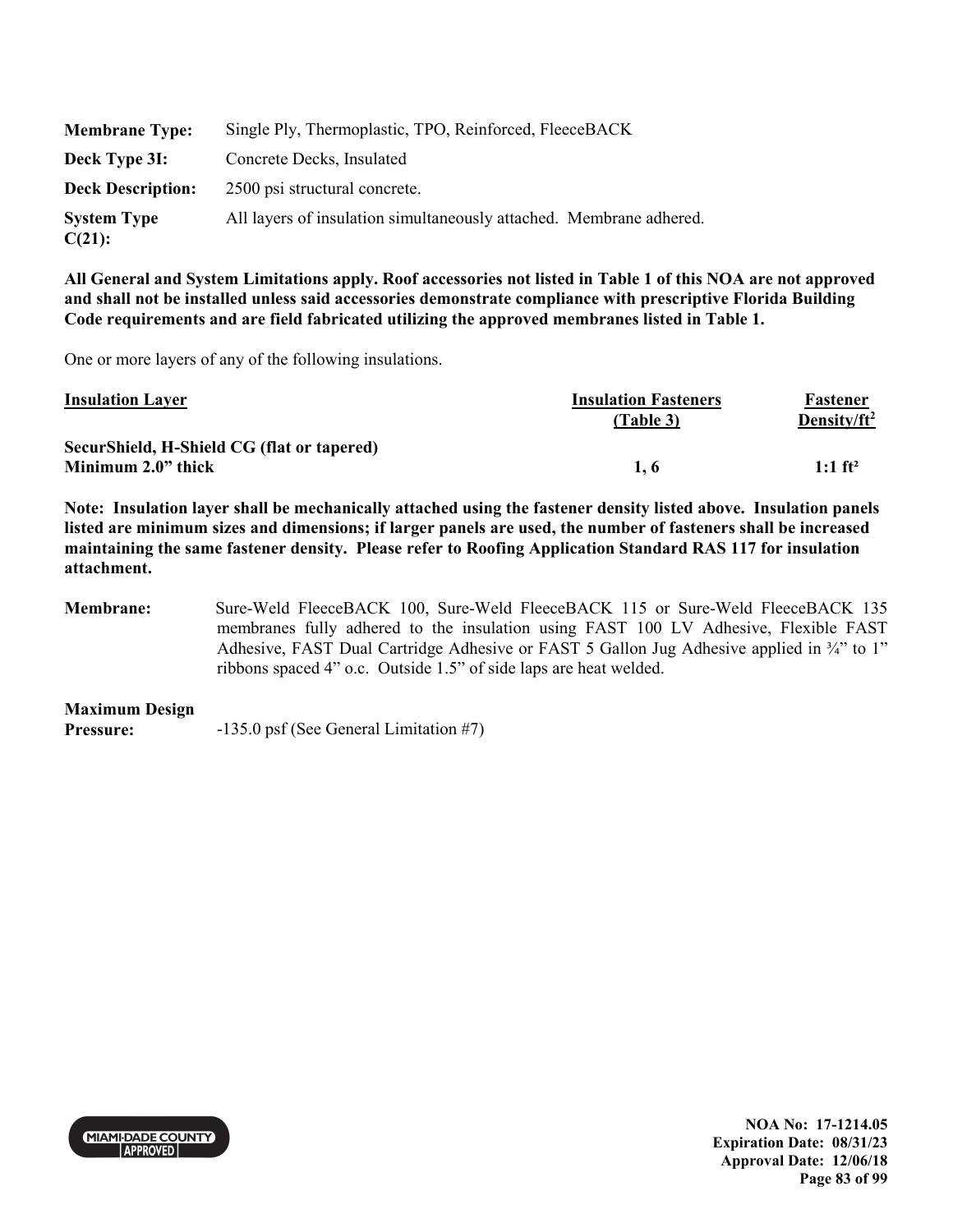| <b>Membrane Type:</b>           | Single Ply, Thermoplastic, TPO, Reinforced, FleeceBACK              |
|---------------------------------|---------------------------------------------------------------------|
| Deck Type 3I:                   | Concrete Decks, Insulated                                           |
| <b>Deck Description:</b>        | 2500 psi structural concrete.                                       |
| <b>System Type</b><br>$C(22)$ : | All layers of insulation simultaneously attached. Membrane adhered. |

One or more layers of any of the following insulations.

| <b>Insulation Layer</b>                                              | <b>Insulation Fasteners</b> | Fastener              |
|----------------------------------------------------------------------|-----------------------------|-----------------------|
|                                                                      | (Table 3)                   | Density/ $ft^2$       |
| SecurShield HD Composite, H-Shield HD Composite CG (flat or tapered) |                             |                       |
| Minimum 2.0" thick                                                   | 1. 6                        | $1:1$ ft <sup>2</sup> |

**Note: Insulation layer shall be mechanically attached using the fastener density listed above. Insulation panels listed are minimum sizes and dimensions; if larger panels are used, the number of fasteners shall be increased maintaining the same fastener density. Please refer to Roofing Application Standard RAS 117 for insulation attachment.** 

**Membrane:** Sure-Weld FleeceBACK 100, Sure-Weld FleeceBACK 115 or Sure-Weld FleeceBACK 135 membranes fully adhered to the insulation using FAST 100 LV Adhesive, Flexible FAST Adhesive, FAST Dual Cartridge Adhesive or FAST 5 Gallon Jug Adhesive applied in ¾" to 1" ribbons spaced 4" o.c. Outside 1.5" of side laps are heat welded.

**Maximum Design Pressure:** -157.5 psf (See General Limitation #7)



**NOA No: 17-1214.05 Expiration Date: 08/31/23 Approval Date: 12/06/18 Page 84 of 99**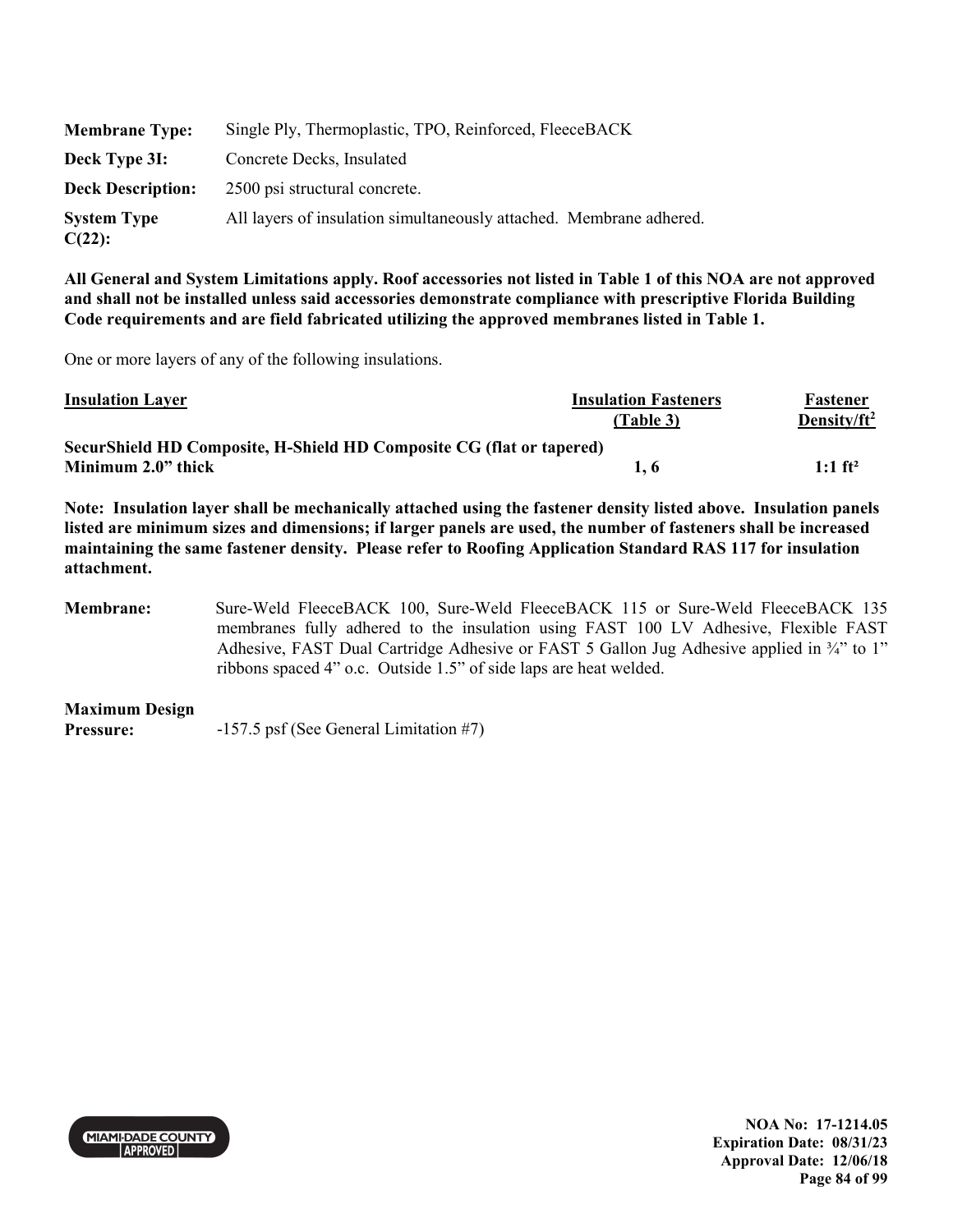| <b>Membrane Type:</b>    | Single Ply, Thermoplastic, TPO, Reinforced                             |
|--------------------------|------------------------------------------------------------------------|
| Deck Type 3I:            | Concrete Decks, Insulated                                              |
| <b>Deck Description:</b> | 2500 psi structural concrete.                                          |
| System Type $D(1)$ :     | Membrane mechanically attached over preliminarily fastened insulation. |

**Vapor Retarder: (Optional)**  Any UL or FMRC approved vapor retarder applied to the roof deck.

One or more layers of any of the following insulations.

| <b>Base or Top Insulation Layer</b>                                          | <b>Insulation Fasteners</b> | Fastener                |
|------------------------------------------------------------------------------|-----------------------------|-------------------------|
|                                                                              | (Table 3)                   | Density/ft <sup>2</sup> |
| Any approved Polyisocyannurate listed in Table 2                             |                             |                         |
| Minimum 1.5" thick                                                           | N/A                         | N/A                     |
| <b>Structodek High Density Fiberboard Roof Insulation, HP Recovery Board</b> |                             |                         |
| Minimum $\frac{1}{2}$ thick                                                  | N/A                         | N/A                     |
| <b>Structodek High Density Fiberboard Roof Insulation, HP Recovery Board</b> |                             |                         |
| Minimum $\frac{3}{4}$ " thick                                                | N/A                         | N/A                     |
| DensDeck, DensDeck Prime, SECUROCK Gypsum-Fiber Roof Board                   |                             |                         |
| Minimum $\frac{1}{4}$ thick                                                  | N/A                         | N/A                     |
| <b>SecurShield HD, H-Shield HD</b>                                           |                             |                         |
| Minimum $\frac{1}{2}$ " thick                                                | N/A                         | N/A                     |

**Note: All layers of insulation and base sheet shall be simultaneously attached. See base sheet below for fasteners and density. Refer to Roofing Application Standard RAS 117 for insulation attachment requirements. Insulation shall have preliminary attachment, prior to the installation of the roofing membrane. At an application rate of two fasteners per board for insulation boards having no dimension greater than 4 ft., and four fasteners for any insulation board having no dimension greater than 8 ft. Single and multiple layers of insulation can be attached to the deck with FAST 100 LV Adhesive, Flexible FAST Adhesive, FAST Dual Cartridge Adhesive, FAST 5 Gallon Jug Adhesive, Carlisle OlyBond 500 BA or Millennium One Step Foamable Adhesive.** 

**Membrane:** Sure-Weld, Sure-Weld HS or Sure-Weld EXTRA secured through the preliminarily attached insulation as specified below. **Fastening #1:** HD 14-10 or CD-10 Fasteners with Piranha Plates 9" o.c. through the Sure-Weld HS Membrane in the lap or through a Sure-Weld Pressure Sensitive RUSS Strip in rows spaced 9'-7" o.c.



**NOA No: 17-1214.05 Expiration Date: 08/31/23 Approval Date: 12/06/18 Page 85 of 99**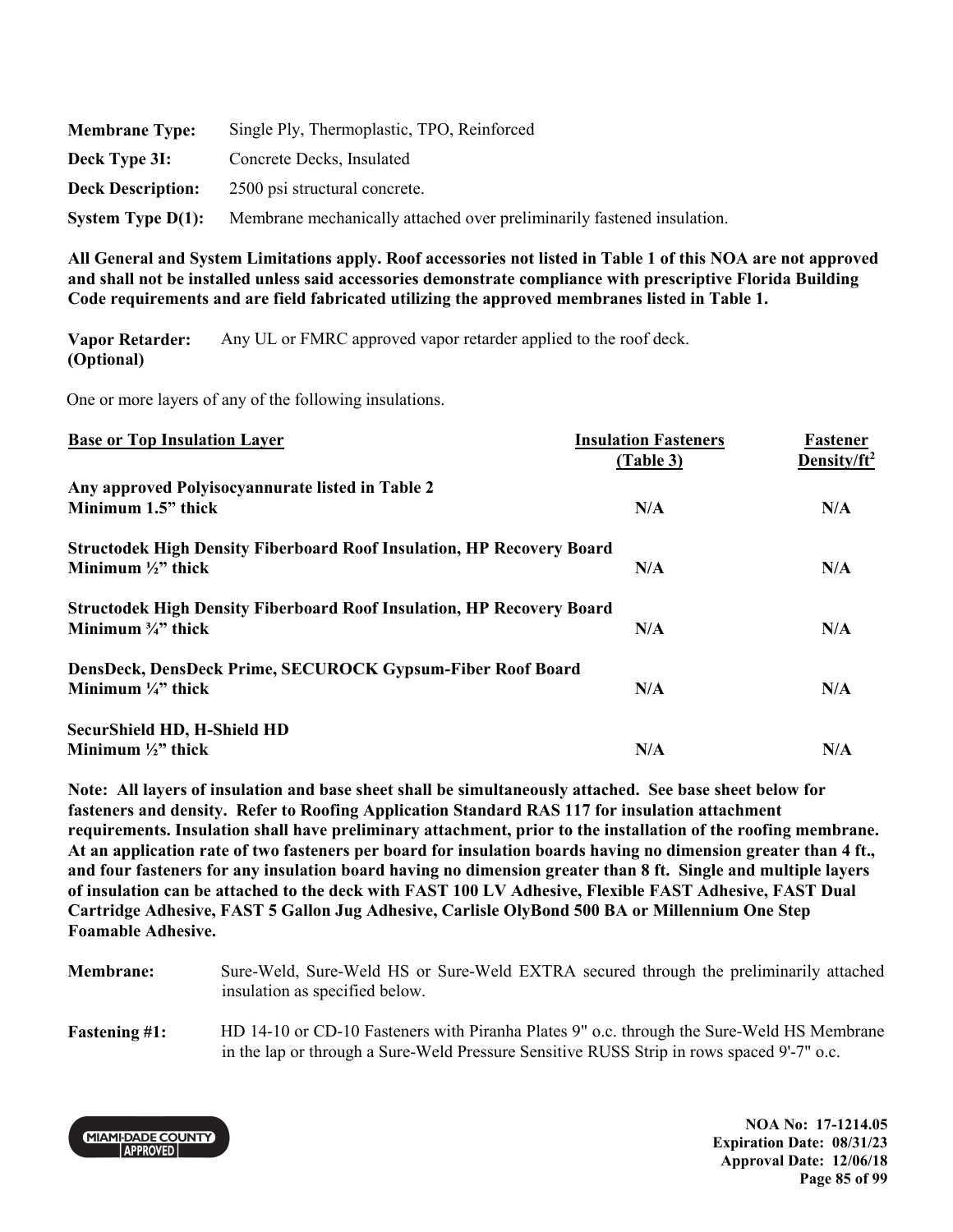| <b>Fastening #2:</b> | HD 14-10 or CD-10 Fasteners with Piranha Plates 12" o.c. through the Sure-Weld, Sure-Weld |
|----------------------|-------------------------------------------------------------------------------------------|
|                      | HS or Sure-Weld EXTRA. Membrane in the lap or through a Sure-Weld Pressure Sensitive      |
|                      | RUSS Strip in rows spaced 9'-7" o.c.                                                      |

# **Maximum Design**

**Pressure:** -45 psf. (See General Limitation #7)



**NOA No: 17-1214.05 Expiration Date: 08/31/23 Approval Date: 12/06/18 Page 86 of 99**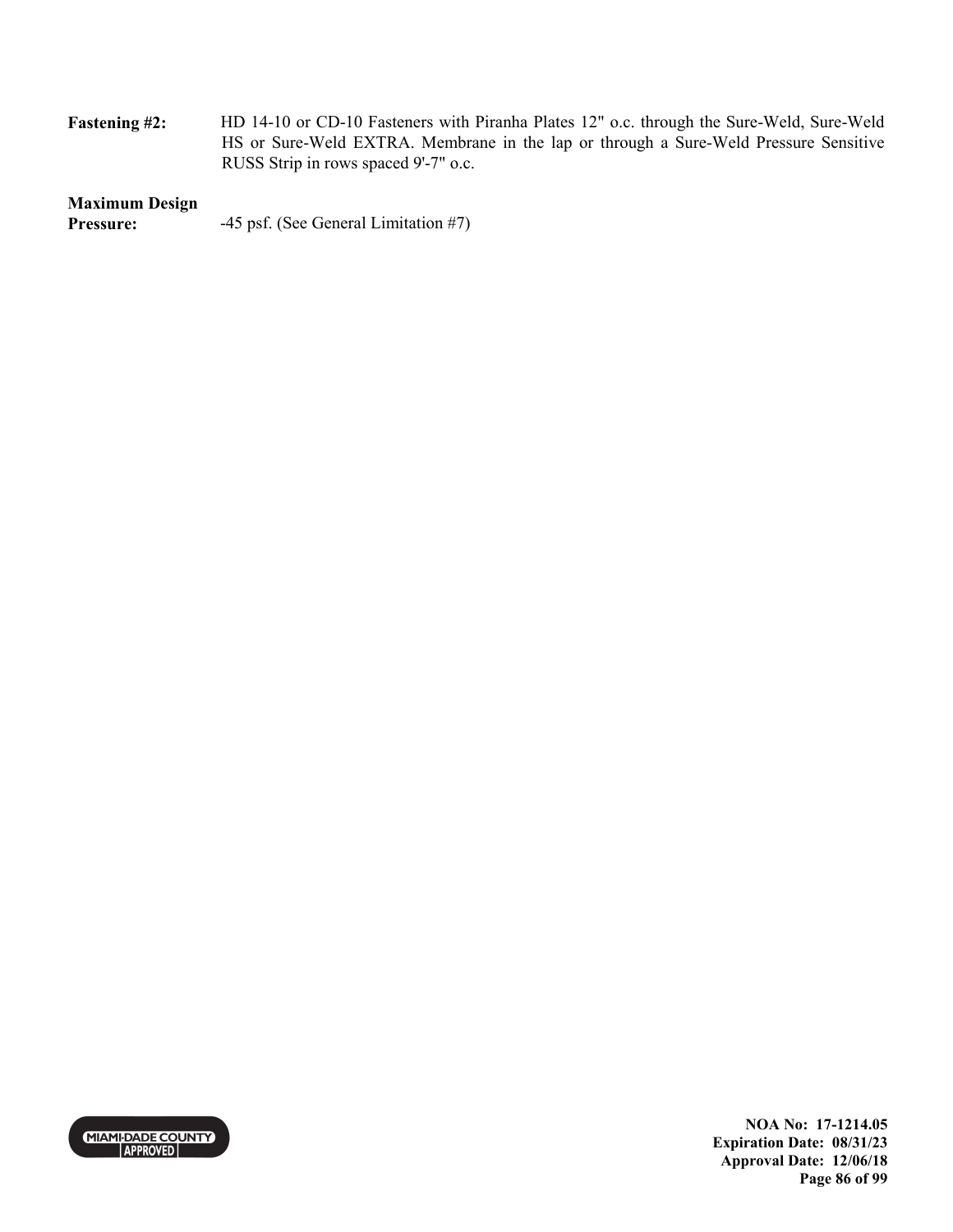| <b>Membrane Type:</b>    | Single Ply, Thermoplastic, TPO, Reinforced                             |
|--------------------------|------------------------------------------------------------------------|
| Deck Type 3I:            | Concrete Decks, Insulated                                              |
| <b>Deck Description:</b> | 2500 psi structural concrete.                                          |
| System Type $D(2)$ :     | Membrane mechanically attached over preliminarily fastened insulation. |

**Vapor Retarder: (Optional)**  Any UL or FMRC approved vapor retarder applied to the roof deck.

One or more layers of any of the following insulations.

| <b>Base Insulation Layer</b>                     | <b>Insulation Fasteners</b><br>(Table 3) | Fastener<br>Density/ft <sup>2</sup> |
|--------------------------------------------------|------------------------------------------|-------------------------------------|
| Any approved Polyisocyannurate listed in Table 2 |                                          |                                     |
| Minimum 1.5" thick                               | N/A                                      | N/A                                 |
| SecurShield HD, H-Shield HD                      |                                          |                                     |
| Minimum $\frac{1}{2}$ " thick                    | N/A                                      | N/A                                 |

**Note: All layers of insulation and base sheet shall be simultaneously attached. Refer to Roofing Application Standard RAS 117 for insulation attachment requirements. Insulation shall have preliminary attachment, prior to the installation of the roofing membrane. At an application rate of two fasteners per board for insulation boards having no dimension greater than 4 ft., and four fasteners for any insulation board having no dimension greater than 8 ft.** 

**Membrane:** Sure-Weld, Sure-Weld HS or Sure-Weld EXTRA secured through the preliminarily attached insulation as specified below. **Fastening:** HD 14-10 or CD-10 Fasteners with Piranha Plates 12" o.c. through the Sure-Weld, Sure-Weld HS or Sure-Weld EXTRA membrane in the lap or through a Sure-Weld Pressure Sensitive RUSS Strip in rows spaced 7'-7" o.c.

## **Maximum Design**

**Pressure:**  $-45 \text{ psf.}$  (See General Limitation #7)



**NOA No: 17-1214.05 Expiration Date: 08/31/23 Approval Date: 12/06/18 Page 87 of 99**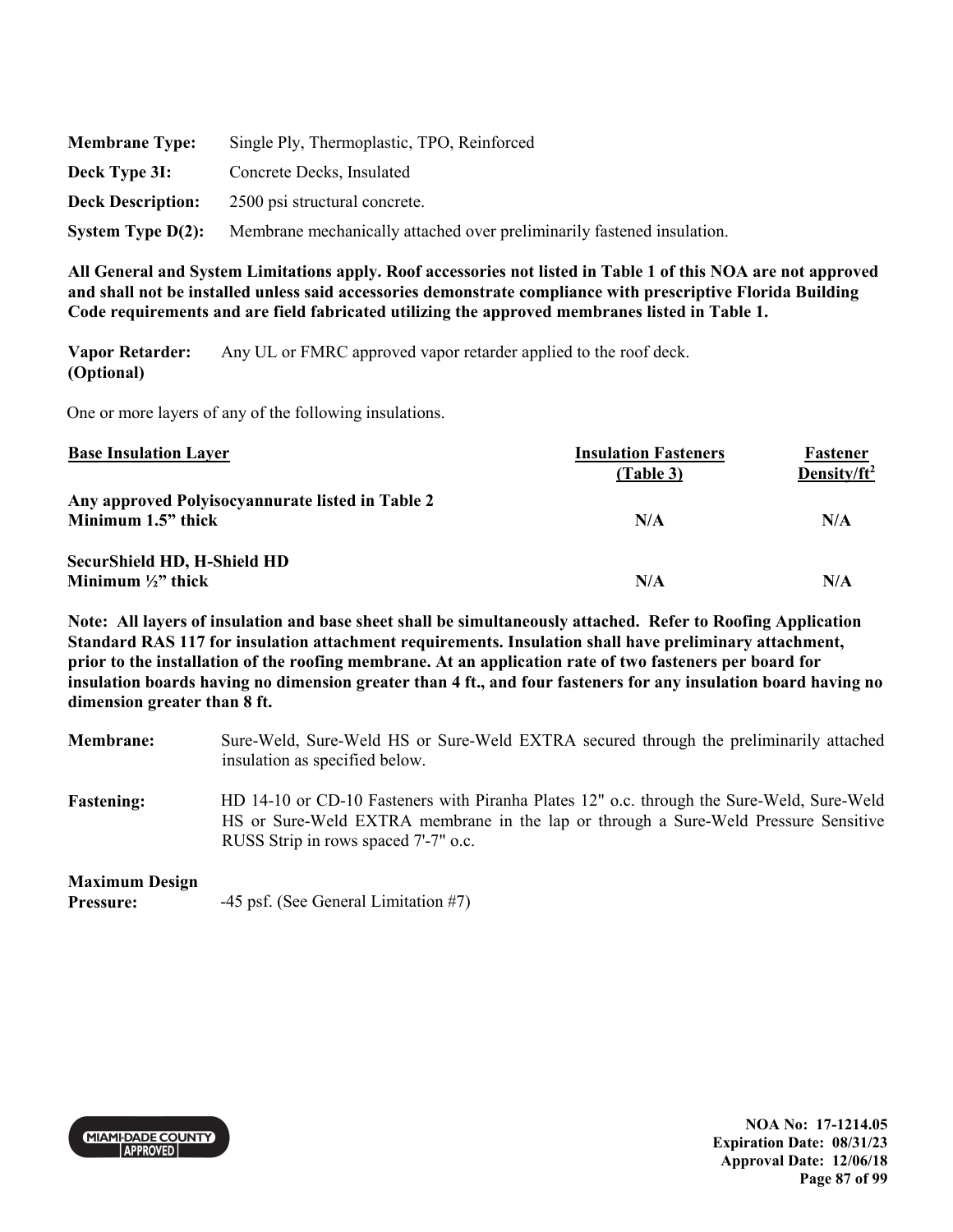| <b>Membrane Type:</b>    | Single Ply, Thermoplastic, TPO, Reinforced                             |
|--------------------------|------------------------------------------------------------------------|
| Deck Type 3I:            | Concrete Decks, Insulated                                              |
| <b>Deck Description:</b> | 2500 psi structural concrete.                                          |
| System Type $D(3)$ :     | Membrane mechanically attached over preliminarily fastened insulation. |

**Vapor Retarder: (Optional)**  Any UL or FMRC approved vapor retarder applied to the roof deck.

One or more layers of any of the following insulations.

| <b>Base Insulation Layer</b>                                                           | <b>Insulation Fasteners</b><br>(Table 3) | Fastener<br>Density/ft <sup>2</sup> |
|----------------------------------------------------------------------------------------|------------------------------------------|-------------------------------------|
| One of the following covered with the boards listed in "Base or Top Insulation Layer". |                                          |                                     |
| Any approved XPS insulation listed in Table 2                                          |                                          |                                     |
| Minimum 1" thick                                                                       | N/A                                      | N/A                                 |
| <b>Base or Top Insulation Layer</b>                                                    | <b>Insulation Fasteners</b>              | Fastener                            |
|                                                                                        | (Table 3)                                | Density/ $ft^2$                     |
| Any approved polyisocyanurate insulation listed in Table 2                             |                                          |                                     |
| Minimum 1.4" thick                                                                     | N/A                                      | N/A                                 |
| <b>SecurShield HD, H-Shield HD</b>                                                     |                                          |                                     |
| Minimum $\frac{1}{2}$ thick                                                            | N/A                                      | N/A                                 |
| Any Approved High Density Fiberboard Roof Insulation listed in Table 2                 |                                          |                                     |
| Minimum $\frac{3}{4}$ " thick                                                          | N/A                                      | N/A                                 |
| <b>DensDeck, DensDeck Prime</b>                                                        |                                          |                                     |
| Minimum $\frac{1}{4}$ " thick                                                          | N/A                                      | N/A                                 |
|                                                                                        |                                          |                                     |

**Note: All layers of insulation and base sheet shall be simultaneously attached. See base sheet below for fasteners and density. Refer to Roofing Application Standard RAS 117 for insulation attachment requirements. Insulation shall have preliminary attachment, prior to the installation of the roofing membrane. At an application rate of two fasteners per board for insulation boards having no dimension greater than 4 ft., and four fasteners for any insulation board having no dimension greater than 8 ft. Single and multiple layers of insulation can be attached to the deck with FAST 100 LV Adhesive, Flexible FAST Adhesive, FAST Dual Cartridge Adhesive, FAST 5 Gallon Jug Adhesive, Carlisle OlyBond 500 BA or Millennium One Step Foamable Adhesive.** 

**Membrane:** Sure-Weld, Sure-Weld HS or Sure-Weld EXTRA, secured through the preliminarily attached insulation as specified below.



**NOA No: 17-1214.05 Expiration Date: 08/31/23 Approval Date: 12/06/18 Page 88 of 99**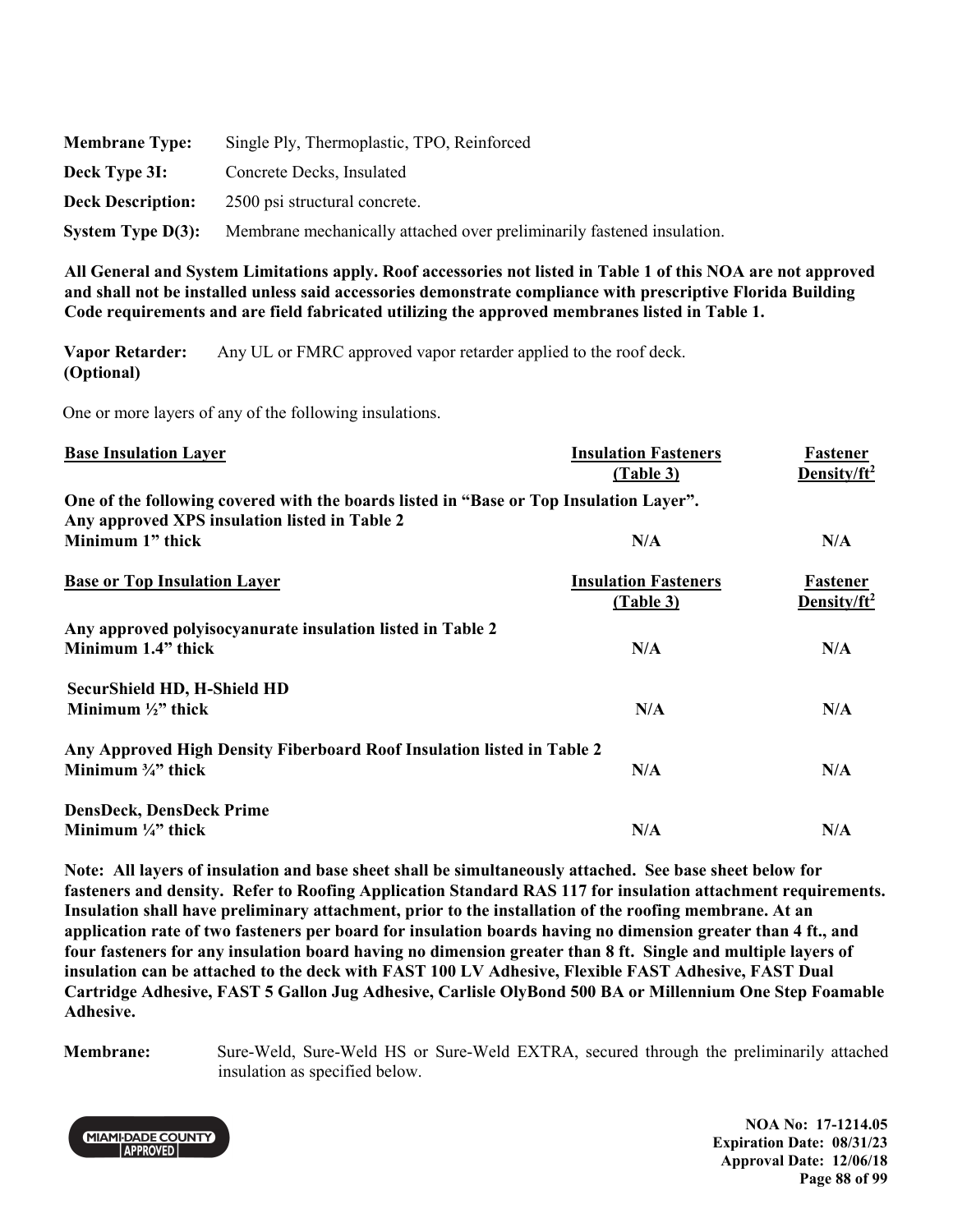| <b>Fastening #1:</b>                      | HD 14-10 or CD-10 Fasteners with Piranha Plates 9" o.c. through the Sure-Weld, Sure-Weld HS<br>or Sure-Weld EXTRA membrane in the lap or through a Sure-Weld Pressure Sensitive RUSS<br>Strip in rows spaced 9'-6" o.c.<br>Maximum Design Pressure: -45 psf. (See General Limitation #7) |
|-------------------------------------------|------------------------------------------------------------------------------------------------------------------------------------------------------------------------------------------------------------------------------------------------------------------------------------------|
| <b>Fastening #2:</b>                      | HD 14-10 or CD-10 Fasteners with Piranha Plates 6" o.c. through the Sure-Weld HS membrane<br>in the lap or through a Sure-Weld Pressure Sensitive RUSS Strip in rows spaced 9'-7" o.c.<br><b>Maximum Design Pressure: -52.5 psf. (See General Limitation #7)</b>                         |
| <b>Maximum Design</b><br><b>Pressure:</b> | See Fastening Options Above                                                                                                                                                                                                                                                              |



**NOA No: 17-1214.05 Expiration Date: 08/31/23 Approval Date: 12/06/18 Page 89 of 99**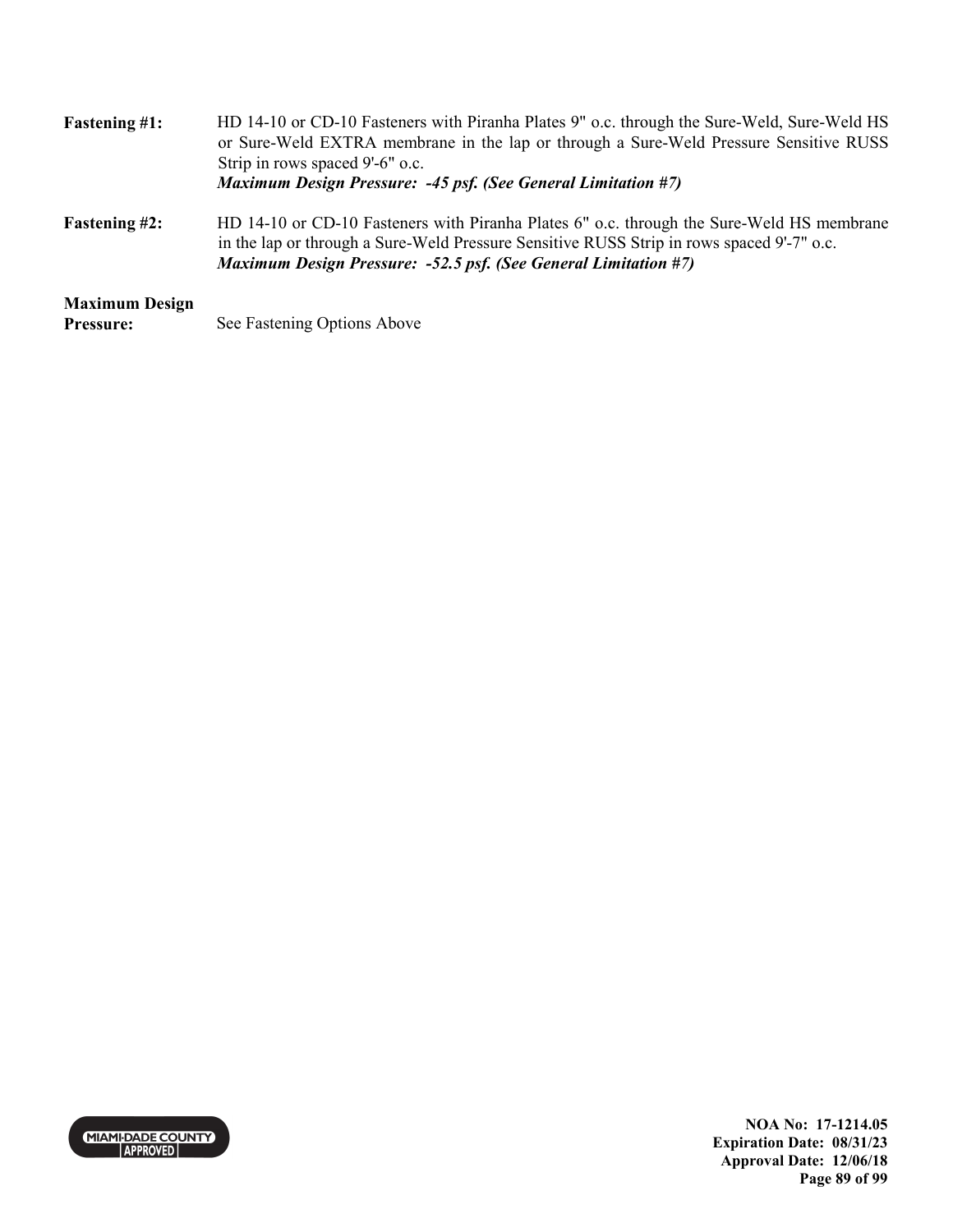| <b>Membrane Type:</b>    | Single Ply, Thermoplastic, TPO, Reinforced                             |
|--------------------------|------------------------------------------------------------------------|
| Deck Type 3I:            | Concrete Decks, Insulated                                              |
| <b>Deck Description:</b> | 2500 psi structural concrete.                                          |
| System Type $D(4)$ :     | Membrane mechanically attached over preliminarily fastened insulation. |

**Vapor Retarder: (Optional)**  Any UL or FMRC approved vapor retarder applied to the roof deck.

One or more layers of any of the following insulations.

| <b>Base Insulation Layer</b>                                                 | <b>Insulation Fasteners</b> | Fastener        |
|------------------------------------------------------------------------------|-----------------------------|-----------------|
|                                                                              | (Table 3)                   | Density/ $ft^2$ |
| Any approved polyisocyanurate insulation listed in Table 2                   |                             |                 |
| Minimum 1.5" thick                                                           | N/A                         | N/A             |
| <b>Structodek High Density Fiberboard Roof Insulation, HP Recovery Board</b> |                             |                 |
| Minimum $\frac{1}{2}$ thick                                                  | N/A                         | N/A             |
| Minimum $\frac{3}{4}$ " thick                                                | N/A                         | N/A             |
| DensDeck, DensDeck Prime, SECUROCK Gypsum-Fiber Roof Board                   |                             |                 |
| Minimum $\frac{1}{4}$ thick                                                  | N/A                         | N/A             |
| <b>SecurShield HD, H-Shield HD</b>                                           |                             |                 |
| Minimum $\frac{1}{2}$ " thick                                                | N/A                         | N/A             |

**Note: All layers of insulation and base sheet shall be simultaneously attached. See base sheet below for fasteners and density. Refer to Roofing Application Standard RAS 117 for insulation attachment requirements. Insulation shall have preliminary attachment, prior to the installation of the roofing membrane. At an application rate of two fasteners per board for insulation boards having no dimension greater than 4 ft., and four fasteners for any insulation board having no dimension greater than 8 ft.** 

**Membrane:** Sure-Weld, Sure-Weld HS or Sure-Weld EXTRA, secured through the preliminarily attached insulation as specified below. **Fastening:** HD 14-10 or CD-10 Fasteners with Piranha Plates 12" o.c. through the 5.5" wide lap in rows spaced 3'-6" o.c. Outside 1.5" of side laps are heat welded.

#### **Maximum Design**

**Pressure:**  $-52.5$  psf. (See General Limitation #7)



**NOA No: 17-1214.05 Expiration Date: 08/31/23 Approval Date: 12/06/18 Page 90 of 99**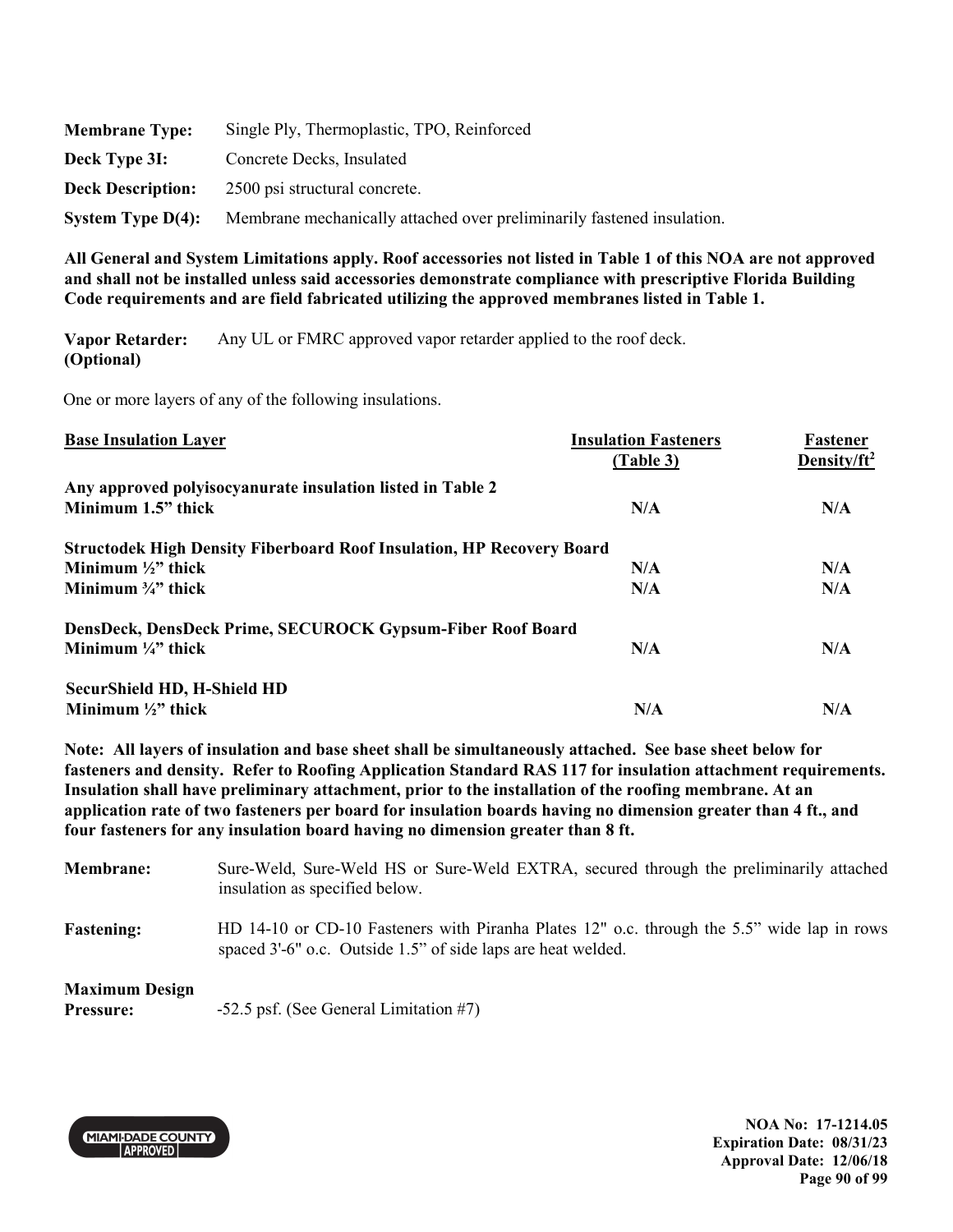| <b>Membrane Type:</b>    | Single Ply, Thermoplastic, TPO, Reinforced                             |
|--------------------------|------------------------------------------------------------------------|
| Deck Type 3I:            | Concrete Decks, Insulated                                              |
| <b>Deck Description:</b> | 2500 psi structural concrete.                                          |
| System Type $D(5)$ :     | Membrane mechanically attached over preliminarily fastened insulation. |

**Vapor Retarder: (Optional)**  Any UL or FMRC approved vapor retarder applied to the roof deck.

One or more layers of any of the following insulations.

| <b>Base Insulation Layer</b>                                                                            | <b>Insulation Fasteners</b><br>(Table 3) | Fastener<br>Density/ft <sup>2</sup> |
|---------------------------------------------------------------------------------------------------------|------------------------------------------|-------------------------------------|
| Any approved polyisocyanurate insulation listed in Table 2<br>Minimum 1.4" thick                        | N/A                                      | N/A                                 |
| Any Approved High Density Fiberboard Roof Insulation listed in Table 2<br>Minimum $\frac{3}{4}$ " thick | N/A                                      | N/A                                 |
| <b>DensDeck, DensDeck Prime</b><br>Minimum $\frac{1}{4}$ " thick                                        | N/A                                      | N/A                                 |
| <b>SecurShield HD, H-Shield HD</b><br>Minimum $\frac{1}{2}$ " thick                                     | N/A                                      | N/A                                 |

**Note: All layers of insulation and base sheet shall be simultaneously attached. See base sheet below for fasteners and density. Refer to Roofing Application Standard RAS 117 for insulation attachment requirements. Insulation shall have preliminary attachment, prior to the installation of the roofing membrane. At an application rate of two fasteners per board for insulation boards having no dimension greater than 4 ft., and four fasteners for any insulation board having no dimension greater than 8 ft. Single and multiple layers of insulation can be attached to the deck with FAST 100 LV Adhesive, Flexible FAST Adhesive, FAST Dual Cartridge Adhesive, FAST 5 Gallon Jug Adhesive, Carlisle OlyBond 500 BA or Millennium One Step Foamable Adhesive.** 

- **Membrane:** Sure-Weld, Sure-Weld HS or Sure-Weld EXTRA secured through the preliminarily attached insulation as specified below.
- Fastening #1: HD 14-10 or CD-10 Fasteners with Piranha Plates 6" o.c. through the Sure-Weld or Sure-Weld EXTRA Membrane in the lap or through a Sure-Weld Pressure Sensitive RUSS Strip in rows spaced 9'-7" o.c.



**NOA No: 17-1214.05 Expiration Date: 08/31/23 Approval Date: 12/06/18 Page 91 of 99**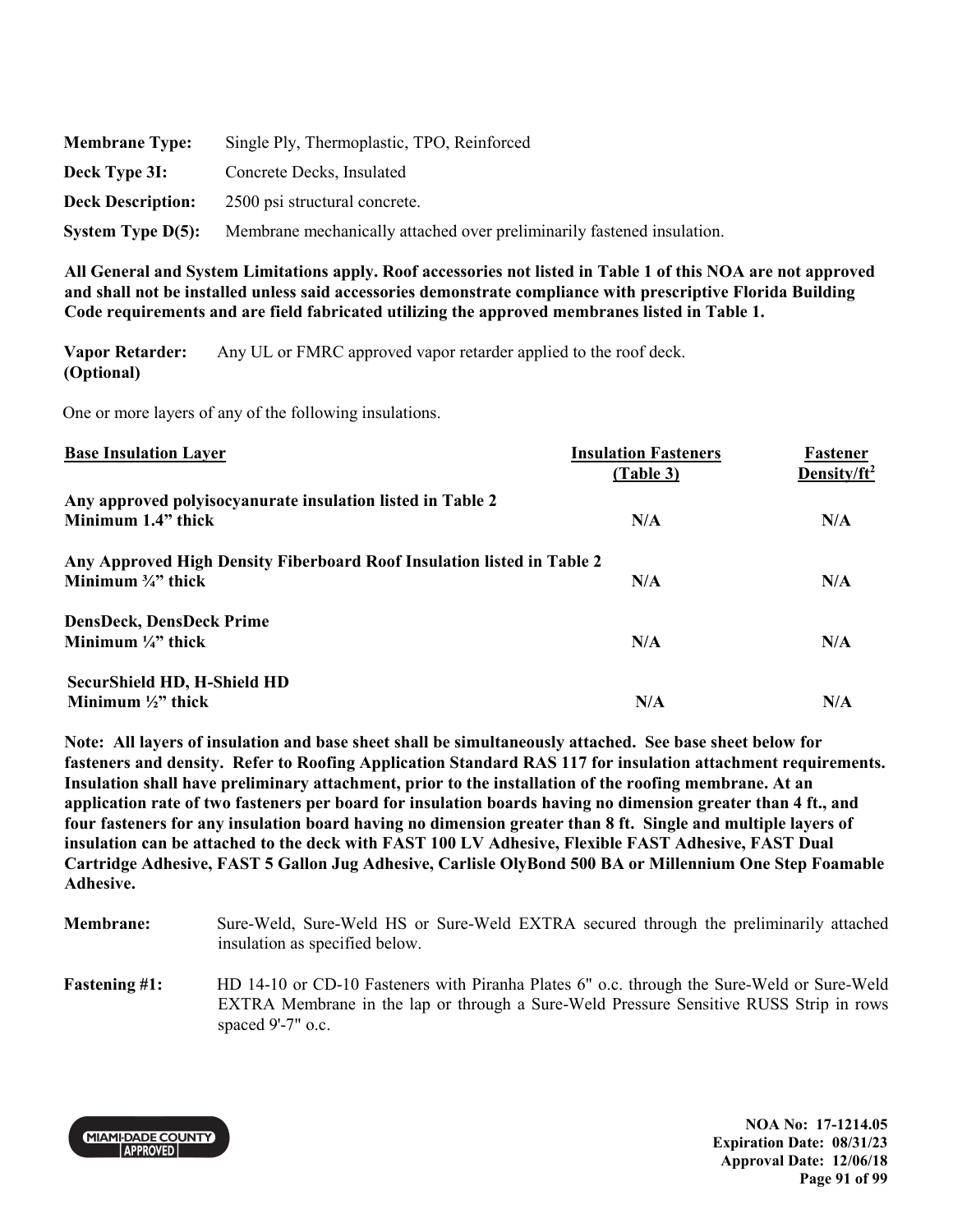| <b>Fastening #2:</b>                      | HD 14-10 or CD-10 Fasteners with Piranha Plates 6" o.c. through the Sure-Weld HS Membrane<br>in the lap or through a Sure-Weld Pressure Sensitive RUSS Strip in rows spaced 7'-7" o.c.                                   |
|-------------------------------------------|--------------------------------------------------------------------------------------------------------------------------------------------------------------------------------------------------------------------------|
| <b>Fastening #3:</b>                      | HD 14-10 or CD-10 Fasteners with Piranha Plates 6" o.c. through the Sure-Weld, Sure-Weld HS<br>or Sure-Weld EXTRA Membrane in the lap or through a Sure-Weld Pressure Sensitive RUSS<br>Strip in rows spaced 11'-7" o.c. |
| <b>Maximum Design</b><br><b>Pressure:</b> | $-60$ psf. (See General Limitation #7)                                                                                                                                                                                   |



**NOA No: 17-1214.05 Expiration Date: 08/31/23 Approval Date: 12/06/18 Page 92 of 99**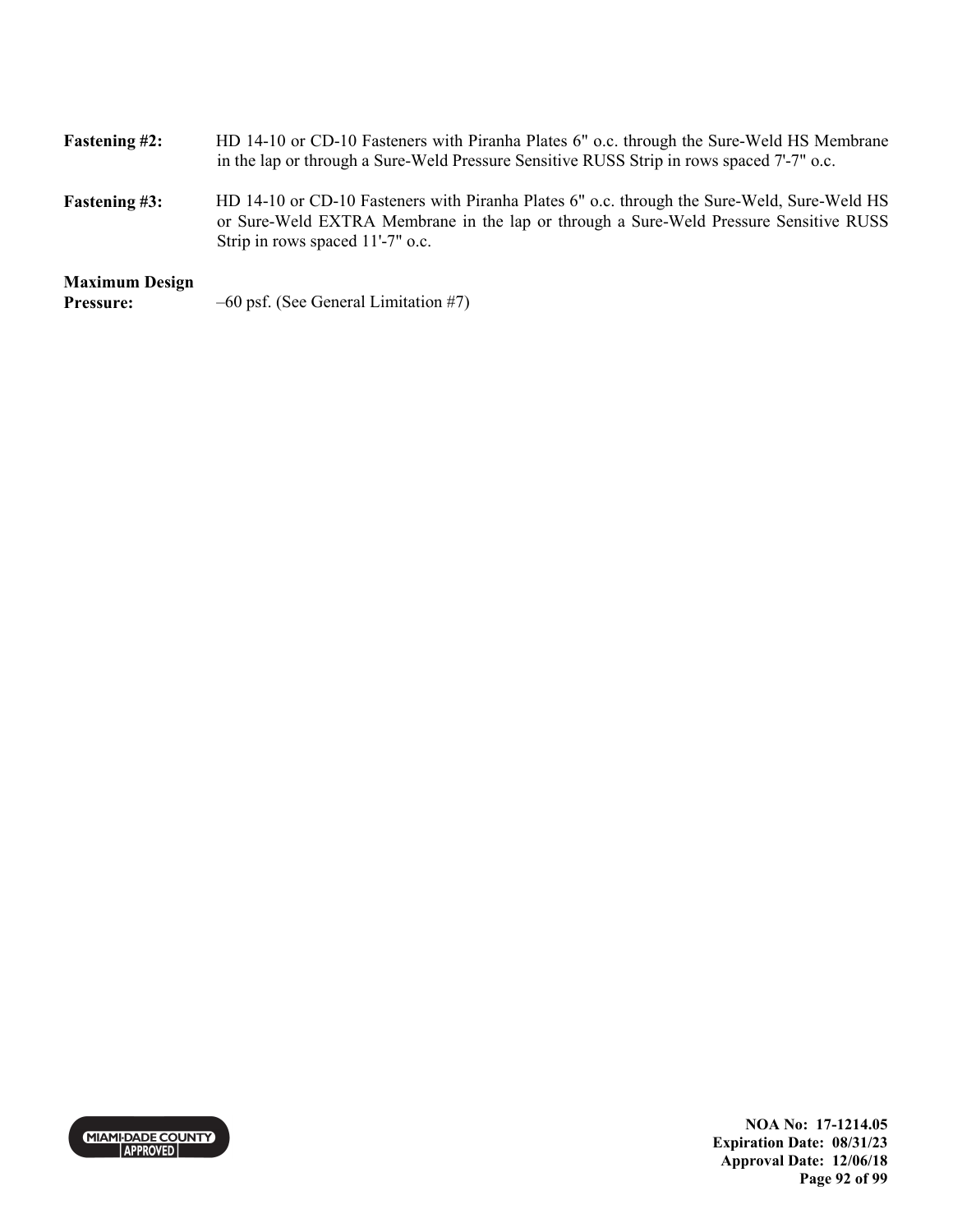| <b>Membrane Type:</b>    | Single Ply, Thermoplastic, TPO, Reinforced                             |
|--------------------------|------------------------------------------------------------------------|
| Deck Type 3I:            | Concrete Decks, Insulated                                              |
| <b>Deck Description:</b> | 2500 psi structural concrete.                                          |
| System Type $D(6)$ :     | Membrane mechanically attached over preliminarily fastened insulation. |

**Vapor Retarder: (Optional)**  Any UL or FMRC approved vapor retarder applied to the roof deck.

One or more layers of any of the following insulations.

| <b>Insulation Layer</b>                                                                                  | <b>Insulation Fasteners</b> | Fastener        |
|----------------------------------------------------------------------------------------------------------|-----------------------------|-----------------|
|                                                                                                          | (Table 3)                   | Density/ $ft^2$ |
| Polyisocyanurate HP-H, InsulBase, SecurShield, SecurShield HD Composite, H-Shield, H-Shield CG, H-Shield |                             |                 |
| <b>HD Composite CG</b>                                                                                   |                             |                 |
| Minimum 1.5" thick                                                                                       | N/A                         | N/A             |
| <b>Structodek High Density Fiberboard, HP Recovery Board</b>                                             |                             |                 |
| Minimum $\frac{1}{2}$ thick                                                                              | N/A                         | N/A             |
| Minimum $\frac{3}{4}$ " thick                                                                            | N/A                         | N/A             |
| DensDeck, DensDeck Prime, SECUROCK Gypsum-Fiber Roof Board                                               |                             |                 |
| Minimum $\frac{1}{4}$ " thick                                                                            | N/A                         | N/A             |
| SecurShield HD, H-Shield HD                                                                              |                             |                 |
| Minimum $\frac{1}{2}$ " thick                                                                            | N/A                         | N/A             |

**Note: All layers of insulation and base sheet shall be simultaneously attached. See base sheet below for fasteners and density. Refer to Roofing Application Standard RAS 117 for insulation attachment requirements. Insulation shall have preliminary attachment, prior to the installation of the roofing membrane. At an application rate of two fasteners per board for insulation boards having no dimension greater than 4 ft., and four fasteners for any insulation board having no dimension greater than 8 ft. Single and multiple layers of insulation can be attached to the deck with FAST 100 LV Adhesive, Flexible FAST Adhesive, FAST Dual Cartridge Adhesive, FAST 5 Gallon Jug Adhesive, Carlisle OlyBond 500BA or Millennium One Step Foamable Adhesive.** 

| <b>Membrane:</b>              | Sure-Weld or Sure-Weld EXTRA secured through the preliminarily attached insulation as<br>specified below. |
|-------------------------------|-----------------------------------------------------------------------------------------------------------|
| <b>Fastening:</b>             | HD 14-10 or CD-10 Fasteners with Piranha Plates 6" o.c. through the lap in rows spaced 7-7"<br>O.C.       |
| $\mathbf{M}$ . $\mathbf{N}$ . |                                                                                                           |

#### **Maximum Design**

**Pressure:**  $-67.5$  psf. (See General Limitation #7)



**NOA No: 17-1214.05 Expiration Date: 08/31/23 Approval Date: 12/06/18 Page 93 of 99**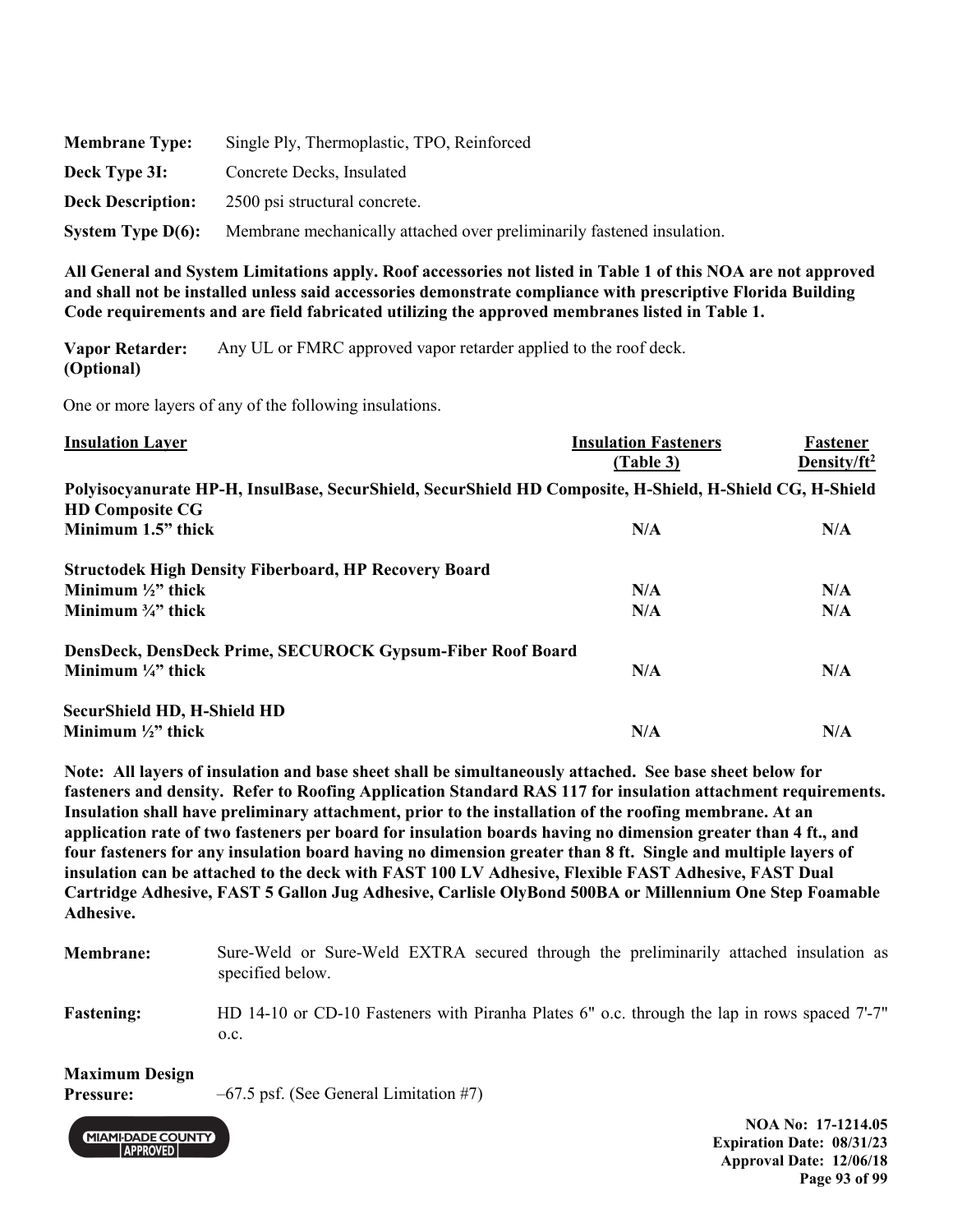| <b>Membrane Type:</b>    | Single Ply, Thermoplastic, TPO, Reinforced                             |
|--------------------------|------------------------------------------------------------------------|
| Deck Type 3I:            | Concrete Decks, Insulated                                              |
| <b>Deck Description:</b> | 2500 psi structural concrete.                                          |
| System Type $D(7)$ :     | Membrane mechanically attached over preliminarily fastened insulation. |

**Vapor Retarder: (Optional)**  Any UL or FMRC approved vapor retarder applied to the roof deck.

One or more layers of any of the following insulations.

| <b>Base Insulation Layer</b>                                                 | <b>Insulation Fasteners</b> | Fastener        |
|------------------------------------------------------------------------------|-----------------------------|-----------------|
|                                                                              | (Table 3)                   | Density/ $ft^2$ |
| Any approved polyisocyanurate insulation listed in Table 2                   |                             |                 |
| Minimum 1.5" thick                                                           | N/A                         | N/A             |
| <b>Structodek High Density Fiberboard Roof Insulation, HP Recovery Board</b> |                             |                 |
| Minimum $\frac{1}{2}$ " thick                                                | N/A                         | N/A             |
| Minimum $\frac{3}{4}$ " thick                                                | N/A                         | N/A             |
| DensDeck, DensDeck Prime, SECUROCK Gypsum-Fiber Roof Board                   |                             |                 |
| Minimum $\frac{1}{4}$ " thick                                                | N/A                         | N/A             |
| <b>SecurShield HD, H-Shield HD</b>                                           |                             |                 |
| Minimum $\frac{1}{2}$ " thick                                                | N/A                         | N/A             |

**Note: All layers of insulation and base sheet shall be simultaneously attached. See base sheet below for fasteners and density. Refer to Roofing Application Standard RAS 117 for insulation attachment requirements. Insulation shall have preliminary attachment, prior to the installation of the roofing membrane. At an application rate of two fasteners per board for insulation boards having no dimension greater than 4 ft., and four fasteners for any insulation board having no dimension greater than 8 ft.** 

**Membrane:** Sure-Weld or Sure-Weld EXTRA secured through the preliminarily attached insulation as specified below. **Fastening:** HD 14-10 or CD-10 Fasteners with Piranha Plates 6" o.c. through the 5.5" wide lap in rows spaced 3'-6" o.c. Outside 1.5" of side laps are heat welded.

### **Maximum Design**

**Pressure:** -82.5 psf. (See General Limitation #7)



**NOA No: 17-1214.05 Expiration Date: 08/31/23 Approval Date: 12/06/18 Page 94 of 99**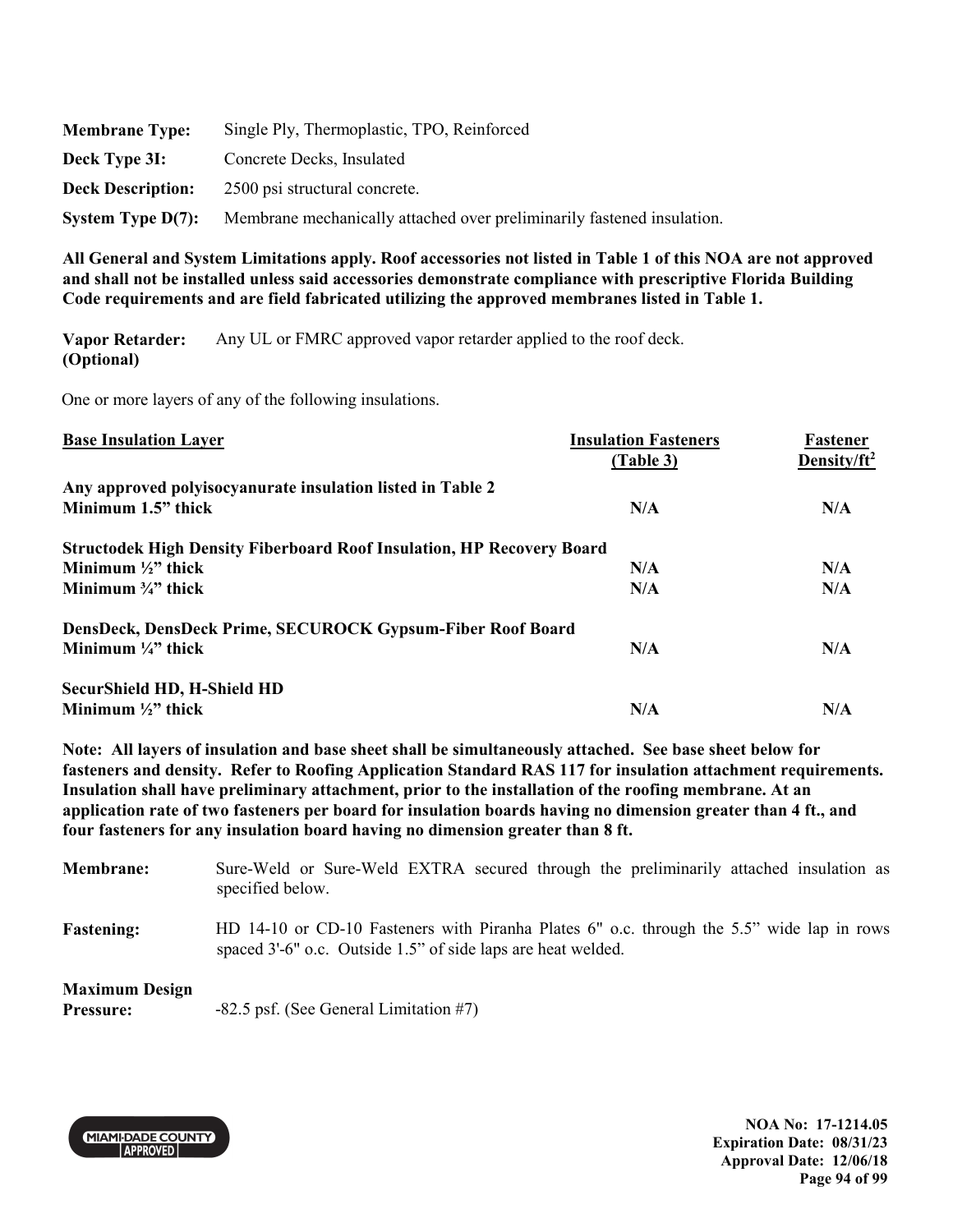| <b>Membrane Type:</b> | Single Ply, Thermoplastic, TPO, Reinforced, FleeceBACK                |
|-----------------------|-----------------------------------------------------------------------|
| Deck Type 3           | Concrete Decks, Non-Insulated                                         |
|                       | <b>Deck Description:</b> 2500 psi structural concrete.                |
|                       | System Type F(1): Membrane adhered with FAST Dual Cartridge Adhesive. |

**Membrane:** Sure-Weld FleeceBACK 100, Sure-Weld FleeceBACK 115 or Sure-Weld FleeceBACK 135 membrane adhered to the insulation using FAST Dual Cartridge Adhesive applied in  $\frac{3}{4}$ " to 1" ribbons spaced 12" o.c. Outside 1.5" of side laps are heat welded.

## **Maximum Design**

**Pressure:**  $-240.0 \text{ psf}$ ; (See General Limitation #9)

| <b>Membrane Type:</b> | Single Ply, Thermoplastic, TPO, Reinforced, FleeceBACK                                  |
|-----------------------|-----------------------------------------------------------------------------------------|
| Deck Type 3           | Concrete Decks, Non-Insulated                                                           |
|                       | <b>Deck Description:</b> 2500 psi structural concrete.                                  |
|                       | System Type F(2): Membrane adhered with FAST 100 LV Adhesive or Flexible FAST Adhesive. |

**All General and System Limitations apply. Roof accessories not listed in Table 1 of this NOA are not approved and shall not be installed unless said accessories demonstrate compliance with prescriptive Florida Building Code requirements and are field fabricated utilizing the approved membranes listed in Table 1.** 

**Membrane:** Sure-Weld FleeceBACK 100, Sure-Weld FleeceBACK 115 or Sure-Weld FleeceBACK 135 membrane adhered to the insulation using FAST 100 LV Adhesive or Flexible FAST Adhesive applied in  $\frac{1}{2}$ " to  $\frac{3}{4}$ " ribbons spaced 12" o.c. Outside 1.5" of side laps are heat welded.

#### **Maximum Design**

**Pressure:** -392.5 psf; (See General Limitation #9)



**NOA No: 17-1214.05 Expiration Date: 08/31/23 Approval Date: 12/06/18 Page 95 of 99**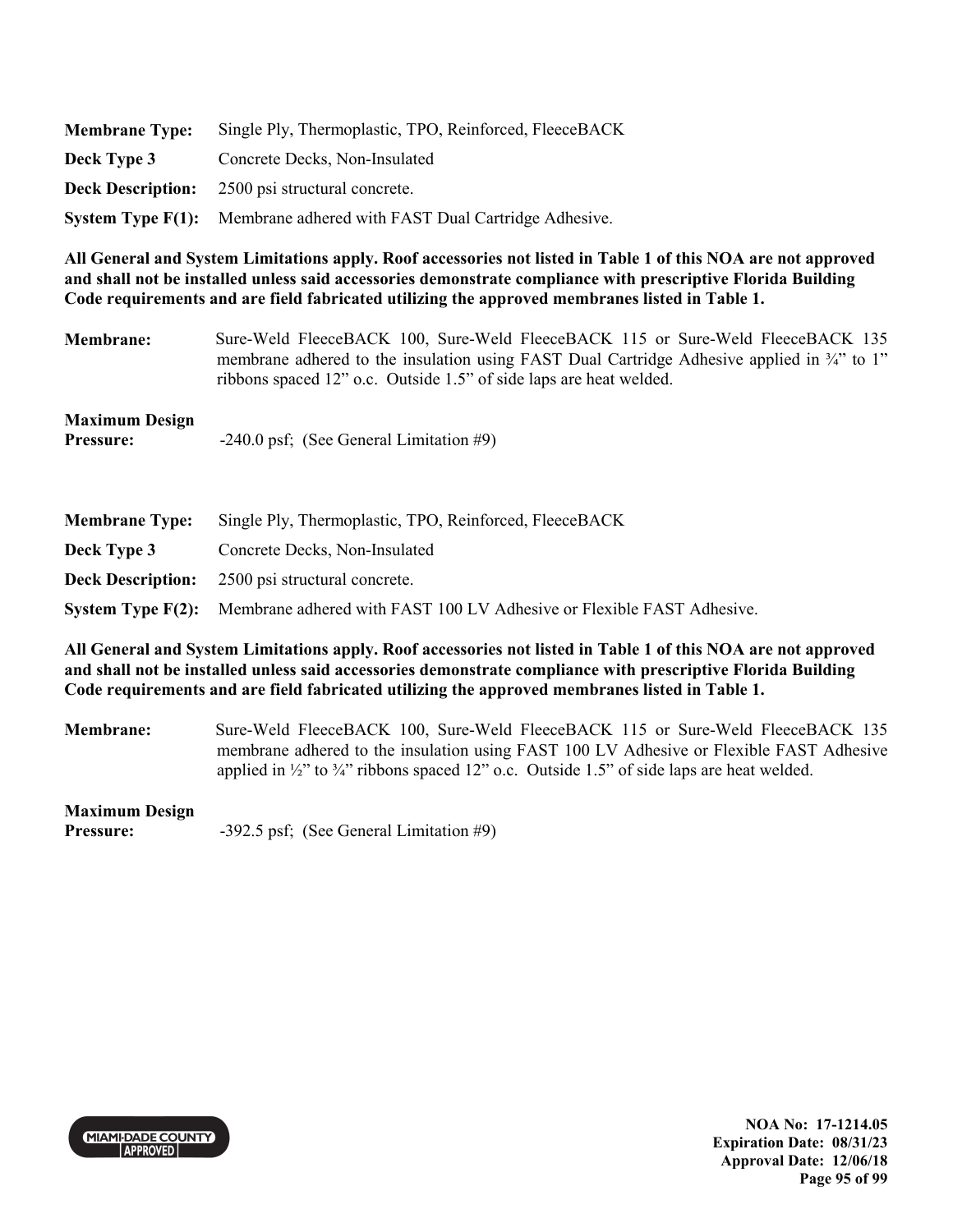| <b>Membrane Type:</b>    | Single Ply, Thermoplastic, TPO, Reinforced, FleeceBACK                                                   |
|--------------------------|----------------------------------------------------------------------------------------------------------|
| Deck Type 3:             | Concrete Decks, Non-Insulated                                                                            |
| <b>Deck Description:</b> | 2500 psi structural concrete.                                                                            |
| System Type $F(3)$ :     | Membrane adhered with FAST 100 LV Adhesive, Flexible FAST Adhesive or Aqua Base 120<br>Bonding Adhesive. |

| <b>Membrane:</b>        | Sure-Weld FleeceBACK 100, Sure-Weld FleeceBACK 115 or Sure-Weld FleeceBACK 135<br>membrane fully adhered to the deck using FAST 100 LV Adhesive or Flexible FAST Adhesive<br>applied to the substrate at a rate of 1 gal/sq. or Aqua Base 120 Bonding Adhesive applied to the<br>substrate only at a rate of 1 gal/120 ft <sup>2</sup> . |
|-------------------------|------------------------------------------------------------------------------------------------------------------------------------------------------------------------------------------------------------------------------------------------------------------------------------------------------------------------------------------|
| <b>Maximum</b>          | -480 psf with Aqua Base 120 Bonding Adhesive (See General Limitation #9)                                                                                                                                                                                                                                                                 |
| <b>Design Pressure:</b> | -495 psf with all other applications (See General Limitation $#9$ )                                                                                                                                                                                                                                                                      |

| <b>Membrane Type:</b> | Single Ply, Thermoplastic, TPO, Reinforced, FleeceBACK                                  |
|-----------------------|-----------------------------------------------------------------------------------------|
| Deck Type 3           | Concrete Decks, Non-Insulated                                                           |
|                       | <b>Deck Description:</b> 2500 psi structural concrete.                                  |
|                       | System Type F(4): Membrane adhered with FAST 100 LV Adhesive or Flexible FAST Adhesive. |

**All General and System Limitations apply. Roof accessories not listed in Table 1 of this NOA are not approved and shall not be installed unless said accessories demonstrate compliance with prescriptive Florida Building Code requirements and are field fabricated utilizing the approved membranes listed in Table 1.** 

**Membrane:** Sure-Weld FleeceBACK 100, Sure-Weld FleeceBACK 115 or Sure-Weld FleeceBACK 135 membrane fully adhered to the insulation using FAST 100 LV Adhesive or Flexible FAST Adhesive applied at a rate of 1 gal/sq. Outside 1.5" of side laps are heat welded.

## **Maximum Design**

**Pressure:**  $-495.0 \text{ psf}$ ; (See General Limitation #9)



**NOA No: 17-1214.05 Expiration Date: 08/31/23 Approval Date: 12/06/18 Page 96 of 99**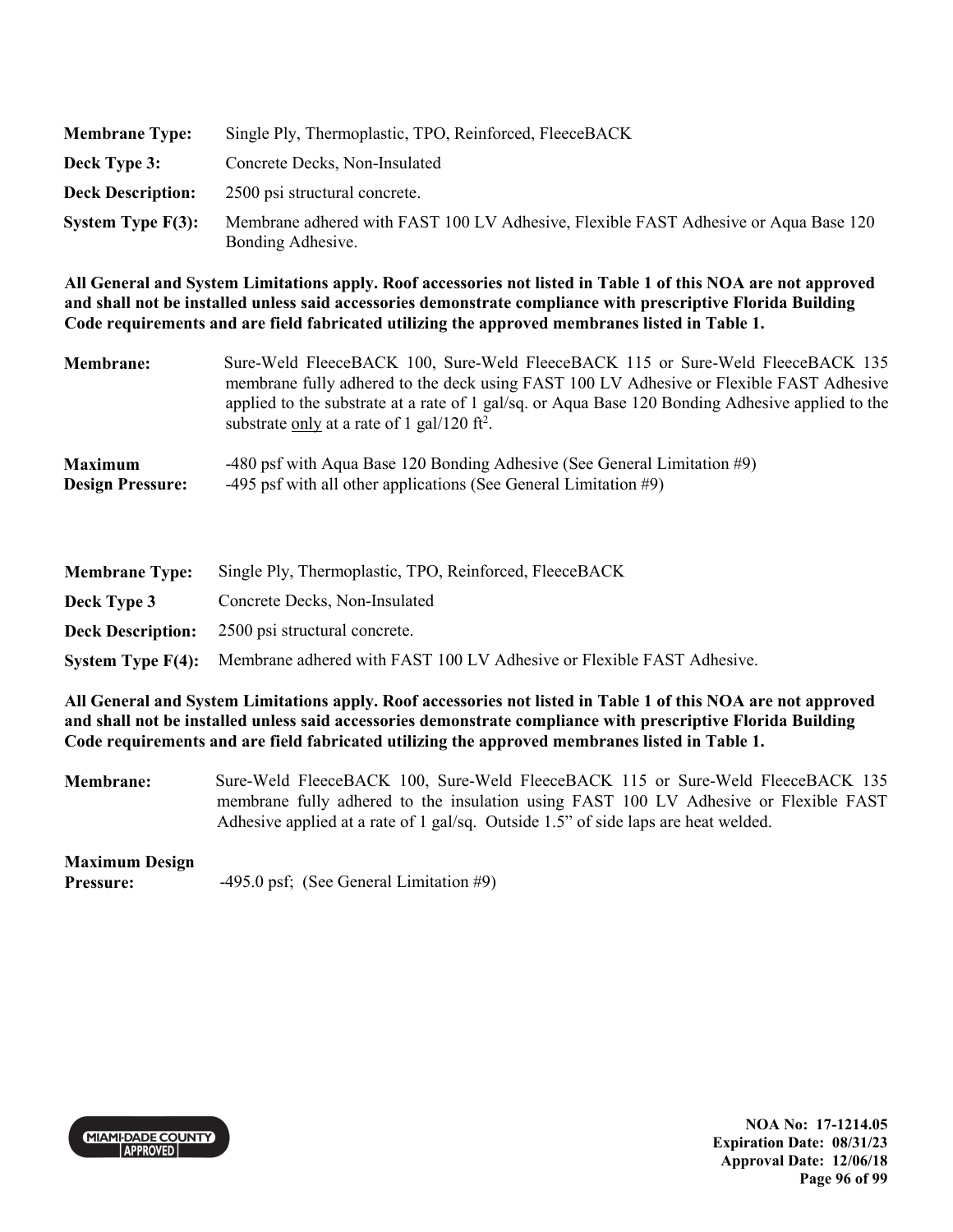| <b>Membrane Type:</b>    | Single Ply, Thermoplastic, TPO, Reinforced, FleeceBACK  |
|--------------------------|---------------------------------------------------------|
| Deck Type 3              | Concrete Decks, Non-Insulated                           |
| <b>Deck Description:</b> | 2500 psi structural concrete.                           |
| System Type $F(5)$ :     | Membrane adhered with Asphalt or Cold Applied Adhesive. |

**Membrane:** Sure-Weld AFX 120, Sure-Weld AFX 135 or Sure-Weld AFX 155 membrane adhered to primed (cut-back asphalt) deck in a full mopping of approved asphalt within the EVT range and at a rate of 20-25 lbs./sq. or Cold Applied Adhesive applied to the substrate only at a rate of 1 gal./67ft<sup>2</sup>.

# **Maximum**

**Design Pressure:** -495.0 psf (See General Limitation #9)



**NOA No: 17-1214.05 Expiration Date: 08/31/23 Approval Date: 12/06/18 Page 97 of 99**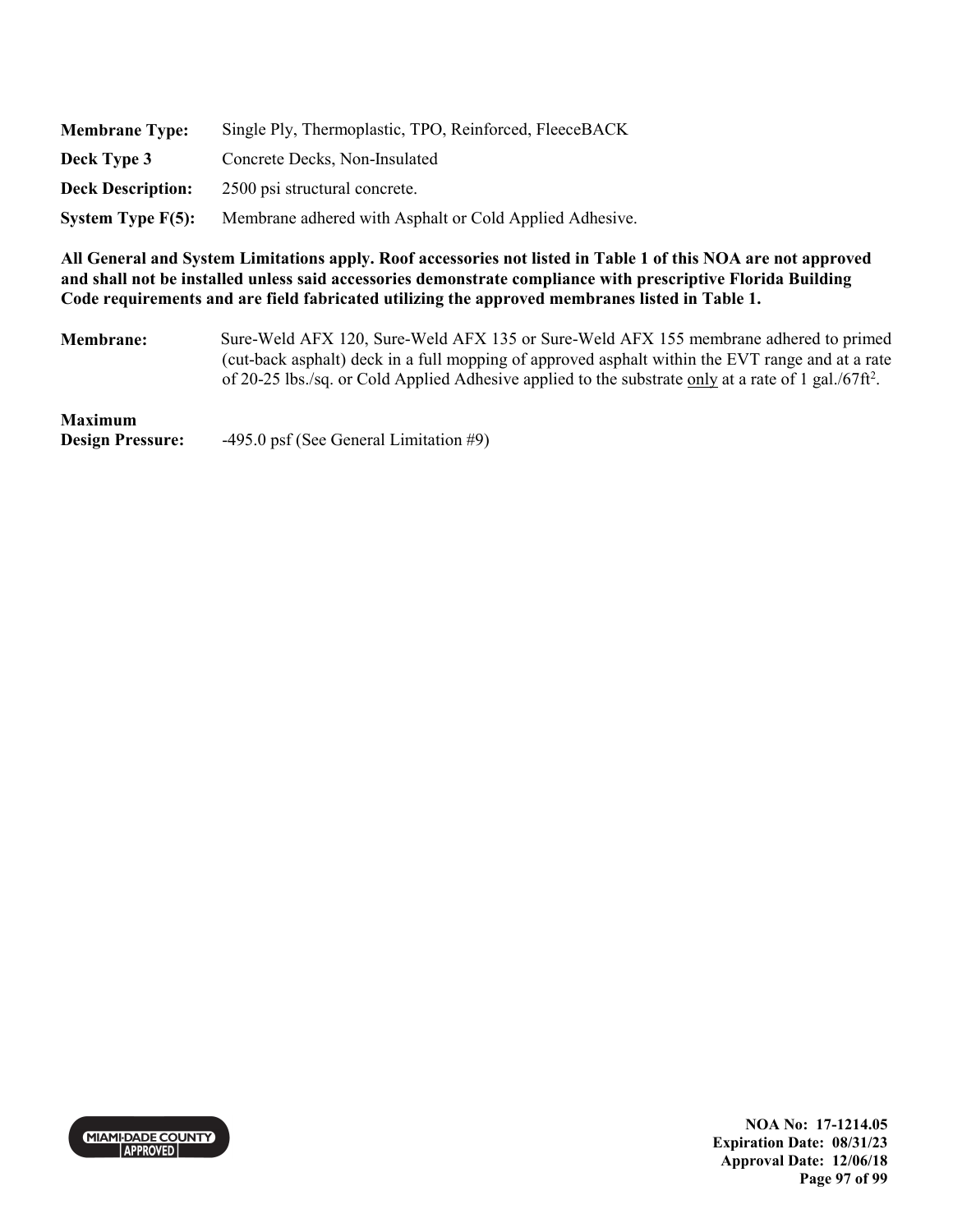## **CONCRETE DECK SYSTEM LIMITATIONS:**

1. If mechanical attachment to the structural deck through the lightweight insulating concrete is proposed, a field withdrawal resistance testing shall be performed to determine equivalent or enhanced fastener patterns and density. All testing and fastening design shall be in compliance with Testing Application Standard TAS 105 and Roofing Application Standard RAS 137, calculations shall be signed and sealed by a Florida registered Professional Engineer, Registered Architect, or Registered Roof Consultant.



**NOA No: 17-1214.05 Expiration Date: 08/31/23 Approval Date: 12/06/18 Page 98 of 99**